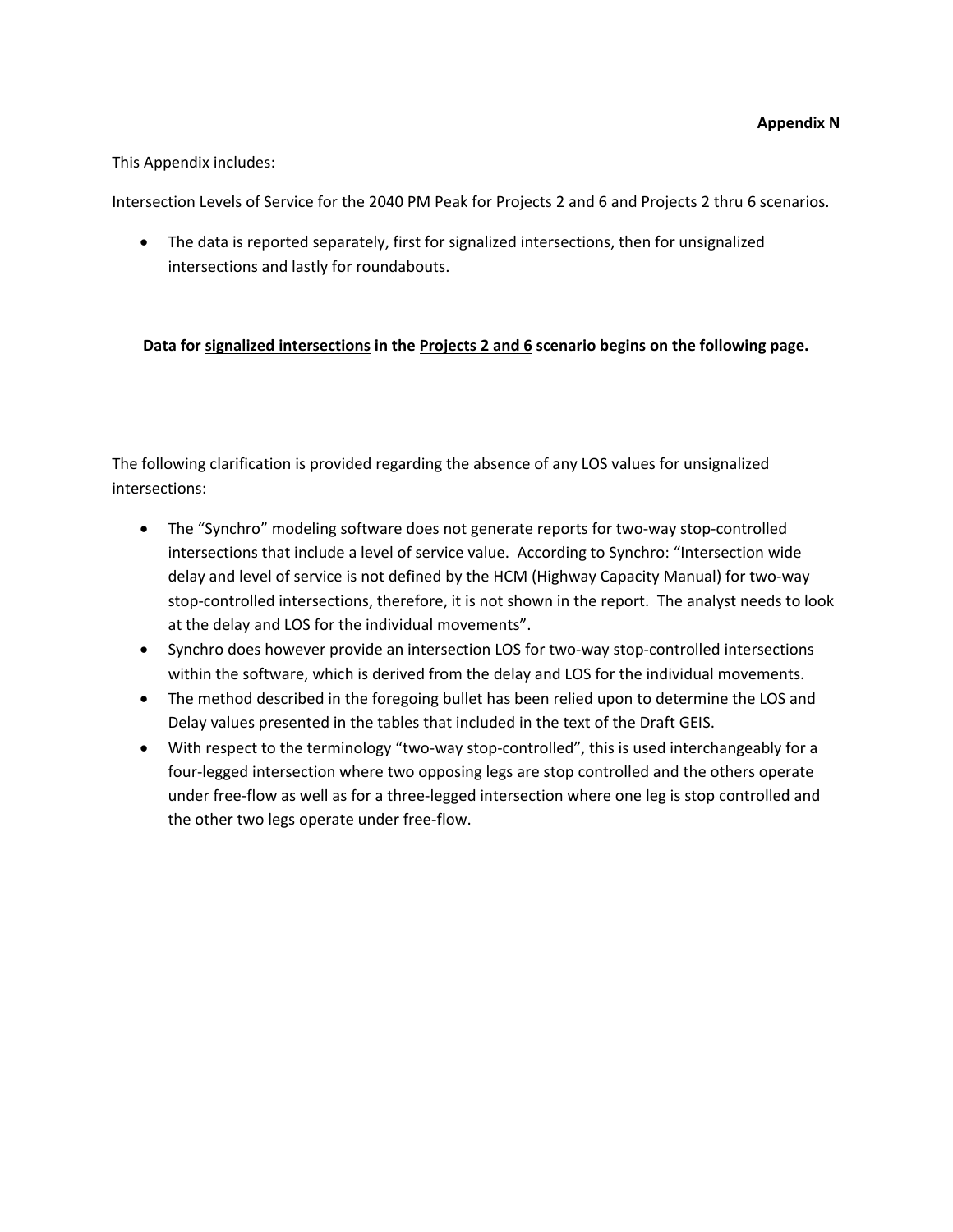|                         | ۸                |                  |                  |                  |                  |                  |
|-------------------------|------------------|------------------|------------------|------------------|------------------|------------------|
| Lane Group              | EBL              | <b>EBT</b>       | <b>WBT</b>       | <b>WBR</b>       | <b>SBL</b>       | <b>SBR</b>       |
| Lane Configurations     |                  | ↟↟               | ↟↟               |                  | ካካ               | ۴                |
| Traffic Volume (vph)    | $\boldsymbol{0}$ | 497              | 579              | $\boldsymbol{0}$ | 891              | 72               |
| Future Volume (vph)     | $\boldsymbol{0}$ | 497              | 579              | $\boldsymbol{0}$ | 891              | 72               |
| Ideal Flow (vphpl)      | 1900             | 1900             | 1900             | 1900             | 1900             | 1900             |
| Lane Util. Factor       | 1.00             | 0.95             | 0.95             | 1.00             | 0.97             | 1.00             |
| Frt                     |                  |                  |                  |                  |                  | 0.850            |
| <b>Flt Protected</b>    |                  |                  |                  |                  | 0.950            |                  |
| Satd. Flow (prot)       | $\boldsymbol{0}$ | 3539             | 3539             | $\theta$         | 3433             | 1583             |
| <b>Flt Permitted</b>    |                  |                  |                  |                  | 0.950            |                  |
| Satd. Flow (perm)       | $\boldsymbol{0}$ | 3539             | 3539             | $\boldsymbol{0}$ | 3433             | 1583             |
| Right Turn on Red       |                  |                  |                  | Yes              |                  | Yes              |
| Satd. Flow (RTOR)       |                  |                  |                  |                  |                  | 78               |
| Link Speed (mph)        |                  | 45               | 45               |                  | 45               |                  |
| Link Distance (ft)      |                  | 1813             | 468              |                  | 1544             |                  |
| Travel Time (s)         |                  | 27.5             | 7.1              |                  | 23.4             |                  |
| Peak Hour Factor        | 0.93             | 0.93             | 0.92             | 0.92             | 0.92             | 0.92             |
|                         |                  | 534              | 629              |                  | 968              | 78               |
| Adj. Flow (vph)         | 0                |                  |                  | 0                |                  |                  |
| Shared Lane Traffic (%) |                  |                  |                  |                  |                  |                  |
| Lane Group Flow (vph)   | $\boldsymbol{0}$ | 534              | 629              | $\boldsymbol{0}$ | 968              | 78               |
| <b>Turn Type</b>        |                  | <b>NA</b>        | <b>NA</b>        |                  | Prot             | Perm             |
| <b>Protected Phases</b> |                  | $\overline{2}$   | 6                |                  | 4                |                  |
| <b>Permitted Phases</b> |                  |                  |                  |                  |                  | $\boldsymbol{6}$ |
| Total Split (s)         |                  | 50.0             | 50.0             |                  | 40.0             | 50.0             |
| Total Lost Time (s)     |                  | 5.5              | 5.5              |                  | 5.0              | 5.5              |
| Act Effct Green (s)     |                  | 44.5             | 44.5             |                  | 35.0             | 44.5             |
| Actuated g/C Ratio      |                  | 0.49             | 0.49             |                  | 0.39             | 0.49             |
| v/c Ratio               |                  | 0.31             | 0.36             |                  | 0.73             | 0.09             |
| <b>Control Delay</b>    |                  | 14.1             | 15.3             |                  | 27.3             | 3.3              |
| Queue Delay             |                  | 0.0              | 0.0              |                  | 0.0              | 0.0              |
| <b>Total Delay</b>      |                  | 14.1             | 15.3             |                  | 27.3             | 3.3              |
| <b>LOS</b>              |                  | Β                | B                |                  | C                | A                |
| Approach Delay          |                  | 14.1             | 15.3             |                  | 25.5             |                  |
| Approach LOS            |                  | B                | B                |                  | C                |                  |
| Stops (vph)             |                  | 280              | 395              |                  | 733              | 9                |
| Fuel Used(gal)          |                  | 11               | 8                |                  | 23               | $\mathbf{1}$     |
| CO Emissions (g/hr)     |                  | 752              | 593              |                  | 1607             | 62               |
| NOx Emissions (g/hr)    |                  | 146              | 115              |                  | 313              | 12               |
| VOC Emissions (g/hr)    |                  | 174              | 137              |                  | 372              | 14               |
| Dilemma Vehicles (#)    |                  | 28               | 29               |                  | $\boldsymbol{0}$ | 0                |
| Queue Length 50th (ft)  |                  | 90               | 122              |                  | 236              | $\overline{0}$   |
| Queue Length 95th (ft)  |                  | 125              | m137             |                  | 308              | 22               |
| Internal Link Dist (ft) |                  | 1733             | 388              |                  | 1464             |                  |
| Turn Bay Length (ft)    |                  |                  |                  |                  |                  |                  |
| Base Capacity (vph)     |                  | 1749             | 1749             |                  | 1335             | 822              |
| Starvation Cap Reductn  |                  | $\overline{0}$   | $\boldsymbol{0}$ |                  | $\boldsymbol{0}$ | $\mathbf 0$      |
| Spillback Cap Reductn   |                  | $\boldsymbol{0}$ | $\boldsymbol{0}$ |                  | $\mathbf 0$      | $\mathbf{0}$     |
| Storage Cap Reductn     |                  | 0                | $\boldsymbol{0}$ |                  | $\boldsymbol{0}$ | $\boldsymbol{0}$ |
| Reduced v/c Ratio       |                  | 0.31             | 0.36             |                  | 0.73             | 0.09             |
|                         |                  |                  |                  |                  |                  |                  |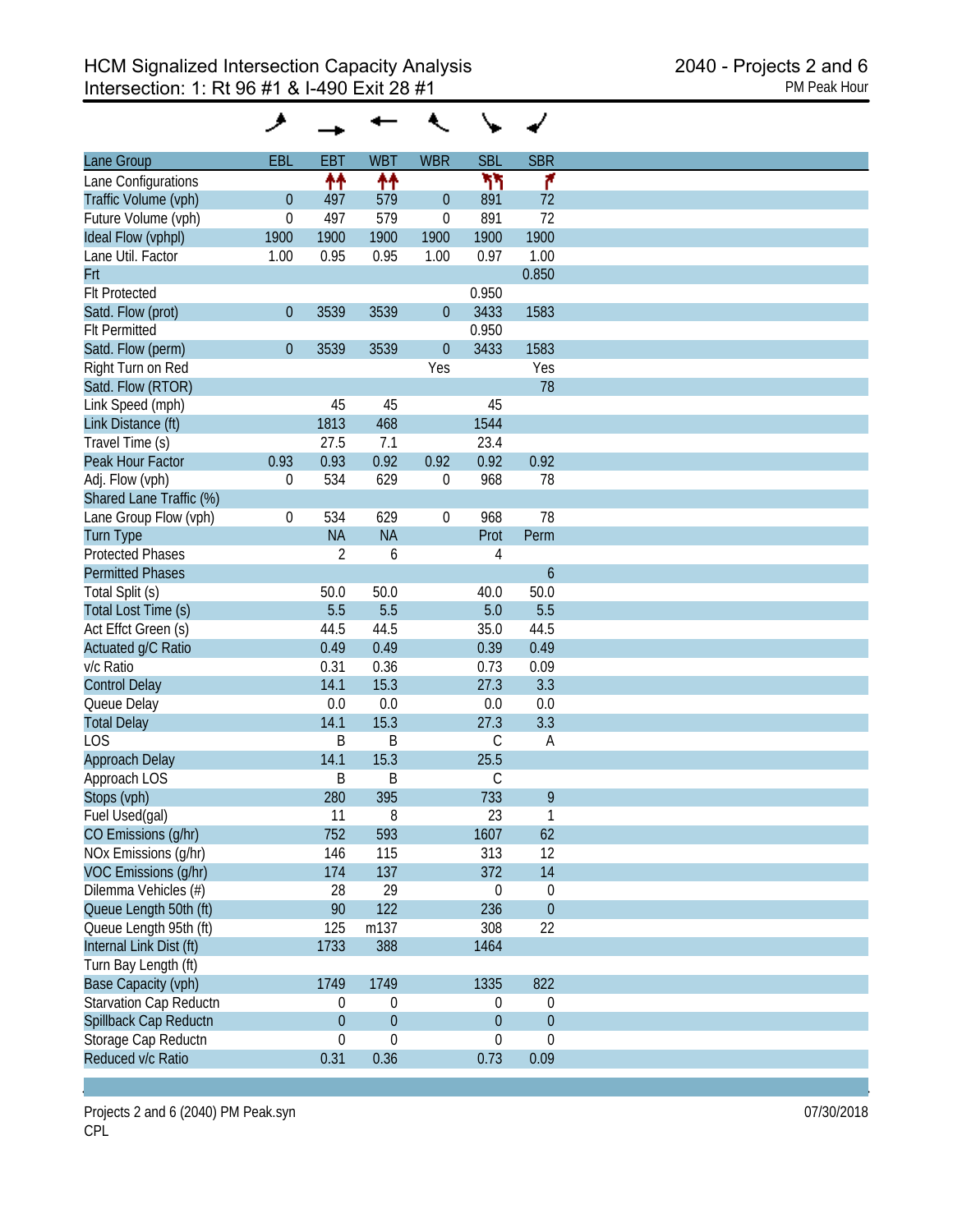### Intersection Summary

| Other<br>Area Type:                                        |                        |
|------------------------------------------------------------|------------------------|
| Cycle Length: 90                                           |                        |
| <b>Actuated Cycle Length: 90</b>                           |                        |
| Offset: 0 (0%), Referenced to phase 2:EBT, Start of Yellow |                        |
| Control Type: Actuated-Coordinated                         |                        |
| Maximum v/c Ratio: 0.73                                    |                        |
| Intersection Signal Delay: 19.8                            | Intersection LOS: B    |
| Intersection Capacity Utilization 102.4%                   | ICU Level of Service G |
| Analysis Period (min) 15                                   |                        |

m Volume for 95th percentile queue is metered by upstream signal.

#### Splits and Phases: 1: Rt 96 #1 & I-490 Exit 28 #1

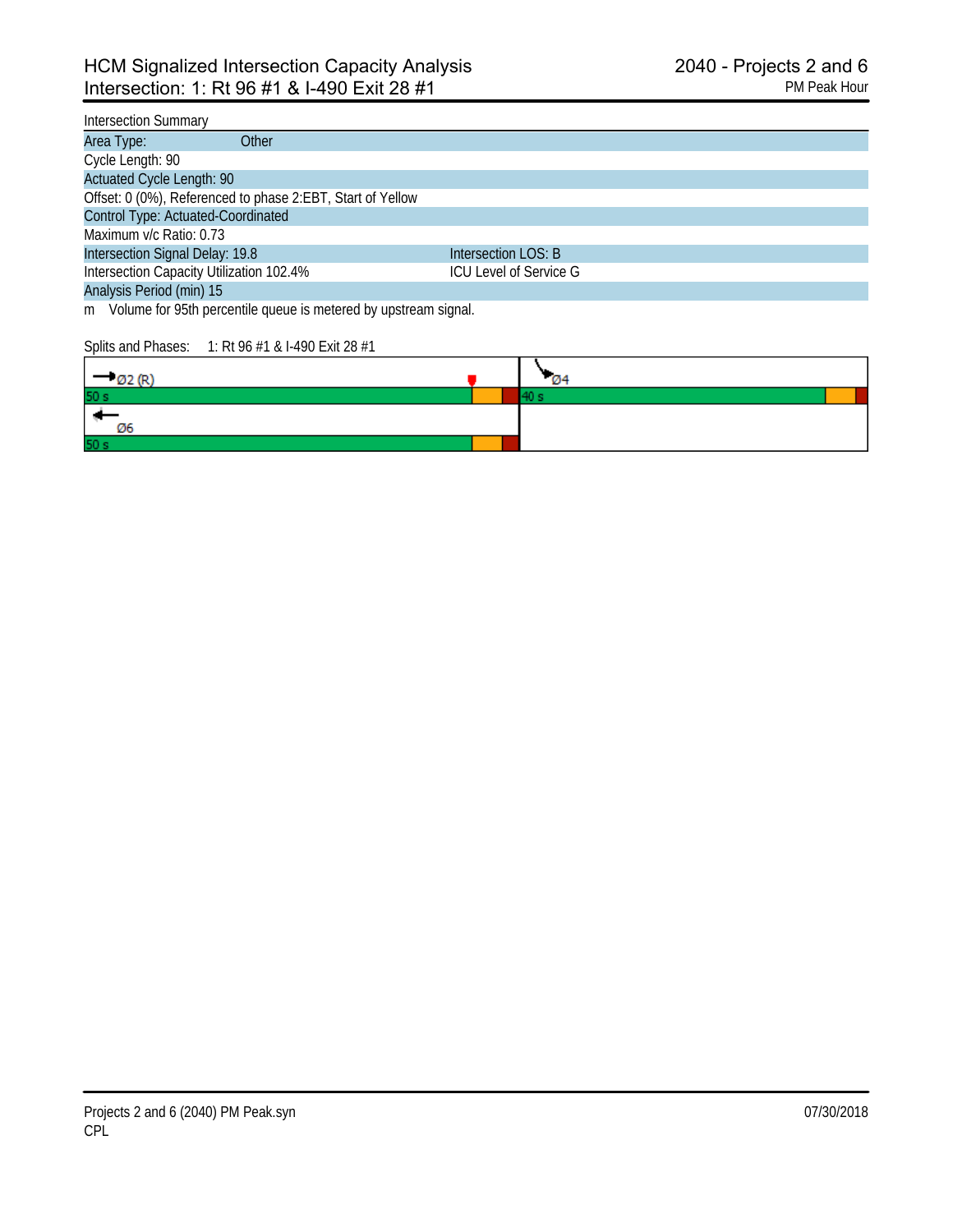HCM Signalized Intersection Capacity Analysis 2040 - Projects 2 and 6 Intersection: 3: Willowbrook Office Pk/Woodcliff Dr & Rt 96 #1 PM Peak Hour

| Lane Group                    | EBL              | <b>EBT</b>       | <b>EBR</b>     | <b>WBL</b>       | <b>WBT</b>       | <b>WBR</b>       | <b>NBL</b>       | <b>NBT</b>       | <b>NBR</b>       | <b>SBL</b>       | <b>SBT</b>       | <b>SBR</b>       |
|-------------------------------|------------------|------------------|----------------|------------------|------------------|------------------|------------------|------------------|------------------|------------------|------------------|------------------|
| Lane Configurations           | ۳                | 伟                |                | ۲                | ቶቶ               | ۴                | ۲                | Ъ                |                  | ۲                | Ъ                |                  |
| Traffic Volume (vph)          | 182              | 1188             | 18             | 13               | 882              | 33               | 276              | 16               | 172              | 167              | $\overline{7}$   | 510              |
| Future Volume (vph)           | 182              | 1188             | 18             | 13               | 882              | 33               | 276              | 16               | 172              | 167              | 7                | 510              |
| Ideal Flow (vphpl)            | 1900             | 1900             | 1900           | 1900             | 1900             | 1900             | 1900             | 1900             | 1900             | 1900             | 1900             | 1900             |
| Storage Length (ft)           | 500              |                  | $\mathbf 0$    | 500              |                  | 75               | 175              |                  | 0                | 125              |                  | $\boldsymbol{0}$ |
| <b>Storage Lanes</b>          | $\mathbf{1}$     |                  | $\overline{0}$ | $\mathbf{1}$     |                  | $\mathbf{1}$     | $\mathbf{1}$     |                  | $\boldsymbol{0}$ | $\mathbf{1}$     |                  | $\mathbf{0}$     |
| Taper Length (ft)             | 25               |                  |                | 25               |                  |                  | 25               |                  |                  | 25               |                  |                  |
| Lane Util. Factor             | 1.00             | 0.95             | 0.95           | 1.00             | 0.95             | 1.00             | 1.00             | 1.00             | 1.00             | 1.00             | 1.00             | 1.00             |
| Frt                           |                  | 0.998            |                |                  |                  | 0.850            |                  | 0.862            |                  |                  | 0.852            |                  |
| <b>Flt Protected</b>          | 0.950            |                  |                | 0.950            |                  |                  | 0.950            |                  |                  | 0.950            |                  |                  |
| Satd. Flow (prot)             | 1770             | 3532             | $\mathbf 0$    | 1770             | 3539             | 1583             | 1770             | 1606             | 0                | 1770             | 1587             | 0                |
| <b>Flt Permitted</b>          | 0.173            |                  |                | 0.150            |                  |                  | 0.160            |                  |                  | 0.527            |                  |                  |
| Satd. Flow (perm)             | 322              | 3532             | $\mathbf 0$    | 279              | 3539             | 1583             | 298              | 1606             | 0                | 982              | 1587             | $\mathbf 0$      |
| Right Turn on Red             |                  |                  | Yes            |                  |                  | Yes              |                  |                  | Yes              |                  |                  | Yes              |
| Satd. Flow (RTOR)             |                  | $\overline{2}$   |                |                  |                  | 85               |                  | 191              |                  |                  | 214              |                  |
| Link Speed (mph)              |                  | 45               |                |                  | 45               |                  |                  | 25               |                  |                  | 25               |                  |
| Link Distance (ft)            |                  | 1164             |                |                  | 2246             |                  |                  | 565              |                  |                  | 661              |                  |
| Travel Time (s)               |                  | 17.6             |                |                  | 34.0             |                  |                  | 15.4             |                  |                  | 18.0             |                  |
| Peak Hour Factor              | 0.93             | 0.93             | 0.93           | 0.92             | 0.92             | 0.92             | 0.87             | 0.87             | 0.87             | 0.92             | 0.92             | 0.92             |
| Adj. Flow (vph)               | 196              | 1277             | 19             | 14               | 959              | 36               | 317              | 18               | 198              | 182              | 8                | 554              |
| Shared Lane Traffic (%)       |                  |                  |                |                  |                  |                  |                  |                  |                  |                  |                  |                  |
| Lane Group Flow (vph)         | 196              | 1296             | $\overline{0}$ | 14               | 959              | 36               | 317              | 216              | $\theta$         | 182              | 562              | $\theta$         |
| Turn Type                     | pm+pt            | NA               |                | pm+pt            | <b>NA</b>        | Perm             | Perm             | <b>NA</b>        |                  | Perm             | <b>NA</b>        |                  |
| <b>Protected Phases</b>       | 5                | $\overline{2}$   |                | $\mathbf{1}$     | $\boldsymbol{6}$ |                  |                  | $\overline{4}$   |                  |                  | 8                |                  |
| <b>Permitted Phases</b>       | 2                |                  |                | 6                |                  | 6                | $\overline{4}$   |                  |                  | 8                |                  |                  |
| Total Split (s)               | 16.0             | 48.0             |                | 12.0             | 44.0             | 44.0             | 30.0             | 30.0             |                  | 30.0             | 30.0             |                  |
| Total Lost Time (s)           | 5.0              | 5.5              |                | 5.0              | 5.5              | 5.5              | 5.0              | 5.0              |                  | 5.0              | 5.0              |                  |
| Act Effct Green (s)           | 54.9             | 52.2             |                | 46.5             | 40.0             | 40.0             | 25.0             | 25.0             |                  | 25.0             | 25.0             |                  |
| Actuated g/C Ratio            | 0.61             | 0.58             |                | 0.52             | 0.44             | 0.44             | 0.28             | 0.28             |                  | 0.28             | 0.28             |                  |
| v/c Ratio                     | 0.56             | 0.63             |                | 0.06             | 0.61             | 0.05             | 3.87             | 0.37             |                  | 0.67             | 0.94             |                  |
| <b>Control Delay</b>          | 10.8             | 9.9              |                | 13.9             | 24.4             | 5.6              | 1332.3           | 7.5              |                  | 42.8             | 46.8             |                  |
| Queue Delay                   | 0.0              | 0.0              |                | 0.0              | 0.0              | 0.0              | 0.0              | 0.0              |                  | 0.0              | 0.0              |                  |
| <b>Total Delay</b>            | 10.8             | 9.9              |                | 13.9             | 24.4             | 5.6              | 1332.3           | 7.5              |                  | 42.8             | 46.8             |                  |
| <b>LOS</b>                    | B                | $\overline{A}$   |                | B                | $\mathsf C$      | $\overline{A}$   | F                | A                |                  | D                | D                |                  |
| Approach Delay                |                  | 10.0             |                |                  | 23.6             |                  |                  | 795.4            |                  |                  | 45.8             |                  |
| Approach LOS                  |                  | $\mathsf A$      |                |                  | $\mathsf C$      |                  |                  | F                |                  |                  | ${\sf D}$        |                  |
| Stops (vph)                   | 76               | 948              |                | 9                | 493              | 5                | 252              | 34               |                  | 145              | 294              |                  |
| Fuel Used(gal)                | $\overline{3}$   | 23               |                | $\boldsymbol{0}$ | 23               | $\mathbf{1}$     | 77               | $\mathbf{1}$     |                  | 3                | 9                |                  |
| CO Emissions (g/hr)           | 190              | 1630             |                | 24               | 1634             | 41               | 5393             | 92               |                  | 206              | 627              |                  |
| NOx Emissions (g/hr)          | 37               | 317              |                | 5                | 318              | $8\,$            | 1049             | 18               |                  | 40               | 122              |                  |
| VOC Emissions (g/hr)          | 44               | 378              |                | 5                | 379              | 9                | 1250             | 21               |                  | 48               | 145              |                  |
| Dilemma Vehicles (#)          | $\boldsymbol{0}$ | 24               |                | $\boldsymbol{0}$ | 120              | $\boldsymbol{0}$ | $\theta$         | $\boldsymbol{0}$ |                  | $\mathbf 0$      | $\mathbf 0$      |                  |
| Queue Length 50th (ft)        | 13               | 213              |                | $\overline{4}$   | 168              | $\boldsymbol{0}$ | $-292$           | 10               |                  | 92               | 207              |                  |
| Queue Length 95th (ft)        | m26              | 366              |                | m10              | 268              | m <sub>7</sub>   | #439             | 58               |                  | #184             | #421             |                  |
| Internal Link Dist (ft)       |                  | 1084             |                |                  | 2166             |                  |                  | 485              |                  |                  | 581              |                  |
| Turn Bay Length (ft)          | 500              |                  |                | 500              |                  | 75               | 175              |                  |                  | 125              |                  |                  |
| Base Capacity (vph)           | 373              | 2050             |                | 263              | 1571             | 750              | 82               | 584              |                  | 272              | 595              |                  |
| <b>Starvation Cap Reductn</b> | $\boldsymbol{0}$ | $\boldsymbol{0}$ |                | $\boldsymbol{0}$ | $\boldsymbol{0}$ | $\boldsymbol{0}$ | $\theta$         | $\boldsymbol{0}$ |                  | $\boldsymbol{0}$ | $\boldsymbol{0}$ |                  |
| Spillback Cap Reductn         | 0                | $\boldsymbol{0}$ |                | $\boldsymbol{0}$ | $\boldsymbol{0}$ | $\boldsymbol{0}$ | $\boldsymbol{0}$ | $\boldsymbol{0}$ |                  | 0                | $\boldsymbol{0}$ |                  |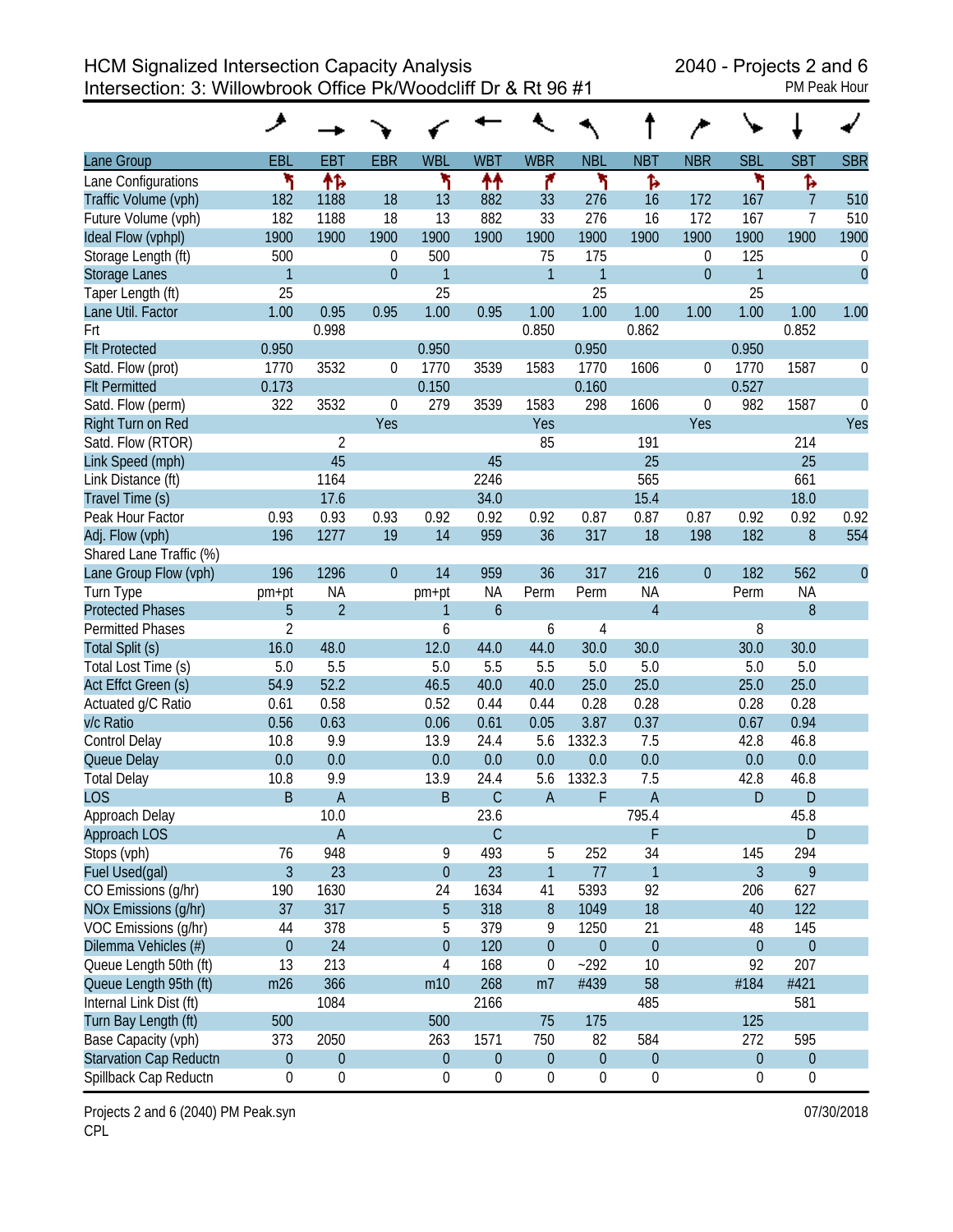| <b>PM Peak Hou</b> |  |  |
|--------------------|--|--|

| Lane Group                                                           | EBL                                                                       | EBT      | EBR | <b>WBL</b> | <b>WBT</b> | <b>WBR</b> | <b>NBL</b>     | <b>NBT</b> | <b>NBR</b> | <b>SBL</b>     | <b>SBT</b> | <b>SBR</b> |
|----------------------------------------------------------------------|---------------------------------------------------------------------------|----------|-----|------------|------------|------------|----------------|------------|------------|----------------|------------|------------|
| Storage Cap Reductn                                                  | $\Omega$                                                                  | $\Omega$ |     | $\theta$   | $\theta$   | $\theta$   | $\overline{0}$ | $\theta$   |            | $\overline{0}$ | $\Omega$   |            |
| Reduced v/c Ratio                                                    | 0.53                                                                      | 0.63     |     | 0.05       | 0.61       | 0.05       | 3.87           | 0.37       |            | 0.67           | 0.94       |            |
| <b>Intersection Summary</b>                                          |                                                                           |          |     |            |            |            |                |            |            |                |            |            |
| Area Type:                                                           | Other                                                                     |          |     |            |            |            |                |            |            |                |            |            |
| Cycle Length: 90                                                     |                                                                           |          |     |            |            |            |                |            |            |                |            |            |
| Actuated Cycle Length: 90                                            |                                                                           |          |     |            |            |            |                |            |            |                |            |            |
| Offset: 0 (0%), Referenced to phase 2:EBTL, Start of Yellow          |                                                                           |          |     |            |            |            |                |            |            |                |            |            |
| Control Type: Actuated-Coordinated                                   |                                                                           |          |     |            |            |            |                |            |            |                |            |            |
| Maximum v/c Ratio: 3.87                                              |                                                                           |          |     |            |            |            |                |            |            |                |            |            |
| Intersection Signal Delay: 131.5<br>Intersection LOS: F              |                                                                           |          |     |            |            |            |                |            |            |                |            |            |
|                                                                      | Intersection Capacity Utilization 102.7%<br><b>ICU Level of Service G</b> |          |     |            |            |            |                |            |            |                |            |            |
| Analysis Period (min) 15                                             |                                                                           |          |     |            |            |            |                |            |            |                |            |            |
| Volume exceeds capacity, queue is theoretically infinite.            |                                                                           |          |     |            |            |            |                |            |            |                |            |            |
| Queue shown is maximum after two cycles.                             |                                                                           |          |     |            |            |            |                |            |            |                |            |            |
| 95th percentile volume exceeds capacity, queue may be longer.<br>#   |                                                                           |          |     |            |            |            |                |            |            |                |            |            |
| Queue shown is maximum after two cycles.                             |                                                                           |          |     |            |            |            |                |            |            |                |            |            |
| Volume for 95th percentile queue is metered by upstream signal.<br>m |                                                                           |          |     |            |            |            |                |            |            |                |            |            |
|                                                                      |                                                                           |          |     |            |            |            |                |            |            |                |            |            |
| Splits and Phases:                                                   | 3: Willowbrook Office Pk/Woodcliff Dr & Rt 96 #1                          |          |     |            |            |            |                |            |            |                |            |            |
| $\sigma$ <sub>1</sub>                                                | Ø2 (R)                                                                    |          |     |            |            |            |                | 04         |            |                |            |            |
| 48 s                                                                 |                                                                           |          |     |            |            |            | 30             |            |            |                |            |            |
|                                                                      |                                                                           |          |     |            |            |            |                | 08         |            |                |            |            |

30 s

 $\overline{44s}$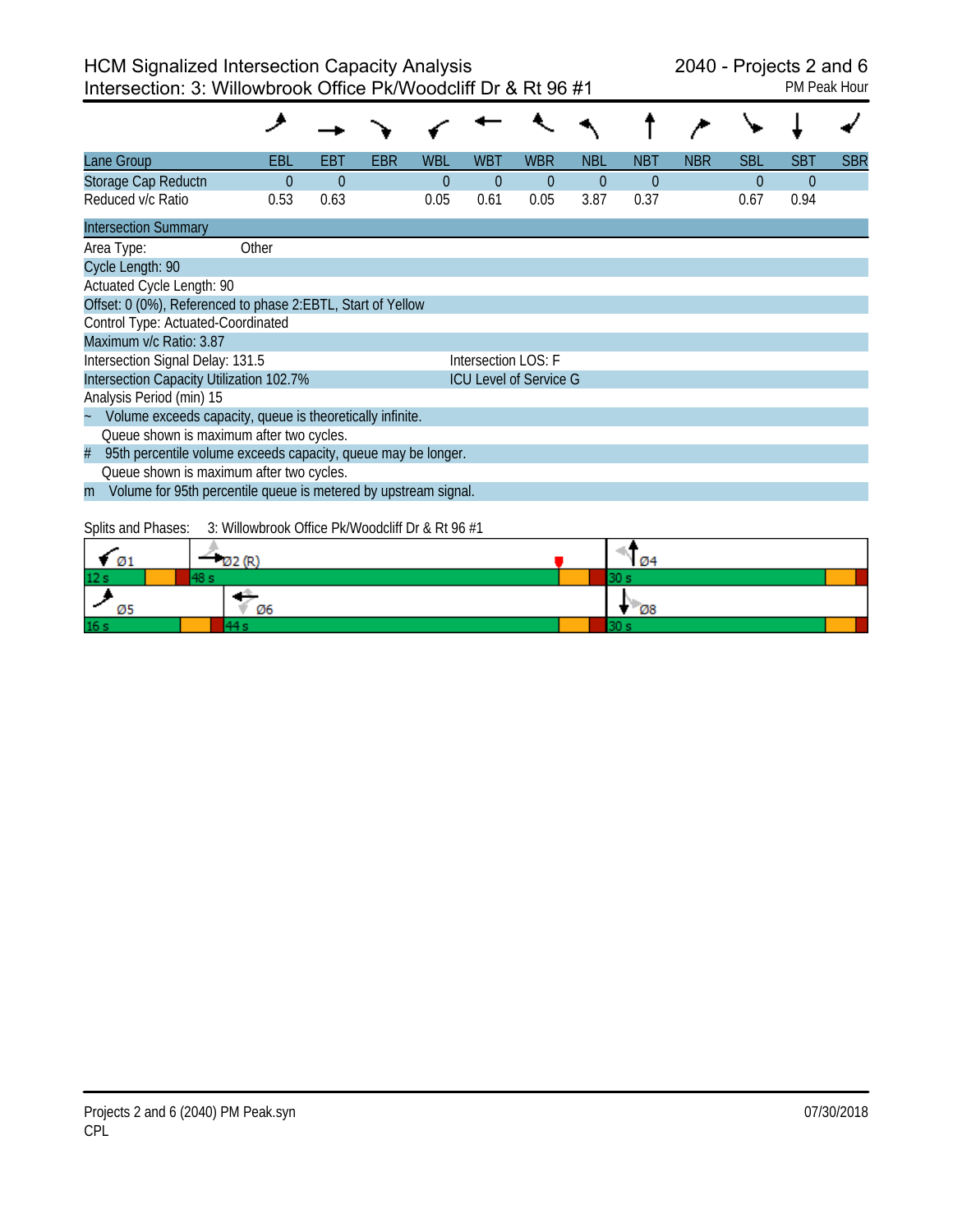| Lane Group                    | EBL              | <b>EBT</b>       | <b>WBT</b>          | <b>WBR</b>       | <b>SBL</b>       | <b>SBR</b>  |
|-------------------------------|------------------|------------------|---------------------|------------------|------------------|-------------|
| Lane Configurations           | ۲                | ↟↟               | ተተ                  | ۴                | ۳Υ               |             |
| Traffic Volume (vph)          | 161              | 1365             | 875                 | 440              | 430              | 52          |
| Future Volume (vph)           | 161              | 1365             | 875                 | 440              | 430              | 52          |
| Ideal Flow (vphpl)            | 1900             | 1900             | 1900                | 1900             | 1900             | 1900        |
|                               | 450              |                  |                     | 400              | 250              |             |
| Storage Length (ft)           |                  |                  |                     |                  |                  | $\mathbf 0$ |
| <b>Storage Lanes</b>          | $\mathbf{1}$     |                  |                     | 1                | $\mathbf{1}$     | $\theta$    |
| Taper Length (ft)             | 25               |                  |                     |                  | 25               |             |
| Lane Util. Factor             | 1.00             | 0.95             | 0.95                | 1.00             | 0.97             | 0.95        |
| Frt                           |                  |                  |                     | 0.850            | 0.984            |             |
| <b>Flt Protected</b>          | 0.950            |                  |                     |                  | 0.957            |             |
| Satd. Flow (prot)             | 1770             | 3539             | 3539                | 1583             | 3403             | $\mathbf 0$ |
| <b>Flt Permitted</b>          | 0.213            |                  |                     |                  | 0.957            |             |
| Satd. Flow (perm)             | 397              | 3539             | 3539                | 1583             | 3403             | $\mathbf 0$ |
| Right Turn on Red             |                  |                  |                     | Yes              |                  | Yes         |
| Satd. Flow (RTOR)             |                  |                  |                     | 473              | 14               |             |
| Link Speed (mph)              |                  | 45               | 45                  |                  | 45               |             |
| Link Distance (ft)            |                  | 2246             | 1487                |                  | 1337             |             |
| Travel Time (s)               |                  | 34.0             | 22.5                |                  | 20.3             |             |
| Peak Hour Factor              | 0.93             | 0.93             | 0.93                | 0.93             | 0.87             | 0.87        |
| Adj. Flow (vph)               | 173              | 1468             | 941                 | 473              | 494              | 60          |
|                               |                  |                  |                     |                  |                  |             |
| Shared Lane Traffic (%)       |                  |                  |                     |                  |                  |             |
| Lane Group Flow (vph)         | 173              | 1468             | 941                 | 473              | 554              | $\theta$    |
| Turn Type                     | pm+pt            | <b>NA</b>        | ΝA                  | $pm+ov$          | Prot             |             |
| <b>Protected Phases</b>       | 5                | $\overline{2}$   | $\ddot{\mathbf{6}}$ | $\overline{4}$   | $\overline{4}$   |             |
| <b>Permitted Phases</b>       | $\overline{2}$   |                  |                     | 6                |                  |             |
| Total Split (s)               | 20.0             | 65.0             | 45.0                | 25.0             | 25.0             |             |
| Total Lost Time (s)           | 5.0              | 5.5              | 5.5                 | 5.0              | 5.0              |             |
| Act Effct Green (s)           | 61.5             | 61.0             | 47.3                | 71.3             | 18.5             |             |
| Actuated g/C Ratio            | 0.68             | 0.68             | 0.53                | 0.79             | 0.21             |             |
| v/c Ratio                     | 0.43             | 0.61             | 0.51                | 0.35             | 0.78             |             |
| Control Delay                 | 10.9             | 10.8             | 15.7                | 1.0              | 41.1             |             |
| Queue Delay                   | 0.0              | 0.0              | 0.0                 | 0.0              | 0.0              |             |
| <b>Total Delay</b>            | 10.9             | 10.8             | 15.7                | 1.0              | 41.1             |             |
|                               |                  |                  |                     |                  |                  |             |
| <b>LOS</b>                    | B                | B                | B                   | A                | D                |             |
| Approach Delay                |                  | 10.8             | 10.8                |                  | 41.1             |             |
| Approach LOS                  |                  | $\mathsf B$      | $\sf B$             |                  | $\mathsf{D}$     |             |
| Stops (vph)                   | 68               | 623              | 548                 | 11               | 431              |             |
| Fuel Used(gal)                | $\overline{4}$   | 31               | 18                  | $\overline{4}$   | 14               |             |
| CO Emissions (g/hr)           | 248              | 2143             | 1262                | 313              | 949              |             |
| NOx Emissions (g/hr)          | 48               | 417              | 245                 | 61               | 185              |             |
| VOC Emissions (g/hr)          | 57               | 497              | 292                 | 72               | 220              |             |
| Dilemma Vehicles (#)          | $\theta$         | 120              | 49                  | $\boldsymbol{0}$ | $\boldsymbol{0}$ |             |
| Queue Length 50th (ft)        | 31               | 161              | 179                 | $\pmb{0}$        | 147              |             |
| Queue Length 95th (ft)        | m110             | 422              | 247                 | 18               | 195              |             |
| Internal Link Dist (ft)       |                  | 2166             | 1407                |                  | 1257             |             |
| Turn Bay Length (ft)          | 450              |                  |                     | 400              | 250              |             |
|                               |                  |                  |                     |                  |                  |             |
| Base Capacity (vph)           | 499              | 2396             | 1858                | 1370             | 767              |             |
| <b>Starvation Cap Reductn</b> | $\boldsymbol{0}$ | $\boldsymbol{0}$ | $\boldsymbol{0}$    | $\boldsymbol{0}$ | $\boldsymbol{0}$ |             |
| Spillback Cap Reductn         | $\boldsymbol{0}$ | $\boldsymbol{0}$ | $\boldsymbol{0}$    | $\boldsymbol{0}$ | $\boldsymbol{0}$ |             |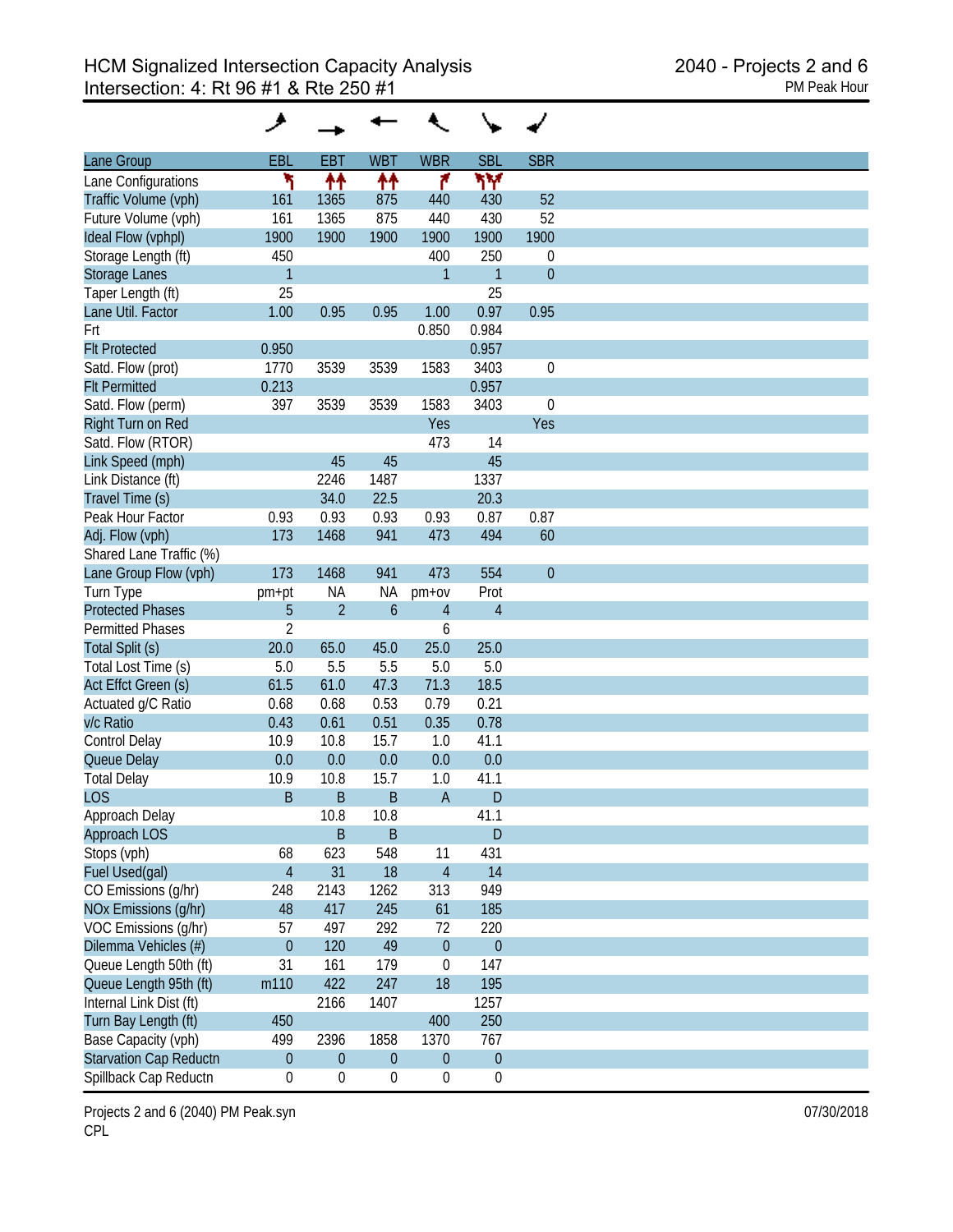| Lane Group                                                        | EBL      | EBT      | WBT      | <b>WBR</b> | <b>SBL</b>          | <b>SBR</b>                    |  |  |  |
|-------------------------------------------------------------------|----------|----------|----------|------------|---------------------|-------------------------------|--|--|--|
| Storage Cap Reductn                                               | $\Omega$ | $\theta$ | $\theta$ | $\Omega$   | $\theta$            |                               |  |  |  |
| Reduced v/c Ratio                                                 | 0.35     | 0.61     | 0.51     | 0.35       | 0.72                |                               |  |  |  |
| <b>Intersection Summary</b>                                       |          |          |          |            |                     |                               |  |  |  |
| Area Type:                                                        | Other    |          |          |            |                     |                               |  |  |  |
| Cycle Length: 90                                                  |          |          |          |            |                     |                               |  |  |  |
| Actuated Cycle Length: 90                                         |          |          |          |            |                     |                               |  |  |  |
| Offset: 0 (0%), Referenced to phase 2:EBTL, Start of Yellow       |          |          |          |            |                     |                               |  |  |  |
| Control Type: Actuated-Coordinated                                |          |          |          |            |                     |                               |  |  |  |
| Maximum v/c Ratio: 0.78                                           |          |          |          |            |                     |                               |  |  |  |
| Intersection Signal Delay: 15.4                                   |          |          |          |            | Intersection LOS: B |                               |  |  |  |
| Intersection Capacity Utilization 60.4%                           |          |          |          |            |                     | <b>ICU Level of Service B</b> |  |  |  |
| Analysis Period (min) 15                                          |          |          |          |            |                     |                               |  |  |  |
| m Volume for 95th percentile queue is metered by upstream signal. |          |          |          |            |                     |                               |  |  |  |
|                                                                   |          |          |          |            |                     |                               |  |  |  |

# Splits and Phases: 4: Rt 96 #1 & Rte 250 #1

|                 |    | . .<br><b>CAA</b> |  |
|-----------------|----|-------------------|--|
| 65 <sub>s</sub> |    |                   |  |
|                 | Ø6 |                   |  |
| 20 <sub>s</sub> |    |                   |  |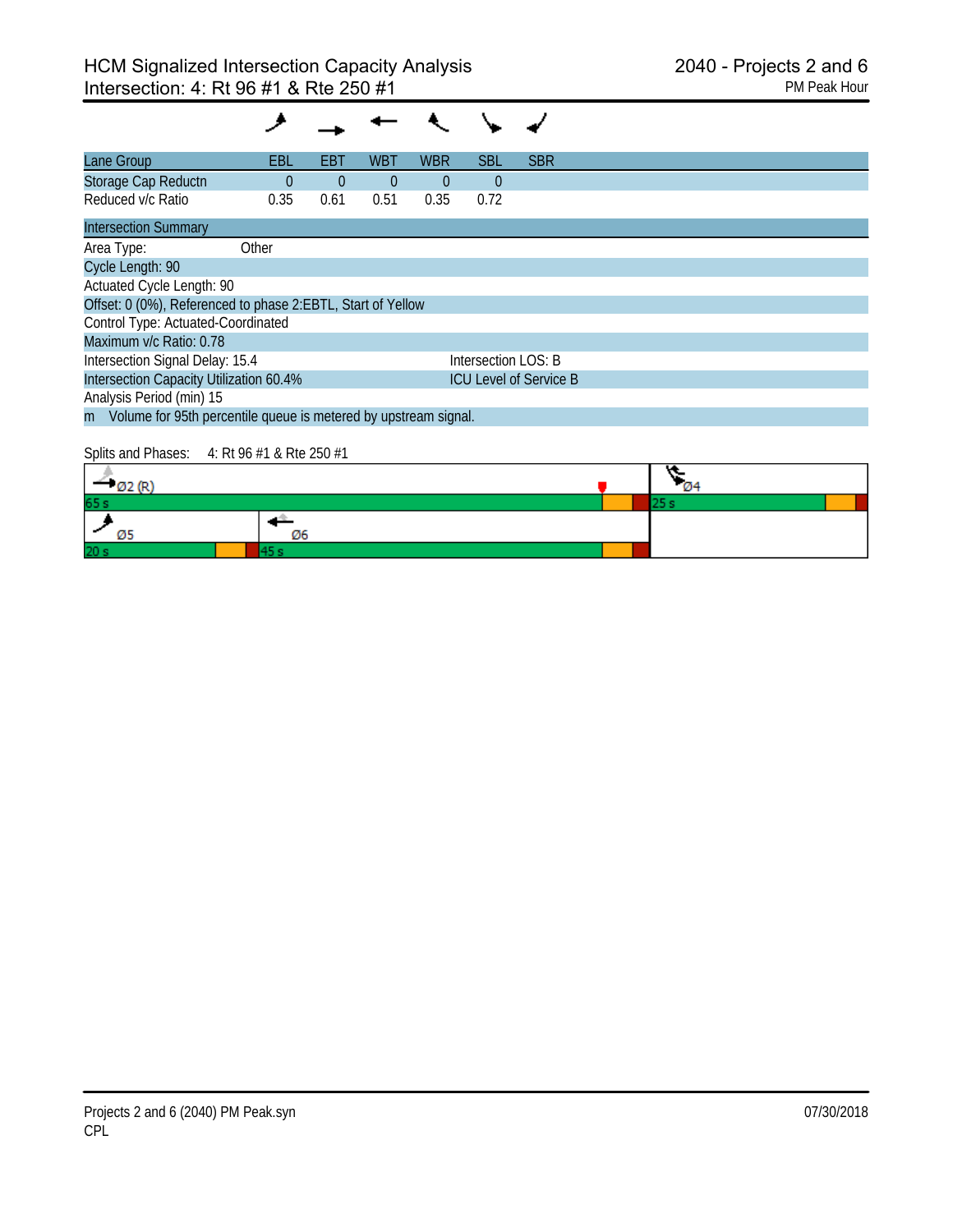|                               |                  |                  |                  |                  |                  | ∕            |
|-------------------------------|------------------|------------------|------------------|------------------|------------------|--------------|
| Lane Group                    | <b>EBT</b>       | <b>EBR</b>       | <b>WBL</b>       | <b>WBT</b>       | <b>NBL</b>       | <b>NBR</b>   |
| Lane Configurations           | ↟↟               | ۴                | ١                | 11               | ۳Υ               |              |
| Traffic Volume (vph)          | 1402             | 615              | 142              | 988              | 489              | 168          |
| Future Volume (vph)           | 1402             | 615              | 142              | 988              | 489              | 168          |
| Ideal Flow (vphpl)            | 1900             | 1900             | 1900             | 1900             | 1900             | 1900         |
| Storage Length (ft)           |                  | 400              | 245              |                  | 0                | 0            |
| <b>Storage Lanes</b>          |                  | $\mathbf{1}$     | $\mathbf{1}$     |                  | $\overline{2}$   | $\mathbf{0}$ |
| Taper Length (ft)             |                  |                  | 25               |                  | 25               |              |
| Lane Util. Factor             | 0.95             | 1.00             | 1.00             | 0.95             | 0.97             | 0.95         |
| Frt                           |                  | 0.850            |                  |                  | 0.962            |              |
| <b>Flt Protected</b>          |                  |                  | 0.950            |                  | 0.964            |              |
| Satd. Flow (prot)             | 3539             | 1583             | 1770             | 3539             | 3351             | $\mathbf 0$  |
| <b>Flt Permitted</b>          |                  |                  | 0.104            |                  | 0.964            |              |
| Satd. Flow (perm)             | 3539             | 1583             | 194              | 3539             | 3351             | $\mathbf 0$  |
| Right Turn on Red             |                  | Yes              |                  |                  |                  | Yes          |
|                               |                  |                  |                  |                  |                  |              |
| Satd. Flow (RTOR)             |                  | 225              |                  |                  | 43               |              |
| Link Speed (mph)              | 45               |                  |                  | 45               | 25               |              |
| Link Distance (ft)            | 1487             |                  |                  | 1542             | 484              |              |
| Travel Time (s)               | 22.5             |                  |                  | 23.4             | 13.2             |              |
| Peak Hour Factor              | 0.95             | 0.95             | 0.93             | 0.93             | 0.92             | 0.92         |
| Adj. Flow (vph)               | 1476             | 647              | 153              | 1062             | 532              | 183          |
| Shared Lane Traffic (%)       |                  |                  |                  |                  |                  |              |
| Lane Group Flow (vph)         | 1476             | 647              | 153              | 1062             | 715              | $\mathbf{0}$ |
| Turn Type                     | ΝA               | $pm+ov$          | pm+pt            | <b>NA</b>        | Prot             |              |
| <b>Protected Phases</b>       | $\mathfrak b$    | $\overline{4}$   | 5                | $\overline{2}$   | $\overline{4}$   |              |
| <b>Permitted Phases</b>       |                  | 6                | $\overline{2}$   |                  |                  |              |
| Total Split (s)               | 70.0             | 21.0             | 9.0              | 79.0             | 21.0             |              |
| Total Lost Time (s)           | 4.0              | 4.0              | 4.0              | 4.0              | 4.0              |              |
| Act Effct Green (s)           | 60.2             | 81.4             | 69.3             | 69.3             | 17.1             |              |
| Actuated g/C Ratio            | 0.64             | 0.86             | 0.73             | 0.73             | 0.18             |              |
| v/c Ratio                     | 0.65             | 0.46             | 0.68             | 0.41             | 1.11             |              |
| Control Delay                 | 12.1             | 2.0              | 22.3             | 5.2              | 106.8            |              |
| Queue Delay                   | 0.0              | 0.0              | 0.0              | 0.0              | 0.0              |              |
| <b>Total Delay</b>            | 12.1             | 2.0              | 22.3             | 5.2              | 106.8            |              |
| <b>LOS</b>                    | B                | $\overline{A}$   | $\mathsf{C}$     | $\overline{A}$   | F                |              |
| Approach Delay                | 9.0              |                  |                  | 7.4              | 106.8            |              |
| Approach LOS                  | $\overline{A}$   |                  |                  | $\mathsf A$      | $\mathsf F$      |              |
| Stops (vph)                   | 797              | 67               | 40               | 328              | 500              |              |
| Fuel Used(gal)                | 27               | $\overline{7}$   | 3                | 15               | 19               |              |
| CO Emissions (g/hr)           | 1880             | 491              | 179              | 1050             | 1324             |              |
| NOx Emissions (g/hr)          | 366              | 95               | 35               | 204              | 258              |              |
|                               |                  |                  |                  |                  |                  |              |
| VOC Emissions (g/hr)          | 436              | 114              | 42               | 243              | 307              |              |
| Dilemma Vehicles (#)          | 74               | $\mathbf{0}$     | $\mathbf{0}$     | 52               | $\mathbf 0$      |              |
| Queue Length 50th (ft)        | 260              | 28               | 22               | 105              | $-272$           |              |
| Queue Length 95th (ft)        | 323              | 45               | #53              | 133              | #388             |              |
| Internal Link Dist (ft)       | 1407             |                  |                  | 1462             | 404              |              |
| Turn Bay Length (ft)          |                  | 400              | 245              |                  |                  |              |
| Base Capacity (vph)           | 2490             | 1394             | 226              | 2830             | 642              |              |
| <b>Starvation Cap Reductn</b> | $\boldsymbol{0}$ | $\mathbf{0}$     | $\mathbf 0$      | $\boldsymbol{0}$ | $\boldsymbol{0}$ |              |
| Spillback Cap Reductn         | $\boldsymbol{0}$ | $\boldsymbol{0}$ | $\boldsymbol{0}$ | $\boldsymbol{0}$ | $\boldsymbol{0}$ |              |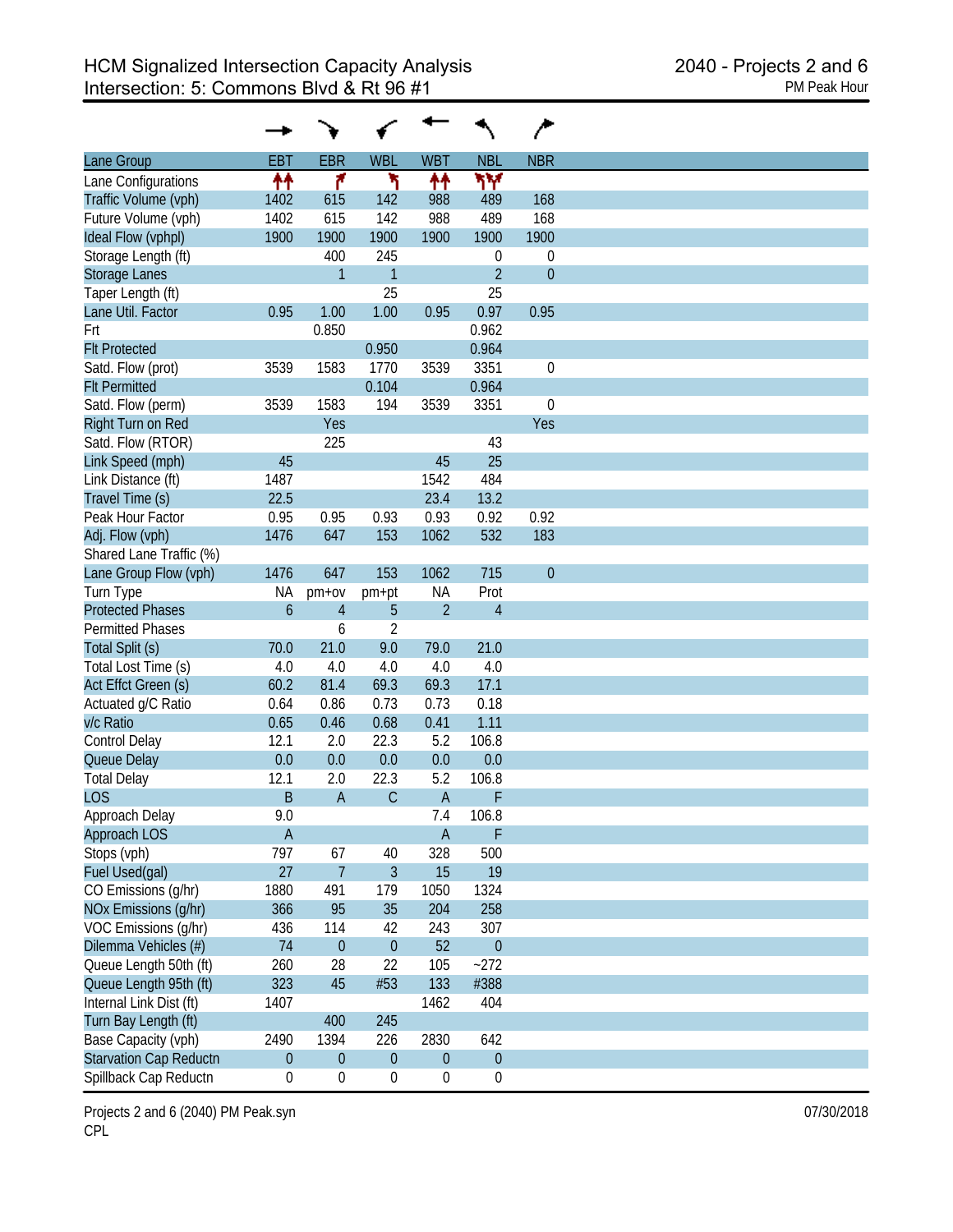| Lane Group                                                         | EBT      | EBR      | WBL      | WBT      | NBL                 | <b>NBR</b>                    |
|--------------------------------------------------------------------|----------|----------|----------|----------|---------------------|-------------------------------|
| Storage Cap Reductn                                                | $\Omega$ | $\Omega$ | $\theta$ | $\theta$ | $\Omega$            |                               |
| Reduced v/c Ratio                                                  | 0.59     | 0.46     | 0.68     | 0.38     | 1.11                |                               |
| <b>Intersection Summary</b>                                        |          |          |          |          |                     |                               |
| Area Type:                                                         | Other    |          |          |          |                     |                               |
| Cycle Length: 100                                                  |          |          |          |          |                     |                               |
| Actuated Cycle Length: 94.5                                        |          |          |          |          |                     |                               |
| Control Type: Actuated-Uncoordinated                               |          |          |          |          |                     |                               |
| Maximum v/c Ratio: 1.11                                            |          |          |          |          |                     |                               |
| Intersection Signal Delay: 25.8                                    |          |          |          |          | Intersection LOS: C |                               |
| Intersection Capacity Utilization 75.9%                            |          |          |          |          |                     | <b>ICU Level of Service D</b> |
| Analysis Period (min) 15                                           |          |          |          |          |                     |                               |
| ~ Volume exceeds capacity, queue is theoretically infinite.        |          |          |          |          |                     |                               |
| Queue shown is maximum after two cycles.                           |          |          |          |          |                     |                               |
| 95th percentile volume exceeds capacity, queue may be longer.<br># |          |          |          |          |                     |                               |
| Queue shown is maximum after two cycles.                           |          |          |          |          |                     |                               |

# Splits and Phases: 5: Commons Blvd & Rt 96 #1

| Ø2                  | - 04 |  |
|---------------------|------|--|
| 79 s                |      |  |
| $\sqrt{05}$<br>- Oo |      |  |
| 9s                  |      |  |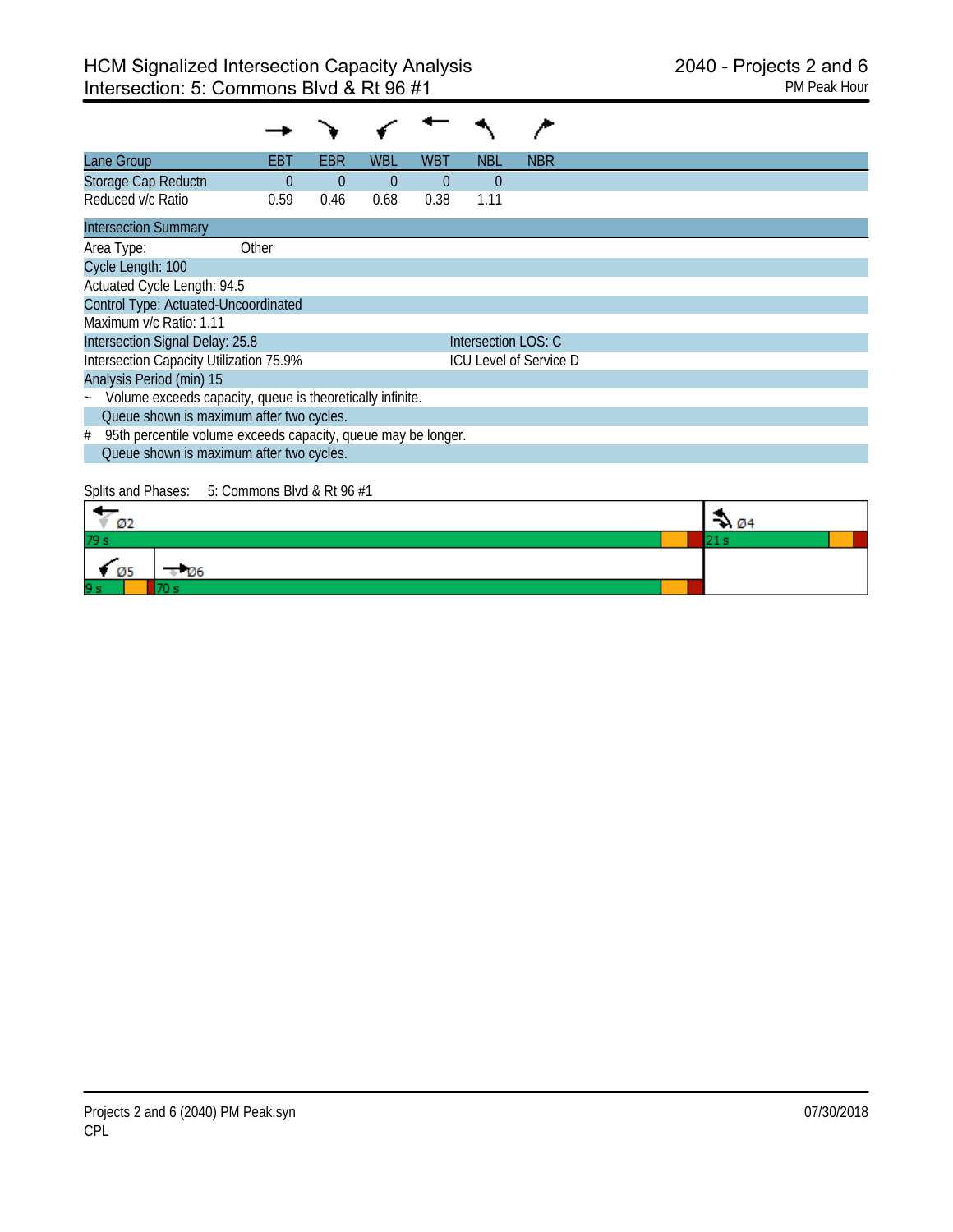HCM Signalized Intersection Capacity Analysis 2040 - Projects 2 and 6 Intersection: 6: Rt 96 #1 & Mall Ent (N)/Turk Hill Road #1

| Lane Group              | <b>EBL</b>       | <b>EBT</b>       | <b>EBR</b>       | <b>WBL</b>       | <b>WBT</b>       | <b>WBR</b>       | <b>NBL</b>       | <b>NBT</b>       | <b>NBR</b>     | <b>SBL</b> | <b>SBT</b>       | <b>SBR</b>       |
|-------------------------|------------------|------------------|------------------|------------------|------------------|------------------|------------------|------------------|----------------|------------|------------------|------------------|
| Lane Configurations     | ۲                | ৰ                | ۴                | ካካ               | ٠                | ۴                | ۲                | ₩                | ۴              | ۲          | ₩                | r                |
| Traffic Volume (vph)    | 170              | 120              | 84               | 392              | 100              | 166              | 53               | 794              | 542            | 238        | 1088             | 243              |
| Future Volume (vph)     | 170              | 120              | 84               | 392              | 100              | 166              | 53               | 794              | 542            | 238        | 1088             | 243              |
| Ideal Flow (vphpl)      | 1900             | 1900             | 1900             | 1900             | 1900             | 1900             | 1900             | 1900             | 1900           | 1900       | 1900             | 1900             |
| Lane Width (ft)         | 11               | 11               | 11               | 12               | 12               | 12               | 11               | 11               | 11             | 11         | 11               | 11               |
| Storage Length (ft)     | $\overline{0}$   |                  | $\overline{0}$   | $\overline{0}$   |                  | 200              | 100              |                  | 175            | 350        |                  | 200              |
| Storage Lanes           | 1                |                  | 1                | $\overline{2}$   |                  | 1                | 1                |                  | 1              | 1          |                  | 1                |
| Taper Length (ft)       | 25               |                  |                  | 25               |                  |                  | 25               |                  |                | 25         |                  |                  |
| Lane Util. Factor       | 0.95             | 0.95             | 1.00             | 0.97             | 1.00             | 1.00             | 1.00             | 0.95             | 1.00           | 1.00       | 0.95             | 1.00             |
| <b>Frt</b>              |                  |                  | 0.850            |                  |                  | 0.850            |                  |                  | 0.850          |            |                  | 0.850            |
| <b>Flt Protected</b>    | 0.950            | 0.994            |                  | 0.950            |                  |                  | 0.950            |                  |                | 0.950      |                  |                  |
| Satd. Flow (prot)       | 1625             | 1700             | 1531             | 3433             | 1863             | 1583             | 1711             | 3421             | 1531           | 1711       | 3421             | 1531             |
| <b>Flt Permitted</b>    | 0.950            | 0.994            |                  | 0.950            |                  |                  | 0.204            |                  |                | 0.130      |                  |                  |
| Satd. Flow (perm)       | 1625             | 1700             | 1531             | 3433             | 1863             | 1583             | 367              | 3421             | 1531           | 234        | 3421             | 1531             |
| Right Turn on Red       |                  |                  | Yes              |                  |                  | Yes              |                  |                  | Yes            |            |                  | Yes              |
| Satd. Flow (RTOR)       |                  |                  | 164              |                  |                  | 198              |                  |                  | 380            |            |                  | 264              |
| Link Speed (mph)        |                  | 30               |                  |                  | 35               |                  |                  | 45               |                |            | 45               |                  |
| Link Distance (ft)      |                  | 497              |                  |                  | 533              |                  |                  | 1383             |                |            | 1542             |                  |
| Travel Time (s)         |                  | 11.3             |                  |                  | 10.4             |                  |                  | 21.0             |                |            | 23.4             |                  |
| Peak Hour Factor        | 0.88             | 0.88             | 0.88             | 0.84             | 0.84             | 0.84             | 0.92             | 0.92             | 0.92           | 0.92       | 0.92             | 0.92             |
| Adj. Flow (vph)         | 193              | 136              | 95               | 467              | 119              | 198              | 58               | 863              | 589            | 259        | 1183             | 264              |
| Shared Lane Traffic (%) | 10%              |                  |                  |                  |                  |                  |                  |                  |                |            |                  |                  |
| Lane Group Flow (vph)   | 174              | 155              | 95               | 467              | 119              | 198              | 58               | 863              | 589            | 259        | 1183             | 264              |
| <b>Turn Type</b>        | Split            | <b>NA</b>        | Perm             | Split            | <b>NA</b>        | Perm             | Perm             | <b>NA</b>        | $pm+ov$        | $pm+pt$    | <b>NA</b>        | Perm             |
| <b>Protected Phases</b> | 4                | 4                |                  | 8                | 8                |                  |                  | $\overline{2}$   | 8              | 1          | 6                |                  |
| <b>Permitted Phases</b> |                  |                  | $\overline{4}$   |                  |                  | 8                | $\overline{2}$   |                  | $\overline{2}$ | 6          | $\boldsymbol{6}$ | $\boldsymbol{6}$ |
| Total Split (s)         | 26.0             | 26.0             | 26.0             | 18.0             | 18.0             | 18.0             | 30.0             | 30.0             | 18.0           | 16.0       | 46.0             | 46.0             |
| Total Lost Time (s)     | 5.5              | 5.5              | 5.5              | 5.5              | 5.5              | 5.5              | 5.5              | 5.5              | 5.5            | 5.5        | 5.5              | 5.5              |
| Act Effct Green (s)     | 15.0             | 15.0             | 15.0             | 16.9             | 16.9             | 16.9             | 25.2             | 25.2             | 42.1           | 41.6       | 41.6             | 41.6             |
| Actuated g/C Ratio      | 0.17             | 0.17             | 0.17             | 0.19             | 0.19             | 0.19             | 0.28             | 0.28             | 0.47           | 0.46       | 0.46             | 0.46             |
| v/c Ratio               | 0.64             | 0.55             | 0.24             | 0.73             | 0.34             | 0.43             | 0.57             | 0.90             | 0.64           | 0.91       | 0.75             | 0.31             |
| <b>Control Delay</b>    | 45.3             | 40.8             | 2.0              | 43.4             | 36.2             | 8.7              | 53.5             | 45.6             | 7.4            | 56.1       | 23.9             | 3.1              |
| Queue Delay             | 0.0              | 0.0              | 0.0              | 0.0              | 0.0              | 0.0              | 0.0              | 0.0              | 0.0            | 0.0        | 0.0              | 0.0              |
| <b>Total Delay</b>      | 45.3             | 40.8             | 2.0              | 43.4             | 36.2             | 8.7              | 53.5             | 45.6             | 7.4            | 56.1       | 23.9             | 3.1              |
| LOS                     | D                | D                | A                | D                | D                | A                | D                | D                | A              | E          | С                | Α                |
| Approach Delay          |                  | 34.0             |                  |                  | 33.6             |                  |                  | 31.0             |                |            | 25.6             |                  |
| Approach LOS            |                  | C                |                  |                  | C                |                  |                  | С                |                |            | С                |                  |
| Stops (vph)             | 137              | 120              | $\overline{2}$   | 331              | 87               | 25               | 46               | 698              | 164            | 139        | 866              | 20               |
| Fuel Used(gal)          | 3                | 2                | $\boldsymbol{0}$ | 7                | $\overline{2}$   | 1                | 2                | 23               | 8              | 7          | 27               | 3                |
| CO Emissions (g/hr)     | 193              | 162              | 26               | 522              | 124              | 78               | 114              | 1620             | 540            | 477        | 1884             | 198              |
| NOx Emissions (g/hr)    | 38               | 32               | 5                | 102              | 24               | 15               | 22               | 315              | 105            | 93         | 367              | 39               |
| VOC Emissions (g/hr)    | 45               | 38               | $\boldsymbol{6}$ | 121              | 29               | 18               | 26               | 376              | 125            | 111        | 437              | 46               |
| Dilemma Vehicles (#)    | $\boldsymbol{0}$ | $\boldsymbol{0}$ | 0                | 0                | 6                | $\boldsymbol{0}$ | $\boldsymbol{0}$ | 42               | 0              | 0          | 60               | 0                |
| Queue Length 50th (ft)  | 98               | 86               | $\boldsymbol{0}$ | 127              | 58               | $\mathbf{0}$     | 29               | 251              | 33             | 99         | 287              | $\overline{0}$   |
| Queue Length 95th (ft)  | 152              | 136              | 4                | #210             | 108              | 48               | #87              | #368             | 101            | #246       | 371              | 42               |
| Internal Link Dist (ft) |                  | 417              |                  |                  | 453              |                  |                  | 1303             |                |            | 1462             |                  |
| Turn Bay Length (ft)    |                  |                  |                  |                  |                  | 200              | 100              |                  | 175            | 350        |                  | 200              |
| Base Capacity (vph)     | 370              | 387              | 475              | 643              | 348              | 457              | 102              | 958              | 918            | 286        | 1582             | 850              |
| Starvation Cap Reductn  | $\boldsymbol{0}$ | $\boldsymbol{0}$ | $\boldsymbol{0}$ | $\boldsymbol{0}$ | $\boldsymbol{0}$ | $\boldsymbol{0}$ | $\boldsymbol{0}$ | $\boldsymbol{0}$ | 0              | 0          | 0                | $\boldsymbol{0}$ |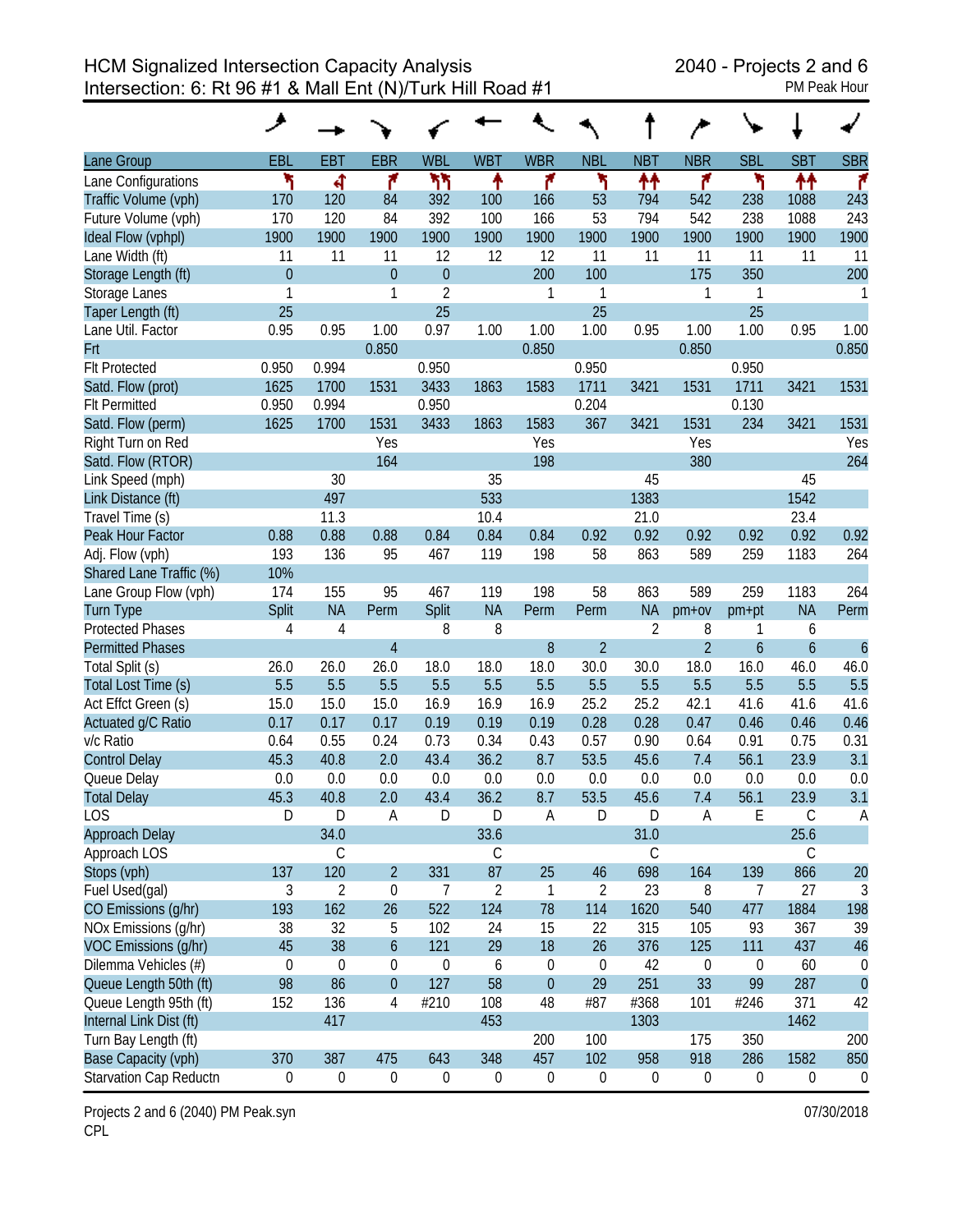| Lane Group                                                            | EBL   | EBT      | EBR      | <b>WBL</b> | WBT                 | <b>WBR</b>                    | <b>NBL</b>  | <b>NBT</b> | <b>NBR</b> | <b>SBL</b> | SBT            | <b>SBR</b> |
|-----------------------------------------------------------------------|-------|----------|----------|------------|---------------------|-------------------------------|-------------|------------|------------|------------|----------------|------------|
| Spillback Cap Reductn                                                 | 0     | $\Omega$ | $\theta$ | $\Omega$   | $\Omega$            | $\Omega$                      | $\Omega$    | $\Omega$   | $\theta$   | $\Omega$   | $\overline{0}$ | $\theta$   |
| Storage Cap Reductn                                                   |       | $\Omega$ | $\theta$ | $\theta$   | $\Omega$            | $\theta$                      | $\mathbf 0$ | $\Omega$   |            | $\theta$   | $\Omega$       | $\Omega$   |
| Reduced v/c Ratio                                                     | 0.47  | 0.40     | 0.20     | 0.73       | 0.34                | 0.43                          | 0.57        | 0.90       | 0.64       | 0.91       | 0.75           | 0.31       |
| <b>Intersection Summary</b>                                           |       |          |          |            |                     |                               |             |            |            |            |                |            |
| Area Type:                                                            | Other |          |          |            |                     |                               |             |            |            |            |                |            |
| Cycle Length: 90                                                      |       |          |          |            |                     |                               |             |            |            |            |                |            |
| <b>Actuated Cycle Length: 90</b>                                      |       |          |          |            |                     |                               |             |            |            |            |                |            |
| Offset: 0 (0%), Referenced to phase 2:NBTL and 6:SBTL, Start of Green |       |          |          |            |                     |                               |             |            |            |            |                |            |
| Control Type: Actuated-Coordinated                                    |       |          |          |            |                     |                               |             |            |            |            |                |            |
| Maximum v/c Ratio: 0.91                                               |       |          |          |            |                     |                               |             |            |            |            |                |            |
| Intersection Signal Delay: 29.7                                       |       |          |          |            | Intersection LOS: C |                               |             |            |            |            |                |            |
| Intersection Capacity Utilization 75.0%                               |       |          |          |            |                     | <b>ICU Level of Service D</b> |             |            |            |            |                |            |
| Analysis Period (min) 15                                              |       |          |          |            |                     |                               |             |            |            |            |                |            |
| 95th percentile volume exceeds capacity, queue may be longer.<br>#    |       |          |          |            |                     |                               |             |            |            |            |                |            |
| Queue shown is maximum after two cycles.                              |       |          |          |            |                     |                               |             |            |            |            |                |            |
|                                                                       |       |          |          |            |                     |                               |             |            |            |            |                |            |

Splits and Phases: 6: Rt 96 #1 & Mall Ent (N)/Turk Hill Road #1

| ுட              | Ø2 (R) |  | -08 |
|-----------------|--------|--|-----|
| 16 <sub>s</sub> |        |  |     |
| Ø6 (R'          |        |  |     |
| 46 s            |        |  |     |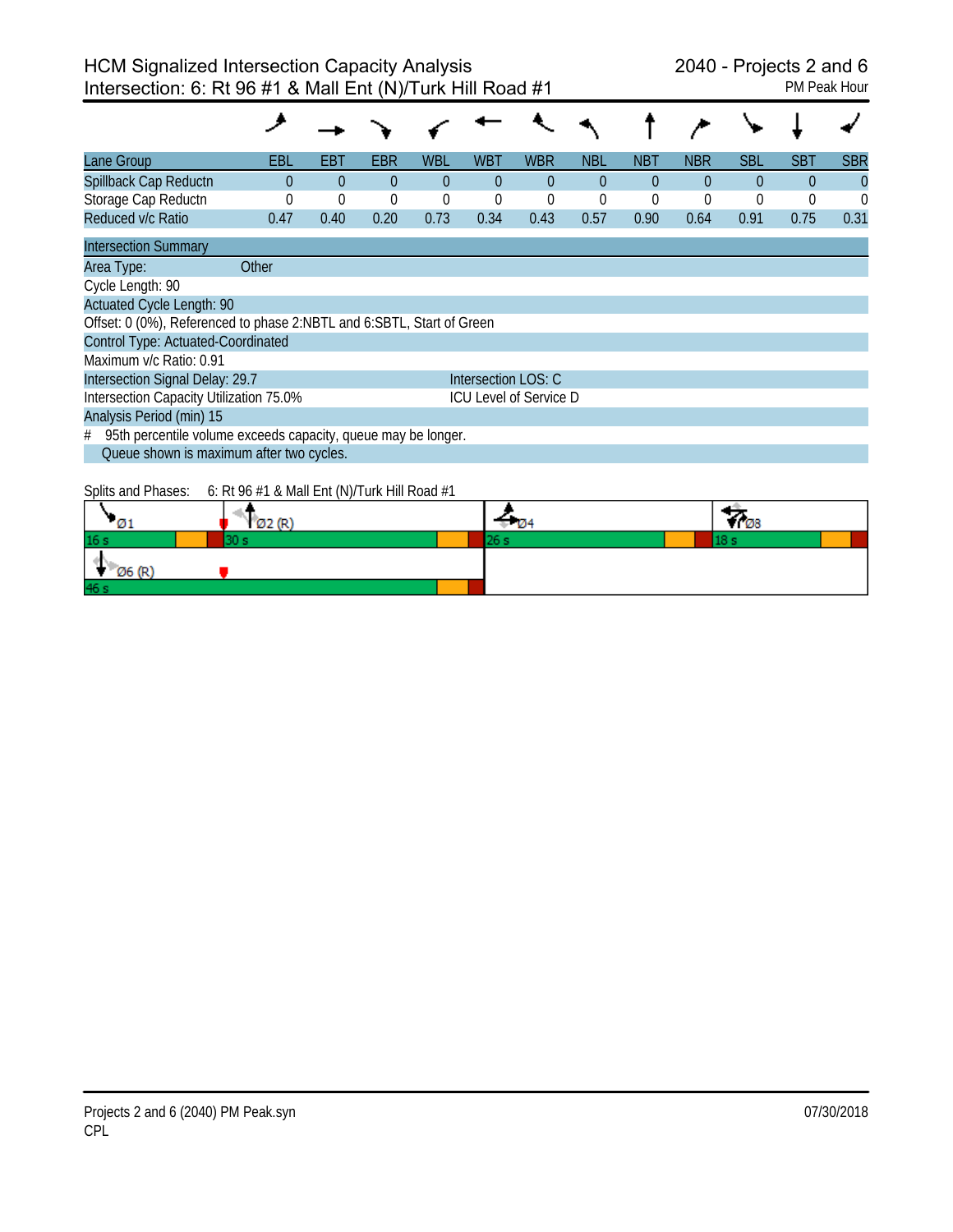HCM Signalized Intersection Capacity Analysis 2040 - Projects 2 and 6

Intersection: 7: Cobblestone Drive/Square Drive & Turk Hill Road #1 PM Peak Hour

|                               | عر               |                  |                  |                  |                  |                  |                  |                  |                |                  |                  |                  |
|-------------------------------|------------------|------------------|------------------|------------------|------------------|------------------|------------------|------------------|----------------|------------------|------------------|------------------|
| Lane Group                    | EBL              | <b>EBT</b>       | <b>EBR</b>       | <b>WBL</b>       | <b>WBT</b>       | <b>WBR</b>       | <b>NBL</b>       | <b>NBT</b>       | <b>NBR</b>     | <b>SBL</b>       | <b>SBT</b>       | <b>SBR</b>       |
| Lane Configurations           | ۲                | ↟                | ۴                | ۲                | ተኈ               |                  | ۲                | ħ                |                | ۳                | Ъ                |                  |
| Traffic Volume (vph)          | 241              | 431              | 228              | 97               | 262              | 35               | 144              | 25               | 90             | 57               | 33               | 252              |
| Future Volume (vph)           | 241              | 431              | 228              | 97               | 262              | 35               | 144              | 25               | 90             | 57               | 33               | 252              |
| Ideal Flow (vphpl)            | 1900             | 1900             | 1900             | 1900             | 1900             | 1900             | 1900             | 1900             | 1900           | 1900             | 1900             | 1900             |
| Storage Length (ft)           | 225              |                  | 225              | 100              |                  | 275              | 75               |                  | 0              | 50               |                  | $\boldsymbol{0}$ |
| Storage Lanes                 | 1                |                  | $\mathbf{1}$     | 1                |                  | 1                | $\mathbf{1}$     |                  | $\overline{0}$ | 1                |                  | $\mathbf{0}$     |
| Taper Length (ft)             | 25               |                  |                  | 25               |                  |                  | 25               |                  |                | 25               |                  |                  |
| Lane Util. Factor             | 1.00             | 1.00             | 1.00             | 1.00             | 0.95             | 0.95             | 1.00             | 1.00             | 1.00           | 1.00             | 1.00             | 1.00             |
| Frt                           |                  |                  | 0.850            |                  | 0.982            |                  |                  | 0.883            |                |                  | 0.867            |                  |
| <b>Flt Protected</b>          | 0.950            |                  |                  | 0.950            |                  |                  | 0.950            |                  |                | 0.950            |                  |                  |
| Satd. Flow (prot)             | 1770             | 1863             | 1583             | 1770             | 3476             | 0                | 1770             | 1645             | 0              | 1770             | 1615             | 0                |
| <b>Flt Permitted</b>          | 0.449            |                  |                  | 0.398            |                  |                  | 0.425            |                  |                | 0.673            |                  |                  |
| Satd. Flow (perm)             | 836              | 1863             | 1583             | 741              | 3476             | 0                | 792              | 1645             | 0              | 1254             | 1615             | $\mathbf 0$      |
| Right Turn on Red             |                  |                  | Yes              |                  |                  | Yes              |                  |                  | Yes            |                  |                  | Yes              |
| Satd. Flow (RTOR)             |                  |                  | 245              |                  | 23               |                  |                  | 103              |                |                  | 290              |                  |
| Link Speed (mph)              |                  | 35               |                  |                  | 35               |                  |                  | 25               |                |                  | 25               |                  |
| Link Distance (ft)            |                  | 533              |                  |                  | 819              |                  |                  | 470              |                |                  | 441              |                  |
| Travel Time (s)               |                  | 10.4             |                  |                  | 16.0             |                  |                  | 12.8             |                |                  | 12.0             |                  |
| Peak Hour Factor              | 0.93             | 0.93             | 0.93             | 0.93             | 0.93             | 0.93             | 0.87             | 0.87             | 0.87           | 0.87             | 0.87             | 0.87             |
| Adj. Flow (vph)               | 259              | 463              | 245              | 104              | 282              | 38               | 166              | 29               | 103            | 66               | 38               | 290              |
| Shared Lane Traffic (%)       |                  |                  |                  |                  |                  |                  |                  |                  |                |                  |                  |                  |
| Lane Group Flow (vph)         | 259              | 463              | 245              | 104              | 320              | $\boldsymbol{0}$ | 166              | 132              | $\overline{0}$ | 66               | 328              | $\theta$         |
| Turn Type                     | pm+pt            | <b>NA</b>        | Perm             | pm+pt            | <b>NA</b>        |                  | Perm             | <b>NA</b>        |                | Perm             | <b>NA</b>        |                  |
| <b>Protected Phases</b>       | 7                | $\overline{4}$   |                  | 3                | $\boldsymbol{8}$ |                  |                  | $\overline{2}$   |                |                  | $\boldsymbol{6}$ |                  |
| <b>Permitted Phases</b>       | 4                |                  | 4                | 8                |                  |                  | $\overline{2}$   |                  |                | 6                |                  |                  |
| Total Split (s)               | 15.0             | 63.0             | 63.0             | 10.0             | 58.0             |                  | 27.0             | 27.0             |                | 27.0             | 27.0             |                  |
| Total Lost Time (s)           | 4.0              | 4.0              | 4.0              | 4.0              | 4.0              |                  | 4.0              | 4.0              |                | 4.0              | 4.0              |                  |
| Act Effct Green (s)           | 34.1             | 26.3             | 26.3             | 25.0             | 19.0             |                  | 23.2             | 23.2             |                | 23.2             | 23.2             |                  |
| Actuated g/C Ratio            | 0.52             | 0.40             | 0.40             | 0.38             | 0.29             |                  | 0.35             | 0.35             |                | 0.35             | 0.35             |                  |
| v/c Ratio                     | 0.44             | 0.62             | 0.31             | 0.28             | 0.31             |                  | 0.59             | 0.20             |                | 0.15             | 0.43             |                  |
| Control Delay                 | 10.8             | 20.2             | 3.1              | 10.0             | 16.8             |                  | 31.1             | 7.2              |                | 18.1             | 5.9              |                  |
| Queue Delay                   | 0.0              | 0.0              | 0.0              | 0.0              | 0.0              |                  | 0.0              | 0.0              |                | 0.0              | 0.0              |                  |
| <b>Total Delay</b>            | 10.8             | 20.2             | 3.1              | 10.0             | 16.8             |                  | 31.1             | 7.2              |                | 18.1             | 5.9              |                  |
| <b>LOS</b>                    | B                | $\mathsf C$      | A                | $\mathsf B$      | B                |                  | $\mathsf C$      | $\overline{A}$   |                | B                | $\overline{A}$   |                  |
| Approach Delay                |                  | 13.4             |                  |                  | 15.2             |                  |                  | 20.5             |                |                  | 7.9              |                  |
| Approach LOS                  |                  | B                |                  |                  | $\sf B$          |                  |                  | $\mathsf C$      |                |                  | $\mathsf A$      |                  |
| Stops (vph)                   | 117              | 322              | 21               | 50               | 192              |                  | 110              | 29               |                | 39               | 47               |                  |
| Fuel Used(gal)                | $\overline{2}$   | $\boldsymbol{6}$ | $\mathbf{1}$     | 1                | $\overline{4}$   |                  | $\overline{2}$   | $\mathbf{1}$     |                | 1                | $\overline{2}$   |                  |
| CO Emissions (g/hr)           | 164              | 409              | 82               | 80               | 296              |                  | 134              | 52               |                | 40               | 111              |                  |
| NOx Emissions (g/hr)          | 32               | 80               | 16               | 16               | 57               |                  | 26               | 10               |                | $\, 8$           | 22               |                  |
| VOC Emissions (g/hr)          | 38               | 95               | 19               | 19               | 68               |                  | 31               | 12               |                | 9                | 26               |                  |
| Dilemma Vehicles (#)          | $\boldsymbol{0}$ | 32               | $\overline{0}$   | $\mathbf{0}$     | 22               |                  | $\boldsymbol{0}$ | $\boldsymbol{0}$ |                | $\boldsymbol{0}$ | $\boldsymbol{0}$ |                  |
| Queue Length 50th (ft)        | 53               | 150              | $\mathbf 0$      | 19               | 47               |                  | 53               | $\overline{7}$   |                | 18               | 10               |                  |
| Queue Length 95th (ft)        | 89               | 235              | 36               | 39               | 75               |                  | #150             | 44               |                | 50               | 64               |                  |
| Internal Link Dist (ft)       |                  | 453              |                  |                  | 739              |                  |                  | 390              |                |                  | 361              |                  |
| Turn Bay Length (ft)          | 225              |                  | 225              | 100              |                  |                  | 75               |                  |                | 50               |                  |                  |
| Base Capacity (vph)           | 594              | 1675             | 1448             | 378              | 2904             |                  | 281              | 650              |                | 445              | 761              |                  |
| <b>Starvation Cap Reductn</b> | $\boldsymbol{0}$ | $\boldsymbol{0}$ | $\mathbf 0$      | $\boldsymbol{0}$ | $\boldsymbol{0}$ |                  | $\mathbf 0$      | $\boldsymbol{0}$ |                | $\mathbf 0$      | $\boldsymbol{0}$ |                  |
| Spillback Cap Reductn         | 0                | $\boldsymbol{0}$ | $\boldsymbol{0}$ | $\boldsymbol{0}$ | $\boldsymbol{0}$ |                  | 0                | $\boldsymbol{0}$ |                | 0                | $\boldsymbol{0}$ |                  |

Projects 2 and 6 (2040) PM Peak.syn **Department 2008** 120 and 2018 07/30/2018 CPL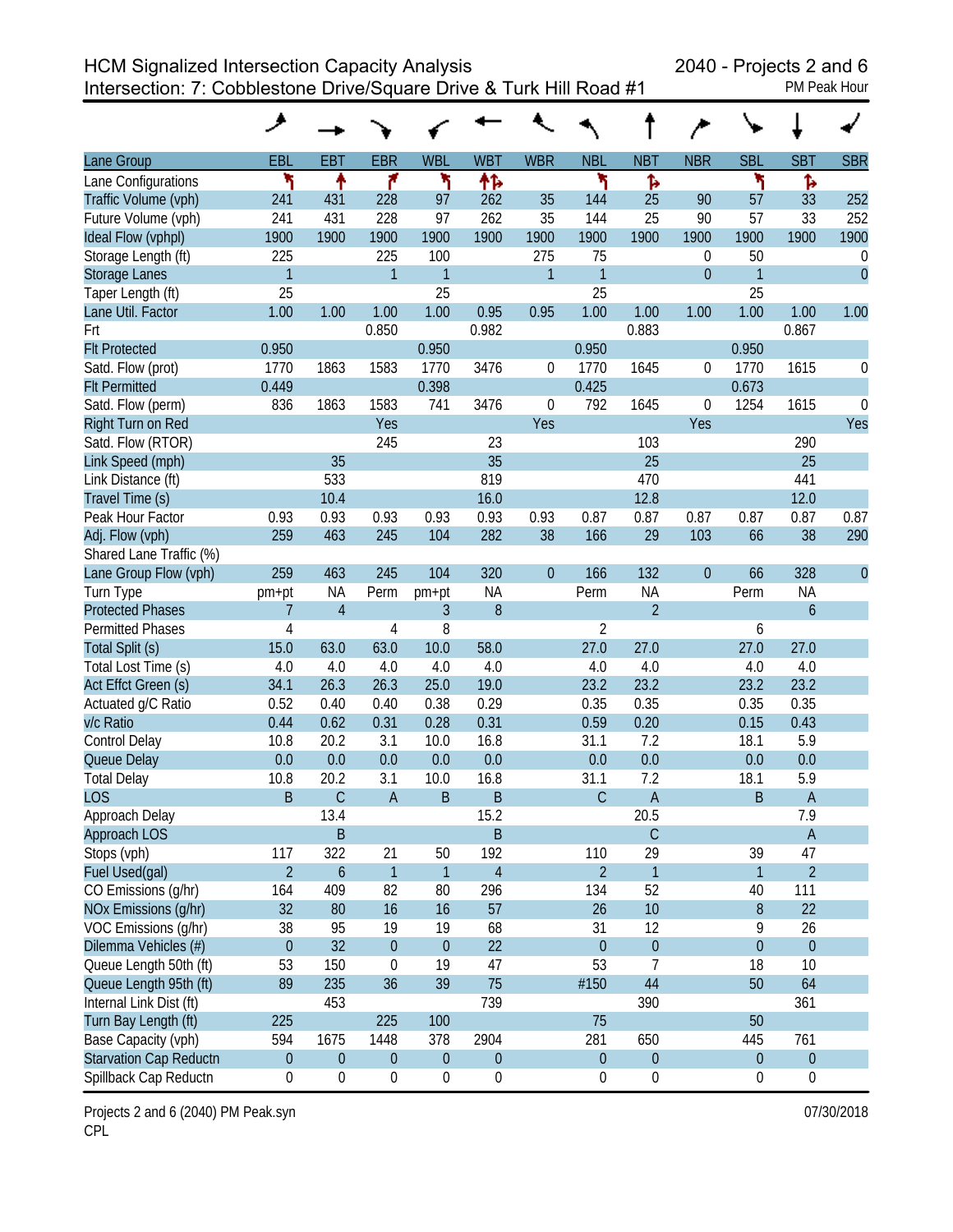| Lane Group                                                         | EBL   | EBT      | EBR            | <b>WBL</b> | <b>WBT</b>          | <b>WBR</b>                    | <b>NBL</b> | <b>NBT</b> | <b>NBR</b> | <b>SBL</b> | <b>SBT</b> | <b>SBR</b> |
|--------------------------------------------------------------------|-------|----------|----------------|------------|---------------------|-------------------------------|------------|------------|------------|------------|------------|------------|
| Storage Cap Reductn                                                | 0     | $\theta$ | $\overline{0}$ | $\Omega$   | $\theta$            |                               | $\theta$   | $\theta$   |            | $\theta$   | $\theta$   |            |
| Reduced v/c Ratio                                                  | 0.44  | 0.28     | 0.17           | 0.28       | 0.11                |                               | 0.59       | 0.20       |            | 0.15       | 0.43       |            |
| <b>Intersection Summary</b>                                        |       |          |                |            |                     |                               |            |            |            |            |            |            |
| Area Type:                                                         | Other |          |                |            |                     |                               |            |            |            |            |            |            |
| Cycle Length: 100                                                  |       |          |                |            |                     |                               |            |            |            |            |            |            |
| Actuated Cycle Length: 65.4                                        |       |          |                |            |                     |                               |            |            |            |            |            |            |
| Control Type: Actuated-Uncoordinated                               |       |          |                |            |                     |                               |            |            |            |            |            |            |
| Maximum v/c Ratio: 0.62                                            |       |          |                |            |                     |                               |            |            |            |            |            |            |
| Intersection Signal Delay: 13.7                                    |       |          |                |            | Intersection LOS: B |                               |            |            |            |            |            |            |
| Intersection Capacity Utilization 66.7%                            |       |          |                |            |                     | <b>ICU Level of Service C</b> |            |            |            |            |            |            |
| Analysis Period (min) 15                                           |       |          |                |            |                     |                               |            |            |            |            |            |            |
| 95th percentile volume exceeds capacity, queue may be longer.<br># |       |          |                |            |                     |                               |            |            |            |            |            |            |
| Queue shown is maximum after two cycles.                           |       |          |                |            |                     |                               |            |            |            |            |            |            |

Splits and Phases: 7: Cobblestone Drive/Square Drive & Turk Hill Road #1

|            | ØЗ |    |
|------------|----|----|
| 27s        |    |    |
| Ø6         |    | Ø8 |
| <b>275</b> |    |    |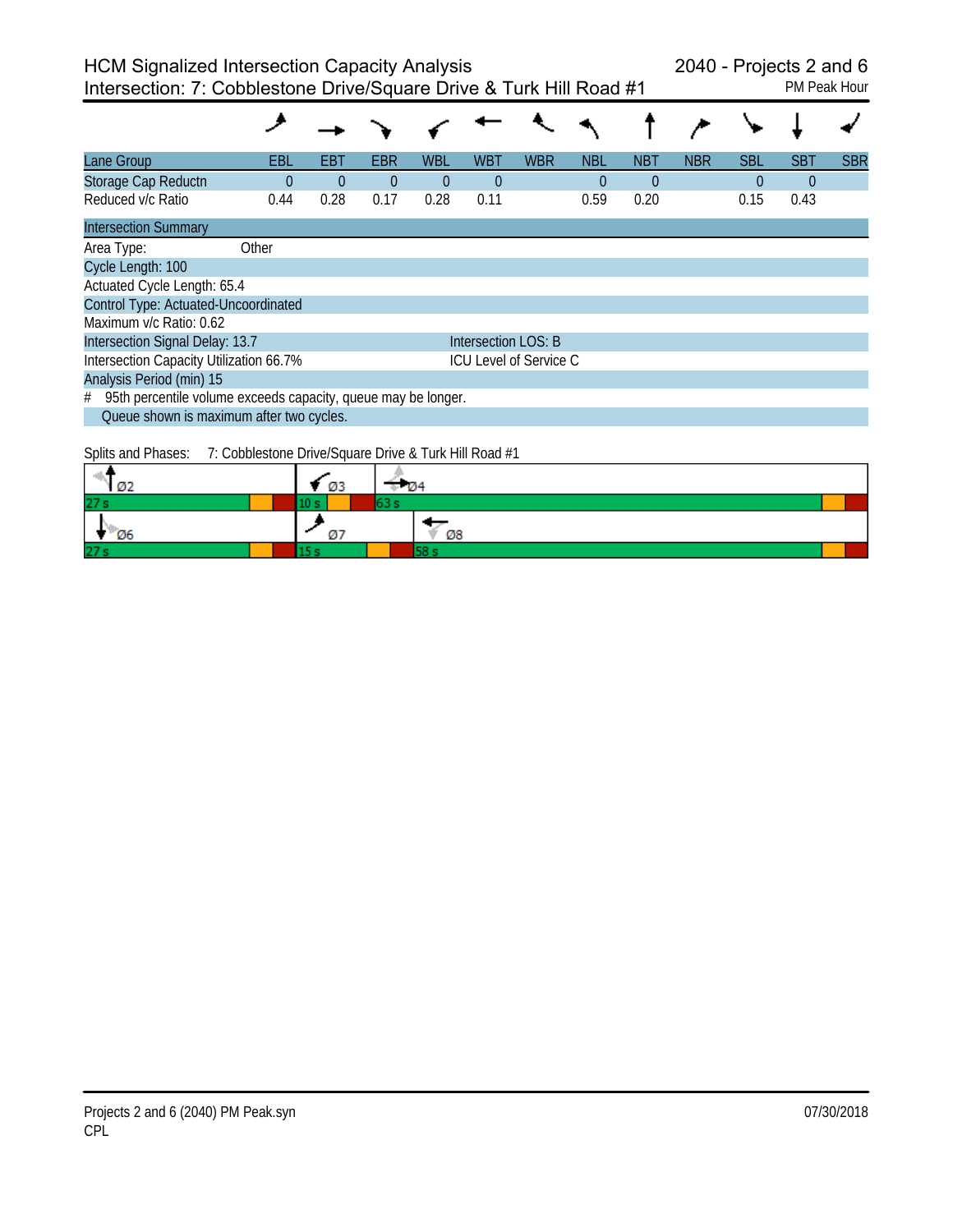|                               | ◢                |                  |             |                  |                  |                  |                  |                  |                  |                  |                  |                  |
|-------------------------------|------------------|------------------|-------------|------------------|------------------|------------------|------------------|------------------|------------------|------------------|------------------|------------------|
| Lane Group                    | EBL              | <b>EBT</b>       | <b>EBR</b>  | <b>WBL</b>       | <b>WBT</b>       | <b>WBR</b>       | <b>NBL</b>       | <b>NBT</b>       | <b>NBR</b>       | <b>SBL</b>       | <b>SBT</b>       | <b>SBR</b>       |
| Lane Configurations           | ۲                | Ъ                |             | ۲                | ↟                | ۴                | ۲                | ተተ               | ۴                | ۲                | ↟↟               | ۴                |
| Traffic Volume (vph)          | 92               | 15               | 57          | 272              | 29               | 234              | 39               | 1063             | 223              | 73               | 1433             | 66               |
| Future Volume (vph)           | 92               | 15               | 57          | 272              | 29               | 234              | 39               | 1063             | 223              | 73               | 1433             | 66               |
| Ideal Flow (vphpl)            | 1900             | 1900             | 1900        | 1900             | 1900             | 1900             | 1900             | 1900             | 1900             | 1900             | 1900             | 1900             |
| Storage Length (ft)           | 165              |                  | $\theta$    | 100              |                  | 100              | 200              |                  | 175              | 400              |                  | 450              |
| <b>Storage Lanes</b>          | $\mathbf{1}$     |                  | $\mathbf 0$ | $\mathbf{1}$     |                  | $\boldsymbol{0}$ | $\mathbf{1}$     |                  | $\mathbf{1}$     | 1                |                  | $\mathbf{1}$     |
| Taper Length (ft)             | 25               |                  |             | 25               |                  |                  | 25               |                  |                  | 25               |                  |                  |
| Lane Util. Factor             | 1.00             | 1.00             | 1.00        | 1.00             | 1.00             | 1.00             | 1.00             | 0.95             | 1.00             | 1.00             | 0.95             | 1.00             |
| Frt                           |                  | 0.881            |             |                  |                  | 0.850            |                  |                  | 0.850            |                  |                  | 0.850            |
| <b>Flt Protected</b>          | 0.950            |                  |             | 0.950            |                  |                  | 0.950            |                  |                  | 0.950            |                  |                  |
| Satd. Flow (prot)             | 1770             | 1641             | $\theta$    | 1770             | 1863             | 1583             | 1770             | 3539             | 1583             | 1770             | 3539             | 1583             |
| <b>Flt Permitted</b>          | 0.736            |                  |             | 0.706            |                  |                  | 0.117            |                  |                  | 0.135            |                  |                  |
| Satd. Flow (perm)             | 1371             | 1641             | $\theta$    | 1315             | 1863             | 1583             | 218              | 3539             | 1583             | 251              | 3539             | 1583             |
| Right Turn on Red             |                  |                  | Yes         |                  |                  | Yes              |                  |                  | Yes              |                  |                  | Yes              |
| Satd. Flow (RTOR)             |                  | 62               |             |                  |                  | 254              |                  |                  | 242              |                  |                  | 95               |
| Link Speed (mph)              |                  | 25               |             |                  | 20               |                  |                  | 45               |                  |                  | 45               |                  |
| Link Distance (ft)            |                  | 570              |             |                  | 251              |                  |                  | 991              |                  |                  | 1383             |                  |
| Travel Time (s)               |                  | 15.5             |             |                  | 8.6              |                  |                  | 15.0             |                  |                  | 21.0             |                  |
| Peak Hour Factor              | 0.92             | 0.92             | 0.92        | 0.92             | 0.92             | 0.92             | 0.92             | 0.92             | 0.92             | 0.92             | 0.92             | 0.92             |
| Adj. Flow (vph)               | 100              | 16               | 62          | 296              | 32               | 254              | 42               | 1155             | 242              | 79               | 1558             | 72               |
| Shared Lane Traffic (%)       |                  |                  |             |                  |                  |                  |                  |                  |                  |                  |                  |                  |
| Lane Group Flow (vph)         | 100              | 78               | $\theta$    | 296              | 32               | 254              | 42               | 1155             | 242              | 79               | 1558             | 72               |
| Turn Type                     | Perm             | <b>NA</b>        |             | Perm             | <b>NA</b>        | Perm             | pm+pt            | <b>NA</b>        | Perm             | pm+pt            | <b>NA</b>        | Perm             |
| <b>Protected Phases</b>       |                  | $\overline{4}$   |             |                  | 8                |                  | 5                | $\overline{2}$   |                  | 1                | $\boldsymbol{6}$ |                  |
| <b>Permitted Phases</b>       | 4                |                  |             | 8                |                  | 8                | $\overline{2}$   |                  | $\overline{2}$   | 6                |                  | 6                |
| Total Split (s)               | 25.0             | 25.0             |             | 25.0             | 25.0             | 25.0             | 15.0             | 40.0             | 40.0             | 15.0             | 40.0             | 40.0             |
| Total Lost Time (s)           | 5.0              | 5.0              |             | 5.0              | 5.0              | 5.0              | 5.0              | 5.0              | 5.0              | 5.0              | 5.0              | 5.0              |
| Act Effct Green (s)           | 18.8             | 18.8             |             | 18.8             | 18.8             | 18.8             | 37.9             | 33.3             | 33.3             | 39.1             | 35.7             | 35.7             |
| Actuated g/C Ratio            | 0.27             | 0.27             |             | 0.27             | 0.27             | 0.27             | 0.54             | 0.47             | 0.47             | 0.55             | 0.50             | 0.50             |
| v/c Ratio                     | 0.28             | 0.16             |             | 0.85             | 0.06             | 0.42             | 0.17             | 0.69             | 0.28             | 0.29             | 0.87             | 0.09             |
| <b>Control Delay</b>          | 24.3             | 9.6              |             | 50.2             | 21.4             | 5.7              | 7.9              | 18.4             | 2.8              | 9.4              | 24.6             | 2.1              |
| Queue Delay                   | 0.0              | 0.0              |             | 0.0              | 0.0              | 0.0              | 0.0              | 0.0              | 0.0              | 0.0              | 0.0              | 0.0              |
| <b>Total Delay</b>            | 24.3             | 9.6              |             | 50.2             | 21.4             | 5.7              | 7.9              | 18.4             | 2.8              | 9.4              | 24.6             | 2.1              |
| <b>LOS</b>                    | $\mathsf{C}$     | $\overline{A}$   |             | D                | $\mathsf C$      | $\mathsf{A}$     | $\overline{A}$   | B                | $\mathsf A$      | A                | $\mathsf C$      | $\overline{A}$   |
| Approach Delay                |                  | 17.9             |             |                  | 29.2             |                  |                  | 15.5             |                  |                  | 22.9             |                  |
| <b>Approach LOS</b>           |                  | $\sf B$          |             |                  | $\mathsf C$      |                  |                  | B                |                  |                  | $\mathsf C$      |                  |
| Stops (vph)                   | 68               | 21               |             | 224              | 23               | 30               | 17               | 793              | 20               | 30               | 1109             | 6                |
| Fuel Used(gal)                | $\mathbf{1}$     | $\mathbf{1}$     |             | 5                | $\theta$         | $\overline{2}$   | $\mathbf{1}$     | 21               | $\overline{2}$   | $\mathbf{1}$     | 34               | $\mathbf{1}$     |
| CO Emissions (g/hr)           | 81               | 40               |             | 329              | 23               | 107              | 37               | 1446             | 126              | 82               | 2364             | 49               |
| NOx Emissions (g/hr)          | 16               | $\, 8$           |             | 64               | $\overline{4}$   | 21               | $\overline{7}$   | 281              | 25               | 16               | 460              | 9                |
| VOC Emissions (g/hr)          | 19               | 9                |             | 76               | 5                | 25               | 9                | 335              | 29               | 19               | 548              | 11               |
| Dilemma Vehicles (#)          | $\boldsymbol{0}$ | $\pmb{0}$        |             | $\boldsymbol{0}$ | $\theta$         | $\boldsymbol{0}$ | $\boldsymbol{0}$ | 63               | $\theta$         | $\boldsymbol{0}$ | 89               | $\theta$         |
| Queue Length 50th (ft)        | 38               | 6                |             | 133              | 11               | $\boldsymbol{0}$ | 7                | 219              | $\mathbf 0$      | 14               | 356              | 0                |
| Queue Length 95th (ft)        | 78               | 36               |             | #270             | 32               | 52               | 18               | 293              | 36               | 30               | #521             | 14               |
| Internal Link Dist (ft)       |                  | 490              |             |                  | 171              |                  |                  | 911              |                  |                  | 1303             |                  |
| Turn Bay Length (ft)          | 165              |                  |             | 100              |                  | 100              | 200              |                  | 175              | 400              |                  | 450              |
| Base Capacity (vph)           | 391              | 513              |             | 375              | 532              | 633              | 348              | 1769             | 912              | 363              | 1787             | 846              |
| <b>Starvation Cap Reductn</b> | $\boldsymbol{0}$ | $\boldsymbol{0}$ |             | $\boldsymbol{0}$ | $\boldsymbol{0}$ | $\boldsymbol{0}$ | $\boldsymbol{0}$ | $\boldsymbol{0}$ | $\boldsymbol{0}$ | $\boldsymbol{0}$ | $\boldsymbol{0}$ | $\theta$         |
| Spillback Cap Reductn         | $\pmb{0}$        | $\boldsymbol{0}$ |             | 0                | $\boldsymbol{0}$ | 0                | 0                | $\boldsymbol{0}$ | 0                | $\boldsymbol{0}$ | $\boldsymbol{0}$ | $\boldsymbol{0}$ |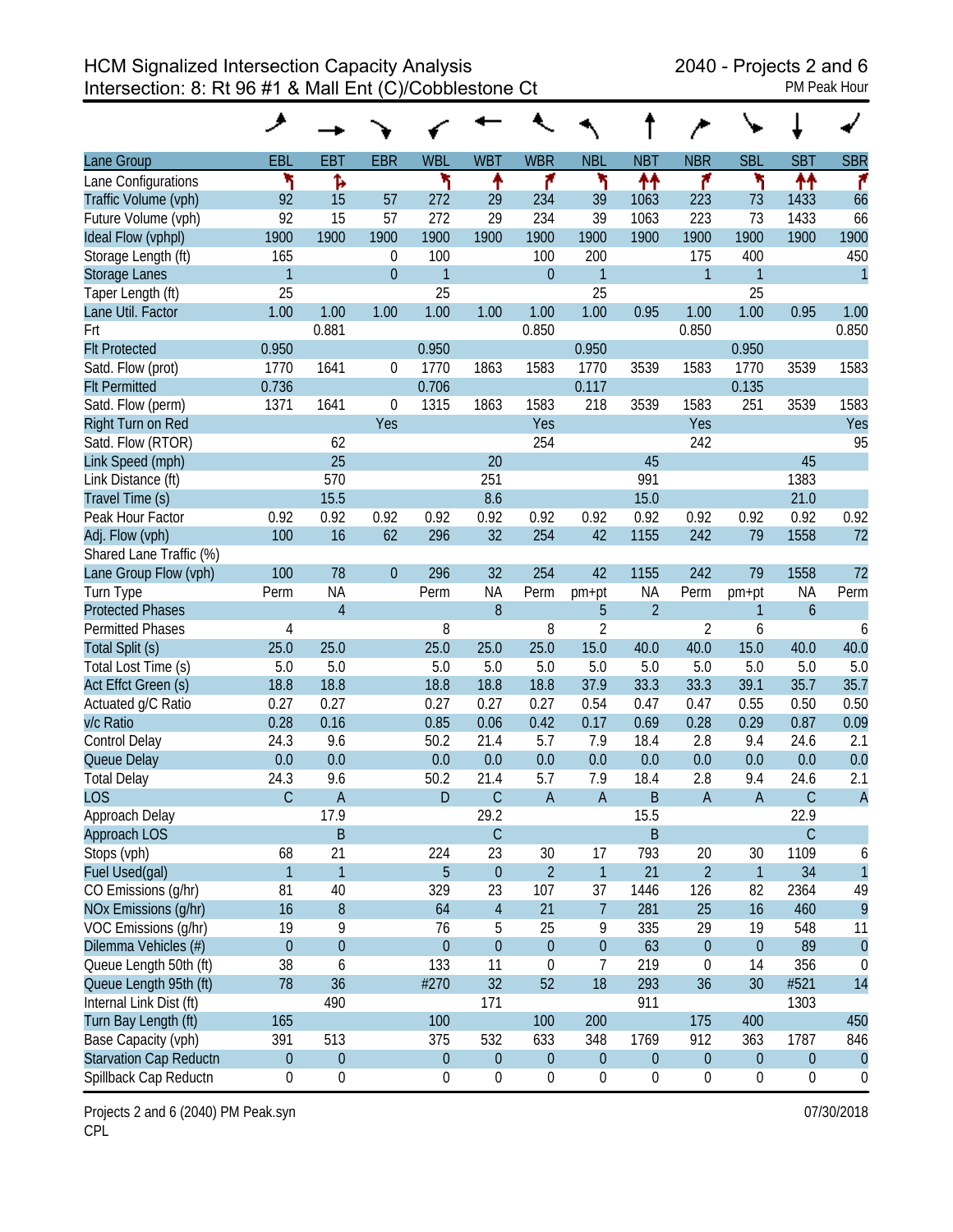| Lane Group                                                         | EBL      | EBT      | <b>EBR</b> | <b>WBL</b> | <b>WBT</b>          | <b>WBR</b>                    | <b>NBL</b>     | <b>NBT</b> | <b>NBR</b> | <b>SBL</b> | <b>SBT</b>     | <b>SBR</b>     |
|--------------------------------------------------------------------|----------|----------|------------|------------|---------------------|-------------------------------|----------------|------------|------------|------------|----------------|----------------|
| Storage Cap Reductn                                                | $\Omega$ | $\Omega$ |            | 0          | $\theta$            | $\theta$                      | $\overline{0}$ | $\theta$   | $\theta$   | $\theta$   | $\overline{0}$ | $\overline{0}$ |
| Reduced v/c Ratio                                                  | 0.26     | 0.15     |            | 0.79       | 0.06                | 0.40                          | 0.12           | 0.65       | 0.27       | 0.22       | 0.87           | 0.09           |
| <b>Intersection Summary</b>                                        |          |          |            |            |                     |                               |                |            |            |            |                |                |
| Area Type:                                                         | Other    |          |            |            |                     |                               |                |            |            |            |                |                |
| Cycle Length: 80                                                   |          |          |            |            |                     |                               |                |            |            |            |                |                |
| Actuated Cycle Length: 70.7                                        |          |          |            |            |                     |                               |                |            |            |            |                |                |
| Control Type: Actuated-Uncoordinated                               |          |          |            |            |                     |                               |                |            |            |            |                |                |
| Maximum v/c Ratio: 0.87                                            |          |          |            |            |                     |                               |                |            |            |            |                |                |
| Intersection Signal Delay: 20.9                                    |          |          |            |            | Intersection LOS: C |                               |                |            |            |            |                |                |
| Intersection Capacity Utilization 78.8%                            |          |          |            |            |                     | <b>ICU Level of Service D</b> |                |            |            |            |                |                |
| Analysis Period (min) 15                                           |          |          |            |            |                     |                               |                |            |            |            |                |                |
| 95th percentile volume exceeds capacity, queue may be longer.<br># |          |          |            |            |                     |                               |                |            |            |            |                |                |
| Queue shown is maximum after two cycles.                           |          |          |            |            |                     |                               |                |            |            |            |                |                |

Splits and Phases: 8: Rt 96 #1 & Mall Ent (C)/Cobblestone Ct

| נ@               | <b>Ø2</b> | - 124 |
|------------------|-----------|-------|
| 15 s             |           | د ب   |
| ×<br>$\sqrt{95}$ | <b>Ø6</b> | Ø8    |
| 15 <sub>s</sub>  |           |       |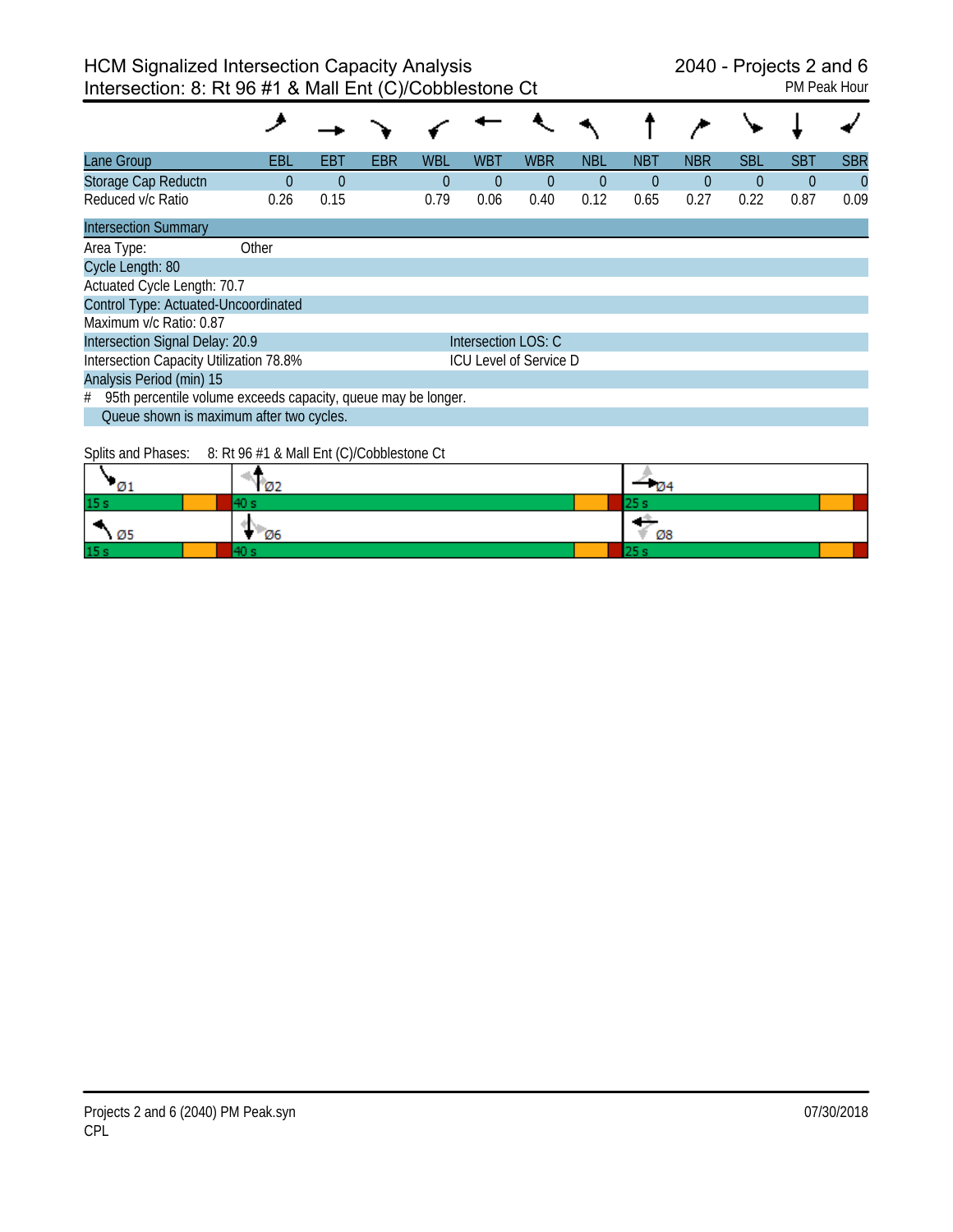|                         | ◢              |                |                  |                |                  |                  |                  |                |                  |              |                  |                  |
|-------------------------|----------------|----------------|------------------|----------------|------------------|------------------|------------------|----------------|------------------|--------------|------------------|------------------|
| Lane Group              | <b>EBL</b>     | <b>EBT</b>     | <b>EBR</b>       | <b>WBL</b>     | <b>WBT</b>       | <b>WBR</b>       | <b>NBL</b>       | <b>NBT</b>     | <b>NBR</b>       | <b>SBL</b>   | <b>SBT</b>       | <b>SBR</b>       |
| Lane Configurations     | ۲              | ↟              | ۴                | ۲              | ↟                | ۴                | ኻ                | ↟↟             | ۴                | ۲            | 11               | ۴                |
| Traffic Volume (vph)    | 81             | 132            | 231              | 115            | 105              | 192              | 299              | 1035           | 240              | 400          | 1268             | 92               |
| Future Volume (vph)     | 81             | 132            | 231              | 115            | 105              | 192              | 299              | 1035           | 240              | 400          | 1268             | 92               |
| Ideal Flow (vphpl)      | 1900           | 1900           | 1900             | 1900           | 1900             | 1900             | 1900             | 1900           | 1900             | 1900         | 1900             | 1900             |
| Lane Width (ft)         | 11             | 11             | 11               | 12             | 12               | 12               | 11               | 11             | 11               | 11           | 11               | 11               |
| Storage Length (ft)     | 145            |                | $\theta$         | 125            |                  | 200              | 650              |                | 150              | 600          |                  | 350              |
| Storage Lanes           | 1              |                | 1                | 1              |                  | 1                | 1                |                | 1                | 1            |                  | 1                |
| Taper Length (ft)       | 25             |                |                  | 25             |                  |                  | 25               |                |                  | 25           |                  |                  |
| Lane Util. Factor       | 1.00           | 1.00           | 1.00             | 1.00           | 1.00             | 1.00             | 1.00             | 0.95           | 1.00             | 1.00         | 0.95             | 1.00             |
| Frt                     |                |                | 0.850            |                |                  | 0.850            |                  |                | 0.850            |              |                  | 0.850            |
| <b>FIt Protected</b>    | 0.950          |                |                  | 0.950          |                  |                  | 0.950            |                |                  | 0.950        |                  |                  |
| Satd. Flow (prot)       | 1745           | 1837           | 1531             | 1787           | 1900             | 1599             | 1728             | 3421           | 1531             | 1728         | 3388             | 1531             |
| <b>FIt Permitted</b>    | 0.617          |                |                  | 0.555          |                  |                  | 0.950            |                |                  | 0.950        |                  |                  |
| Satd. Flow (perm)       | 1133           | 1837           | 1531             | 1044           | 1900             | 1599             | 1728             | 3421           | 1531             | 1728         | 3388             | 1531             |
| Right Turn on Red       |                |                | Yes              |                |                  | Yes              |                  |                | Yes              |              |                  | Yes              |
| Satd. Flow (RTOR)       |                |                | 36               |                |                  | 51               |                  |                | 231              |              |                  | 101              |
| Link Speed (mph)        |                | 25             |                  |                | 40               |                  |                  | 45             |                  |              | 45               |                  |
| Link Distance (ft)      |                | 920            |                  |                | 889              |                  |                  | 1270           |                  |              | 991              |                  |
| Travel Time (s)         |                | 25.1           |                  |                | 15.2             |                  |                  | 19.2           |                  |              | 15.0             |                  |
| Peak Hour Factor        | 0.88           | 0.88           | 0.88             | 0.84           | 0.84             | 0.84             | 0.97             | 0.97           | 0.97             | 0.91         | 0.91             | 0.91             |
| Heavy Vehicles (%)      | 0%             | 0%             | 2%               | 1%             | 0%               | 1%               | 1%               | 2%             | 2%               | 1%           | 3%               | 2%               |
| Adj. Flow (vph)         | 92             | 150            | 263              | 137            | 125              | 229              | 308              | 1067           | 247              | 440          | 1393             | 101              |
| Shared Lane Traffic (%) |                |                |                  |                |                  |                  |                  |                |                  |              |                  |                  |
| Lane Group Flow (vph)   | 92             | 150            | 263              | 137            | 125              | 229              | 308              | 1067           | 247              | 440          | 1393             | 101              |
| Turn Type               | Perm           | <b>NA</b>      | $pm+ov$          | Perm           | <b>NA</b>        | pm+ov            | Prot             | <b>NA</b>      | Perm             | Prot         | <b>NA</b>        | Perm             |
| <b>Protected Phases</b> |                | $\overline{4}$ | 5                |                | 8                | 1                | 5                | $\overline{2}$ |                  | $\mathbf{1}$ | $\boldsymbol{6}$ |                  |
| <b>Permitted Phases</b> | 4              |                | 4                | 8              |                  | 8                |                  |                | $\overline{2}$   |              |                  | 6                |
| Total Split (s)         | 23.0           | 23.0           | 17.0             | 23.0           | 23.0             | 21.0             | 17.0             | 46.0           | 46.0             | 21.0         | 50.0             | 50.0             |
| Total Lost Time (s)     | 4.0            | 4.0            | 4.0              | 4.0            | 4.0              | 4.0              | 4.0              | 4.0            | 4.0              | 4.0          | 4.0              | 4.0              |
| Act Effct Green (s)     | 16.6           | 16.6           | 36.0             | 16.6           | 16.6             | 40.0             | 15.4             | 42.0           | 42.0             | 19.4         | 46.0             | 46.0             |
| Actuated g/C Ratio      | 0.18           | 0.18           | 0.40             | 0.18           | 0.18             | 0.44             | 0.17             | 0.47           | 0.47             | 0.22         | 0.51             | 0.51             |
| v/c Ratio               | 0.44           | 0.45           | 0.41             | 0.71           | 0.36             | 0.31             | 1.04             | 0.67           | 0.30             | 1.18         | 0.80             | 0.12             |
| Control Delay           | 38.8           | 36.3           | 19.0             | 55.1           | 34.3             | 13.7             | 80.2             | 35.0           | 15.3             | 140.2        | 22.8             | 2.8              |
| Queue Delay             | 0.0            | 0.0            | 0.0              | 0.0            | 0.0              | 0.0              | 0.0              | 0.0            | 0.0              | 0.0          | 0.0              | 0.0              |
| <b>Total Delay</b>      | 38.8           | 36.3           | 19.0             | 55.1           | 34.3             | 13.7             | 80.2             | 35.0           | 15.3             | 140.2        | 22.8             | 2.8              |
| <b>LOS</b>              | $\mathsf{D}$   | $\mathsf D$    | $\mathsf B$      | $\mathsf E$    | $\mathsf C$      | $\sf B$          | F                | $\mathsf C$    | B                | F            | $\mathsf C$      | $\overline{A}$   |
| Approach Delay          |                | 27.8           |                  |                | 30.5             |                  |                  | 40.6           |                  |              | 48.5             |                  |
| Approach LOS            |                | $\mathsf C$    |                  |                | $\mathsf C$      |                  |                  | D              |                  |              | ${\sf D}$        |                  |
| Stops (vph)             | 69             | 113            | 140              | 103            | 88               | 93               | 230              | 918            | 145              | 298          | 1012             | 10               |
| Fuel Used(gal)          | $\overline{2}$ | $\overline{2}$ | $\mathfrak{Z}$   | $\overline{3}$ | $\overline{2}$   | $\overline{3}$   | 12               | 33             | $\boldsymbol{6}$ | 18           | 27               | $\mathbf{1}$     |
| CO Emissions (g/hr)     | 108            | 171            | 227              | 209            | 156              | 182              | 836              | 2332           | 414              | 1237         | 1862             | 54               |
| NOx Emissions (g/hr)    | 21             | 33             | 44               | 41             | 30               | 35               | 163              | 454            | 81               | 241          | 362              | 10               |
| VOC Emissions (g/hr)    | 25             | 40             | 53               | 49             | 36               | 42               | 194              | 540            | 96               | 287          | 432              | 12               |
| Dilemma Vehicles (#)    | $\theta$       | $\theta$       | $\boldsymbol{0}$ | $\theta$       | $\boldsymbol{6}$ | $\boldsymbol{0}$ | $\boldsymbol{0}$ | 66             | $\boldsymbol{0}$ | $\pmb{0}$    | 70               | $\theta$         |
| Queue Length 50th (ft)  | 46             | 74             | 90               | 72             | 61               | 61               | $-222$           | 336            | 75               | $-325$       | 328              | $\boldsymbol{0}$ |
| Queue Length 95th (ft)  | 90             | 127            | 151              | 124            | 102              | 102              | m#288            | m373           | m105             | #513         | 423              | 24               |
| Internal Link Dist (ft) |                | 840            |                  |                | 809              |                  |                  | 1190           |                  |              | 911              |                  |
| Turn Bay Length (ft)    | 145            |                |                  | 125            |                  | 200              | 650              |                | 150              | 600          |                  | 350              |
| Base Capacity (vph)     | 239            | 387            | 634              | 220            | 401              | 739              | 296              | 1596           | 837              | 373          | 1731             | 831              |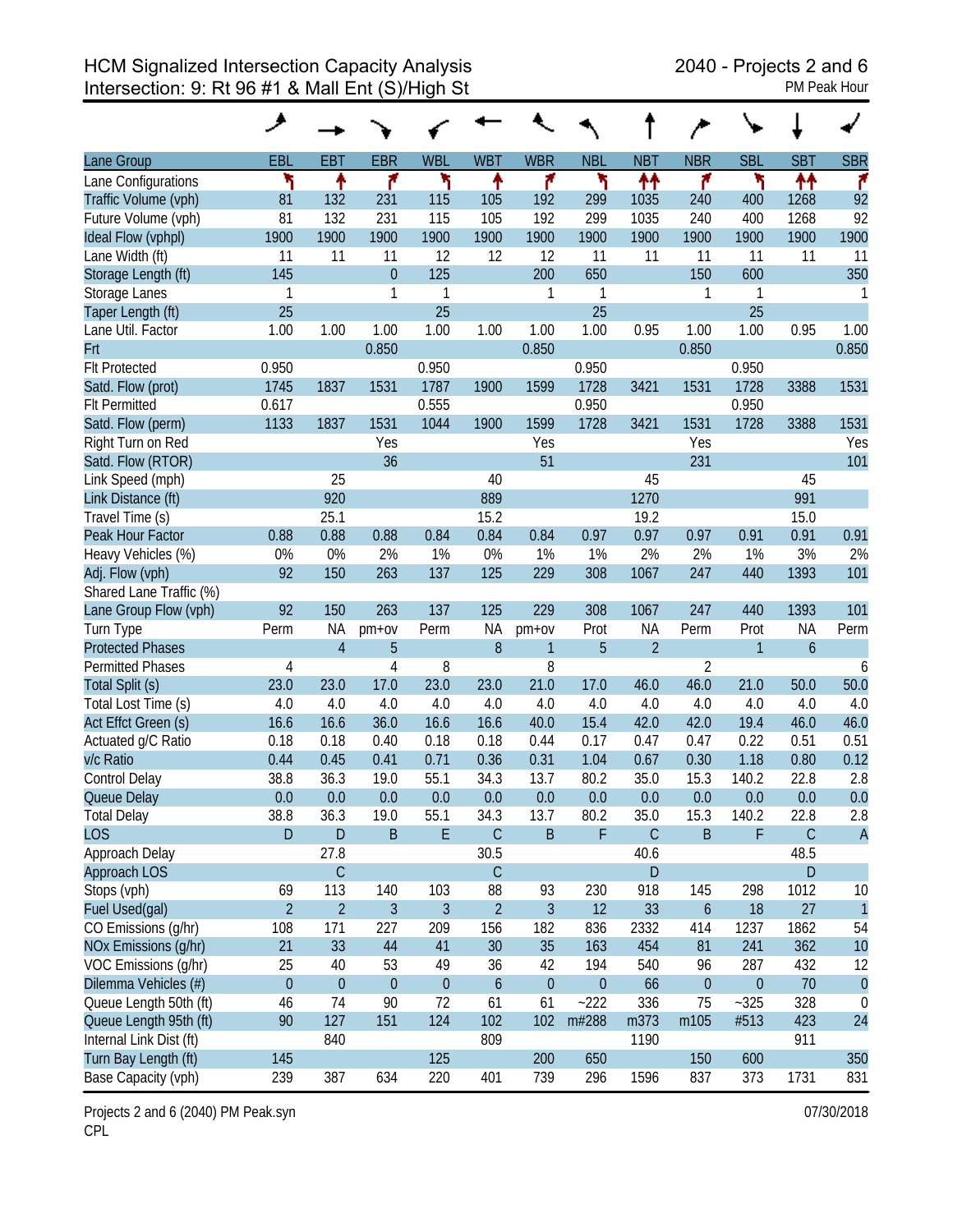| Lane Group                                                            | EBL                                                           | EBT         | EBR      | <b>WBL</b>     | WBT                 | <b>WBR</b>                    | <b>NBL</b>     | NBT            | <b>NBR</b> | <b>SBL</b>     | <b>SBT</b>     | <b>SBR</b> |
|-----------------------------------------------------------------------|---------------------------------------------------------------|-------------|----------|----------------|---------------------|-------------------------------|----------------|----------------|------------|----------------|----------------|------------|
| <b>Starvation Cap Reductn</b>                                         | $\Omega$                                                      | $\theta$    | $\theta$ | $\theta$       | $\theta$            | $\theta$                      | $\theta$       | $\theta$       | $\Omega$   | $\theta$       | $\theta$       | $\theta$   |
| Spillback Cap Reductn                                                 | $\theta$                                                      | $\mathbf 0$ | $\theta$ | 0              | $\theta$            | 0                             | $\Omega$       | $\theta$       | $\theta$   | $\overline{0}$ | $\theta$       | $\Omega$   |
| Storage Cap Reductn                                                   | $\overline{0}$                                                | $\theta$    | $\theta$ | $\overline{0}$ | $\overline{0}$      | $\overline{0}$                | $\overline{0}$ | $\overline{0}$ | $\Omega$   | $\overline{0}$ | $\overline{0}$ | $\Omega$   |
| Reduced v/c Ratio                                                     | 0.38                                                          | 0.39        | 0.41     | 0.62           | 0.31                | 0.31                          | 1.04           | 0.67           | 0.30       | 1.18           | 0.80           | 0.12       |
| <b>Intersection Summary</b>                                           |                                                               |             |          |                |                     |                               |                |                |            |                |                |            |
| Area Type:                                                            | Other                                                         |             |          |                |                     |                               |                |                |            |                |                |            |
| Cycle Length: 90                                                      |                                                               |             |          |                |                     |                               |                |                |            |                |                |            |
| Actuated Cycle Length: 90                                             |                                                               |             |          |                |                     |                               |                |                |            |                |                |            |
| Offset: 86 (96%), Referenced to phase 2:NBT and 6:SBT, Start of Green |                                                               |             |          |                |                     |                               |                |                |            |                |                |            |
| Control Type: Actuated-Coordinated                                    |                                                               |             |          |                |                     |                               |                |                |            |                |                |            |
| Maximum v/c Ratio: 1.18                                               |                                                               |             |          |                |                     |                               |                |                |            |                |                |            |
| Intersection Signal Delay: 41.4                                       |                                                               |             |          |                | Intersection LOS: D |                               |                |                |            |                |                |            |
| Intersection Capacity Utilization 78.3%                               |                                                               |             |          |                |                     | <b>ICU Level of Service D</b> |                |                |            |                |                |            |
| Analysis Period (min) 15                                              |                                                               |             |          |                |                     |                               |                |                |            |                |                |            |
| Volume exceeds capacity, queue is theoretically infinite.             |                                                               |             |          |                |                     |                               |                |                |            |                |                |            |
| Queue shown is maximum after two cycles.                              |                                                               |             |          |                |                     |                               |                |                |            |                |                |            |
| #                                                                     | 95th percentile volume exceeds capacity, queue may be longer. |             |          |                |                     |                               |                |                |            |                |                |            |
|                                                                       | Queue shown is maximum after two cycles.                      |             |          |                |                     |                               |                |                |            |                |                |            |
| Volume for 95th percentile queue is metered by upstream signal.<br>m  |                                                               |             |          |                |                     |                               |                |                |            |                |                |            |

# Splits and Phases: 9: Rt 96 #1 & Mall Ent (S)/High St

| - Ø1                        | O2(R) |  | TD4. |  |
|-----------------------------|-------|--|------|--|
| 21s                         |       |  |      |  |
| $\rightarrow \varnothing$ 5 | 06(R) |  | Ø8   |  |
| 17 <sub>s</sub>             |       |  |      |  |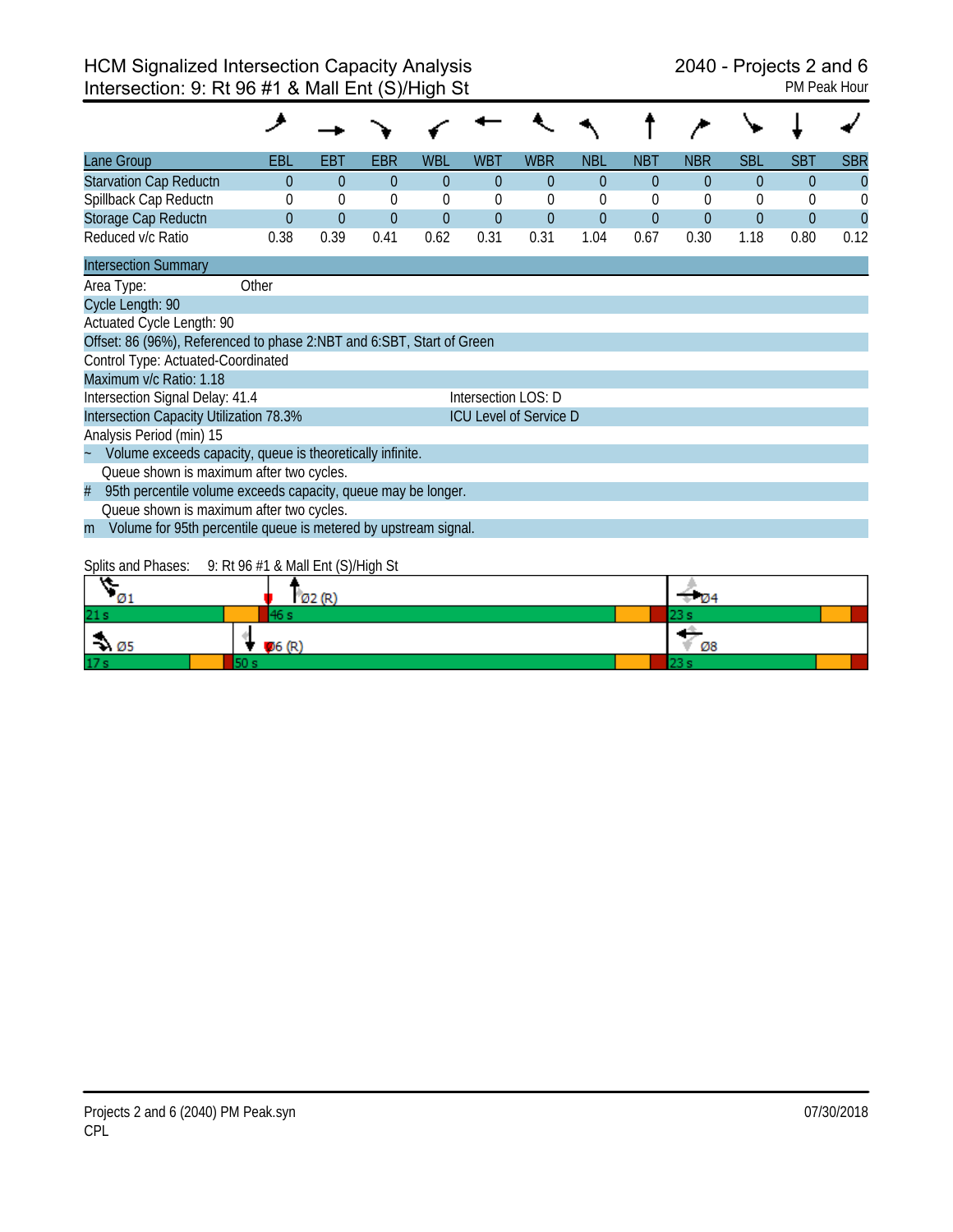HCM Signalized Intersection Capacity Analysis 2040 - Projects 2 and 6 Intersection: 10: Rt 96 #1 & Hampton Inn/Commerce Dr PM Peak Hour

|                         | مر               |                  |                  |                |                  |                  |                |                  |                  |                |             |              |
|-------------------------|------------------|------------------|------------------|----------------|------------------|------------------|----------------|------------------|------------------|----------------|-------------|--------------|
| Lane Group              | EBL              | <b>EBT</b>       | <b>EBR</b>       | <b>WBL</b>     | <b>WBT</b>       | <b>WBR</b>       | <b>NBL</b>     | <b>NBT</b>       | <b>NBR</b>       | <b>SBL</b>     | <b>SBT</b>  | <b>SBR</b>   |
| Lane Configurations     | ۲                | Ъ                |                  | ۲              | ची               | ۴                | ۲              | ↟↟               | ۴                | ካካ             | ተኈ          |              |
| Traffic Volume (vph)    | 62               | 14               | 111              | 299            | 25               | 295              | 44             | 1291             | 265              | 348            | 1259        | 93           |
| Future Volume (vph)     | 62               | 14               | 111              | 299            | 25               | 295              | 44             | 1291             | 265              | 348            | 1259        | 93           |
| Ideal Flow (vphpl)      | 1900             | 1900             | 1900             | 1900           | 1900             | 1900             | 1900           | 1900             | 1900             | 1900           | 1900        | 1900         |
| Storage Length (ft)     | 80               |                  | 0                | 120            |                  | $\boldsymbol{0}$ | 240            |                  | 400              | 425            |             | 0            |
| <b>Storage Lanes</b>    | $\mathbf{1}$     |                  | $\mathbf 0$      | 1              |                  | $\mathbf{1}$     | $\mathbf{1}$   |                  | 1                | $\overline{2}$ |             | $\mathbf{0}$ |
| Taper Length (ft)       | 25               |                  |                  | 25             |                  |                  | 25             |                  |                  | 25             |             |              |
| Lane Util. Factor       | 1.00             | 1.00             | 1.00             | 0.95           | 0.95             | 1.00             | 1.00           | 0.95             | 1.00             | 0.97           | 0.95        | 0.95         |
| Frt                     |                  | 0.867            |                  |                |                  | 0.850            |                |                  | 0.850            |                | 0.990       |              |
| <b>Flt Protected</b>    | 0.950            |                  |                  | 0.950          | 0.960            |                  | 0.950          |                  |                  | 0.950          |             |              |
| Satd. Flow (prot)       | 1805             | 1647             | 0                | 1698           | 1718             | 1599             | 1805           | 3574             | 1615             | 3467           | 3509        | 0            |
| <b>Flt Permitted</b>    | 0.950            |                  |                  | 0.950          | 0.960            |                  | 0.113          |                  |                  | 0.950          |             |              |
| Satd. Flow (perm)       | 1805             | 1647             | 0                | 1698           | 1718             | 1599             | 215            | 3574             | 1615             | 3467           | 3509        | $\theta$     |
| Right Turn on Red       |                  |                  | Yes              |                |                  | Yes              |                |                  | Yes              |                |             | Yes          |
| Satd. Flow (RTOR)       |                  | 119              |                  |                |                  | 219              |                |                  | 270              |                | 8           |              |
| Link Speed (mph)        |                  | 25               |                  |                | 25               |                  |                | 45               |                  |                | 45          |              |
| Link Distance (ft)      |                  | 394              |                  |                | 713              |                  |                | 521              |                  |                | 899         |              |
| Travel Time (s)         |                  | 10.7             |                  |                | 19.4             |                  |                | 7.9              |                  |                | 13.6        |              |
| Peak Hour Factor        | 0.93             | 0.93             | 0.93             | 0.97           | 0.97             | 0.97             | 0.98           | 0.98             | 0.98             | 0.94           | 0.94        | 0.94         |
| Heavy Vehicles (%)      | 0%               | 0%               | 0%               | 1%             | 0%               | 1%               | 0%             | 1%               | 0%               | 1%             | 2%          | 0%           |
| Adj. Flow (vph)         | 67               | 15               | 119              | 308            | 26               | 304              | 45             | 1317             | 270              | 370            | 1339        | 99           |
| Shared Lane Traffic (%) |                  |                  |                  | 44%            |                  |                  |                |                  |                  |                |             |              |
| Lane Group Flow (vph)   | 67               | 134              | $\boldsymbol{0}$ | 172            | 162              | 304              | 45             | 1317             | 270              | 370            | 1438        | 0            |
| <b>Turn Type</b>        | Split            | <b>NA</b>        |                  | Split          | <b>NA</b>        | $pm+ov$          | pm+pt          | <b>NA</b>        | $pm+ov$          | Prot           | <b>NA</b>   |              |
| <b>Protected Phases</b> | 4                | 4                |                  | 8              | 8                | 1                | 5              | $\overline{2}$   | 8                | 1              | 6           |              |
| <b>Permitted Phases</b> |                  |                  |                  |                |                  | 8                | $\overline{2}$ |                  | $\overline{2}$   |                |             |              |
| Total Split (s)         | 18.0             | 18.0             |                  | 25.0           | 25.0             | 17.0             | 17.0           | 30.0             | 25.0             | 17.0           | 30.0        |              |
| Total Lost Time (s)     | 4.0              | 4.0              |                  | 4.0            | 4.0              | 4.0              | 4.0            | 4.0              | 4.0              | 4.0            | 4.0         |              |
| Act Effct Green (s)     | 8.8              | 8.8              |                  | 15.4           | 15.4             | 33.4             | 42.5           | 35.8             | 51.2             | 14.0           | 47.1        |              |
| Actuated g/C Ratio      | 0.10             | 0.10             |                  | 0.17           | 0.17             | 0.37             | 0.47           | 0.40             | 0.57             | 0.16           | 0.52        |              |
| v/c Ratio               | 0.38             | 0.50             |                  | 0.59           | 0.55             | 0.42             | 0.21           | 0.93             | 0.26             | 0.69           | 0.78        |              |
| <b>Control Delay</b>    | 43.5             | 16.2             |                  | 41.8           | 40.2             | 7.1              | 11.3           | 36.8             | 1.0              | 39.2           | 27.0        |              |
| Queue Delay             | 0.0              | 0.0              |                  | 0.0            | 0.0              | 0.0              | 0.0            | 0.0              | 0.0              | 0.0            | 0.6         |              |
| <b>Total Delay</b>      | 43.5             | 16.2             |                  | 41.8           | 40.2             | 7.1              | 11.3           | 36.8             | 1.0              | 39.2           | 27.6        |              |
| <b>LOS</b>              | D                | B                |                  | D              | D                | A                | B              | D                | Α                | D              | C           |              |
| <b>Approach Delay</b>   |                  | 25.3             |                  |                | 24.9             |                  |                | 30.2             |                  |                | 29.9        |              |
| Approach LOS            |                  | $\mathsf C$      |                  |                | C                |                  |                | С                |                  |                | $\mathsf C$ |              |
| Stops (vph)             | 56               | 31               |                  | 149            | 138              | 62               | 22             | 987              | 16               | 332            | 848         |              |
| Fuel Used(gal)          | $\mathbf{1}$     | $\mathbf{1}$     |                  | 3              | 3                | $\overline{2}$   | 1              | 26               | $\mathbf{1}$     | 12             | 37          |              |
| CO Emissions (g/hr)     | 68               | 66               |                  | 210            | 193              | 172              | 37             | 1839             | 81               | 825            | 2587        |              |
| NOx Emissions (g/hr)    | 13               | 13               |                  | 41             | 38               | 33               | 7              | 358              | 16               | 161            | 503         |              |
| VOC Emissions (g/hr)    | 16               | 15               |                  | 49             | 45               | 40               | 8              | 426              | 19               | 191            | 600         |              |
| Dilemma Vehicles (#)    | $\mathbf 0$      | $\boldsymbol{0}$ |                  | $\overline{0}$ | $\mathbf 0$      | $\boldsymbol{0}$ | 0              | 7                | $\boldsymbol{0}$ | 0              | 134         |              |
| Queue Length 50th (ft)  | 36               | 8                |                  | 95             | 89               | 31               | 8              | 427              | $\overline{2}$   | 107            | 300         |              |
| Queue Length 95th (ft)  | 74               | 59               |                  | 149            | 141              | 79               | m18            | m#621            | m10              | m151           | #641        |              |
| Internal Link Dist (ft) |                  | 314              |                  |                | 633              |                  |                | 441              |                  |                | 819         |              |
| Turn Bay Length (ft)    | 80               |                  |                  | 120            |                  |                  | 240            |                  | 400              | 425            |             |              |
| Base Capacity (vph)     | 280              | 356              |                  | 401            | 405              | 736              | 346            | 1421             | 1122             | 553            | 1839        |              |
| Starvation Cap Reductn  | $\boldsymbol{0}$ | 0                |                  | 0              | $\boldsymbol{0}$ | 0                | 0              | $\boldsymbol{0}$ | $\boldsymbol{0}$ | 0              | 0           |              |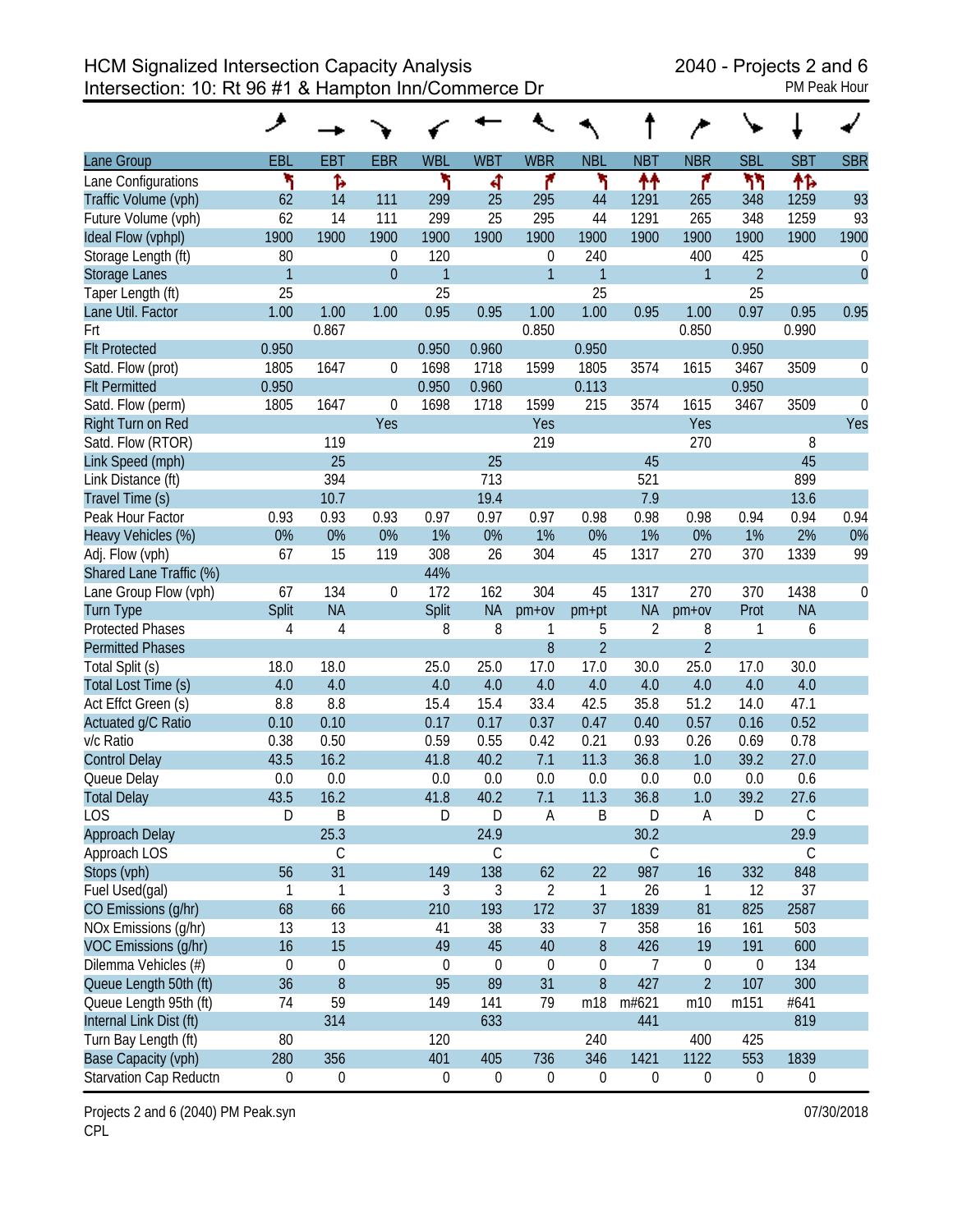| Lane Group                                                           | EBL      | EBT      | EBR | WBL      | <b>WBT</b>          | <b>WBR</b>                    | NBL      | <b>NBT</b> | <b>NBR</b> | <b>SBL</b> | <b>SBT</b> | <b>SBR</b> |
|----------------------------------------------------------------------|----------|----------|-----|----------|---------------------|-------------------------------|----------|------------|------------|------------|------------|------------|
| Spillback Cap Reductn                                                | $\theta$ | 3        |     | $\Omega$ | $\theta$            | $\theta$                      | $\theta$ | $\Omega$   | $\theta$   | $\Omega$   | 128        |            |
| Storage Cap Reductn                                                  |          | $\Omega$ |     | 0        | 0                   | $\mathbf 0$                   | 0        | 0          |            | 0          | 0          |            |
| Reduced v/c Ratio                                                    | 0.24     | 0.38     |     | 0.43     | 0.40                | 0.41                          | 0.13     | 0.93       | 0.24       | 0.67       | 0.84       |            |
| <b>Intersection Summary</b>                                          |          |          |     |          |                     |                               |          |            |            |            |            |            |
| Area Type:                                                           | Other    |          |     |          |                     |                               |          |            |            |            |            |            |
| Cycle Length: 90                                                     |          |          |     |          |                     |                               |          |            |            |            |            |            |
| <b>Actuated Cycle Length: 90</b>                                     |          |          |     |          |                     |                               |          |            |            |            |            |            |
| Offset: 40 (44%), Referenced to phase 2:NBTL, Start of Yellow        |          |          |     |          |                     |                               |          |            |            |            |            |            |
| Control Type: Actuated-Coordinated                                   |          |          |     |          |                     |                               |          |            |            |            |            |            |
| Maximum v/c Ratio: 0.93                                              |          |          |     |          |                     |                               |          |            |            |            |            |            |
| Intersection Signal Delay: 29.1                                      |          |          |     |          | Intersection LOS: C |                               |          |            |            |            |            |            |
| Intersection Capacity Utilization 75.5%                              |          |          |     |          |                     | <b>ICU Level of Service D</b> |          |            |            |            |            |            |
| Analysis Period (min) 15                                             |          |          |     |          |                     |                               |          |            |            |            |            |            |
| 95th percentile volume exceeds capacity, queue may be longer.<br>#   |          |          |     |          |                     |                               |          |            |            |            |            |            |
| Queue shown is maximum after two cycles.                             |          |          |     |          |                     |                               |          |            |            |            |            |            |
| Volume for 95th percentile queue is metered by upstream signal.<br>m |          |          |     |          |                     |                               |          |            |            |            |            |            |
|                                                                      |          |          |     |          |                     |                               |          |            |            |            |            |            |

Splits and Phases: 10: Rt 96 #1 & Hampton Inn/Commerce Dr

| .               | . . |  | ΨO |  |
|-----------------|-----|--|----|--|
| 17:             |     |  |    |  |
|                 | Ø6  |  |    |  |
| 17 <sub>3</sub> |     |  |    |  |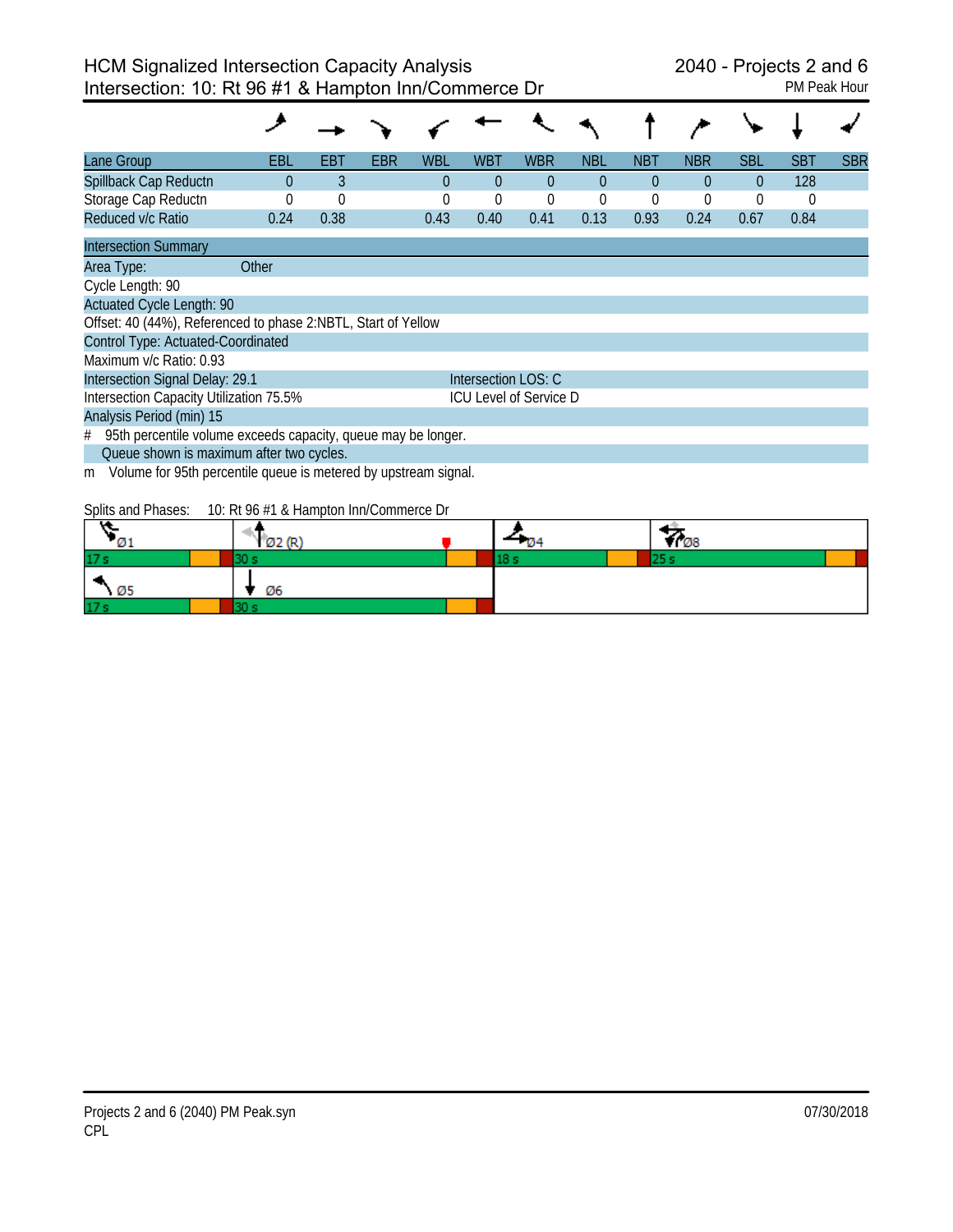HCM Signalized Intersection Capacity Analysis 2040 - Projects 2 and 6

Intersection: 11: Rt 96 #1 & I-490 WB On Ramp/I-490 WB Off Ramp

|  |  | $J$ cho z and     |  |
|--|--|-------------------|--|
|  |  | <b>PM Peak Ho</b> |  |

| Lane Group              | EBL              | <b>EBT</b>  | <b>EBR</b>       | <b>WBL</b>       | <b>WBT</b>     | <b>WBR</b>       | <b>NBL</b>       | <b>NBT</b>       | <b>NBR</b>       | <b>SBL</b>       | <b>SBT</b>  | <b>SBR</b>       |
|-------------------------|------------------|-------------|------------------|------------------|----------------|------------------|------------------|------------------|------------------|------------------|-------------|------------------|
| Lane Configurations     |                  |             |                  | ۲                |                | ۴                |                  | ₩                |                  |                  | ↟↟          | ۴                |
| Traffic Volume (vph)    | $\theta$         | $\theta$    | $\overline{0}$   | 184              | $\overline{0}$ | 502              | $\theta$         | 1036             | $\mathbf 0$      | 0                | 1556        | 179              |
| Future Volume (vph)     | $\mathbf 0$      | $\mathbf 0$ | $\mathbf 0$      | 184              | $\overline{0}$ | 502              | $\boldsymbol{0}$ | 1036             | 0                | $\overline{0}$   | 1556        | 179              |
| Ideal Flow (vphpl)      | 1900             | 1900        | 1900             | 1900             | 1900           | 1900             | 1900             | 1900             | 1900             | 1900             | 1900        | 1900             |
| Storage Length (ft)     | $\boldsymbol{0}$ |             | $\boldsymbol{0}$ | 120              |                | $\mathbf 0$      | $\overline{0}$   |                  | 0                | $\mathbf 0$      |             | 400              |
| <b>Storage Lanes</b>    | $\boldsymbol{0}$ |             | $\overline{0}$   | $\overline{1}$   |                | $\mathbf{1}$     | $\mathbf{0}$     |                  | $\theta$         | $\theta$         |             | $\mathbf{1}$     |
| Taper Length (ft)       | 25               |             |                  | 25               |                |                  | 25               |                  |                  | 25               |             |                  |
| Lane Util. Factor       | 1.00             | 1.00        | 1.00             | 1.00             | 1.00           | 1.00             | 1.00             | 0.95             | 1.00             | 1.00             | 0.95        | 1.00             |
| Frt                     |                  |             |                  |                  |                | 0.850            |                  |                  |                  |                  |             | 0.850            |
| <b>Flt Protected</b>    |                  |             |                  | 0.950            |                |                  |                  |                  |                  |                  |             |                  |
| Satd. Flow (prot)       | $\boldsymbol{0}$ | $\mathbf 0$ | 0                | 1752             | 0              | 1599             | 0                | 3574             | $\boldsymbol{0}$ | $\boldsymbol{0}$ | 3539        | 1599             |
| <b>Flt Permitted</b>    |                  |             |                  | 0.950            |                |                  |                  |                  |                  |                  |             |                  |
| Satd. Flow (perm)       | $\boldsymbol{0}$ | $\mathbf 0$ | 0                | 1752             | 0              | 1599             | 0                | 3574             | 0                | $\boldsymbol{0}$ | 3539        | 1599             |
| Right Turn on Red       |                  |             | Yes              |                  |                | Yes              |                  |                  | Yes              |                  |             | Yes              |
| Satd. Flow (RTOR)       |                  |             |                  |                  |                | 84               |                  |                  |                  |                  |             | 149              |
| Link Speed (mph)        |                  | 25          |                  |                  | 40             |                  |                  | 45               |                  |                  | 45          |                  |
| Link Distance (ft)      |                  | 1143        |                  |                  | 359            |                  |                  | 583              |                  |                  | 521         |                  |
| Travel Time (s)         |                  | 31.2        |                  |                  | 6.1            |                  |                  | 8.8              |                  |                  | 7.9         |                  |
| Peak Hour Factor        | 0.92             | 0.92        | 0.92             | 0.85             | 0.85           | 0.85             | 0.95             | 0.95             | 0.95             | 0.91             | 0.91        | 0.91             |
| Heavy Vehicles (%)      | 0%               | 0%          | 0%               | 3%               | 0%             | 1%               | 0%               | 1%               | 0%               | 0%               | 2%          | 1%               |
| Adj. Flow (vph)         | $\mathbf 0$      | $\mathbf 0$ | $\theta$         | 216              | $\overline{0}$ | 591              | $\boldsymbol{0}$ | 1091             | $\boldsymbol{0}$ | $\boldsymbol{0}$ | 1710        | 197              |
| Shared Lane Traffic (%) |                  |             |                  |                  |                |                  |                  |                  |                  |                  |             |                  |
| Lane Group Flow (vph)   | $\boldsymbol{0}$ | $\mathbf 0$ | 0                | 216              | 0              | 591              | 0                | 1091             | 0                | 0                | 1710        | 197              |
| <b>Turn Type</b>        |                  |             |                  | Prot             |                | Perm             |                  | <b>NA</b>        |                  |                  | <b>NA</b>   | Free             |
| <b>Protected Phases</b> |                  |             |                  | 8                |                |                  |                  | $\overline{2}$   |                  |                  | 6           |                  |
| <b>Permitted Phases</b> |                  |             |                  |                  |                | 8                |                  |                  |                  |                  |             | Free             |
| Total Split (s)         |                  |             |                  | 35.0             |                | 35.0             |                  | 55.0             |                  |                  | 55.0        |                  |
| Total Lost Time (s)     |                  |             |                  | 4.0              |                | 4.0              |                  | 4.0              |                  |                  | 4.0         |                  |
| Act Effct Green (s)     |                  |             |                  | 31.0             |                | 31.0             |                  | 51.0             |                  |                  | 51.0        | 90.0             |
| Actuated g/C Ratio      |                  |             |                  | 0.34             |                | 0.34             |                  | 0.57             |                  |                  | 0.57        | 1.00             |
| v/c Ratio               |                  |             |                  | 0.36             |                | 0.98             |                  | 0.54             |                  |                  | 0.85        | 0.12             |
| <b>Control Delay</b>    |                  |             |                  | 24.2             |                | 58.2             |                  | 10.8             |                  |                  | 15.9        | 0.1              |
| Queue Delay             |                  |             |                  | 0.0              |                | 0.0              |                  | 0.0              |                  |                  | 8.2         | 0.0              |
| <b>Total Delay</b>      |                  |             |                  | 24.2             |                | 58.2             |                  | 10.8             |                  |                  | 24.0        | 0.1              |
| <b>LOS</b>              |                  |             |                  | C                |                | Ε                |                  | В                |                  |                  | $\mathsf C$ | A                |
| Approach Delay          |                  |             |                  |                  | 49.1           |                  |                  | 10.8             |                  |                  | 21.6        |                  |
| Approach LOS            |                  |             |                  |                  | D              |                  |                  | B                |                  |                  | С           |                  |
| Stops (vph)             |                  |             |                  | 135              |                | 377              |                  | 606              |                  |                  | 1114        | $\boldsymbol{0}$ |
| Fuel Used(gal)          |                  |             |                  | 3                |                | 11               |                  | 14               |                  |                  | 24          | 1                |
| CO Emissions (g/hr)     |                  |             |                  | 187              |                | 760              |                  | 960              |                  |                  | 1688        | 43               |
| NOx Emissions (g/hr)    |                  |             |                  | 36               |                | 148              |                  | 187              |                  |                  | 328         | 8                |
| VOC Emissions (q/hr)    |                  |             |                  | 43               |                | 176              |                  | 222              |                  |                  | 391         | 10               |
| Dilemma Vehicles (#)    |                  |             |                  | $\boldsymbol{0}$ |                | $\mathbf 0$      |                  | 92               |                  |                  | 21          | $\boldsymbol{0}$ |
| Queue Length 50th (ft)  |                  |             |                  | 91               |                | 290              |                  | 205              |                  |                  | 398         | $\overline{0}$   |
| Queue Length 95th (ft)  |                  |             |                  | 141              |                | #464             |                  | m165             |                  |                  | 144         | m <sub>0</sub>   |
| Internal Link Dist (ft) |                  | 1063        |                  |                  | 279            |                  |                  | 503              |                  |                  | 441         |                  |
| Turn Bay Length (ft)    |                  |             |                  | 120              |                |                  |                  |                  |                  |                  |             | 400              |
| Base Capacity (vph)     |                  |             |                  | 603              |                | 605              |                  | 2025             |                  |                  | 2005        | 1599             |
| Starvation Cap Reductn  |                  |             |                  | $\boldsymbol{0}$ |                | $\boldsymbol{0}$ |                  | $\boldsymbol{0}$ |                  |                  | 277         | $\overline{0}$   |

Projects 2 and 6 (2040) PM Peak.syn **Department 2008** 120 and 2018 07/30/2018 CPL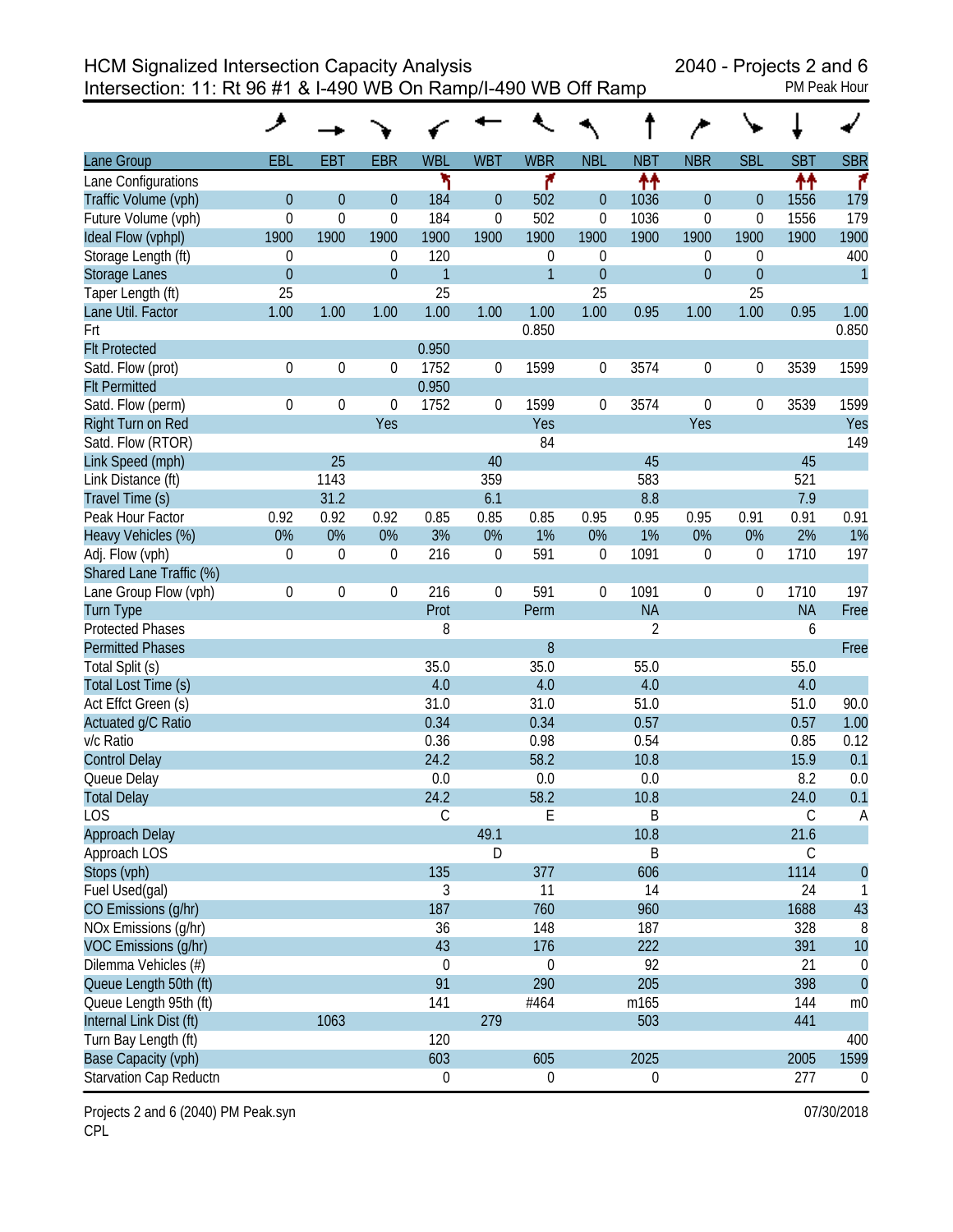| Lane Group                                                           | EBL   | EB I | EBR | WBL      | WBT                 | <b>WBR</b>                    | <b>NBL</b> | <b>NBT</b> | <b>NBR</b> | <b>SBL</b> | <b>SBT</b> | <b>SBR</b> |
|----------------------------------------------------------------------|-------|------|-----|----------|---------------------|-------------------------------|------------|------------|------------|------------|------------|------------|
| Spillback Cap Reductn                                                |       |      |     | $\theta$ |                     | $\theta$                      |            | $\theta$   |            |            | $\Omega$   | $\theta$   |
| Storage Cap Reductn                                                  |       |      |     | $\Omega$ |                     | 0                             |            | 0          |            |            | $\Omega$   | $\theta$   |
| Reduced v/c Ratio                                                    |       |      |     | 0.36     |                     | 0.98                          |            | 0.54       |            |            | 0.99       | 0.12       |
| <b>Intersection Summary</b>                                          |       |      |     |          |                     |                               |            |            |            |            |            |            |
| Area Type:                                                           | Other |      |     |          |                     |                               |            |            |            |            |            |            |
| Cycle Length: 90                                                     |       |      |     |          |                     |                               |            |            |            |            |            |            |
| <b>Actuated Cycle Length: 90</b>                                     |       |      |     |          |                     |                               |            |            |            |            |            |            |
| Offset: 55 (61%), Referenced to phase 2:NBT, Start of Yellow         |       |      |     |          |                     |                               |            |            |            |            |            |            |
| Control Type: Actuated-Coordinated                                   |       |      |     |          |                     |                               |            |            |            |            |            |            |
| Maximum v/c Ratio: 0.98                                              |       |      |     |          |                     |                               |            |            |            |            |            |            |
| Intersection Signal Delay: 24.3                                      |       |      |     |          | Intersection LOS: C |                               |            |            |            |            |            |            |
| Intersection Capacity Utilization 66.4%                              |       |      |     |          |                     | <b>ICU Level of Service C</b> |            |            |            |            |            |            |
| Analysis Period (min) 15                                             |       |      |     |          |                     |                               |            |            |            |            |            |            |
| 95th percentile volume exceeds capacity, queue may be longer.<br>#   |       |      |     |          |                     |                               |            |            |            |            |            |            |
| Queue shown is maximum after two cycles.                             |       |      |     |          |                     |                               |            |            |            |            |            |            |
| Volume for 95th percentile queue is metered by upstream signal.<br>m |       |      |     |          |                     |                               |            |            |            |            |            |            |

Splits and Phases: 11: Rt 96 #1 & I-490 WB On Ramp/I-490 WB Off Ramp

| can con- |    |
|----------|----|
| 55s      |    |
| Ø6       | Ø8 |
| 55s      |    |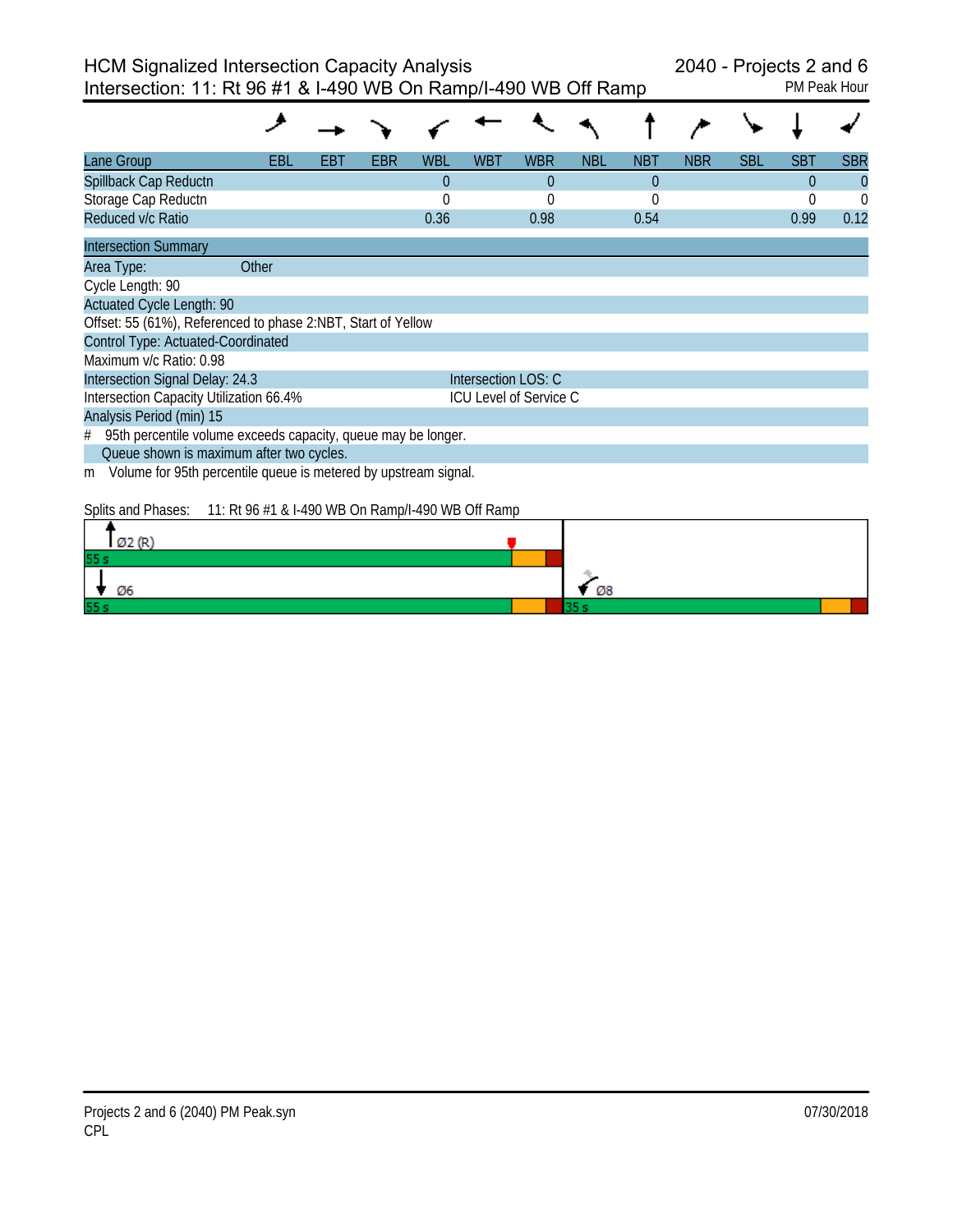Intersection: 15: Rt 96 #1 & Main Street Fishers #1/Rowley Road #1 PM Peak Hour

|                         | عر           |             |                  |                  |                  |                  |                  |                  |                  | ⊌                |            |                |
|-------------------------|--------------|-------------|------------------|------------------|------------------|------------------|------------------|------------------|------------------|------------------|------------|----------------|
| Lane Group              | EBL          | <b>EBT</b>  | <b>EBR</b>       | <b>WBL</b>       | <b>WBT</b>       | <b>WBR</b>       | <b>NBL</b>       | <b>NBT</b>       | <b>NBR</b>       | <b>SBU</b>       | <b>SBL</b> | <b>SBT</b>     |
| Lane Configurations     | ۲            | 4           | ۴                | ۲                | Ъ                |                  | ۲                | 怍                |                  |                  | ħ          | 个个             |
| Traffic Volume (vph)    | 976          | 86          | 110              | 25               | 82               | 152              | 97               | 1025             | 37               | 39               | 188        | 1333           |
| Future Volume (vph)     | 976          | 86          | 110              | 25               | 82               | 152              | 97               | 1025             | 37               | 39               | 188        | 1333           |
| Ideal Flow (vphpl)      | 1900         | 1900        | 1900             | 1900             | 1900             | 1900             | 1900             | 1900             | 1900             | 1900             | 1900       | 1900           |
| Storage Length (ft)     | 450          |             | 450              | 75               |                  | $\boldsymbol{0}$ | 430              |                  | $\boldsymbol{0}$ |                  | 400        |                |
| <b>Storage Lanes</b>    | $\mathbf{1}$ |             | $\mathbf{1}$     | $\mathbf{1}$     |                  | $\mathbf{0}$     | $\overline{1}$   |                  | $\overline{0}$   |                  | 1          |                |
| Taper Length (ft)       | 25           |             |                  | 25               |                  |                  | 25               |                  |                  |                  | 25         |                |
| Lane Util. Factor       | 0.95         | 0.95        | 1.00             | 1.00             | 1.00             | 1.00             | 1.00             | 0.95             | 0.95             | 0.95             | 1.00       | 0.95           |
| Frt                     |              |             | 0.850            |                  | 0.902            |                  |                  | 0.995            |                  |                  |            |                |
| <b>Flt Protected</b>    | 0.950        | 0.960       |                  | 0.950            |                  |                  | 0.950            |                  |                  |                  | 0.950      |                |
| Satd. Flow (prot)       | 1698         | 1718        | 1615             | 1805             | 1680             | 0                | 1805             | 3524             | $\boldsymbol{0}$ | 0                | 1790       | 3574           |
| <b>Flt Permitted</b>    | 0.950        | 0.960       |                  | 0.950            |                  |                  | 0.950            |                  |                  |                  | 0.950      |                |
| Satd. Flow (perm)       | 1698         | 1718        | 1615             | 1805             | 1680             | $\boldsymbol{0}$ | 1805             | 3524             | $\boldsymbol{0}$ | $\boldsymbol{0}$ | 1790       | 3574           |
| Right Turn on Red       |              |             | Yes              |                  |                  | Yes              |                  |                  | Yes              |                  |            |                |
| Satd. Flow (RTOR)       |              |             | 117              |                  | 85               |                  |                  | 4                |                  |                  |            |                |
| Link Speed (mph)        |              | 45          |                  |                  | 45               |                  |                  | 50               |                  |                  |            | 50             |
| Link Distance (ft)      |              | 1243        |                  |                  | 922              |                  |                  | 1348             |                  |                  |            | 1581           |
| Travel Time (s)         |              | 18.8        |                  |                  | 14.0             |                  |                  | 18.4             |                  |                  |            | 21.6           |
| Peak Hour Factor        | 0.94         | 0.94        | 0.94             | 0.81             | 0.81             | 0.81             | 0.91             | 0.91             | 0.91             | 0.90             | 0.90       | 0.90           |
| Heavy Vehicles (%)      | 1%           | 0%          | 0%               | 0%               | 2%               | 2%               | 0%               | 2%               | 0%               | 0%               | 1%         | 1%             |
| Adj. Flow (vph)         | 1038         | 91          | 117              | 31               | 101              | 188              | 107              | 1126             | 41               | 43               | 209        | 1481           |
| Shared Lane Traffic (%) | 47%          |             |                  |                  |                  |                  |                  |                  |                  |                  |            |                |
| Lane Group Flow (vph)   | 550          | 579         | 117              | 31               | 289              | $\boldsymbol{0}$ | 107              | 1167             | $\boldsymbol{0}$ | $\boldsymbol{0}$ | 252        | 1481           |
| <b>Turn Type</b>        | Split        | <b>NA</b>   | $pm+ov$          | Split            | <b>NA</b>        |                  | Prot             | <b>NA</b>        |                  | Prot             | Prot       | <b>NA</b>      |
| <b>Protected Phases</b> | 8            | 8           | 5                | 4                | 4                |                  | 5                | $\overline{2}$   |                  | 1                | 1          | 6              |
| <b>Permitted Phases</b> |              |             | 8                |                  |                  |                  |                  |                  |                  |                  |            |                |
| Total Split (s)         | 30.0         | 30.0        | 15.0             | 15.0             | 15.0             |                  | 15.0             | 30.0             |                  | 15.0             | 15.0       | 30.0           |
| Total Lost Time (s)     | 4.0          | 4.0         | 4.0              | 4.0              | 4.0              |                  | 4.0              | 4.0              |                  |                  | 4.0        | 4.0            |
| Act Effct Green (s)     | 26.0         | 26.0        | 39.1             | 11.0             | 11.0             |                  | 9.1              | 26.0             |                  |                  | 11.0       | 27.9           |
| Actuated g/C Ratio      | 0.29         | 0.29        | 0.43             | 0.12             | 0.12             |                  | 0.10             | 0.29             |                  |                  | 0.12       | 0.31           |
| v/c Ratio               | 1.12         | 1.17        | 0.15             | 0.14             | 1.04             |                  | 0.59             | 1.14             |                  |                  | 1.16       | 1.34           |
| <b>Control Delay</b>    | 110.8        | 126.8       | 3.4              | 37.1             | 93.2             |                  | 51.7             | 108.0            |                  |                  | 147.7      | 181.9          |
| Queue Delay             | 0.0          | 0.0         | 0.0              | 0.0              | 0.0              |                  | 0.0              | 0.0              |                  |                  | 0.0        | 0.0            |
| <b>Total Delay</b>      | 110.8        | 126.8       | 3.4              | 37.1             | 93.2             |                  | 51.7             | 108.0            |                  |                  | 147.7      | 181.9          |
| <b>LOS</b>              | F            | F           | A                | D                | F                |                  | D                | F                |                  |                  | F          | F              |
| <b>Approach Delay</b>   |              | 108.1       |                  |                  | 87.7             |                  |                  | 103.2            |                  |                  |            | 124.5          |
| Approach LOS            |              | F           |                  |                  | F                |                  |                  | F                |                  |                  |            | F              |
| Stops (vph)             | 428          | 446         | 13               | 23               | 134              |                  | 91               | 895              |                  |                  | 177        | 1019           |
| Fuel Used(gal)          | 21           | 24          | $\mathbf{1}$     | 1                | 8                |                  | 3                | 46               |                  |                  | 12         | 78             |
| CO Emissions (g/hr)     | 1479         | 1676        | 79               | 44               | 525              |                  | 227              | 3227             |                  |                  | 826        | 5479           |
| NOx Emissions (g/hr)    | 288          | 326         | 15               | 8                | 102              |                  | 44               | 628              |                  |                  | 161        | 1066           |
| VOC Emissions (g/hr)    | 343          | 388         | 18               | 10               | 122              |                  | 53               | 748              |                  |                  | 191        | 1270           |
| Dilemma Vehicles (#)    | $\mathbf 0$  | 25          | $\boldsymbol{0}$ | 0                | 11               |                  | $\boldsymbol{0}$ | 50               |                  |                  | $\pmb{0}$  | 51             |
| Queue Length 50th (ft)  | $-383$       | $-415$      | $\theta$         | 16               | $-132$           |                  | 59               | $-414$           |                  |                  | $-169$     | $-594$         |
| Queue Length 95th (ft)  | #590         | #626        | 28               | 38               | #239             |                  | 110              | #544             |                  |                  | m#279      | #743           |
| Internal Link Dist (ft) |              | 1163        |                  |                  | 842              |                  |                  | 1268             |                  |                  |            | 1501           |
| Turn Bay Length (ft)    | 450          |             | 450              | 75               |                  |                  | 430              |                  |                  |                  | 400        |                |
| Base Capacity (vph)     | 490          | 496         | 799              | 220              | 279              |                  | 220              | 1020             |                  |                  | 218        | 1109           |
| Starvation Cap Reductn  | $\mathbf 0$  | $\mathbf 0$ | $\mathbf 0$      | $\boldsymbol{0}$ | $\boldsymbol{0}$ |                  | $\boldsymbol{0}$ | $\boldsymbol{0}$ |                  |                  | $\pmb{0}$  | $\overline{0}$ |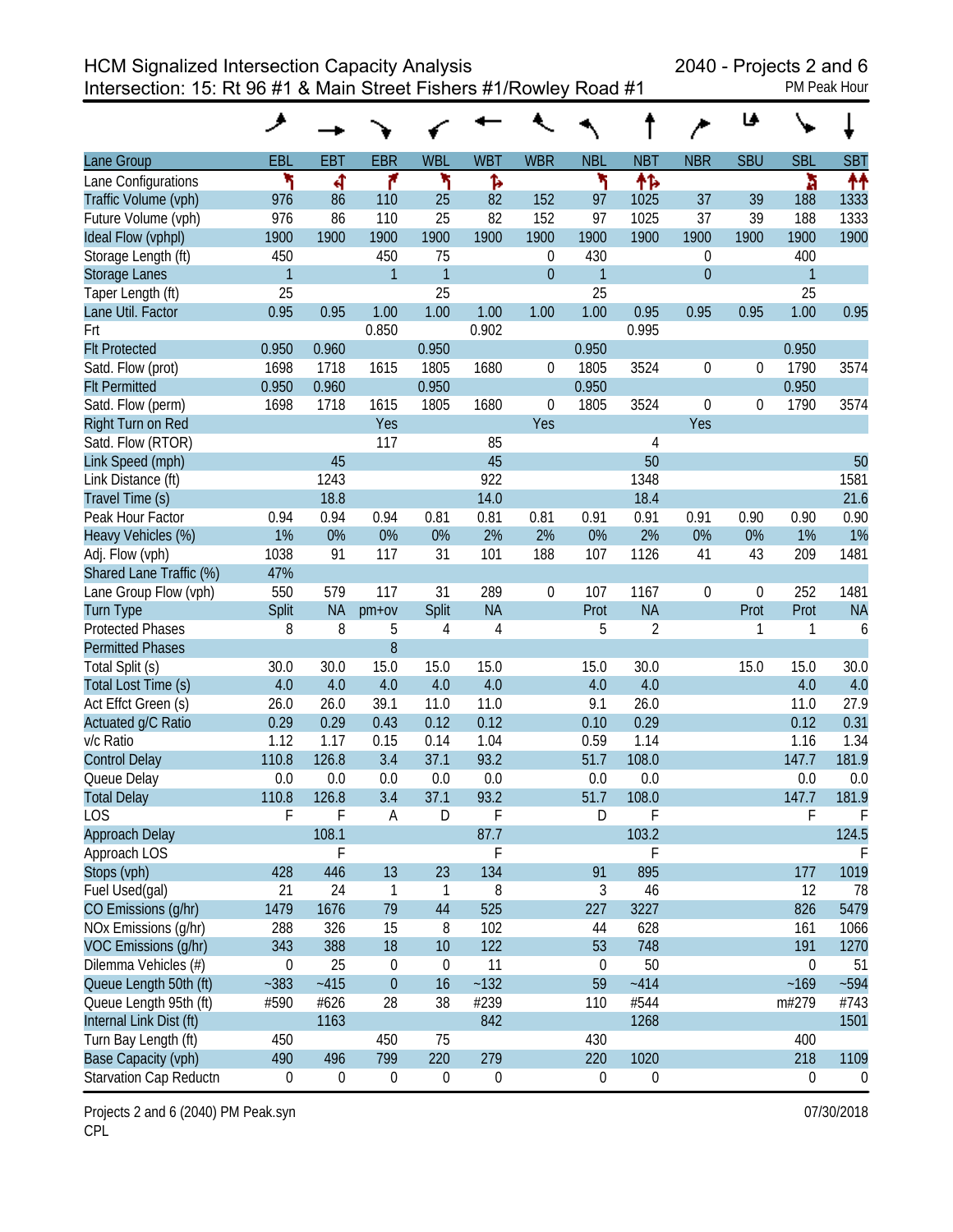✔

| Lane Group              | <b>SBR</b>       |
|-------------------------|------------------|
| Lane Configurations     | ۴                |
| Traffic Volume (vph)    | 717              |
| Future Volume (vph)     | 717              |
| Ideal Flow (vphpl)      | 1900             |
| Storage Length (ft)     | 425              |
| Storage Lanes           | $\mathbf{1}$     |
| Taper Length (ft)       |                  |
| Lane Util. Factor       | 1.00             |
| Frt                     | 0.850            |
| <b>Flt Protected</b>    |                  |
| Satd. Flow (prot)       | 1583             |
|                         |                  |
| <b>Flt Permitted</b>    |                  |
| Satd. Flow (perm)       | 1583             |
| Right Turn on Red       | Yes              |
| Satd. Flow (RTOR)       | 362              |
| Link Speed (mph)        |                  |
| Link Distance (ft)      |                  |
| Travel Time (s)         |                  |
| Peak Hour Factor        | 0.90             |
| Heavy Vehicles (%)      | 2%               |
| Adj. Flow (vph)         | 797              |
| Shared Lane Traffic (%) |                  |
| Lane Group Flow (vph)   | 797              |
| <b>Turn Type</b>        | pm+ov            |
| <b>Protected Phases</b> | 8                |
| <b>Permitted Phases</b> | $\boldsymbol{6}$ |
| Total Split (s)         | 30.0             |
| Total Lost Time (s)     | 4.0              |
| Act Effct Green (s)     | 53.9             |
| Actuated g/C Ratio      | 0.60             |
| v/c Ratio               | 0.73             |
| <b>Control Delay</b>    | 10.3             |
|                         | $0.0\,$          |
| Queue Delay             |                  |
| <b>Total Delay</b>      | 10.3             |
| <b>LOS</b>              | Β                |
| Approach Delay          |                  |
| Approach LOS            |                  |
| Stops (vph)             | 445              |
| Fuel Used(gal)          | 16               |
| CO Emissions (g/hr)     | 1086             |
| NOx Emissions (g/hr)    | 211              |
| VOC Emissions (g/hr)    | 252              |
| Dilemma Vehicles (#)    | $\boldsymbol{0}$ |
| Queue Length 50th (ft)  | 140              |
| Queue Length 95th (ft)  | m254             |
| Internal Link Dist (ft) |                  |
| Turn Bay Length (ft)    | 425              |
| Base Capacity (vph)     | 1093             |
| Starvation Cap Reductn  | $\boldsymbol{0}$ |
|                         |                  |

Projects 2 and 6 (2040) PM Peak.syn **Department 2008** 120 and 2018 07/30/2018 CPL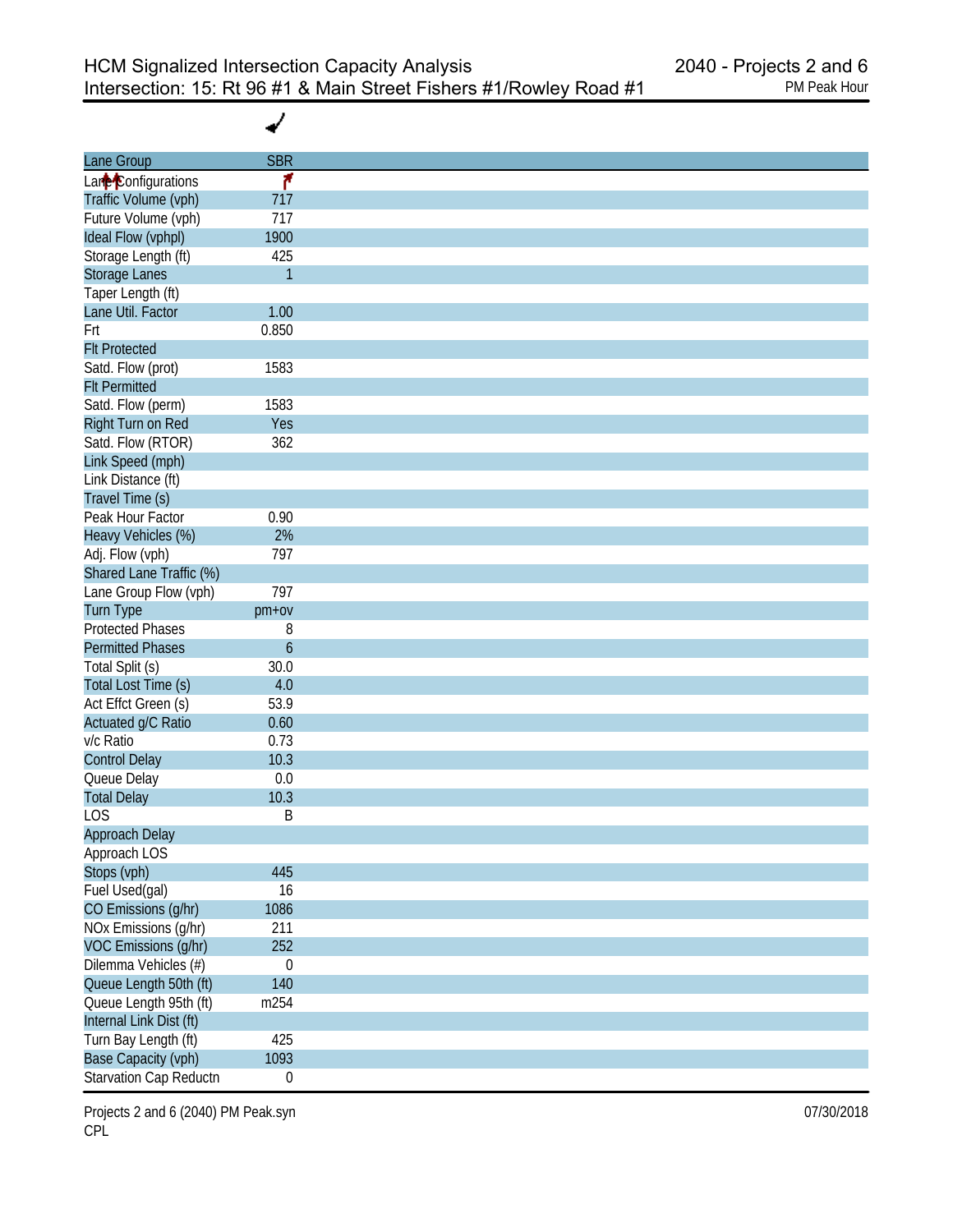Intersection: 15: Rt 96 #1 & Main Street Fishers #1/Rowley Road #1 PM Peak Hour

| Lane Group                                                                                                                                                          | EBL      | EBT         | EBR      | <b>WBL</b> | WBT                 | <b>WBR</b>                    | <b>NBL</b> | <b>NBT</b> | <b>NBR</b> | <b>SBU</b> | <b>SBL</b> | SBT      |
|---------------------------------------------------------------------------------------------------------------------------------------------------------------------|----------|-------------|----------|------------|---------------------|-------------------------------|------------|------------|------------|------------|------------|----------|
| Spillback Cap Reductn                                                                                                                                               | $\Omega$ | $\Omega$    | $\theta$ | $\Omega$   | $\theta$            |                               | $\theta$   | $\theta$   |            |            | $\theta$   | $\bf{0}$ |
| Storage Cap Reductn                                                                                                                                                 |          | $\mathbf 0$ | $\theta$ | $\theta$   | $\Omega$            |                               | 0          | $\theta$   |            |            | 0          | $\Omega$ |
| Reduced v/c Ratio                                                                                                                                                   | 1.12     | 1.17        | 0.15     | 0.14       | 1.04                |                               | 0.49       | 1.14       |            |            | 1.16       | 1.34     |
| <b>Intersection Summary</b>                                                                                                                                         |          |             |          |            |                     |                               |            |            |            |            |            |          |
| Area Type:                                                                                                                                                          | Other    |             |          |            |                     |                               |            |            |            |            |            |          |
| Cycle Length: 90                                                                                                                                                    |          |             |          |            |                     |                               |            |            |            |            |            |          |
| <b>Actuated Cycle Length: 90</b>                                                                                                                                    |          |             |          |            |                     |                               |            |            |            |            |            |          |
| Offset: 10 (11%), Referenced to phase 2:NBT, Start of Yellow                                                                                                        |          |             |          |            |                     |                               |            |            |            |            |            |          |
| Control Type: Actuated-Coordinated                                                                                                                                  |          |             |          |            |                     |                               |            |            |            |            |            |          |
| Maximum v/c Ratio: 1.34                                                                                                                                             |          |             |          |            |                     |                               |            |            |            |            |            |          |
| Intersection Signal Delay: 113.5                                                                                                                                    |          |             |          |            | Intersection LOS: F |                               |            |            |            |            |            |          |
| Intersection Capacity Utilization 98.5%                                                                                                                             |          |             |          |            |                     | <b>ICU Level of Service F</b> |            |            |            |            |            |          |
| Analysis Period (min) 15                                                                                                                                            |          |             |          |            |                     |                               |            |            |            |            |            |          |
| Volume exceeds capacity, queue is theoretically infinite.                                                                                                           |          |             |          |            |                     |                               |            |            |            |            |            |          |
| Queue shown is maximum after two cycles.                                                                                                                            |          |             |          |            |                     |                               |            |            |            |            |            |          |
| 95th percentile volume exceeds capacity, queue may be longer.<br>#                                                                                                  |          |             |          |            |                     |                               |            |            |            |            |            |          |
| Queue shown is maximum after two cycles.                                                                                                                            |          |             |          |            |                     |                               |            |            |            |            |            |          |
| Volume for 95th percentile queue is metered by upstream signal.<br>m                                                                                                |          |             |          |            |                     |                               |            |            |            |            |            |          |
| $C_{\alpha}$ the end $D_{\alpha}$ are $\alpha = 15$ of $D_{\alpha}$ (11.0 Meta $C_{\alpha}$ at $D_{\alpha}$ is $\alpha = 14$ $D_{\alpha}$ and $D_{\alpha}$ and $14$ |          |             |          |            |                     |                               |            |            |            |            |            |          |

Splits and Phases: 15: Rt 96 #1 & Main Street Fishers #1/Rowley Road #1

| м<br>$\mathcal{O}_1$ | Ø2 (R) | - 04 | IJ<br>- 08 |
|----------------------|--------|------|------------|
| 15 <sub>s</sub>      |        |      |            |
| $\rightarrow$ 05     | Ø6     |      |            |
| 15 <sub>s</sub>      |        |      |            |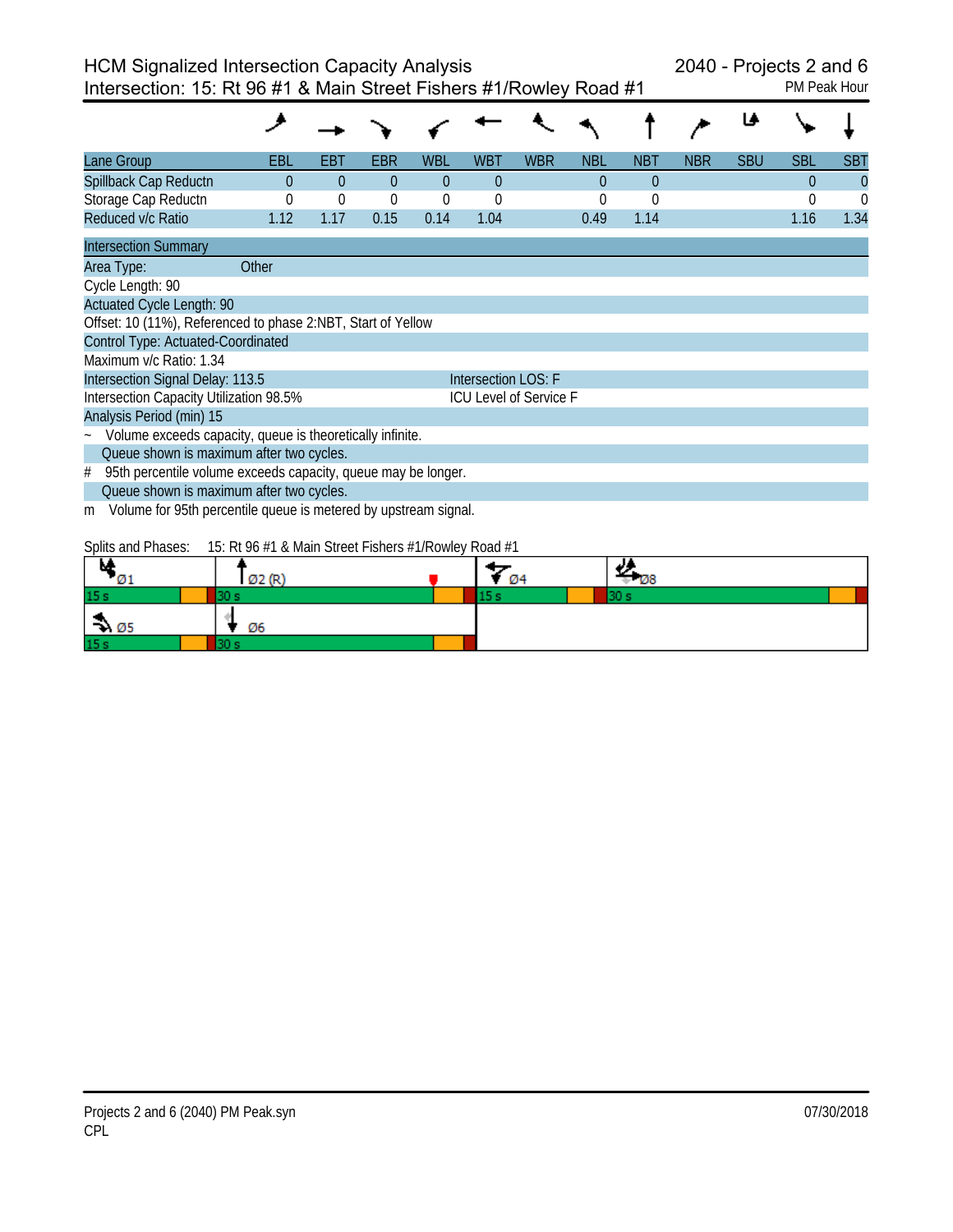| <b>SBR</b> |  |
|------------|--|
|            |  |
|            |  |
| 0.73       |  |
|            |  |
|            |  |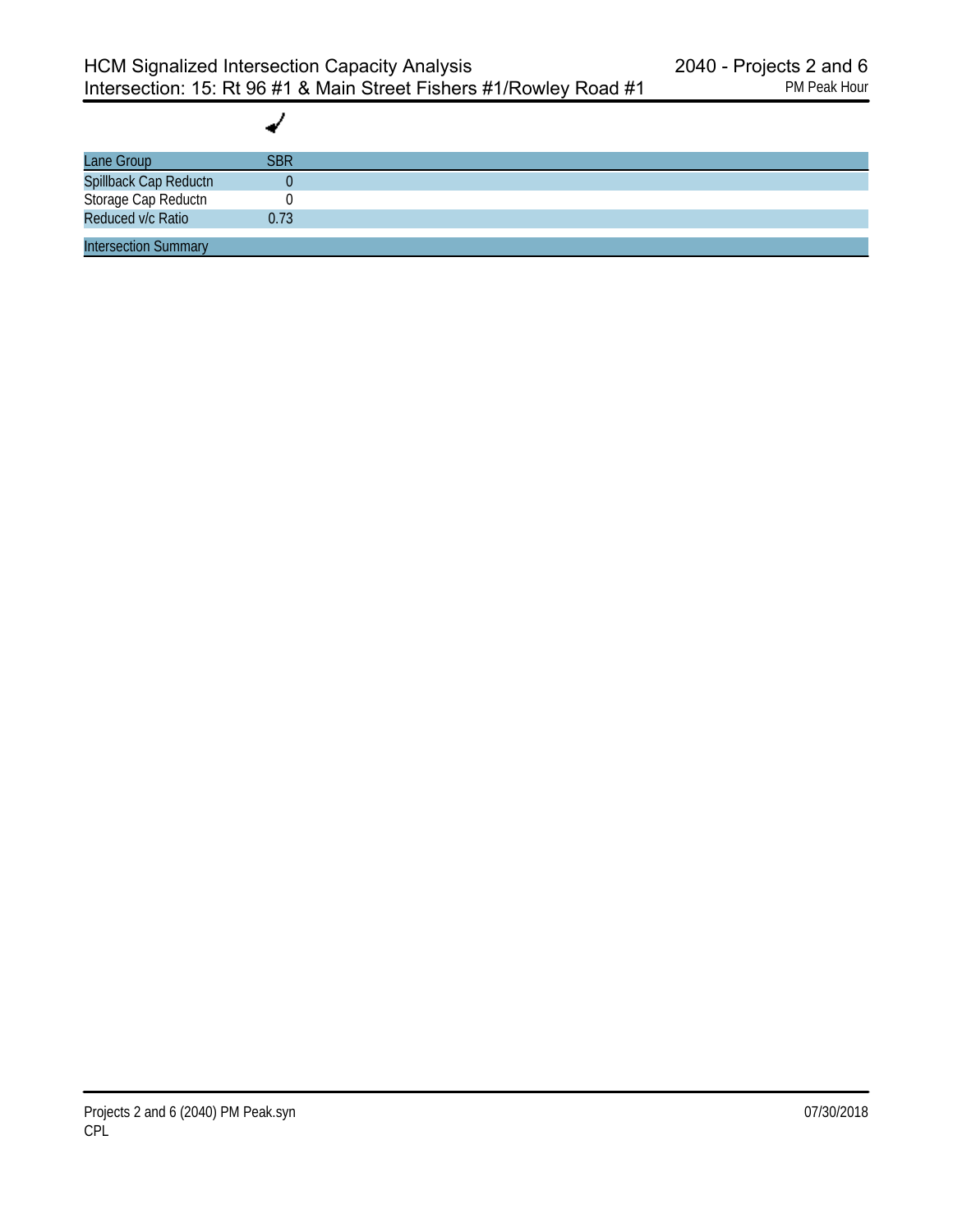|                         | فر               |                |                |                |                     |             |
|-------------------------|------------------|----------------|----------------|----------------|---------------------|-------------|
| Lane Group              | EBL              | <b>EBR</b>     | <b>NBL</b>     | <b>NBT</b>     | <b>SBT</b>          | <b>SBR</b>  |
| Lane Configurations     | ۲                | ۴              | ۲              | ↟↟             | ↟↟                  | ۴           |
| Traffic Volume (vph)    | 264              | 210            | 135            | 834            | 1111                | 349         |
| Future Volume (vph)     | 264              | 210            | 135            | 834            | 1111                | 349         |
| Ideal Flow (vphpl)      | 1900             | 1900           | 1900           | 1900           | 1900                | 1900        |
| Lane Width (ft)         | 12               | 12             | 12             | 16             | 16                  | 12          |
| Storage Length (ft)     | $\theta$         | 150            | 285            |                |                     | 550         |
| Storage Lanes           | 1                | 1              | 1              |                |                     | 1           |
| Taper Length (ft)       | 25               |                | 25             |                |                     |             |
| Lane Util. Factor       | 1.00             | 1.00           | 1.00           | 0.95           | 0.95                | 1.00        |
|                         |                  |                |                |                |                     |             |
| Frt                     |                  | 0.850          |                |                |                     | 0.850       |
| <b>Flt Protected</b>    | 0.950            |                | 0.950          |                |                     |             |
| Satd. Flow (prot)       | 1787             | 1553           | 1656           | 3972           | 4011                | 1599        |
| <b>Flt Permitted</b>    | 0.950            |                | 0.141          |                |                     |             |
| Satd. Flow (perm)       | 1787             | 1553           | 246            | 3972           | 4011                | 1599        |
| Right Turn on Red       |                  | Yes            |                |                |                     | Yes         |
| Satd. Flow (RTOR)       |                  | 273            |                |                |                     | 388         |
| Link Speed (mph)        | 50               |                |                | 50             | 50                  |             |
| Link Distance (ft)      | 1732             |                |                | 375            | 4703                |             |
| Travel Time (s)         | 23.6             |                |                | 5.1            | 64.1                |             |
| Peak Hour Factor        | 0.77             | 0.77           | 0.93           | 0.93           | 0.90                | 0.90        |
| Heavy Vehicles (%)      | 1%               | 4%             | 9%             | 3%             | 2%                  | 1%          |
| Adj. Flow (vph)         | 343              | 273            | 145            | 897            | 1234                | 388         |
| Shared Lane Traffic (%) |                  |                |                |                |                     |             |
| Lane Group Flow (vph)   | 343              | 273            | 145            | 897            | 1234                | 388         |
| Turn Type               | Prot             | Perm           | pm+pt          | <b>NA</b>      | <b>NA</b>           | Perm        |
| <b>Protected Phases</b> | $\overline{4}$   |                | 5              | $\overline{2}$ | $\ddot{\mathbf{6}}$ |             |
| <b>Permitted Phases</b> |                  | 4              | $\overline{2}$ |                |                     | 6           |
| Total Split (s)         | 29.0             | 29.0           | 20.0           | 50.5           | 30.5                | 30.5        |
| Total Lost Time (s)     | 4.0              | 4.0            | 3.5            | 4.0            | 4.0                 | 4.0         |
| Act Effct Green (s)     | 15.8             | 15.8           | 37.2           | 36.7           | 24.9                | 24.9        |
|                         |                  |                |                | 0.60           |                     |             |
| Actuated g/C Ratio      | 0.26             | 0.26           | 0.61           |                | 0.41                | 0.41        |
| v/c Ratio               | 0.75             | 0.45           | 0.34           | 0.38           | 0.76                | 0.44        |
| <b>Control Delay</b>    | 33.6             | 5.7            | 8.0            | 7.0            | 22.3                | 4.0         |
| Queue Delay             | 0.0              | 0.0            | 0.0            | 0.0            | 0.0                 | 0.0         |
| <b>Total Delay</b>      | 33.6             | 5.7            | 8.0            | 7.0            | 22.3                | 4.0         |
| <b>LOS</b>              | $\mathsf C$      | $\mathsf{A}$   | $\mathsf A$    | $\mathsf{A}$   | $\mathsf C$         | $\mathsf A$ |
| Approach Delay          | 21.2             |                |                | 7.2            | 17.9                |             |
| Approach LOS            | $\mathsf C$      |                |                | $\mathsf A$    | $\sf B$             |             |
| Stops (vph)             | 225              | 25             | 48             | 367            | 845                 | 35          |
| Fuel Used(gal)          | $\, 8$           | $\mathfrak{Z}$ | $\overline{1}$ | 9              | 51                  | 11          |
| CO Emissions (g/hr)     | 570              | 205            | 89             | 616            | 3576                | 785         |
| NOx Emissions (g/hr)    | 111              | 40             | 17             | 120            | 696                 | 153         |
| VOC Emissions (q/hr)    | 132              | 48             | 21             | 143            | 829                 | 182         |
| Dilemma Vehicles (#)    | $\boldsymbol{0}$ | $\theta$       | $\theta$       | 69             | 90                  | $\theta$    |
| Queue Length 50th (ft)  | 129              | $\mathbf 0$    | 19             | 74             | 212                 | $\mathbf 0$ |
| Queue Length 95th (ft)  | 187              | 28             | 55             | 148            | #432                | 57          |
| Internal Link Dist (ft) | 1652             |                |                | 295            | 4623                |             |
|                         |                  |                |                |                |                     |             |
| Turn Bay Length (ft)    |                  | 150            | 285            |                |                     | 550         |
| Base Capacity (vph)     | 792              | 840            | 562            | 3007           | 1886                | 957         |

Projects 2 and 6 (2040) PM Peak.syn **Department 2008** 120 and 2018 07/30/2018 CPL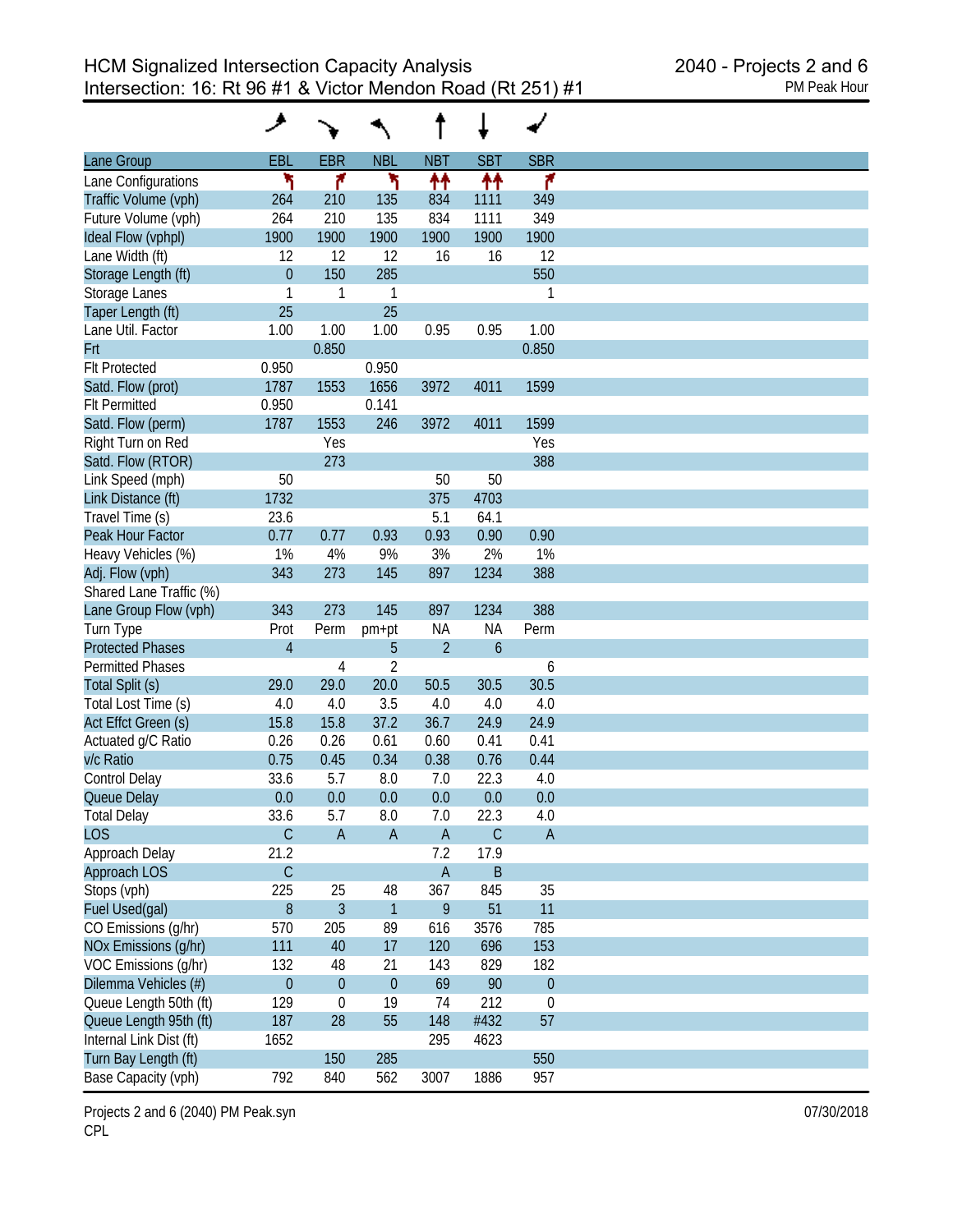| Lane Group                                                      | EBL      | EBR            | <b>NBL</b>     | <b>NBT</b>     | <b>SBT</b>          | <b>SBR</b>                    |
|-----------------------------------------------------------------|----------|----------------|----------------|----------------|---------------------|-------------------------------|
| <b>Starvation Cap Reductn</b>                                   | 0        | $\overline{0}$ | $\Omega$       | $\theta$       | $\overline{0}$      | $\theta$                      |
| Spillback Cap Reductn                                           | 0        | 0              | 0              | 0              | $\mathbf 0$         | $\mathbf 0$                   |
| Storage Cap Reductn                                             | $\Omega$ | $\overline{0}$ | $\overline{0}$ | $\overline{0}$ | $\overline{0}$      | $\overline{0}$                |
| Reduced v/c Ratio                                               | 0.43     | 0.33           | 0.26           | 0.30           | 0.65                | 0.41                          |
| <b>Intersection Summary</b>                                     |          |                |                |                |                     |                               |
| Area Type:                                                      | Other    |                |                |                |                     |                               |
| Cycle Length: 79.5                                              |          |                |                |                |                     |                               |
| Actuated Cycle Length: 61.1                                     |          |                |                |                |                     |                               |
| Control Type: Actuated-Uncoordinated                            |          |                |                |                |                     |                               |
| Maximum v/c Ratio: 0.76                                         |          |                |                |                |                     |                               |
| Intersection Signal Delay: 15.1                                 |          |                |                |                | Intersection LOS: B |                               |
| Intersection Capacity Utilization 62.8%                         |          |                |                |                |                     | <b>ICU Level of Service B</b> |
| Analysis Period (min) 15                                        |          |                |                |                |                     |                               |
| # 95th percentile volume exceeds capacity, queue may be longer. |          |                |                |                |                     |                               |
| Queue shown is maximum after two cycles.                        |          |                |                |                |                     |                               |

# Splits and Phases: 16: Rt 96 #1 & Victor Mendon Road (Rt 251) #1

| $\sqrt{2}$      |    | $\rightarrow$ 04 |  |
|-----------------|----|------------------|--|
| 50.5 s          |    |                  |  |
| $\sqrt{25}$     | Ø6 |                  |  |
| 20 <sub>s</sub> |    |                  |  |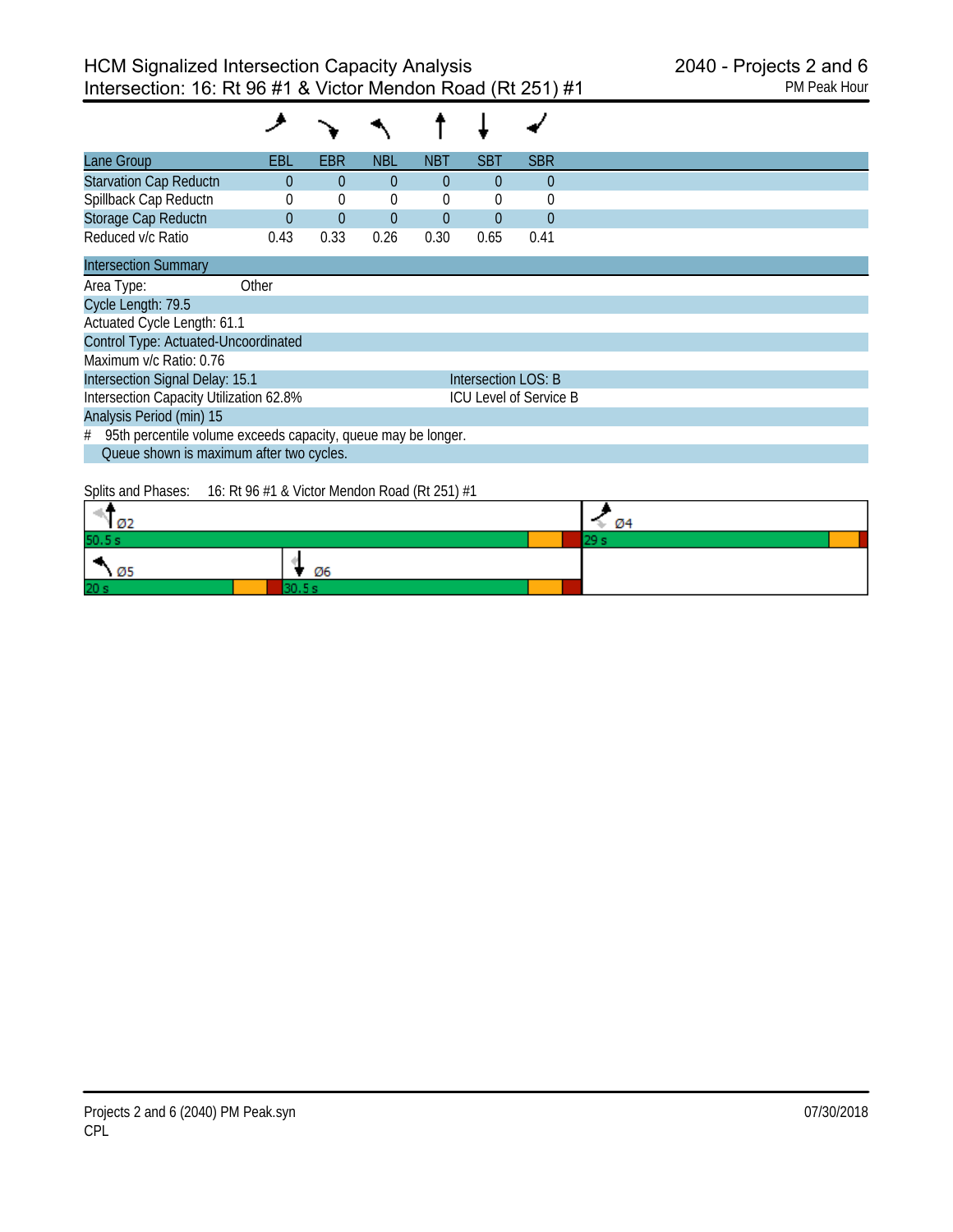| Lane Group                    | EBL              | <b>EBT</b>     | <b>WBT</b>       | <b>WBR</b>       | <b>SBL</b>       | <b>SBR</b>  |
|-------------------------------|------------------|----------------|------------------|------------------|------------------|-------------|
| Lane Configurations           | ۲                | ↟              | ↟                | ۴                | ۷                |             |
| Traffic Volume (vph)          | 15               | 1161           | 787              | 194              | 220              | 18          |
| Future Volume (vph)           | 15               | 1161           | 787              | 194              | 220              | 18          |
| Ideal Flow (vphpl)            | 1900             | 1900           | 1900             | 1900             | 1900             | 1900        |
| Storage Length (ft)           | 130              |                |                  | 130              | $\boldsymbol{0}$ | $\mathbf 0$ |
| <b>Storage Lanes</b>          | $\mathbf{1}$     |                |                  | $\mathbf{1}$     | $\mathbf{1}$     | $\theta$    |
|                               | 25               |                |                  |                  | 25               |             |
| Taper Length (ft)             |                  |                |                  |                  |                  |             |
| Lane Util. Factor             | 1.00             | 1.00           | 1.00             | 1.00             | 1.00             | 1.00        |
| Frt                           |                  |                |                  | 0.850            | 0.990            |             |
| <b>Flt Protected</b>          | 0.950            |                |                  |                  | 0.956            |             |
| Satd. Flow (prot)             | 1593             | 1676           | 1676             | 1425             | 1587             | $\mathbf 0$ |
| <b>Flt Permitted</b>          | 0.244            |                |                  |                  | 0.956            |             |
| Satd. Flow (perm)             | 409              | 1676           | 1676             | 1425             | 1587             | $\mathbf 0$ |
| Right Turn on Red             |                  |                |                  | Yes              |                  | Yes         |
| Satd. Flow (RTOR)             |                  |                |                  |                  | $\sqrt{3}$       |             |
| Link Speed (mph)              |                  | 30             | 30               |                  | 30               |             |
| Link Distance (ft)            |                  | 5115           | 640              |                  | 866              |             |
| Travel Time (s)               |                  | 116.3          | 14.5             |                  | 19.7             |             |
| Peak Hour Factor              | 0.92             | 0.92           | 0.91             | 0.91             | 0.94             | 0.94        |
| Adj. Flow (vph)               | 16               | 1262           | 865              | 213              | 234              | 19          |
| Shared Lane Traffic (%)       |                  |                |                  |                  |                  |             |
| Lane Group Flow (vph)         | 16               | 1262           | 865              | 213              | 253              | $\theta$    |
| Turn Type                     | Perm             | <b>NA</b>      | <b>NA</b>        | $pt+ov$          | Prot             |             |
| <b>Protected Phases</b>       |                  | $\overline{2}$ | $\mathfrak b$    | 64               | $\overline{4}$   |             |
| <b>Permitted Phases</b>       | $\overline{2}$   |                |                  |                  |                  |             |
| Total Split (s)               | 90.0             | 90.0           | 90.0             |                  | 30.0             |             |
| Total Lost Time (s)           | 4.0              | 4.0            | 4.0              |                  | 4.0              |             |
| Act Effct Green (s)           | 88.4             | 88.4           | 88.4             | 120.0            | 23.6             |             |
| Actuated g/C Ratio            | 0.74             | 0.74           | 0.74             | 1.00             | 0.20             |             |
| v/c Ratio                     | 0.05             | 1.02           | 0.70             | 0.15             | 0.81             |             |
| Control Delay                 | 5.5              | 49.1           | 10.0             | 0.2              | 64.9             |             |
|                               |                  |                |                  |                  |                  |             |
| Queue Delay                   | 0.0              | 30.1           | 0.7              | 0.0              | 0.0              |             |
| <b>Total Delay</b>            | 5.5              | 79.2           | 10.8             | 0.2              | 64.9             |             |
| <b>LOS</b>                    | $\overline{A}$   | E              | B                | A                | E                |             |
| Approach Delay                |                  | 78.3           | 8.7              |                  | 64.9             |             |
| Approach LOS                  |                  | $\mathsf E$    | $\overline{A}$   |                  | E                |             |
| Stops (vph)                   | 6                | 869            | 339              | $\pmb{0}$        | 217              |             |
| Fuel Used(gal)                | $\mathbf{1}$     | 69             | $\overline{7}$   | 1                | $\boldsymbol{6}$ |             |
| CO Emissions (g/hr)           | 51               | 4821           | 518              | 68               | 416              |             |
| NOx Emissions (g/hr)          | 10               | 938            | 101              | 13               | 81               |             |
| VOC Emissions (q/hr)          | 12               | 1117           | 120              | 16               | 96               |             |
| Dilemma Vehicles (#)          | $\boldsymbol{0}$ | $\theta$       | $\mathbf{0}$     | $\boldsymbol{0}$ | $\boldsymbol{0}$ |             |
| Queue Length 50th (ft)        | 3                | ~1064          | 219              | $\boldsymbol{0}$ | 182              |             |
| Queue Length 95th (ft)        | 10               | #1327          | 373              | m <sub>0</sub>   | #293             |             |
| Internal Link Dist (ft)       |                  | 5035           | 560              |                  | 786              |             |
| Turn Bay Length (ft)          | 130              |                |                  | 130              |                  |             |
| Base Capacity (vph)           | 301              | 1235           | 1235             | 1415             | 346              |             |
| <b>Starvation Cap Reductn</b> | $\boldsymbol{0}$ | $\mathbf{0}$   | 129              | $\boldsymbol{0}$ | $\boldsymbol{0}$ |             |
| Spillback Cap Reductn         | 0                | 166            | $\boldsymbol{0}$ | $\boldsymbol{0}$ | $\boldsymbol{0}$ |             |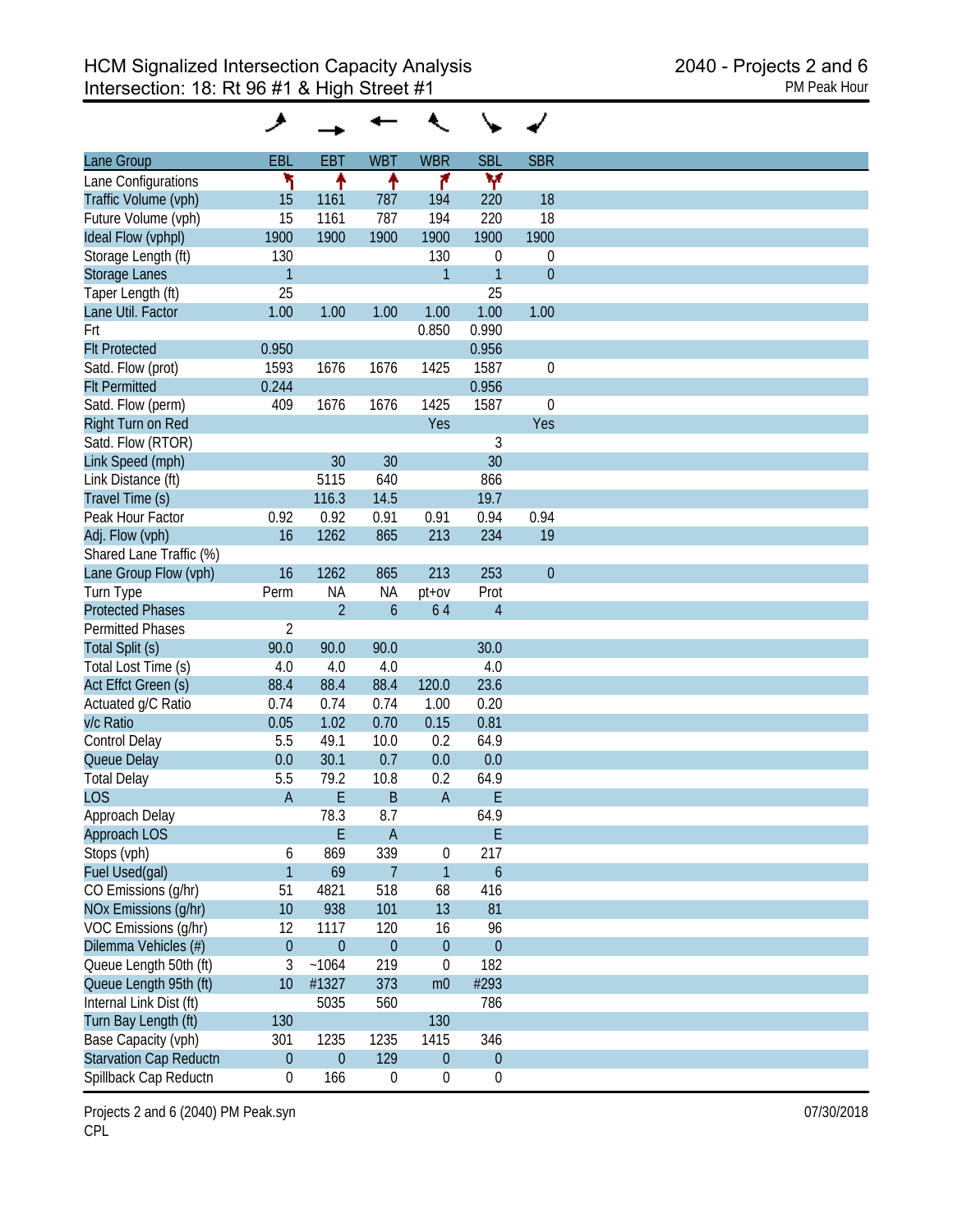| Lane Group                                                           | EBL      | EBI      | <b>WBT</b> | <b>WBR</b> | <b>SBL</b>          | <b>SBR</b>                    |      |  |
|----------------------------------------------------------------------|----------|----------|------------|------------|---------------------|-------------------------------|------|--|
| Storage Cap Reductn                                                  | $\theta$ | $\theta$ | $\theta$   | $\theta$   | $\Omega$            |                               |      |  |
| Reduced v/c Ratio                                                    | 0.05     | 1.18     | 0.78       | 0.15       | 0.73                |                               |      |  |
| <b>Intersection Summary</b>                                          |          |          |            |            |                     |                               |      |  |
| Area Type:                                                           | CBD      |          |            |            |                     |                               |      |  |
| Cycle Length: 120                                                    |          |          |            |            |                     |                               |      |  |
| Actuated Cycle Length: 120                                           |          |          |            |            |                     |                               |      |  |
| Offset: 117 (98%), Referenced to phase 6: WBT, Start of Yellow       |          |          |            |            |                     |                               |      |  |
| Control Type: Actuated-Coordinated                                   |          |          |            |            |                     |                               |      |  |
| Maximum v/c Ratio: 1.02                                              |          |          |            |            |                     |                               |      |  |
| Intersection Signal Delay: 48.2                                      |          |          |            |            | Intersection LOS: D |                               |      |  |
| Intersection Capacity Utilization 89.3%                              |          |          |            |            |                     | <b>ICU Level of Service E</b> |      |  |
| Analysis Period (min) 15                                             |          |          |            |            |                     |                               |      |  |
| Volume exceeds capacity, queue is theoretically infinite.            |          |          |            |            |                     |                               |      |  |
| Queue shown is maximum after two cycles.                             |          |          |            |            |                     |                               |      |  |
| 95th percentile volume exceeds capacity, queue may be longer.<br>#   |          |          |            |            |                     |                               |      |  |
| Queue shown is maximum after two cycles.                             |          |          |            |            |                     |                               |      |  |
| Volume for 95th percentile queue is metered by upstream signal.<br>m |          |          |            |            |                     |                               |      |  |
|                                                                      |          |          |            |            |                     |                               |      |  |
| Splits and Phases: 18: Rt 96 #1 & High Street #1                     |          |          |            |            |                     |                               |      |  |
| $-02$                                                                |          |          |            |            |                     |                               |      |  |
|                                                                      |          |          |            |            |                     |                               | 30 s |  |
|                                                                      |          |          |            |            |                     |                               |      |  |

Ø6 (R)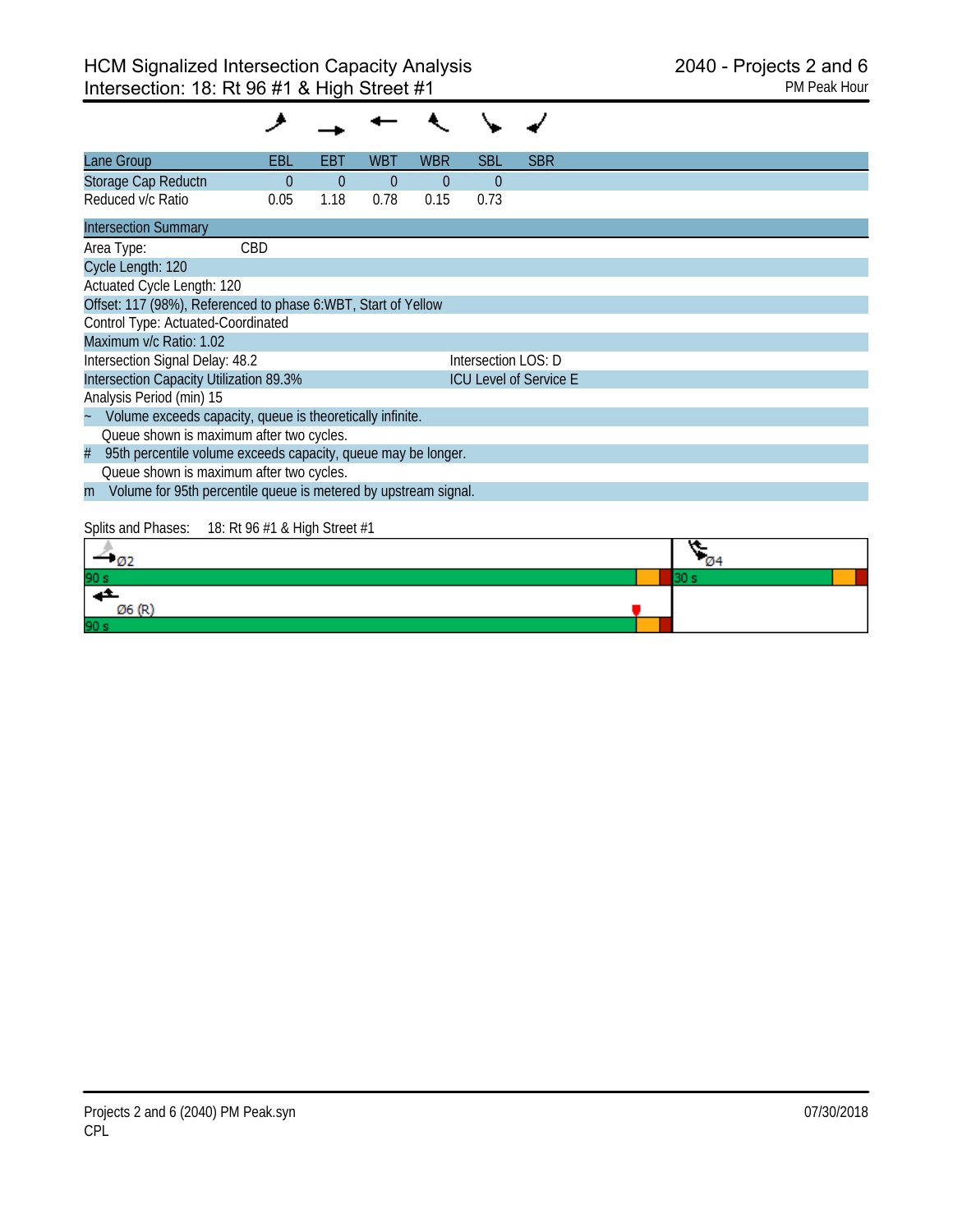| <b>WBL</b><br><b>WBT</b><br><b>NBL</b><br><b>NBR</b><br><b>EBT</b><br><b>EBR</b><br>Lane Group<br>۴<br>١<br>۲<br>۴<br>↟<br>↟<br>Lane Configurations<br>Traffic Volume (vph)<br>905<br>310<br>89<br>182<br>139<br>795<br>905<br>89<br>182<br>Future Volume (vph)<br>310<br>795<br>139<br>1900<br>Ideal Flow (vphpl)<br>1900<br>1900<br>1900<br>1900<br>1900<br>250<br>130<br>Storage Length (ft)<br>110<br>$\boldsymbol{0}$<br>$\overline{1}$<br>$\overline{1}$<br>$\mathbf{1}$<br>Storage Lanes<br>$\mathbf{1}$<br>25<br>25<br>Taper Length (ft)<br>Lane Util. Factor<br>1.00<br>1.00<br>1.00<br>1.00<br>1.00<br>1.00<br>0.850<br>0.850<br>Frt<br><b>Flt Protected</b><br>0.950<br>0.950<br>1425<br>1425<br>Satd. Flow (prot)<br>1676<br>1593<br>1676<br>1593<br><b>Flt Permitted</b><br>0.101<br>0.950<br>1425<br>169<br>1593<br>1425<br>Satd. Flow (perm)<br>1676<br>1676<br>Right Turn on Red<br>Yes<br>Yes<br>230<br>Satd. Flow (RTOR)<br>78<br>Link Speed (mph)<br>30<br>30<br>30<br>691<br>1139<br>Link Distance (ft)<br>640<br>Travel Time (s)<br>15.7<br>25.9<br>14.5<br>0.89<br>Peak Hour Factor<br>0.90<br>0.90<br>0.85<br>0.85<br>0.89<br>1006<br>105<br>204<br>Adj. Flow (vph)<br>344<br>935<br>156<br>Shared Lane Traffic (%)<br>105<br>204<br>156<br>Lane Group Flow (vph)<br>1006<br>344<br>935<br>Turn Type<br><b>NA</b><br>Perm<br><b>NA</b><br>Prot<br>$pm+ov$<br>pm+pt<br>$\ddot{\mathbf{6}}$<br>$\overline{2}$<br>$\overline{4}$<br><b>Protected Phases</b><br>5<br>5<br>$\overline{2}$<br>$\overline{4}$<br><b>Permitted Phases</b><br>6<br>65.0<br>20.0<br>Total Split (s)<br>65.0<br>85.0<br>35.0<br>20.0<br>4.0<br>Total Lost Time (s)<br>4.0<br>4.0<br>4.0<br>4.0<br>4.0<br>77.4<br>77.4<br>90.0<br>34.6<br>Act Effct Green (s)<br>90.0<br>22.0<br>0.75<br>0.18<br>0.29<br>Actuated g/C Ratio<br>0.64<br>0.64<br>0.75<br>v/c Ratio<br>0.46<br>0.34<br>0.93<br>0.34<br>0.74<br>0.70<br>14.3<br>58.3<br>Control Delay<br>22.0<br>1.7<br>13.1<br>17.0<br>25.0<br>0.0<br>0.2<br>0.0<br>Queue Delay<br>0.0<br>0.0<br>14.3<br>58.3<br><b>Total Delay</b><br>47.0<br>1.7<br>13.2<br>17.0<br>$\mathsf B$<br><b>LOS</b><br>D<br>B<br>E<br>B<br>$\overline{A}$<br>35.5<br>13.3<br>Approach Delay<br>40.4<br>D<br>B<br>$\mathsf{D}$<br>Approach LOS<br>52<br>Stops (vph)<br>614<br>35<br>30<br>372<br>166<br>12<br>$\overline{2}$<br>$\mathbf{1}$<br>5<br>$\overline{2}$<br>Fuel Used(gal)<br>8<br>328<br>CO Emissions (g/hr)<br>836<br>129<br>63<br>591<br>140<br>163<br>12<br>NOx Emissions (g/hr)<br>25<br>115<br>64<br>27<br>VOC Emissions (q/hr)<br>194<br>15<br>137<br>76<br>32<br>30<br>Dilemma Vehicles (#)<br>$\theta$<br>$\mathbf{0}$<br>$\theta$<br>$\mathbf{0}$<br>$\theta$<br>$\theta$<br>12<br>149<br>Queue Length 50th (ft)<br>481<br>10<br>338<br>46<br>m57<br>Queue Length 95th (ft)<br>m#892<br>m18<br>214<br>87<br>486 |
|---------------------------------------------------------------------------------------------------------------------------------------------------------------------------------------------------------------------------------------------------------------------------------------------------------------------------------------------------------------------------------------------------------------------------------------------------------------------------------------------------------------------------------------------------------------------------------------------------------------------------------------------------------------------------------------------------------------------------------------------------------------------------------------------------------------------------------------------------------------------------------------------------------------------------------------------------------------------------------------------------------------------------------------------------------------------------------------------------------------------------------------------------------------------------------------------------------------------------------------------------------------------------------------------------------------------------------------------------------------------------------------------------------------------------------------------------------------------------------------------------------------------------------------------------------------------------------------------------------------------------------------------------------------------------------------------------------------------------------------------------------------------------------------------------------------------------------------------------------------------------------------------------------------------------------------------------------------------------------------------------------------------------------------------------------------------------------------------------------------------------------------------------------------------------------------------------------------------------------------------------------------------------------------------------------------------------------------------------------------------------------------------------------------------------------------------------------------------------------------------------------------------------------------------------------------------------------------------------------------------------------------------------------------------------------------------------------------------------------------------------------------------------------------------------------------------------------------------------------|
|                                                                                                                                                                                                                                                                                                                                                                                                                                                                                                                                                                                                                                                                                                                                                                                                                                                                                                                                                                                                                                                                                                                                                                                                                                                                                                                                                                                                                                                                                                                                                                                                                                                                                                                                                                                                                                                                                                                                                                                                                                                                                                                                                                                                                                                                                                                                                                                                                                                                                                                                                                                                                                                                                                                                                                                                                                                         |
|                                                                                                                                                                                                                                                                                                                                                                                                                                                                                                                                                                                                                                                                                                                                                                                                                                                                                                                                                                                                                                                                                                                                                                                                                                                                                                                                                                                                                                                                                                                                                                                                                                                                                                                                                                                                                                                                                                                                                                                                                                                                                                                                                                                                                                                                                                                                                                                                                                                                                                                                                                                                                                                                                                                                                                                                                                                         |
|                                                                                                                                                                                                                                                                                                                                                                                                                                                                                                                                                                                                                                                                                                                                                                                                                                                                                                                                                                                                                                                                                                                                                                                                                                                                                                                                                                                                                                                                                                                                                                                                                                                                                                                                                                                                                                                                                                                                                                                                                                                                                                                                                                                                                                                                                                                                                                                                                                                                                                                                                                                                                                                                                                                                                                                                                                                         |
|                                                                                                                                                                                                                                                                                                                                                                                                                                                                                                                                                                                                                                                                                                                                                                                                                                                                                                                                                                                                                                                                                                                                                                                                                                                                                                                                                                                                                                                                                                                                                                                                                                                                                                                                                                                                                                                                                                                                                                                                                                                                                                                                                                                                                                                                                                                                                                                                                                                                                                                                                                                                                                                                                                                                                                                                                                                         |
|                                                                                                                                                                                                                                                                                                                                                                                                                                                                                                                                                                                                                                                                                                                                                                                                                                                                                                                                                                                                                                                                                                                                                                                                                                                                                                                                                                                                                                                                                                                                                                                                                                                                                                                                                                                                                                                                                                                                                                                                                                                                                                                                                                                                                                                                                                                                                                                                                                                                                                                                                                                                                                                                                                                                                                                                                                                         |
|                                                                                                                                                                                                                                                                                                                                                                                                                                                                                                                                                                                                                                                                                                                                                                                                                                                                                                                                                                                                                                                                                                                                                                                                                                                                                                                                                                                                                                                                                                                                                                                                                                                                                                                                                                                                                                                                                                                                                                                                                                                                                                                                                                                                                                                                                                                                                                                                                                                                                                                                                                                                                                                                                                                                                                                                                                                         |
|                                                                                                                                                                                                                                                                                                                                                                                                                                                                                                                                                                                                                                                                                                                                                                                                                                                                                                                                                                                                                                                                                                                                                                                                                                                                                                                                                                                                                                                                                                                                                                                                                                                                                                                                                                                                                                                                                                                                                                                                                                                                                                                                                                                                                                                                                                                                                                                                                                                                                                                                                                                                                                                                                                                                                                                                                                                         |
|                                                                                                                                                                                                                                                                                                                                                                                                                                                                                                                                                                                                                                                                                                                                                                                                                                                                                                                                                                                                                                                                                                                                                                                                                                                                                                                                                                                                                                                                                                                                                                                                                                                                                                                                                                                                                                                                                                                                                                                                                                                                                                                                                                                                                                                                                                                                                                                                                                                                                                                                                                                                                                                                                                                                                                                                                                                         |
|                                                                                                                                                                                                                                                                                                                                                                                                                                                                                                                                                                                                                                                                                                                                                                                                                                                                                                                                                                                                                                                                                                                                                                                                                                                                                                                                                                                                                                                                                                                                                                                                                                                                                                                                                                                                                                                                                                                                                                                                                                                                                                                                                                                                                                                                                                                                                                                                                                                                                                                                                                                                                                                                                                                                                                                                                                                         |
|                                                                                                                                                                                                                                                                                                                                                                                                                                                                                                                                                                                                                                                                                                                                                                                                                                                                                                                                                                                                                                                                                                                                                                                                                                                                                                                                                                                                                                                                                                                                                                                                                                                                                                                                                                                                                                                                                                                                                                                                                                                                                                                                                                                                                                                                                                                                                                                                                                                                                                                                                                                                                                                                                                                                                                                                                                                         |
|                                                                                                                                                                                                                                                                                                                                                                                                                                                                                                                                                                                                                                                                                                                                                                                                                                                                                                                                                                                                                                                                                                                                                                                                                                                                                                                                                                                                                                                                                                                                                                                                                                                                                                                                                                                                                                                                                                                                                                                                                                                                                                                                                                                                                                                                                                                                                                                                                                                                                                                                                                                                                                                                                                                                                                                                                                                         |
|                                                                                                                                                                                                                                                                                                                                                                                                                                                                                                                                                                                                                                                                                                                                                                                                                                                                                                                                                                                                                                                                                                                                                                                                                                                                                                                                                                                                                                                                                                                                                                                                                                                                                                                                                                                                                                                                                                                                                                                                                                                                                                                                                                                                                                                                                                                                                                                                                                                                                                                                                                                                                                                                                                                                                                                                                                                         |
|                                                                                                                                                                                                                                                                                                                                                                                                                                                                                                                                                                                                                                                                                                                                                                                                                                                                                                                                                                                                                                                                                                                                                                                                                                                                                                                                                                                                                                                                                                                                                                                                                                                                                                                                                                                                                                                                                                                                                                                                                                                                                                                                                                                                                                                                                                                                                                                                                                                                                                                                                                                                                                                                                                                                                                                                                                                         |
|                                                                                                                                                                                                                                                                                                                                                                                                                                                                                                                                                                                                                                                                                                                                                                                                                                                                                                                                                                                                                                                                                                                                                                                                                                                                                                                                                                                                                                                                                                                                                                                                                                                                                                                                                                                                                                                                                                                                                                                                                                                                                                                                                                                                                                                                                                                                                                                                                                                                                                                                                                                                                                                                                                                                                                                                                                                         |
|                                                                                                                                                                                                                                                                                                                                                                                                                                                                                                                                                                                                                                                                                                                                                                                                                                                                                                                                                                                                                                                                                                                                                                                                                                                                                                                                                                                                                                                                                                                                                                                                                                                                                                                                                                                                                                                                                                                                                                                                                                                                                                                                                                                                                                                                                                                                                                                                                                                                                                                                                                                                                                                                                                                                                                                                                                                         |
|                                                                                                                                                                                                                                                                                                                                                                                                                                                                                                                                                                                                                                                                                                                                                                                                                                                                                                                                                                                                                                                                                                                                                                                                                                                                                                                                                                                                                                                                                                                                                                                                                                                                                                                                                                                                                                                                                                                                                                                                                                                                                                                                                                                                                                                                                                                                                                                                                                                                                                                                                                                                                                                                                                                                                                                                                                                         |
|                                                                                                                                                                                                                                                                                                                                                                                                                                                                                                                                                                                                                                                                                                                                                                                                                                                                                                                                                                                                                                                                                                                                                                                                                                                                                                                                                                                                                                                                                                                                                                                                                                                                                                                                                                                                                                                                                                                                                                                                                                                                                                                                                                                                                                                                                                                                                                                                                                                                                                                                                                                                                                                                                                                                                                                                                                                         |
|                                                                                                                                                                                                                                                                                                                                                                                                                                                                                                                                                                                                                                                                                                                                                                                                                                                                                                                                                                                                                                                                                                                                                                                                                                                                                                                                                                                                                                                                                                                                                                                                                                                                                                                                                                                                                                                                                                                                                                                                                                                                                                                                                                                                                                                                                                                                                                                                                                                                                                                                                                                                                                                                                                                                                                                                                                                         |
|                                                                                                                                                                                                                                                                                                                                                                                                                                                                                                                                                                                                                                                                                                                                                                                                                                                                                                                                                                                                                                                                                                                                                                                                                                                                                                                                                                                                                                                                                                                                                                                                                                                                                                                                                                                                                                                                                                                                                                                                                                                                                                                                                                                                                                                                                                                                                                                                                                                                                                                                                                                                                                                                                                                                                                                                                                                         |
|                                                                                                                                                                                                                                                                                                                                                                                                                                                                                                                                                                                                                                                                                                                                                                                                                                                                                                                                                                                                                                                                                                                                                                                                                                                                                                                                                                                                                                                                                                                                                                                                                                                                                                                                                                                                                                                                                                                                                                                                                                                                                                                                                                                                                                                                                                                                                                                                                                                                                                                                                                                                                                                                                                                                                                                                                                                         |
|                                                                                                                                                                                                                                                                                                                                                                                                                                                                                                                                                                                                                                                                                                                                                                                                                                                                                                                                                                                                                                                                                                                                                                                                                                                                                                                                                                                                                                                                                                                                                                                                                                                                                                                                                                                                                                                                                                                                                                                                                                                                                                                                                                                                                                                                                                                                                                                                                                                                                                                                                                                                                                                                                                                                                                                                                                                         |
|                                                                                                                                                                                                                                                                                                                                                                                                                                                                                                                                                                                                                                                                                                                                                                                                                                                                                                                                                                                                                                                                                                                                                                                                                                                                                                                                                                                                                                                                                                                                                                                                                                                                                                                                                                                                                                                                                                                                                                                                                                                                                                                                                                                                                                                                                                                                                                                                                                                                                                                                                                                                                                                                                                                                                                                                                                                         |
|                                                                                                                                                                                                                                                                                                                                                                                                                                                                                                                                                                                                                                                                                                                                                                                                                                                                                                                                                                                                                                                                                                                                                                                                                                                                                                                                                                                                                                                                                                                                                                                                                                                                                                                                                                                                                                                                                                                                                                                                                                                                                                                                                                                                                                                                                                                                                                                                                                                                                                                                                                                                                                                                                                                                                                                                                                                         |
|                                                                                                                                                                                                                                                                                                                                                                                                                                                                                                                                                                                                                                                                                                                                                                                                                                                                                                                                                                                                                                                                                                                                                                                                                                                                                                                                                                                                                                                                                                                                                                                                                                                                                                                                                                                                                                                                                                                                                                                                                                                                                                                                                                                                                                                                                                                                                                                                                                                                                                                                                                                                                                                                                                                                                                                                                                                         |
|                                                                                                                                                                                                                                                                                                                                                                                                                                                                                                                                                                                                                                                                                                                                                                                                                                                                                                                                                                                                                                                                                                                                                                                                                                                                                                                                                                                                                                                                                                                                                                                                                                                                                                                                                                                                                                                                                                                                                                                                                                                                                                                                                                                                                                                                                                                                                                                                                                                                                                                                                                                                                                                                                                                                                                                                                                                         |
|                                                                                                                                                                                                                                                                                                                                                                                                                                                                                                                                                                                                                                                                                                                                                                                                                                                                                                                                                                                                                                                                                                                                                                                                                                                                                                                                                                                                                                                                                                                                                                                                                                                                                                                                                                                                                                                                                                                                                                                                                                                                                                                                                                                                                                                                                                                                                                                                                                                                                                                                                                                                                                                                                                                                                                                                                                                         |
|                                                                                                                                                                                                                                                                                                                                                                                                                                                                                                                                                                                                                                                                                                                                                                                                                                                                                                                                                                                                                                                                                                                                                                                                                                                                                                                                                                                                                                                                                                                                                                                                                                                                                                                                                                                                                                                                                                                                                                                                                                                                                                                                                                                                                                                                                                                                                                                                                                                                                                                                                                                                                                                                                                                                                                                                                                                         |
|                                                                                                                                                                                                                                                                                                                                                                                                                                                                                                                                                                                                                                                                                                                                                                                                                                                                                                                                                                                                                                                                                                                                                                                                                                                                                                                                                                                                                                                                                                                                                                                                                                                                                                                                                                                                                                                                                                                                                                                                                                                                                                                                                                                                                                                                                                                                                                                                                                                                                                                                                                                                                                                                                                                                                                                                                                                         |
|                                                                                                                                                                                                                                                                                                                                                                                                                                                                                                                                                                                                                                                                                                                                                                                                                                                                                                                                                                                                                                                                                                                                                                                                                                                                                                                                                                                                                                                                                                                                                                                                                                                                                                                                                                                                                                                                                                                                                                                                                                                                                                                                                                                                                                                                                                                                                                                                                                                                                                                                                                                                                                                                                                                                                                                                                                                         |
|                                                                                                                                                                                                                                                                                                                                                                                                                                                                                                                                                                                                                                                                                                                                                                                                                                                                                                                                                                                                                                                                                                                                                                                                                                                                                                                                                                                                                                                                                                                                                                                                                                                                                                                                                                                                                                                                                                                                                                                                                                                                                                                                                                                                                                                                                                                                                                                                                                                                                                                                                                                                                                                                                                                                                                                                                                                         |
|                                                                                                                                                                                                                                                                                                                                                                                                                                                                                                                                                                                                                                                                                                                                                                                                                                                                                                                                                                                                                                                                                                                                                                                                                                                                                                                                                                                                                                                                                                                                                                                                                                                                                                                                                                                                                                                                                                                                                                                                                                                                                                                                                                                                                                                                                                                                                                                                                                                                                                                                                                                                                                                                                                                                                                                                                                                         |
|                                                                                                                                                                                                                                                                                                                                                                                                                                                                                                                                                                                                                                                                                                                                                                                                                                                                                                                                                                                                                                                                                                                                                                                                                                                                                                                                                                                                                                                                                                                                                                                                                                                                                                                                                                                                                                                                                                                                                                                                                                                                                                                                                                                                                                                                                                                                                                                                                                                                                                                                                                                                                                                                                                                                                                                                                                                         |
|                                                                                                                                                                                                                                                                                                                                                                                                                                                                                                                                                                                                                                                                                                                                                                                                                                                                                                                                                                                                                                                                                                                                                                                                                                                                                                                                                                                                                                                                                                                                                                                                                                                                                                                                                                                                                                                                                                                                                                                                                                                                                                                                                                                                                                                                                                                                                                                                                                                                                                                                                                                                                                                                                                                                                                                                                                                         |
|                                                                                                                                                                                                                                                                                                                                                                                                                                                                                                                                                                                                                                                                                                                                                                                                                                                                                                                                                                                                                                                                                                                                                                                                                                                                                                                                                                                                                                                                                                                                                                                                                                                                                                                                                                                                                                                                                                                                                                                                                                                                                                                                                                                                                                                                                                                                                                                                                                                                                                                                                                                                                                                                                                                                                                                                                                                         |
|                                                                                                                                                                                                                                                                                                                                                                                                                                                                                                                                                                                                                                                                                                                                                                                                                                                                                                                                                                                                                                                                                                                                                                                                                                                                                                                                                                                                                                                                                                                                                                                                                                                                                                                                                                                                                                                                                                                                                                                                                                                                                                                                                                                                                                                                                                                                                                                                                                                                                                                                                                                                                                                                                                                                                                                                                                                         |
|                                                                                                                                                                                                                                                                                                                                                                                                                                                                                                                                                                                                                                                                                                                                                                                                                                                                                                                                                                                                                                                                                                                                                                                                                                                                                                                                                                                                                                                                                                                                                                                                                                                                                                                                                                                                                                                                                                                                                                                                                                                                                                                                                                                                                                                                                                                                                                                                                                                                                                                                                                                                                                                                                                                                                                                                                                                         |
|                                                                                                                                                                                                                                                                                                                                                                                                                                                                                                                                                                                                                                                                                                                                                                                                                                                                                                                                                                                                                                                                                                                                                                                                                                                                                                                                                                                                                                                                                                                                                                                                                                                                                                                                                                                                                                                                                                                                                                                                                                                                                                                                                                                                                                                                                                                                                                                                                                                                                                                                                                                                                                                                                                                                                                                                                                                         |
|                                                                                                                                                                                                                                                                                                                                                                                                                                                                                                                                                                                                                                                                                                                                                                                                                                                                                                                                                                                                                                                                                                                                                                                                                                                                                                                                                                                                                                                                                                                                                                                                                                                                                                                                                                                                                                                                                                                                                                                                                                                                                                                                                                                                                                                                                                                                                                                                                                                                                                                                                                                                                                                                                                                                                                                                                                                         |
|                                                                                                                                                                                                                                                                                                                                                                                                                                                                                                                                                                                                                                                                                                                                                                                                                                                                                                                                                                                                                                                                                                                                                                                                                                                                                                                                                                                                                                                                                                                                                                                                                                                                                                                                                                                                                                                                                                                                                                                                                                                                                                                                                                                                                                                                                                                                                                                                                                                                                                                                                                                                                                                                                                                                                                                                                                                         |
|                                                                                                                                                                                                                                                                                                                                                                                                                                                                                                                                                                                                                                                                                                                                                                                                                                                                                                                                                                                                                                                                                                                                                                                                                                                                                                                                                                                                                                                                                                                                                                                                                                                                                                                                                                                                                                                                                                                                                                                                                                                                                                                                                                                                                                                                                                                                                                                                                                                                                                                                                                                                                                                                                                                                                                                                                                                         |
|                                                                                                                                                                                                                                                                                                                                                                                                                                                                                                                                                                                                                                                                                                                                                                                                                                                                                                                                                                                                                                                                                                                                                                                                                                                                                                                                                                                                                                                                                                                                                                                                                                                                                                                                                                                                                                                                                                                                                                                                                                                                                                                                                                                                                                                                                                                                                                                                                                                                                                                                                                                                                                                                                                                                                                                                                                                         |
|                                                                                                                                                                                                                                                                                                                                                                                                                                                                                                                                                                                                                                                                                                                                                                                                                                                                                                                                                                                                                                                                                                                                                                                                                                                                                                                                                                                                                                                                                                                                                                                                                                                                                                                                                                                                                                                                                                                                                                                                                                                                                                                                                                                                                                                                                                                                                                                                                                                                                                                                                                                                                                                                                                                                                                                                                                                         |
|                                                                                                                                                                                                                                                                                                                                                                                                                                                                                                                                                                                                                                                                                                                                                                                                                                                                                                                                                                                                                                                                                                                                                                                                                                                                                                                                                                                                                                                                                                                                                                                                                                                                                                                                                                                                                                                                                                                                                                                                                                                                                                                                                                                                                                                                                                                                                                                                                                                                                                                                                                                                                                                                                                                                                                                                                                                         |
|                                                                                                                                                                                                                                                                                                                                                                                                                                                                                                                                                                                                                                                                                                                                                                                                                                                                                                                                                                                                                                                                                                                                                                                                                                                                                                                                                                                                                                                                                                                                                                                                                                                                                                                                                                                                                                                                                                                                                                                                                                                                                                                                                                                                                                                                                                                                                                                                                                                                                                                                                                                                                                                                                                                                                                                                                                                         |
|                                                                                                                                                                                                                                                                                                                                                                                                                                                                                                                                                                                                                                                                                                                                                                                                                                                                                                                                                                                                                                                                                                                                                                                                                                                                                                                                                                                                                                                                                                                                                                                                                                                                                                                                                                                                                                                                                                                                                                                                                                                                                                                                                                                                                                                                                                                                                                                                                                                                                                                                                                                                                                                                                                                                                                                                                                                         |
|                                                                                                                                                                                                                                                                                                                                                                                                                                                                                                                                                                                                                                                                                                                                                                                                                                                                                                                                                                                                                                                                                                                                                                                                                                                                                                                                                                                                                                                                                                                                                                                                                                                                                                                                                                                                                                                                                                                                                                                                                                                                                                                                                                                                                                                                                                                                                                                                                                                                                                                                                                                                                                                                                                                                                                                                                                                         |
|                                                                                                                                                                                                                                                                                                                                                                                                                                                                                                                                                                                                                                                                                                                                                                                                                                                                                                                                                                                                                                                                                                                                                                                                                                                                                                                                                                                                                                                                                                                                                                                                                                                                                                                                                                                                                                                                                                                                                                                                                                                                                                                                                                                                                                                                                                                                                                                                                                                                                                                                                                                                                                                                                                                                                                                                                                                         |
| Internal Link Dist (ft)<br>560<br>611<br>1059                                                                                                                                                                                                                                                                                                                                                                                                                                                                                                                                                                                                                                                                                                                                                                                                                                                                                                                                                                                                                                                                                                                                                                                                                                                                                                                                                                                                                                                                                                                                                                                                                                                                                                                                                                                                                                                                                                                                                                                                                                                                                                                                                                                                                                                                                                                                                                                                                                                                                                                                                                                                                                                                                                                                                                                                           |
| Turn Bay Length (ft)<br>250<br>130<br>110                                                                                                                                                                                                                                                                                                                                                                                                                                                                                                                                                                                                                                                                                                                                                                                                                                                                                                                                                                                                                                                                                                                                                                                                                                                                                                                                                                                                                                                                                                                                                                                                                                                                                                                                                                                                                                                                                                                                                                                                                                                                                                                                                                                                                                                                                                                                                                                                                                                                                                                                                                                                                                                                                                                                                                                                               |
| Base Capacity (vph)<br>549<br>1081<br>1001<br>316<br>1257<br>411                                                                                                                                                                                                                                                                                                                                                                                                                                                                                                                                                                                                                                                                                                                                                                                                                                                                                                                                                                                                                                                                                                                                                                                                                                                                                                                                                                                                                                                                                                                                                                                                                                                                                                                                                                                                                                                                                                                                                                                                                                                                                                                                                                                                                                                                                                                                                                                                                                                                                                                                                                                                                                                                                                                                                                                        |
| <b>Starvation Cap Reductn</b><br>122<br>$\boldsymbol{0}$<br>$\boldsymbol{0}$<br>32<br>$\boldsymbol{0}$<br>$\boldsymbol{0}$                                                                                                                                                                                                                                                                                                                                                                                                                                                                                                                                                                                                                                                                                                                                                                                                                                                                                                                                                                                                                                                                                                                                                                                                                                                                                                                                                                                                                                                                                                                                                                                                                                                                                                                                                                                                                                                                                                                                                                                                                                                                                                                                                                                                                                                                                                                                                                                                                                                                                                                                                                                                                                                                                                                              |
| Spillback Cap Reductn<br>$\boldsymbol{0}$<br>$\boldsymbol{0}$<br>$\boldsymbol{0}$<br>$\boldsymbol{0}$<br>0<br>$\boldsymbol{0}$                                                                                                                                                                                                                                                                                                                                                                                                                                                                                                                                                                                                                                                                                                                                                                                                                                                                                                                                                                                                                                                                                                                                                                                                                                                                                                                                                                                                                                                                                                                                                                                                                                                                                                                                                                                                                                                                                                                                                                                                                                                                                                                                                                                                                                                                                                                                                                                                                                                                                                                                                                                                                                                                                                                          |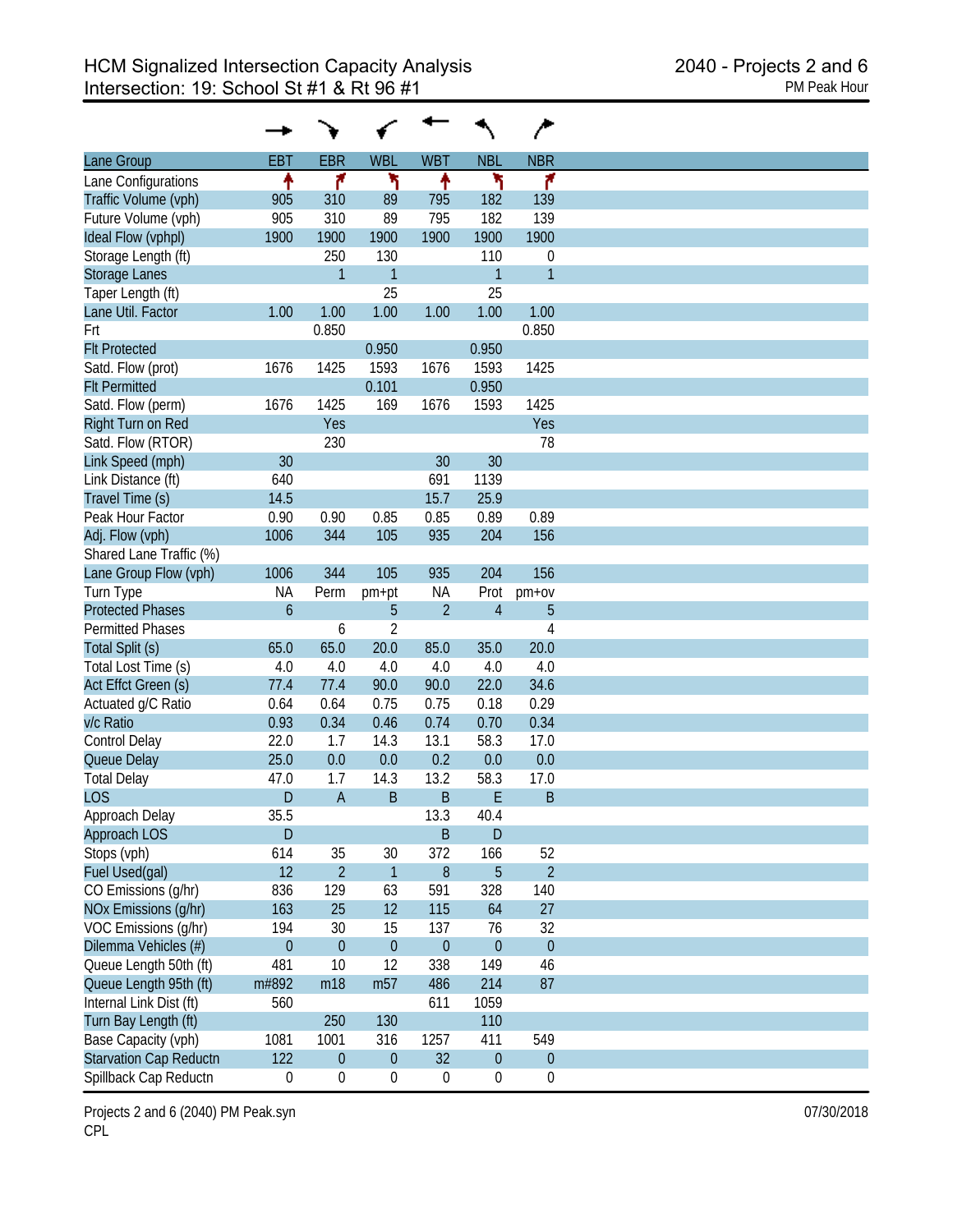| Lane Group                                                           | EBT            | <b>EBR</b>     | <b>WBL</b>     | <b>WBT</b>     | <b>NBL</b>          | <b>NBR</b>                    |
|----------------------------------------------------------------------|----------------|----------------|----------------|----------------|---------------------|-------------------------------|
| Storage Cap Reductn                                                  | $\overline{0}$ | $\overline{0}$ | $\overline{0}$ | $\overline{0}$ | $\overline{0}$      | $\Omega$                      |
| Reduced v/c Ratio                                                    | 1.05           | 0.34           | 0.33           | 0.76           | 0.50                | 0.28                          |
| <b>Intersection Summary</b>                                          |                |                |                |                |                     |                               |
| Area Type:                                                           | CBD            |                |                |                |                     |                               |
| Cycle Length: 120                                                    |                |                |                |                |                     |                               |
| Actuated Cycle Length: 120                                           |                |                |                |                |                     |                               |
| Offset: 10 (8%), Referenced to phase 2:WBTL, Start of Yellow         |                |                |                |                |                     |                               |
| Control Type: Actuated-Coordinated                                   |                |                |                |                |                     |                               |
| Maximum v/c Ratio: 0.93                                              |                |                |                |                |                     |                               |
| Intersection Signal Delay: 27.7                                      |                |                |                |                | Intersection LOS: C |                               |
| Intersection Capacity Utilization 79.6%                              |                |                |                |                |                     | <b>ICU Level of Service D</b> |
| Analysis Period (min) 15                                             |                |                |                |                |                     |                               |
| 95th percentile volume exceeds capacity, queue may be longer.<br>#   |                |                |                |                |                     |                               |
| Queue shown is maximum after two cycles.                             |                |                |                |                |                     |                               |
| Volume for 95th percentile queue is metered by upstream signal.<br>m |                |                |                |                |                     |                               |
|                                                                      |                |                |                |                |                     |                               |

Splits and Phases: 19: School St #1 & Rt 96 #1

| cars. And<br>× c |             | <b>73.44</b> |  |
|------------------|-------------|--------------|--|
| 85s              |             |              |  |
| כש ד             | <b>1</b> 26 |              |  |
| 20 <sub>3</sub>  |             |              |  |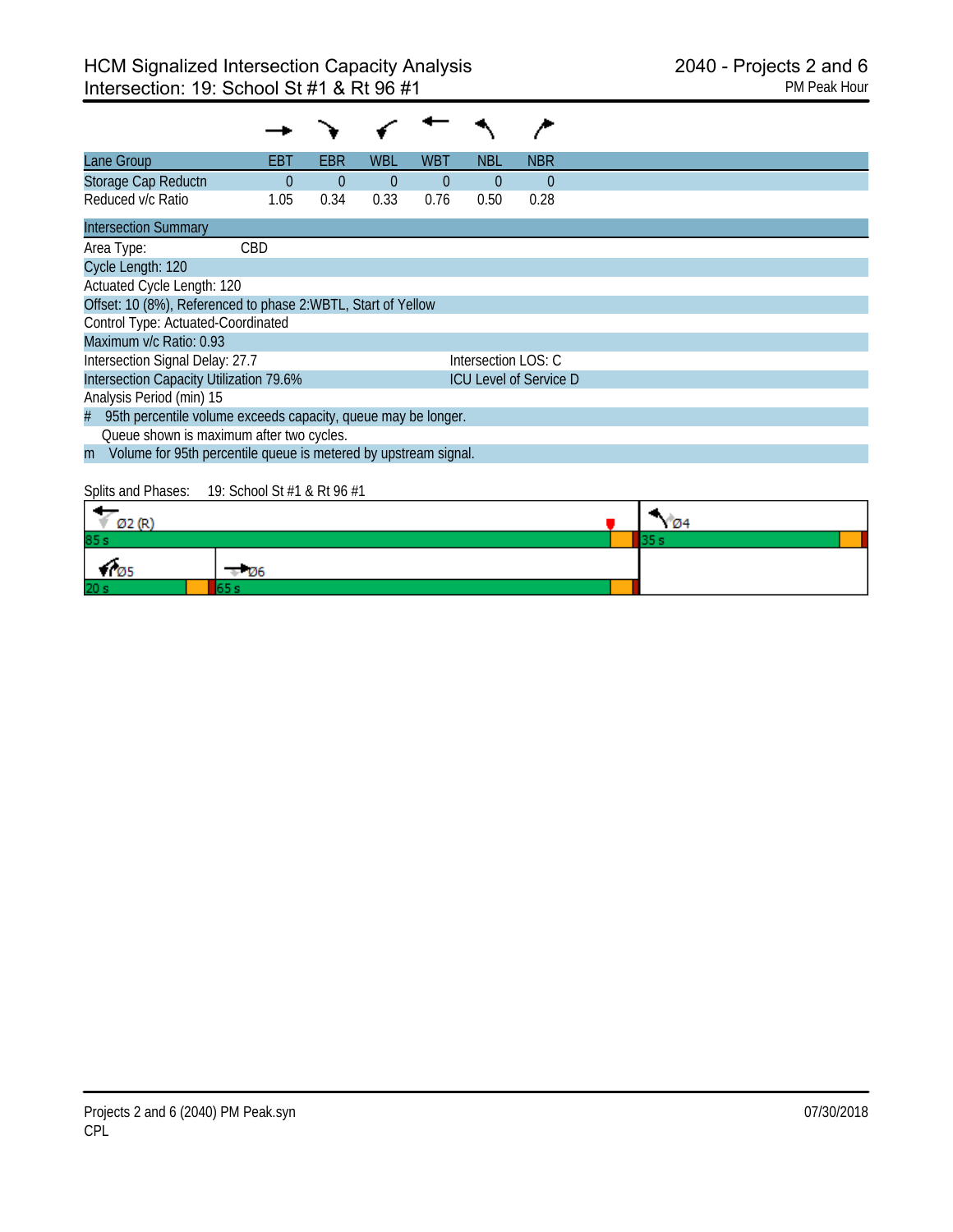|                               | ۶                |                  |                  |                  |                  |              |                  |                  |                |                  |                  |                  |
|-------------------------------|------------------|------------------|------------------|------------------|------------------|--------------|------------------|------------------|----------------|------------------|------------------|------------------|
| Lane Group                    | <b>EBL</b>       | <b>EBT</b>       | <b>EBR</b>       | <b>WBL</b>       | <b>WBT</b>       | <b>WBR</b>   | <b>NBL</b>       | <b>NBT</b>       | <b>NBR</b>     | <b>SBL</b>       | <b>SBT</b>       | <b>SBR</b>       |
| Lane Configurations           | ۲                | ↟                | ۴                | ۲                | ħ                |              | ۲                | Ъ                |                |                  | Ф                |                  |
| Traffic Volume (vph)          | 24               | 745              | 227              | 171              | 610              | 11           | 254              | $\overline{7}$   | 162            | 27               | 10               | 10               |
| Future Volume (vph)           | 24               | 745              | 227              | 171              | 610              | 11           | 254              | $\overline{7}$   | 162            | 27               | 10               | 10               |
| Ideal Flow (vphpl)            | 1900             | 1900             | 1900             | 1900             | 1900             | 1900         | 1900             | 1900             | 1900           | 1900             | 1900             | 1900             |
| Storage Length (ft)           | 120              |                  | 225              | 130              |                  | 0            | 200              |                  | 0              | $\boldsymbol{0}$ |                  | $\boldsymbol{0}$ |
| <b>Storage Lanes</b>          | $\mathbf{1}$     |                  | $\mathbf{1}$     | $\mathbf{1}$     |                  | $\mathbf{0}$ | $\mathbf{1}$     |                  | $\overline{0}$ | $\overline{0}$   |                  | $\theta$         |
| Taper Length (ft)             | 25               |                  |                  | 25               |                  |              | 25               |                  |                | 25               |                  |                  |
| Lane Util. Factor             | 1.00             | 1.00             | 1.00             | 1.00             | 1.00             | 1.00         | 1.00             | 1.00             | 1.00           | 1.00             | 1.00             | 1.00             |
| Frt                           |                  |                  | 0.850            |                  | 0.997            |              |                  | 0.857            |                |                  | 0.971            |                  |
| <b>Flt Protected</b>          | 0.950            |                  |                  | 0.950            |                  |              | 0.950            |                  |                |                  | 0.972            |                  |
| Satd. Flow (prot)             | 1593             | 1676             | 1425             | 1593             | 1671             | $\theta$     | 1593             | 1437             | 0              | 0                | 1582             | 0                |
| <b>Flt Permitted</b>          | 0.325            |                  |                  | 0.148            |                  |              | 0.666            |                  |                |                  | 0.750            |                  |
| Satd. Flow (perm)             | 545              | 1676             | 1425             | 248              | 1671             | $\mathbf 0$  | 1117             | 1437             | 0              | 0                | 1221             | $\mathbf 0$      |
| Right Turn on Red             |                  |                  | Yes              |                  |                  | Yes          |                  |                  | Yes            |                  |                  | Yes              |
| Satd. Flow (RTOR)             |                  |                  | 200              |                  | 1                |              |                  | 174              |                |                  | 11               |                  |
| Link Speed (mph)              |                  | 30               |                  |                  | 30               |              |                  | 30               |                |                  | 30               |                  |
| Link Distance (ft)            |                  | 691              |                  |                  | 618              |              |                  | 732              |                |                  | 679              |                  |
| Travel Time (s)               |                  | 15.7             |                  |                  | 14.0             |              |                  | 16.6             |                |                  | 15.4             |                  |
| Peak Hour Factor              | 0.95             | 0.95             | 0.95             | 0.95             | 0.95             | 0.95         | 0.93             | 0.93             | 0.93           | 0.79             | 0.79             | 0.79             |
| Adj. Flow (vph)               | 25               | 784              | 239              | 180              | 642              | 12           | 273              | $\boldsymbol{8}$ | 174            | 34               | 13               | 13               |
| Shared Lane Traffic (%)       |                  |                  |                  |                  |                  |              |                  |                  |                |                  |                  |                  |
| Lane Group Flow (vph)         | 25               | 784              | 239              | 180              | 654              | $\mathbf{0}$ | 273              | 182              | $\mathbf{0}$   | $\overline{0}$   | 60               | $\theta$         |
| Turn Type                     | pm+pt            | <b>NA</b>        | $pm+ov$          | pm+pt            | <b>NA</b>        |              | pm+pt            | <b>NA</b>        |                | Perm             | <b>NA</b>        |                  |
| <b>Protected Phases</b>       | $\mathbf{1}$     | $\mathfrak b$    | $\overline{7}$   | 5                | $\overline{2}$   |              | 7                | $\overline{4}$   |                |                  | 8                |                  |
| <b>Permitted Phases</b>       | 6                |                  | 6                | $\overline{2}$   |                  |              | $\overline{4}$   |                  |                | 8                |                  |                  |
| Total Split (s)               | 21.0             | 53.0             | 16.0             | 21.0             | 53.0             |              | 16.0             | 46.0             |                | 30.0             | 30.0             |                  |
| Total Lost Time (s)           | 4.0              | 4.0              | 4.0              | 4.0              | 4.0              |              | 4.0              | 4.0              |                |                  | 4.0              |                  |
| Act Effct Green (s)           | 73.2             | 66.9             | 82.9             | 83.2             | 76.8             |              | 28.8             | 28.8             |                |                  | 14.9             |                  |
| Actuated g/C Ratio            | 0.61             | 0.56             | 0.69             | 0.69             | 0.64             |              | 0.24             | 0.24             |                |                  | 0.12             |                  |
| v/c Ratio                     | 0.06             | 0.84             | 0.23             | 0.58             | 0.61             |              | 0.87             | 0.38             |                |                  | 0.37             |                  |
| Control Delay                 | 7.8              | 23.0             | 0.6              | 17.5             | 20.4             |              | 66.5             | 7.2              |                |                  | 43.3             |                  |
| Queue Delay                   | 0.0              | 0.0              | 0.0              | 0.0              | 0.0              |              | 0.0              | 0.0              |                |                  | 0.0              |                  |
| <b>Total Delay</b>            | 7.8              | 23.0             | 0.6              | 17.5             | 20.5             |              | 66.5             | 7.2              |                |                  | 43.3             |                  |
| <b>LOS</b>                    | $\overline{A}$   | $\mathsf C$      | $\overline{A}$   | B                | $\mathsf{C}$     |              | E                | $\overline{A}$   |                |                  | D                |                  |
| Approach Delay                |                  | 17.5             |                  |                  | 19.8             |              |                  | 42.8             |                |                  | 43.3             |                  |
| Approach LOS                  |                  | $\mathsf B$      |                  |                  | $\mathsf B$      |              |                  | D                |                |                  | D                |                  |
| Stops (vph)                   | 4                | 340              | 9                | 66               | 394              |              | 224              | 20               |                |                  | 34               |                  |
| Fuel Used(gal)                | $\overline{0}$   | 9                | $\overline{1}$   | $\overline{2}$   | $8\,$            |              | $\boldsymbol{6}$ | $\mathbf{1}$     |                |                  | $\mathbf{1}$     |                  |
| CO Emissions (g/hr)           | 13               | 655              | 91               | 126              | 542              |              | 428              | 92               |                |                  | 60               |                  |
| NOx Emissions (g/hr)          | $\mathfrak{Z}$   | 128              | 18               | 24               | 105              |              | 83               | 18               |                |                  | 12               |                  |
| VOC Emissions (g/hr)          | 3                | 152              | 21               | 29               | 126              |              | 99               | 21               |                |                  | 14               |                  |
| Dilemma Vehicles (#)          | $\mathbf 0$      | $\mathbf{0}$     | $\theta$         | $\boldsymbol{0}$ | $\boldsymbol{0}$ |              | $\boldsymbol{0}$ | $\boldsymbol{0}$ |                |                  | $\overline{0}$   |                  |
| Queue Length 50th (ft)        | 3                | 193              | $\mathbf{0}$     | 39               | 280              |              | 203              | 5                |                |                  | 37               |                  |
| Queue Length 95th (ft)        | m <sub>6</sub>   | m#818            | m2               | 109              | 579              |              | 251              | 54               |                |                  | 61               |                  |
| Internal Link Dist (ft)       |                  | 611              |                  |                  | 538              |              |                  | 652              |                |                  | 599              |                  |
| Turn Bay Length (ft)          | 120              |                  | 225              | 130              |                  |              | 200              |                  |                |                  |                  |                  |
| Base Capacity (vph)           | 518              | 934              | 1046             | 363              | 1069             |              | 315              | 616              |                |                  | 273              |                  |
| <b>Starvation Cap Reductn</b> | $\boldsymbol{0}$ | $\boldsymbol{0}$ | $\boldsymbol{0}$ | $\boldsymbol{0}$ | $\boldsymbol{0}$ |              | $\boldsymbol{0}$ | $\boldsymbol{0}$ |                |                  | $\boldsymbol{0}$ |                  |
| Spillback Cap Reductn         | 0                | $\boldsymbol{0}$ | $\boldsymbol{0}$ | $\boldsymbol{0}$ | $\overline{7}$   |              | 0                | $\boldsymbol{0}$ |                |                  | 0                |                  |

Projects 2 and 6 (2040) PM Peak.syn **Department Control** 2 and 6 (2040) PM Peak.syn CPL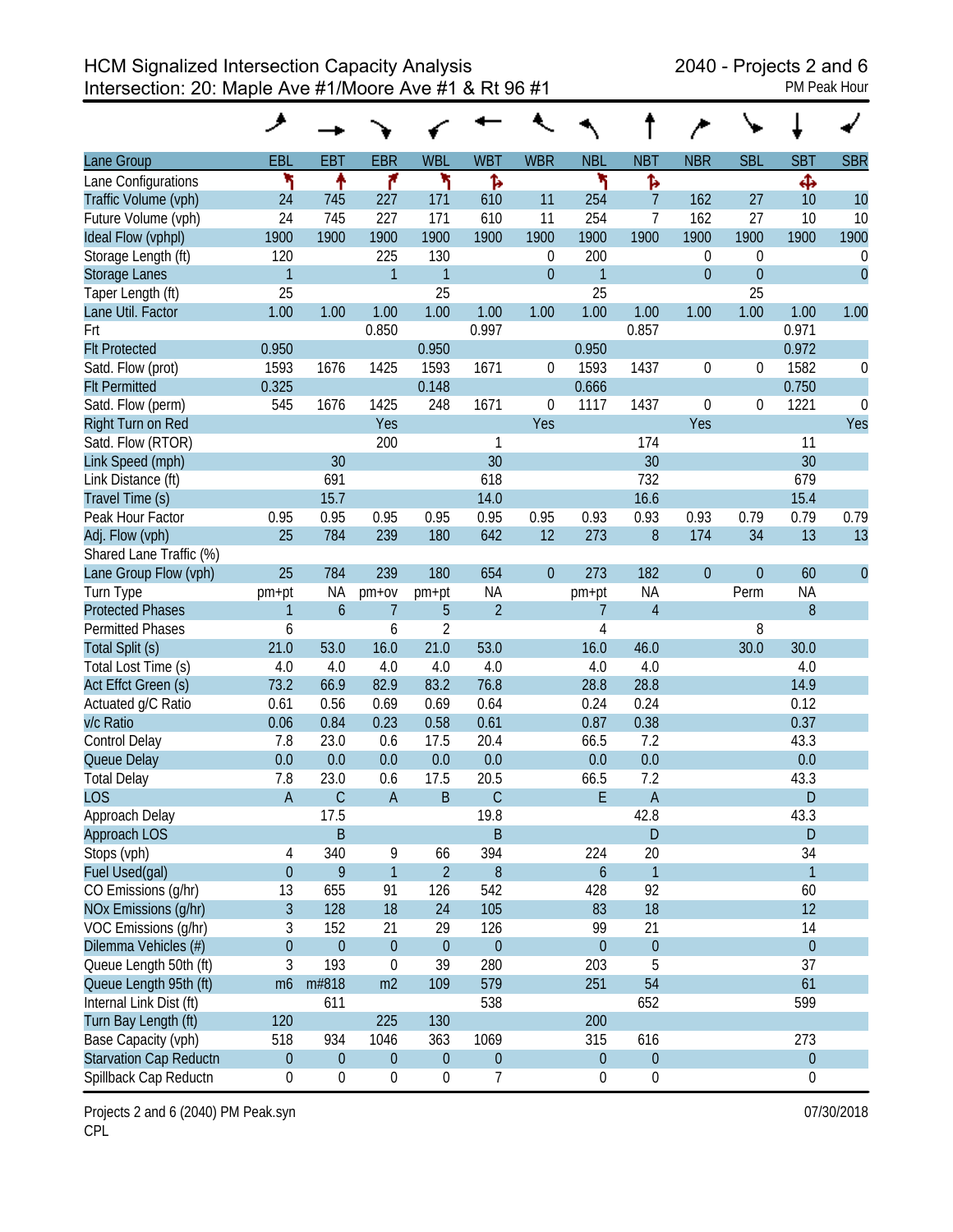| Lane Group                                                           | EBL        | EBT      | EBR      | WBL  | <b>WBT</b>          | <b>WBR</b>                    | <b>NBL</b> | <b>NBT</b> | <b>NBR</b> | <b>SBL</b> | <b>SBT</b> | <b>SBR</b> |
|----------------------------------------------------------------------|------------|----------|----------|------|---------------------|-------------------------------|------------|------------|------------|------------|------------|------------|
| Storage Cap Reductn                                                  | $\Omega$   | $\Omega$ | $\theta$ | 0    | $\theta$            |                               | $\Omega$   | $\Omega$   |            |            | $\theta$   |            |
| Reduced v/c Ratio                                                    | 0.05       | 0.84     | 0.23     | 0.50 | 0.62                |                               | 0.87       | 0.30       |            |            | 0.22       |            |
| <b>Intersection Summary</b>                                          |            |          |          |      |                     |                               |            |            |            |            |            |            |
| Area Type:                                                           | <b>CBD</b> |          |          |      |                     |                               |            |            |            |            |            |            |
| Cycle Length: 120                                                    |            |          |          |      |                     |                               |            |            |            |            |            |            |
| Actuated Cycle Length: 120                                           |            |          |          |      |                     |                               |            |            |            |            |            |            |
| Offset: 15 (13%), Referenced to phase 2:WBTL, Start of Yellow        |            |          |          |      |                     |                               |            |            |            |            |            |            |
| Control Type: Actuated-Coordinated                                   |            |          |          |      |                     |                               |            |            |            |            |            |            |
| Maximum v/c Ratio: 0.87                                              |            |          |          |      |                     |                               |            |            |            |            |            |            |
| Intersection Signal Delay: 23.7                                      |            |          |          |      | Intersection LOS: C |                               |            |            |            |            |            |            |
| Intersection Capacity Utilization 88.1%                              |            |          |          |      |                     | <b>ICU Level of Service E</b> |            |            |            |            |            |            |
| Analysis Period (min) 15                                             |            |          |          |      |                     |                               |            |            |            |            |            |            |
| 95th percentile volume exceeds capacity, queue may be longer.<br>#   |            |          |          |      |                     |                               |            |            |            |            |            |            |
| Queue shown is maximum after two cycles.                             |            |          |          |      |                     |                               |            |            |            |            |            |            |
| Volume for 95th percentile queue is metered by upstream signal.<br>m |            |          |          |      |                     |                               |            |            |            |            |            |            |
| $\sim$ $\cdots$                                                      |            |          |          |      |                     |                               |            |            |            |            |            |            |

Splits and Phases: 20: Maple Ave #1/Moore Ave #1 & Rt 96 #1

| Ø1              | Ø2 (R) | Ø4               |             |  |
|-----------------|--------|------------------|-------------|--|
| 21s             |        |                  |             |  |
| Ø5              | - 126  | $\rightarrow 07$ | $\sqrt{28}$ |  |
| 21 <sub>s</sub> |        |                  |             |  |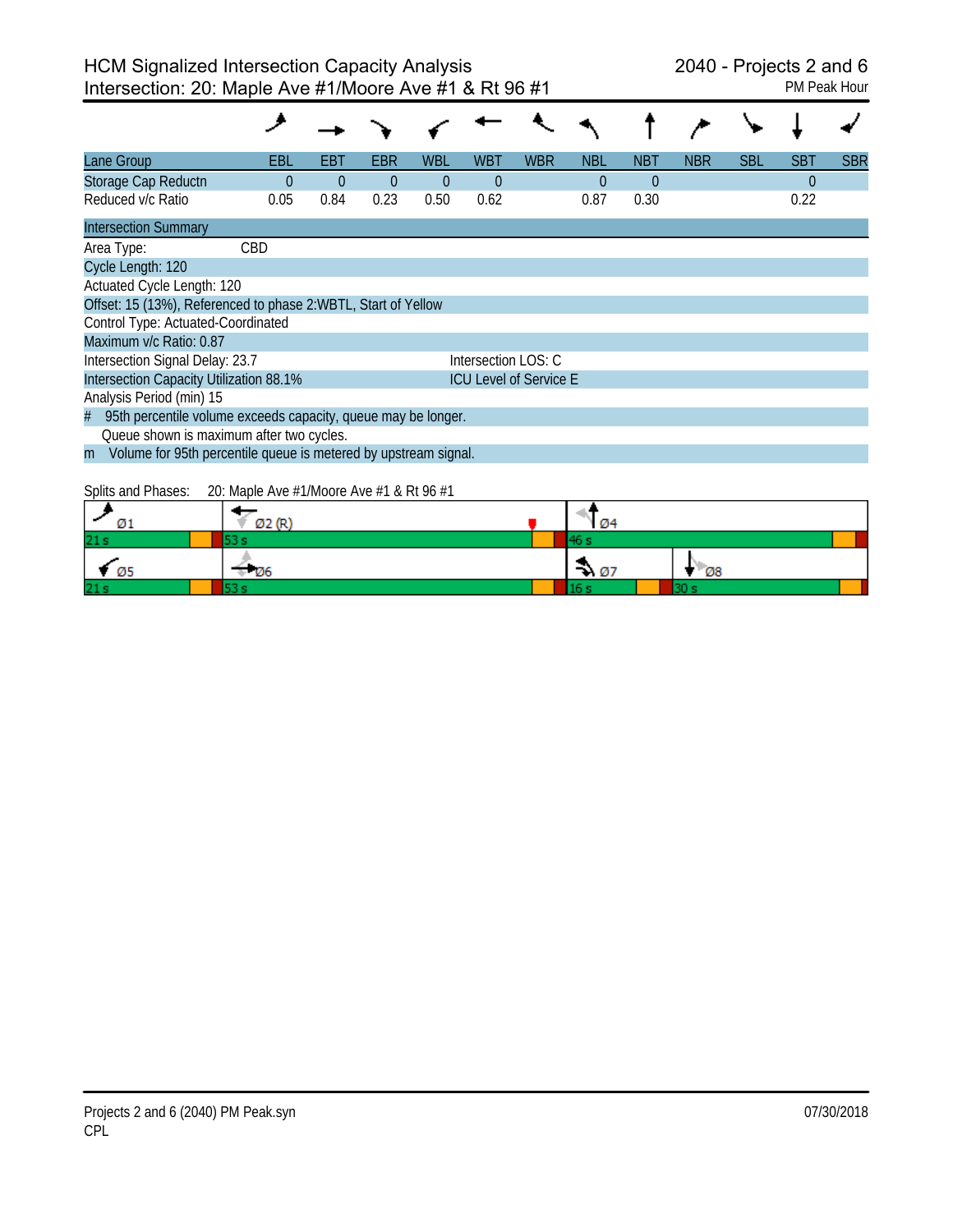**Appendix N**

**Data for unsignalized intersections in the Projects 2 and 6 scenario begins on the following page.**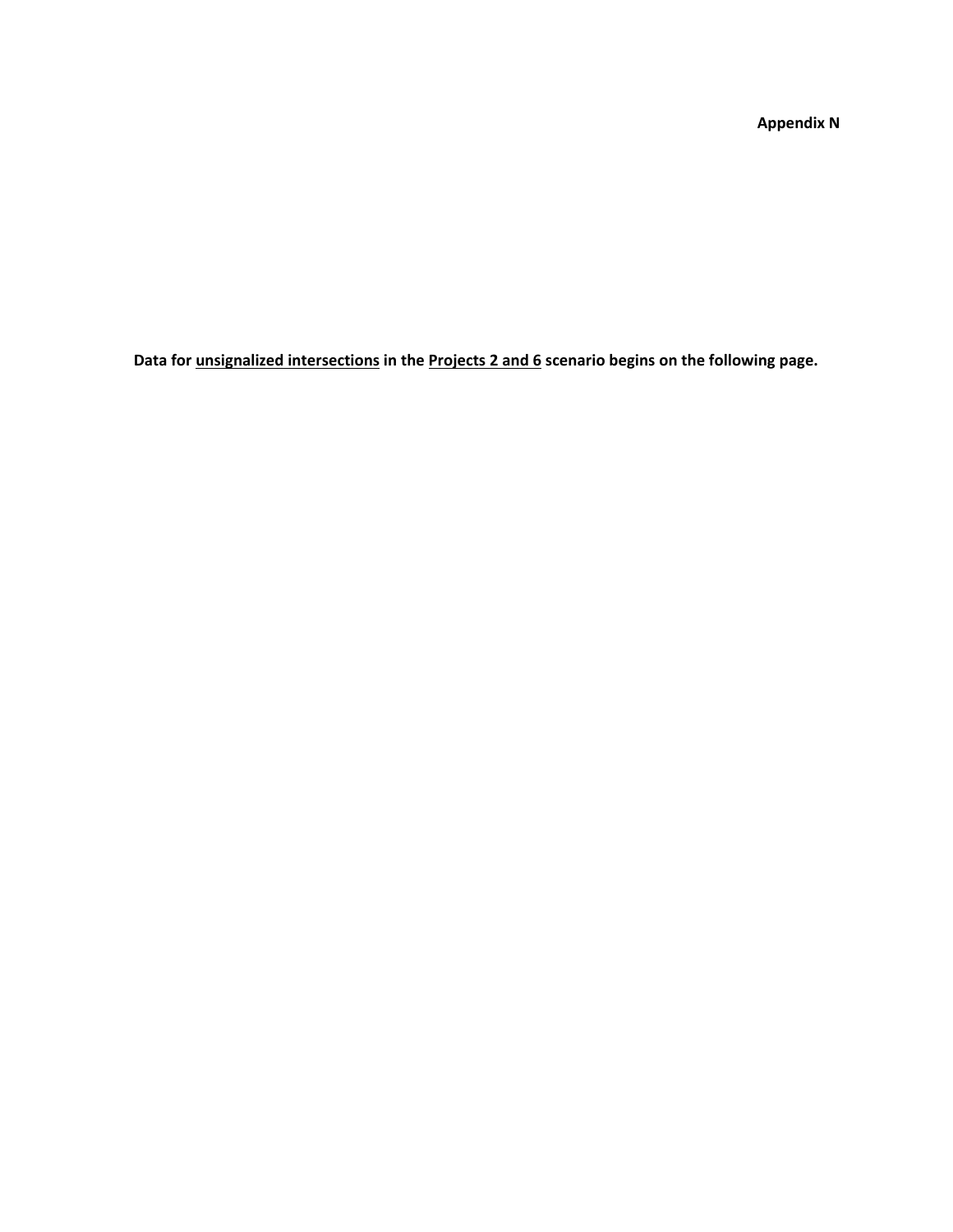| Movement                                 | <b>WBL</b>      | <b>WBR</b>       | <b>NBT</b>      | <b>NBR</b>       | <b>SBL</b>      | <b>SBT</b>           |   |
|------------------------------------------|-----------------|------------------|-----------------|------------------|-----------------|----------------------|---|
| Lane Configurations                      | v               |                  | ተኈ              |                  | ۲               | ↟↟                   |   |
| Traffic Volume (veh/h)                   | 9               | 110              | 859             | 59               | 376             | 945                  |   |
| Future Volume (Veh/h)                    | 9               | 110              | 859             | 59               | 376             | 945                  |   |
| Sign Control                             | <b>Stop</b>     |                  | Free            |                  |                 | Free                 |   |
| Grade                                    | 0%              |                  | 0%              |                  |                 | 0%                   |   |
| Peak Hour Factor                         | 0.83            | 0.83             | 0.92            | 0.92             | 0.93            | 0.93                 |   |
| Hourly flow rate (vph)                   | 11              | 133              | 934             | 64               | 404             | 1016                 |   |
| Pedestrians                              |                 |                  |                 |                  |                 |                      |   |
| Lane Width (ft)                          |                 |                  |                 |                  |                 |                      |   |
| Walking Speed (ft/s)                     |                 |                  |                 |                  |                 |                      |   |
| Percent Blockage                         |                 |                  |                 |                  |                 |                      |   |
| Right turn flare (veh)                   |                 |                  |                 |                  |                 |                      |   |
| Median type                              |                 |                  | <b>TWLTL</b>    |                  |                 | None                 |   |
| Median storage veh)                      |                 |                  | $\overline{2}$  |                  |                 |                      |   |
| Upstream signal (ft)                     |                 |                  |                 |                  |                 | 375                  |   |
| pX, platoon unblocked                    | 0.76            |                  |                 |                  |                 |                      |   |
| vC, conflicting volume                   | 2282            | 499              |                 |                  | 998             |                      |   |
| vC1, stage 1 conf vol                    | 966             |                  |                 |                  |                 |                      |   |
| vC2, stage 2 conf vol                    | 1316            |                  |                 |                  |                 |                      |   |
| vCu, unblocked vol                       | 2055            | 499              |                 |                  | 998             |                      |   |
| tC, single (s)                           | 6.8             | 6.9              |                 |                  | 4.1             |                      |   |
| tC, 2 stage (s)                          | 5.8             |                  |                 |                  |                 |                      |   |
| tF(s)                                    | 3.5             | 3.3              |                 |                  | 2.2             |                      |   |
| p0 queue free %                          | 91              | 74               |                 |                  | 41              |                      |   |
| cM capacity (veh/h)                      | 116             | 517              |                 |                  | 689             |                      |   |
| Direction, Lane #                        | WB <sub>1</sub> | NB <sub>1</sub>  | NB <sub>2</sub> | SB <sub>1</sub>  | SB <sub>2</sub> | SB <sub>3</sub>      |   |
| <b>Volume Total</b>                      | 144             | 623              | 375             | 404              | 508             | 508                  |   |
| <b>Volume Left</b>                       | 11              | $\overline{0}$   | $\theta$        | 404              | $\theta$        | $\overline{0}$       |   |
| Volume Right                             | 133             | $\mathbf 0$      | 64              | $\boldsymbol{0}$ | $\mathbf 0$     | $\mathbf 0$          |   |
| <b>cSH</b>                               | 409             | 1700             | 1700            | 689              | 1700            | 1700                 |   |
| Volume to Capacity                       | 0.35            | 0.37             | 0.22            | 0.59             | 0.30            | 0.30                 |   |
| Queue Length 95th (ft)                   | 39              | $\boldsymbol{0}$ | $\overline{0}$  | 96               | $\overline{0}$  | $\mathbf{0}$         |   |
| Control Delay (s)                        | 18.5            | 0.0              | 0.0             | 17.4             | 0.0             | 0.0                  |   |
| Lane LOS                                 | C               |                  |                 | C                |                 |                      |   |
| Approach Delay (s)                       | 18.5            | 0.0              |                 | 4.9              |                 |                      |   |
| Approach LOS                             | $\mathsf C$     |                  |                 |                  |                 |                      |   |
| <b>Intersection Summary</b>              |                 |                  |                 |                  |                 |                      |   |
| Average Delay                            |                 |                  | 3.8             |                  |                 |                      |   |
| <b>Intersection Capacity Utilization</b> |                 |                  | 63.8%           |                  |                 | ICU Level of Service |   |
| Analysis Period (min)                    |                 |                  | 15              |                  |                 |                      | B |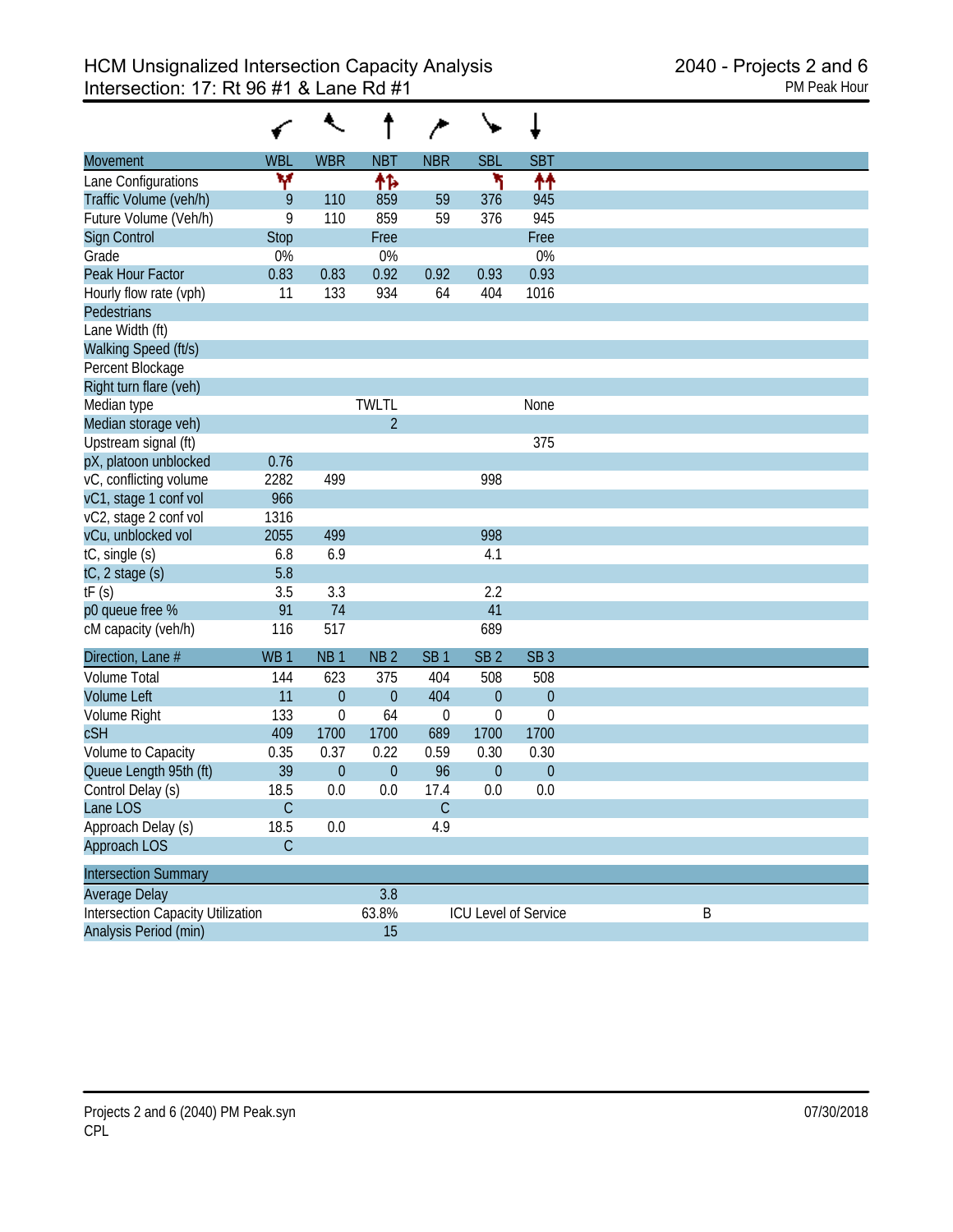| <b>Movement</b>                          | EBL              | <b>EBT</b>      | <b>WBT</b>      | <b>WBR</b>       | <b>SBL</b>      | <b>SBR</b>           |   |
|------------------------------------------|------------------|-----------------|-----------------|------------------|-----------------|----------------------|---|
| Lane Configurations                      | ۲                | ↟               | Ъ               |                  | ۲               | ۴                    |   |
| Traffic Volume (veh/h)                   | 188              | 746             | 610             | 54               | 36              | 182                  |   |
| Future Volume (Veh/h)                    | 188              | 746             | 610             | 54               | 36              | 182                  |   |
| Sign Control                             |                  | Free            | Free            |                  | Stop            |                      |   |
| Grade                                    |                  | 0%              | 0%              |                  | 0%              |                      |   |
| Peak Hour Factor                         | 0.92             | 0.92            | 0.92            | 0.92             | 0.83            | 0.83                 |   |
| Hourly flow rate (vph)                   | 204              | 811             | 663             | 59               | 43              | 219                  |   |
| Pedestrians                              |                  |                 |                 |                  |                 |                      |   |
| Lane Width (ft)                          |                  |                 |                 |                  |                 |                      |   |
| Walking Speed (ft/s)                     |                  |                 |                 |                  |                 |                      |   |
| Percent Blockage                         |                  |                 |                 |                  |                 |                      |   |
| Right turn flare (veh)                   |                  |                 |                 |                  |                 |                      |   |
| Median type                              |                  | <b>TWLTL</b>    | None            |                  |                 |                      |   |
| Median storage veh)                      |                  | $\overline{2}$  |                 |                  |                 |                      |   |
| Upstream signal (ft)                     |                  | 618             |                 |                  |                 |                      |   |
| pX, platoon unblocked                    |                  |                 |                 |                  | 0.63            |                      |   |
| vC, conflicting volume                   | 722              |                 |                 |                  | 1912            | 692                  |   |
| vC1, stage 1 conf vol                    |                  |                 |                 |                  | 692             |                      |   |
| vC2, stage 2 conf vol                    |                  |                 |                 |                  | 1219            |                      |   |
| vCu, unblocked vol                       | 722              |                 |                 |                  | 2151            | 692                  |   |
| tC, single (s)                           | 4.1              |                 |                 |                  | 6.4             | 6.2                  |   |
| tC, 2 stage (s)                          |                  |                 |                 |                  | 5.4             |                      |   |
| tF(s)                                    | 2.2              |                 |                 |                  | 3.5             | 3.3                  |   |
| p0 queue free %                          | 77               |                 |                 |                  | 71              | 51                   |   |
| cM capacity (veh/h)                      | 880              |                 |                 |                  | 150             | 444                  |   |
| Direction, Lane #                        | EB <sub>1</sub>  | EB <sub>2</sub> | WB <sub>1</sub> | SB <sub>1</sub>  | SB <sub>2</sub> |                      |   |
| <b>Volume Total</b>                      | 204              | 811             | 722             | 43               | 219             |                      |   |
| <b>Volume Left</b>                       | 204              | $\overline{0}$  | $\overline{0}$  | 43               | $\theta$        |                      |   |
| Volume Right                             | $\boldsymbol{0}$ | $\mathbf 0$     | 59              | $\boldsymbol{0}$ | 219             |                      |   |
| <b>cSH</b>                               | 880              | 1700            | 1700            | 150              | 444             |                      |   |
| Volume to Capacity                       | 0.23             | 0.48            | 0.42            | 0.29             | 0.49            |                      |   |
| Queue Length 95th (ft)                   | 22               | $\overline{0}$  | $\theta$        | 28               | 67              |                      |   |
| Control Delay (s)                        | 10.3             | 0.0             | 0.0             | 38.2             | 20.8            |                      |   |
| Lane LOS                                 | Β                |                 |                 | Ł                | C               |                      |   |
| Approach Delay (s)                       | 2.1              |                 | 0.0             | 23.6             |                 |                      |   |
| Approach LOS                             |                  |                 |                 | $\mathsf C$      |                 |                      |   |
| <b>Intersection Summary</b>              |                  |                 |                 |                  |                 |                      |   |
| Average Delay                            |                  |                 | 4.2             |                  |                 |                      |   |
| <b>Intersection Capacity Utilization</b> |                  |                 | 59.1%           |                  |                 | ICU Level of Service |   |
| Analysis Period (min)                    |                  |                 | 15              |                  |                 |                      | B |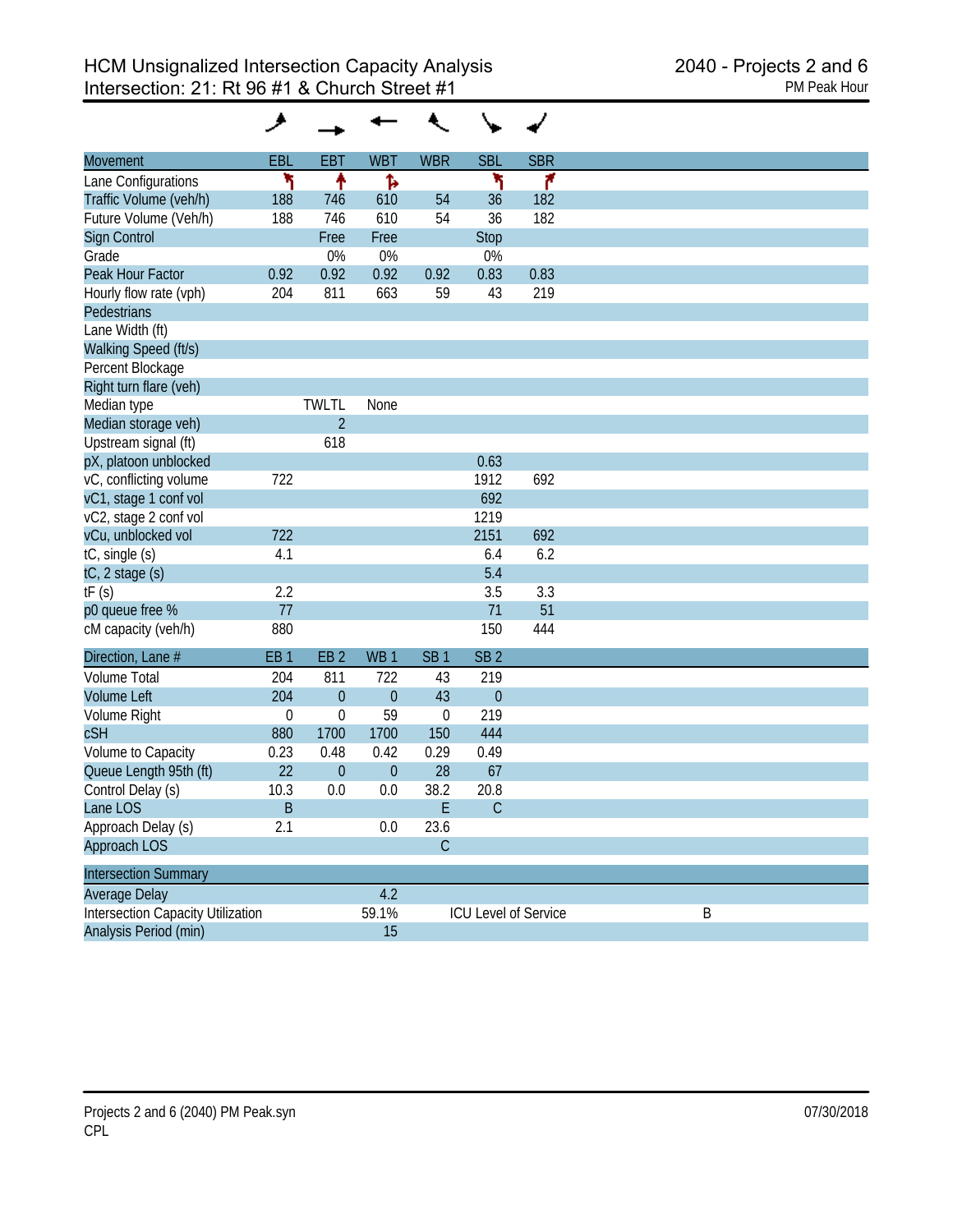| <b>Movement</b>                          | <b>EBL</b>      | <b>EBT</b>      | <b>WBT</b>      | <b>WBR</b> | <b>SBL</b>  | <b>SBR</b>           |   |  |
|------------------------------------------|-----------------|-----------------|-----------------|------------|-------------|----------------------|---|--|
| Lane Configurations                      |                 | ৰ               | Ъ               |            | Y           |                      |   |  |
| Traffic Volume (veh/h)                   | 60              | 843             | 849             | 50         | 10          | 20                   |   |  |
| Future Volume (Veh/h)                    | 60              | 843             | 849             | 50         | 10          | 20                   |   |  |
| Sign Control                             |                 | Free            | Free            |            | <b>Stop</b> |                      |   |  |
| Grade                                    |                 | 0%              | 0%              |            | 0%          |                      |   |  |
| Peak Hour Factor                         | 0.92            | 0.92            | 0.92            | 0.92       | 0.92        | 0.92                 |   |  |
| Hourly flow rate (vph)                   | 65              | 916             | 923             | 54         | 11          | 22                   |   |  |
| Pedestrians                              |                 |                 |                 |            |             |                      |   |  |
| Lane Width (ft)                          |                 |                 |                 |            |             |                      |   |  |
| Walking Speed (ft/s)                     |                 |                 |                 |            |             |                      |   |  |
| Percent Blockage                         |                 |                 |                 |            |             |                      |   |  |
| Right turn flare (veh)                   |                 |                 |                 |            |             |                      |   |  |
| Median type                              |                 | None            | None            |            |             |                      |   |  |
| Median storage veh)                      |                 |                 |                 |            |             |                      |   |  |
| Upstream signal (ft)                     |                 |                 |                 |            |             |                      |   |  |
| pX, platoon unblocked                    |                 |                 |                 |            |             |                      |   |  |
| vC, conflicting volume                   | 977             |                 |                 |            | 1996        | 950                  |   |  |
| vC1, stage 1 conf vol                    |                 |                 |                 |            |             |                      |   |  |
| vC2, stage 2 conf vol                    |                 |                 |                 |            |             |                      |   |  |
| vCu, unblocked vol                       | 977             |                 |                 |            | 1996        | 950                  |   |  |
| tC, single (s)                           | 4.1             |                 |                 |            | 6.4         | 6.2                  |   |  |
| tC, 2 stage (s)                          |                 |                 |                 |            |             |                      |   |  |
| tF(s)                                    | 2.2             |                 |                 |            | 3.5         | 3.3                  |   |  |
| p0 queue free %                          | 91              |                 |                 |            | 82          | 93                   |   |  |
| cM capacity (veh/h)                      | 706             |                 |                 |            | 60          | 315                  |   |  |
| Direction, Lane #                        | EB <sub>1</sub> | WB <sub>1</sub> | SB <sub>1</sub> |            |             |                      |   |  |
| <b>Volume Total</b>                      | 981             | 977             | 33              |            |             |                      |   |  |
| <b>Volume Left</b>                       | 65              | $\theta$        | 11              |            |             |                      |   |  |
| Volume Right                             | $\mathbf 0$     | 54              | 22              |            |             |                      |   |  |
| <b>cSH</b>                               | 706             | 1700            | 131             |            |             |                      |   |  |
| Volume to Capacity                       | 0.09            | 0.57            | 0.25            |            |             |                      |   |  |
| Queue Length 95th (ft)                   | 8               | $\mathbf{0}$    | 24              |            |             |                      |   |  |
| Control Delay (s)                        | 2.7             | 0.0             | 41.7            |            |             |                      |   |  |
| Lane LOS                                 | A               |                 | E               |            |             |                      |   |  |
| Approach Delay (s)                       | 2.7             | 0.0             | 41.7            |            |             |                      |   |  |
| Approach LOS                             |                 |                 | E               |            |             |                      |   |  |
| <b>Intersection Summary</b>              |                 |                 |                 |            |             |                      |   |  |
| <b>Average Delay</b>                     |                 |                 | 2.0             |            |             |                      |   |  |
| <b>Intersection Capacity Utilization</b> |                 |                 | 103.7%          |            |             | ICU Level of Service | G |  |
| Analysis Period (min)                    |                 |                 | 15              |            |             |                      |   |  |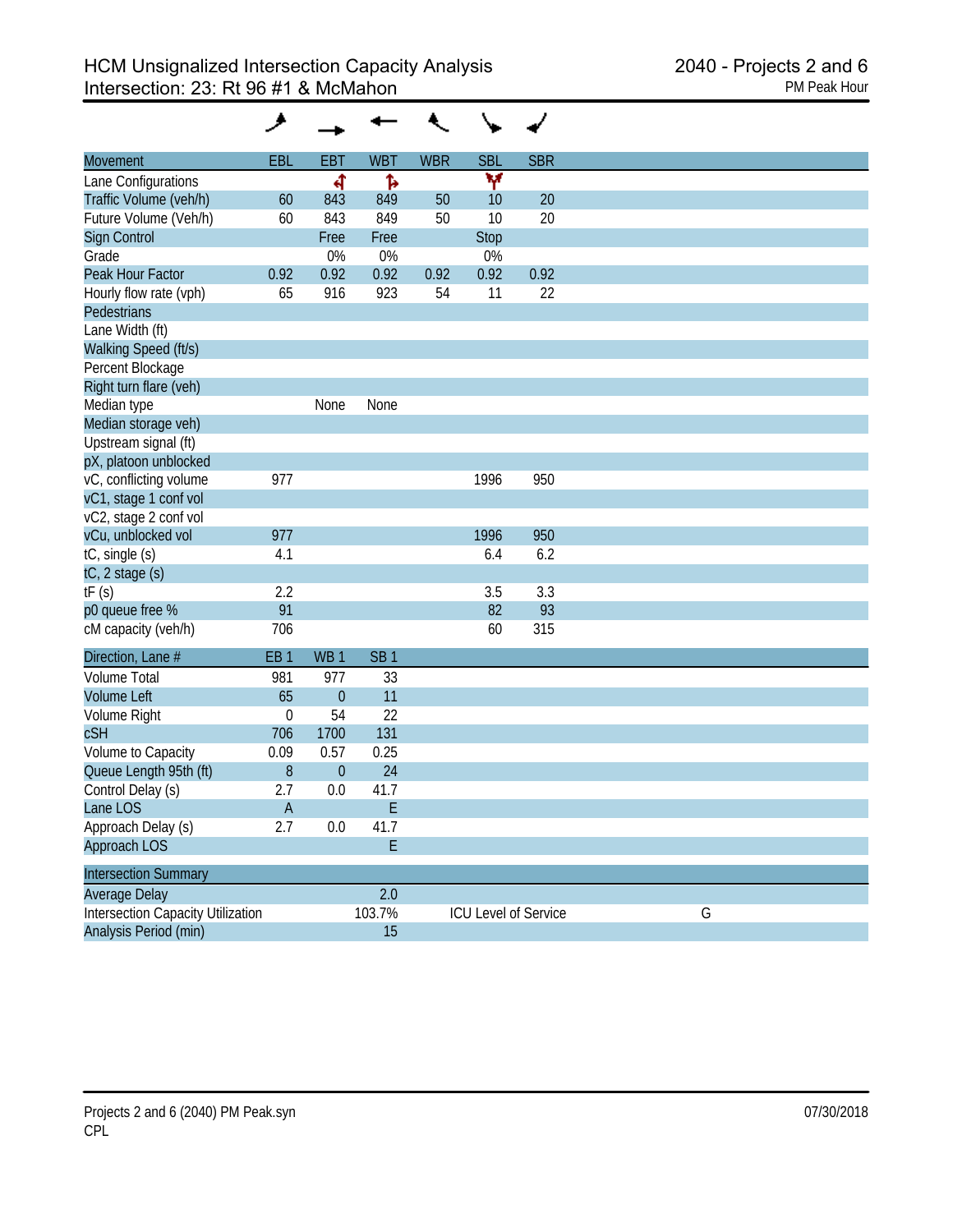|                                          | و                |                 |                  |                  |                             |                 |                 |             |  |  |
|------------------------------------------|------------------|-----------------|------------------|------------------|-----------------------------|-----------------|-----------------|-------------|--|--|
| Movement                                 | <b>EBL</b>       | <b>EBR</b>      | <b>NBL</b>       | <b>NBT</b>       | <b>SBT</b>                  | <b>SBR</b>      |                 |             |  |  |
| Lane Configurations                      | ٦                | ۴               | ٦                | ተተ               | ቶኈ                          |                 |                 |             |  |  |
| Traffic Volume (veh/h)                   | 303              | 51              | 5                | 1139             | 1486                        | 23              |                 |             |  |  |
| Future Volume (Veh/h)                    | 303              | 51              | 5                | 1139             | 1486                        | 23              |                 |             |  |  |
| Sign Control                             | <b>Stop</b>      |                 |                  | Free             | Free                        |                 |                 |             |  |  |
| Grade                                    | 0%               |                 |                  | 0%               | 0%                          |                 |                 |             |  |  |
| Peak Hour Factor                         | 0.92             | 0.92            | 0.92             | 0.92             | 0.92                        | 0.92            |                 |             |  |  |
| Hourly flow rate (vph)                   | 329              | 55              | 5                | 1238             | 1615                        | 25              |                 |             |  |  |
| Pedestrians                              |                  |                 |                  |                  |                             |                 |                 |             |  |  |
| Lane Width (ft)                          |                  |                 |                  |                  |                             |                 |                 |             |  |  |
| Walking Speed (ft/s)                     |                  |                 |                  |                  |                             |                 |                 |             |  |  |
| Percent Blockage                         |                  |                 |                  |                  |                             |                 |                 |             |  |  |
| Right turn flare (veh)                   |                  |                 |                  |                  |                             |                 |                 |             |  |  |
| Median type                              |                  |                 |                  | <b>TWLTL</b>     | <b>TWLTL</b>                |                 |                 |             |  |  |
| Median storage veh)                      |                  |                 |                  | $\overline{2}$   | $\overline{2}$              |                 |                 |             |  |  |
| Upstream signal (ft)                     |                  |                 |                  |                  |                             |                 |                 |             |  |  |
| pX, platoon unblocked                    |                  |                 |                  |                  |                             |                 |                 |             |  |  |
| vC, conflicting volume                   | 2256             | 820             | 1640             |                  |                             |                 |                 |             |  |  |
| vC1, stage 1 conf vol                    | 1628             |                 |                  |                  |                             |                 |                 |             |  |  |
| vC2, stage 2 conf vol                    | 629              |                 |                  |                  |                             |                 |                 |             |  |  |
| vCu, unblocked vol                       | 2256             | 820             | 1640             |                  |                             |                 |                 |             |  |  |
| tC, single (s)                           | 6.8              | 6.9             | 4.1              |                  |                             |                 |                 |             |  |  |
| tC, 2 stage (s)                          | 5.8              |                 |                  |                  |                             |                 |                 |             |  |  |
| tF(s)                                    | 3.5              | 3.3             | 2.2              |                  |                             |                 |                 |             |  |  |
| p0 queue free %                          | $\boldsymbol{0}$ | 83              | 99               |                  |                             |                 |                 |             |  |  |
| cM capacity (veh/h)                      | 137              | 318             | 391              |                  |                             |                 |                 |             |  |  |
| Direction, Lane #                        | EB <sub>1</sub>  | EB <sub>2</sub> | NB <sub>1</sub>  | NB <sub>2</sub>  | NB <sub>3</sub>             | SB <sub>1</sub> | SB <sub>2</sub> |             |  |  |
| <b>Volume Total</b>                      | 329              | 55              | 5                | 619              | 619                         | 1077            | 563             |             |  |  |
| <b>Volume Left</b>                       | 329              | $\overline{0}$  | 5                | $\mathbf{0}$     | $\overline{0}$              | $\theta$        | $\theta$        |             |  |  |
| Volume Right                             | $\boldsymbol{0}$ | 55              | $\boldsymbol{0}$ | $\boldsymbol{0}$ | 0                           | $\mathbf 0$     | 25              |             |  |  |
| <b>cSH</b>                               | 137              | 318             | 391              | 1700             | 1700                        | 1700            | 1700            |             |  |  |
| Volume to Capacity                       | 2.40             | 0.17            | 0.01             | 0.36             | 0.36                        | 0.63            | 0.33            |             |  |  |
| Queue Length 95th (ft)                   | 708              | 15              | $\mathbf{1}$     | $\overline{0}$   | $\overline{0}$              | $\overline{0}$  | $\theta$        |             |  |  |
| Control Delay (s)                        | 701.6            | 18.7            | 14.3             | 0.0              | 0.0                         | 0.0             | 0.0             |             |  |  |
| Lane LOS                                 | F                | C               | Β                |                  |                             |                 |                 |             |  |  |
| Approach Delay (s)                       | 603.8            |                 | 0.1              |                  |                             | 0.0             |                 |             |  |  |
| Approach LOS                             | F                |                 |                  |                  |                             |                 |                 |             |  |  |
| <b>Intersection Summary</b>              |                  |                 |                  |                  |                             |                 |                 |             |  |  |
| Average Delay                            |                  |                 | 71.0             |                  |                             |                 |                 |             |  |  |
| <b>Intersection Capacity Utilization</b> |                  |                 | 65.3%            |                  | <b>ICU Level of Service</b> |                 |                 | $\mathsf C$ |  |  |
| Analysis Period (min)                    |                  |                 | 15               |                  |                             |                 |                 |             |  |  |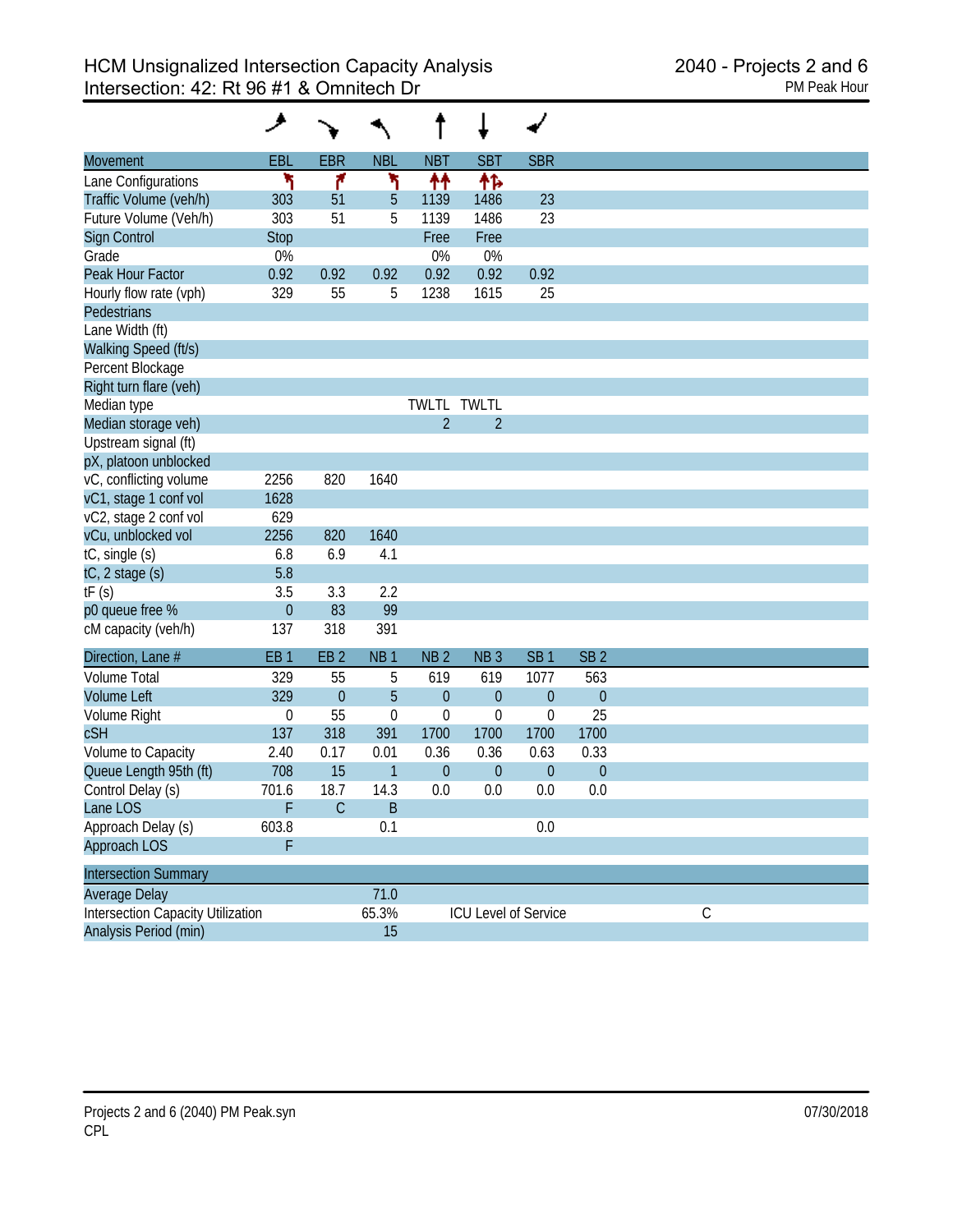**Appendix N**

**Data for roundabout intersections in the Projects 2 and 6 scenario begins on the following page.**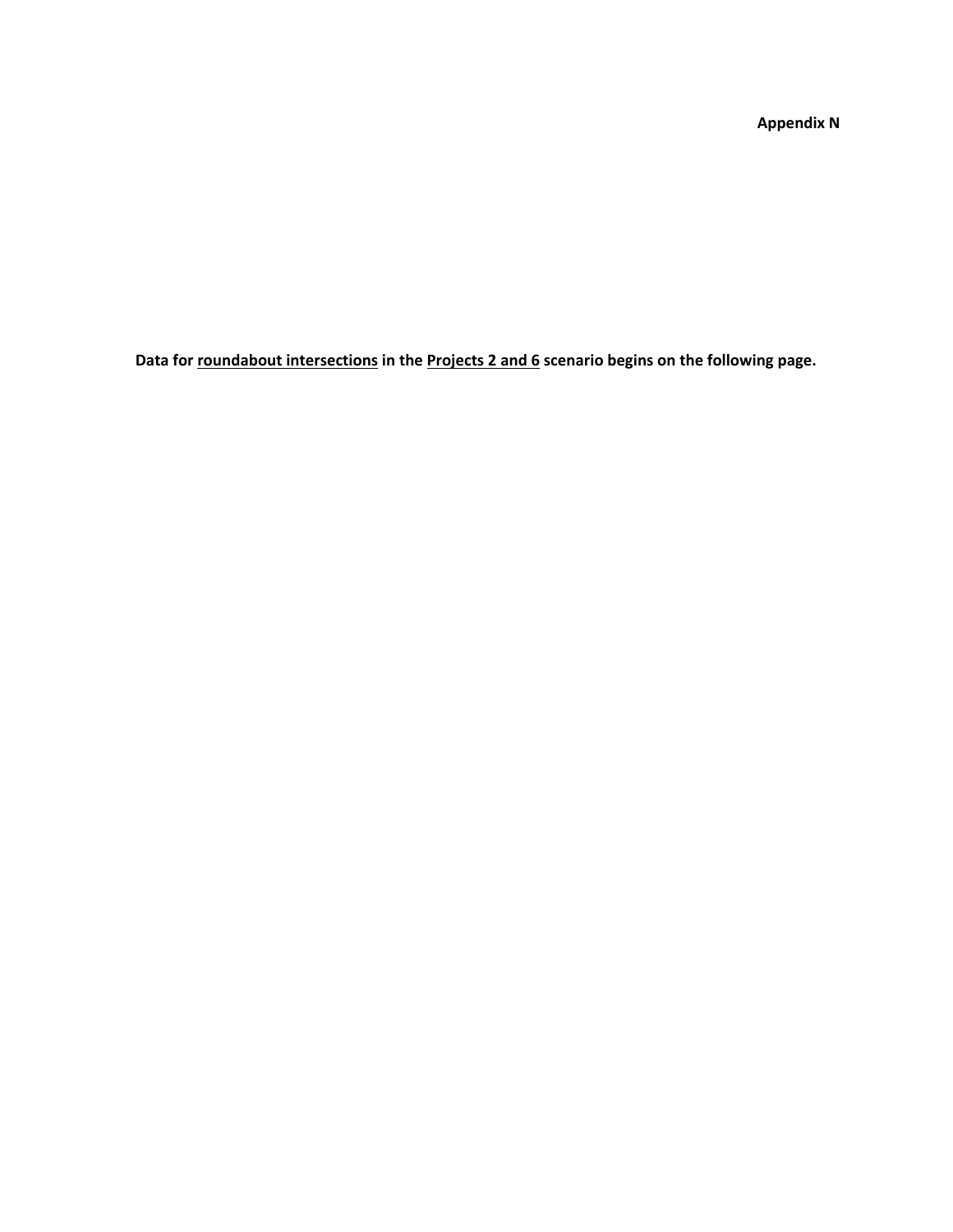| Intersection                    |                |           |              |  |
|---------------------------------|----------------|-----------|--------------|--|
| Intersection Delay, s/veh       | 14.1           |           |              |  |
| <b>Intersection LOS</b>         | B              |           |              |  |
| Approach                        | EB             | <b>WB</b> | <b>SB</b>    |  |
| <b>Entry Lanes</b>              | $\overline{1}$ | 1         | $\mathbf{1}$ |  |
| <b>Conflicting Circle Lanes</b> | 1              |           |              |  |
| Adj Approach Flow, veh/h        | 848            | 945       | 210          |  |
| Demand Flow Rate, veh/h         | 865            | 964       | 215          |  |
| Vehicles Circulating, veh/h     | 185            | 31        | 711          |  |
| Vehicles Exiting, veh/h         | 741            | 1019      | 284          |  |
| Ped Vol Crossing Leg, #/h       | $\theta$       | $\Omega$  | $\Omega$     |  |
| Ped Cap Adj                     | 1.000          | 1.000     | 1.000        |  |
| Approach Delay, s/veh           | 16.2           | 13.1      | 9.7          |  |
| Approach LOS                    | C              | B         | A            |  |
| Lane                            | Left           | Left      | Left         |  |
| <b>Designated Moves</b>         | LT             | <b>TR</b> | <b>LR</b>    |  |
| <b>Assumed Moves</b>            | LT             | <b>TR</b> | <b>LR</b>    |  |
| <b>RT</b> Channelized           |                |           |              |  |
| Lane Util                       | 1.000          | 1.000     | 1.000        |  |
| Follow-Up Headway, s            | 2.609          | 2.609     | 2.609        |  |
| Critical Headway, s             | 4.976          | 4.976     | 4.976        |  |
| Entry Flow, veh/h               | 865            | 964       | 215          |  |
| Cap Entry Lane, veh/h           | 1143           | 1337      | 668          |  |
| Entry HV Adj Factor             | 0.980          | 0.980     | 0.977        |  |
| Flow Entry, veh/h               | 848            | 945       | 210          |  |
| Cap Entry, veh/h                | 1120           | 1311      | 653          |  |
| <b>V/C Ratio</b>                | 0.757          | 0.721     | 0.322        |  |
| Control Delay, s/veh            | 16.2           | 13.1      | 9.7          |  |
| <b>LOS</b>                      | $\mathcal{C}$  | B         | A            |  |
| 95th %tile Queue, veh           | 8              | 7         | 1            |  |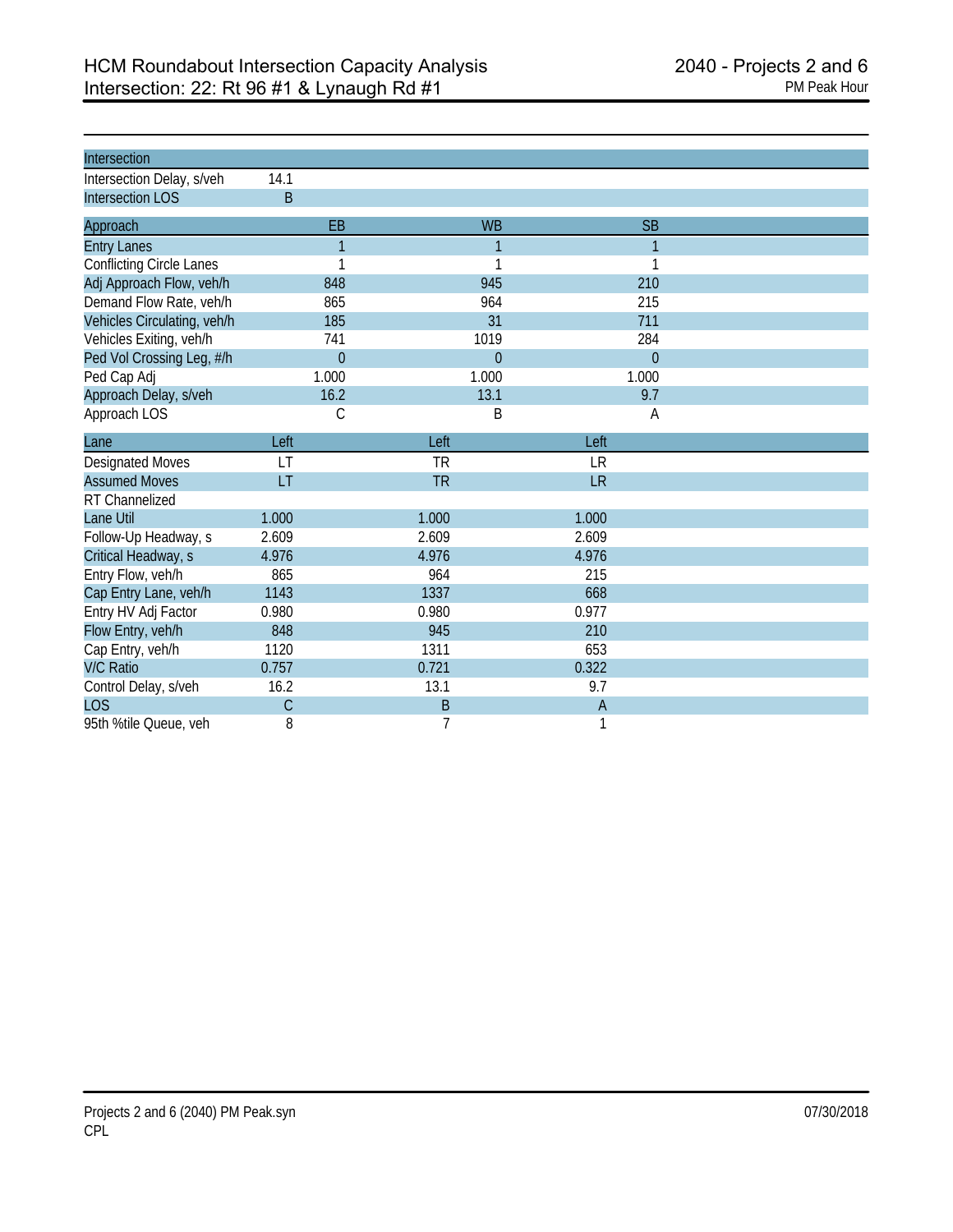| Intersection                    |                |                |                |                |
|---------------------------------|----------------|----------------|----------------|----------------|
| Intersection Delay, s/veh       | 4.8            |                |                |                |
| <b>Intersection LOS</b>         | $\overline{A}$ |                |                |                |
| Approach                        | EB             | <b>WB</b>      | <b>NB</b>      | <b>SB</b>      |
| <b>Entry Lanes</b>              | 1              | 1              | 1              | 1              |
| <b>Conflicting Circle Lanes</b> | 1              | 1              | 1              |                |
| Adj Approach Flow, veh/h        | 167            | 179            | 133            | 307            |
| Demand Flow Rate, veh/h         | 169            | 183            | 135            | 313            |
| Vehicles Circulating, veh/h     | 264            | 202            | 236            | 67             |
| Vehicles Exiting, veh/h         | 116            | 169            | 197            | 317            |
| Ped Vol Crossing Leg, #/h       | $\overline{0}$ | $\overline{0}$ | $\overline{0}$ | $\theta$       |
| Ped Cap Adj                     | 1.000          | 1.000          | 1.000          | 1.000          |
| Approach Delay, s/veh           | 4.9            | 4.7            | 4.5            | 5.0            |
| Approach LOS                    | Α              | А              | Α              | Α              |
| Lane                            | Left           | Left           | Left           | Left           |
| <b>Designated Moves</b>         | <b>LTR</b>     | <b>LTR</b>     | <b>LTR</b>     | <b>LTR</b>     |
| <b>Assumed Moves</b>            | <b>LTR</b>     | <b>LTR</b>     | <b>LTR</b>     | <b>LTR</b>     |
| RT Channelized                  |                |                |                |                |
| Lane Util                       | 1.000          | 1.000          | 1.000          | 1.000          |
| Follow-Up Headway, s            | 2.609          | 2.609          | 2.609          | 2.609          |
| Critical Headway, s             | 4.976          | 4.976          | 4.976          | 4.976          |
| Entry Flow, veh/h               | 169            | 183            | 135            | 313            |
| Cap Entry Lane, veh/h           | 1054           | 1123           | 1085           | 1289           |
| Entry HV Adj Factor             | 0.986          | 0.978          | 0.983          | 0.980          |
| Flow Entry, veh/h               | 167            | 179            | 133            | 307            |
| Cap Entry, veh/h                | 1039           | 1098           | 1066           | 1263           |
| <b>V/C Ratio</b>                | 0.160          | 0.163          | 0.124          | 0.243          |
| Control Delay, s/veh            | 4.9            | 4.7            | 4.5            | 5.0            |
| <b>LOS</b>                      | $\overline{A}$ | $\overline{A}$ | $\overline{A}$ | $\overline{A}$ |
| 95th %tile Queue, veh           |                | 1              | 0              |                |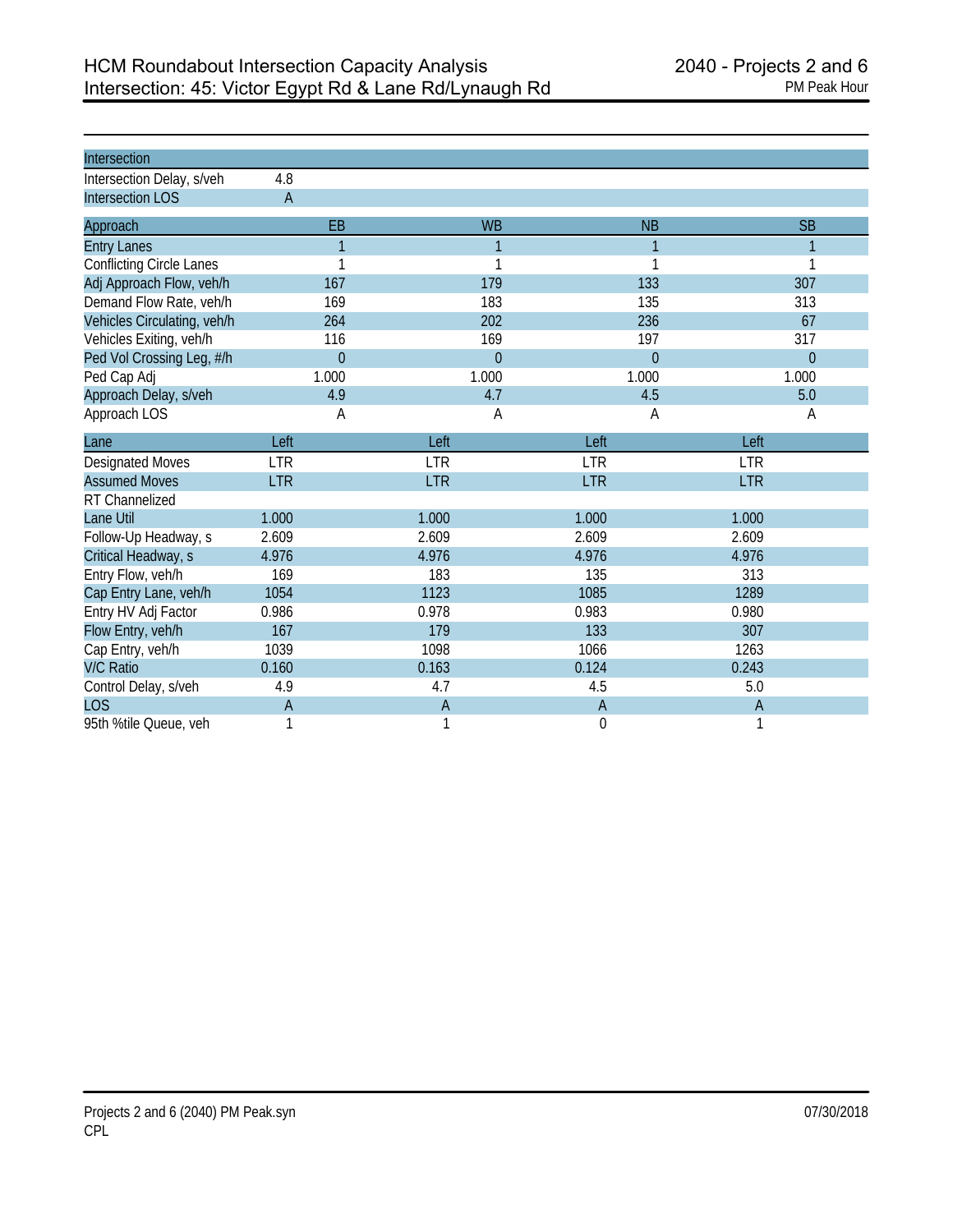**Appendix N**

**Data for signalized intersections in the Projects 2 thru 6 scenario begins on the following page.**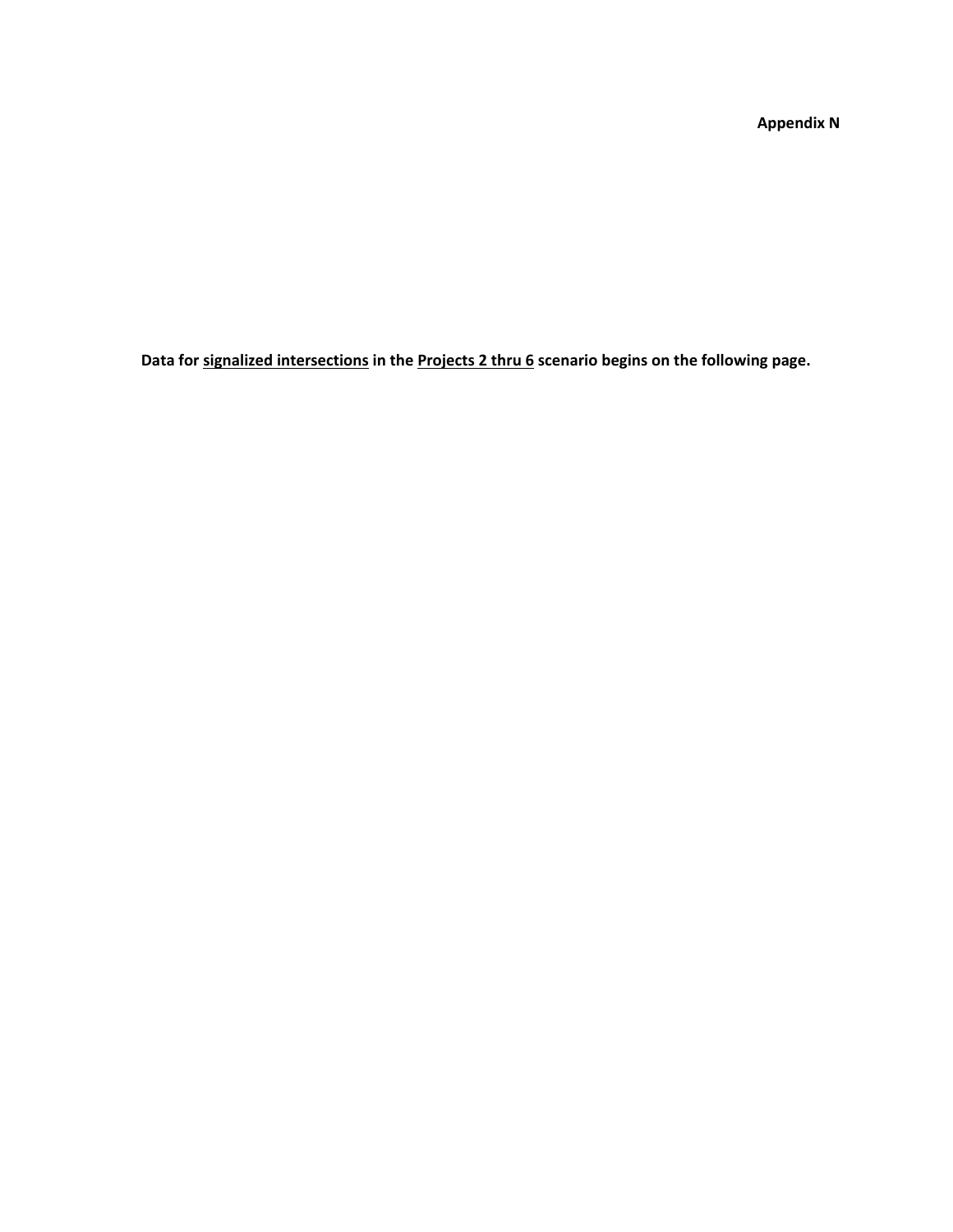| Lane Group              | <b>EBL</b>       | <b>EBT</b>       | <b>WBT</b>       | <b>WBR</b>       | <b>SBL</b>       | <b>SBR</b>       |
|-------------------------|------------------|------------------|------------------|------------------|------------------|------------------|
| Lane Configurations     |                  | ↟↟               | 11               |                  | ካነ               | ۴                |
| Traffic Volume (vph)    | $\boldsymbol{0}$ | 497              | 579              | $\theta$         | 891              | 72               |
| Future Volume (vph)     | $\boldsymbol{0}$ | 497              | 579              | $\mathbf 0$      | 891              | 72               |
| Ideal Flow (vphpl)      | 1900             | 1900             | 1900             | 1900             | 1900             | 1900             |
| Lane Util. Factor       | 1.00             | 0.95             | 0.95             | 1.00             | 0.97             | 1.00             |
| Frt                     |                  |                  |                  |                  |                  | 0.850            |
| <b>Flt Protected</b>    |                  |                  |                  |                  | 0.950            |                  |
| Satd. Flow (prot)       | $\boldsymbol{0}$ | 3539             | 3539             | $\theta$         | 3433             | 1583             |
| <b>Flt Permitted</b>    |                  |                  |                  |                  | 0.950            |                  |
| Satd. Flow (perm)       | $\boldsymbol{0}$ | 3539             | 3539             | $\theta$         | 3433             | 1583             |
|                         |                  |                  |                  | Yes              |                  | Yes              |
| Right Turn on Red       |                  |                  |                  |                  |                  | 78               |
| Satd. Flow (RTOR)       |                  |                  |                  |                  |                  |                  |
| Link Speed (mph)        |                  | 45               | 45               |                  | 45               |                  |
| Link Distance (ft)      |                  | 1813             | 468              |                  | 1544             |                  |
| Travel Time (s)         |                  | 27.5             | 7.1              |                  | 23.4             |                  |
| Peak Hour Factor        | 0.93             | 0.93             | 0.92             | 0.92             | 0.92             | 0.92             |
| Adj. Flow (vph)         | 0                | 534              | 629              | 0                | 968              | 78               |
| Shared Lane Traffic (%) |                  |                  |                  |                  |                  |                  |
| Lane Group Flow (vph)   | $\boldsymbol{0}$ | 534              | 629              | $\boldsymbol{0}$ | 968              | 78               |
| <b>Turn Type</b>        |                  | <b>NA</b>        | <b>NA</b>        |                  | Prot             | Perm             |
| <b>Protected Phases</b> |                  | $\overline{2}$   | 6                |                  | 4                |                  |
| <b>Permitted Phases</b> |                  |                  |                  |                  |                  | $\boldsymbol{6}$ |
| Total Split (s)         |                  | 50.0             | 50.0             |                  | 40.0             | 50.0             |
| Total Lost Time (s)     |                  | 5.5              | 5.5              |                  | 5.0              | 5.5              |
| Act Effct Green (s)     |                  | 44.5             | 44.5             |                  | 35.0             | 44.5             |
| Actuated g/C Ratio      |                  | 0.49             | 0.49             |                  | 0.39             | 0.49             |
| v/c Ratio               |                  | 0.31             | 0.36             |                  | 0.73             | 0.09             |
| <b>Control Delay</b>    |                  | 14.1             | 15.3             |                  | 27.3             | 3.3              |
| Queue Delay             |                  | 0.0              | 0.0              |                  | 0.0              | 0.0              |
| <b>Total Delay</b>      |                  | 14.1             | 15.3             |                  | 27.3             | 3.3              |
| <b>LOS</b>              |                  | B                | B                |                  | $\mathsf C$      | A                |
| Approach Delay          |                  | 14.1             | 15.3             |                  | 25.5             |                  |
| Approach LOS            |                  | B                | B                |                  | C                |                  |
| Stops (vph)             |                  | 280              | 395              |                  | 733              | 9                |
| Fuel Used(gal)          |                  | 11               | 8                |                  | 23               | 1                |
| CO Emissions (g/hr)     |                  | 752              | 593              |                  | 1607             | 62               |
| NOx Emissions (g/hr)    |                  |                  | 115              |                  |                  | 12               |
|                         |                  | 146              |                  |                  | 313              |                  |
| VOC Emissions (q/hr)    |                  | 174              | 137              |                  | 372              | 14               |
| Dilemma Vehicles (#)    |                  | 28               | 29               |                  | $\boldsymbol{0}$ | $\boldsymbol{0}$ |
| Queue Length 50th (ft)  |                  | 90               | 122              |                  | 236              | $\boldsymbol{0}$ |
| Queue Length 95th (ft)  |                  | 125              | m137             |                  | 308              | 22               |
| Internal Link Dist (ft) |                  | 1733             | 388              |                  | 1464             |                  |
| Turn Bay Length (ft)    |                  |                  |                  |                  |                  |                  |
| Base Capacity (vph)     |                  | 1749             | 1749             |                  | 1335             | 822              |
| Starvation Cap Reductn  |                  | 0                | $\boldsymbol{0}$ |                  | $\boldsymbol{0}$ | $\boldsymbol{0}$ |
| Spillback Cap Reductn   |                  | $\boldsymbol{0}$ | $\mathbf 0$      |                  | $\theta$         | $\boldsymbol{0}$ |
| Storage Cap Reductn     |                  | 0                | 0                |                  | $\boldsymbol{0}$ | $\mathbf 0$      |
| Reduced v/c Ratio       |                  | 0.31             | 0.36             |                  | 0.73             | 0.09             |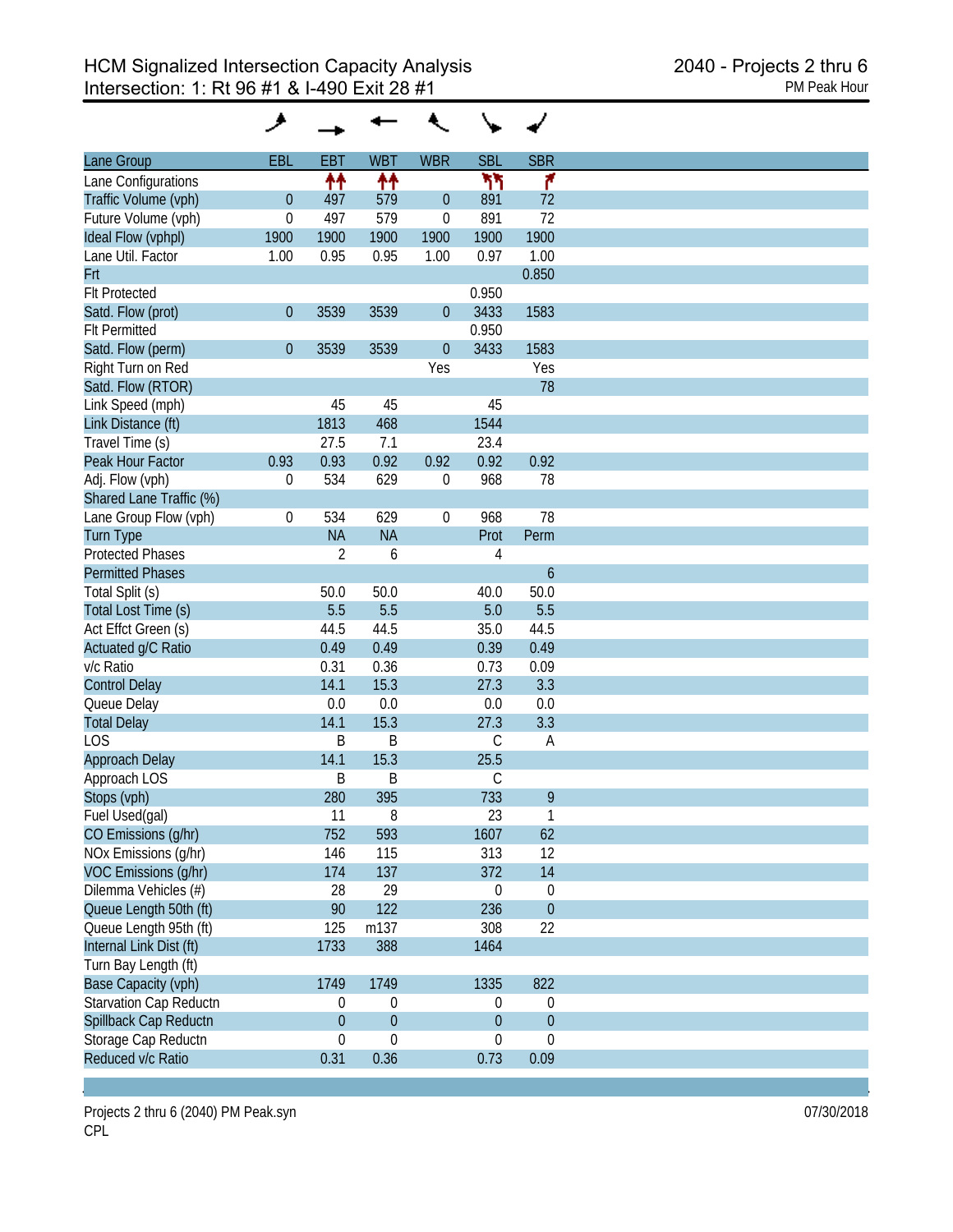#### Intersection Summary

| Other<br>Area Type:                                        |                        |  |
|------------------------------------------------------------|------------------------|--|
| Cycle Length: 90                                           |                        |  |
| <b>Actuated Cycle Length: 90</b>                           |                        |  |
| Offset: 0 (0%), Referenced to phase 2:EBT, Start of Yellow |                        |  |
| Control Type: Actuated-Coordinated                         |                        |  |
| Maximum v/c Ratio: 0.73                                    |                        |  |
| Intersection Signal Delay: 19.8                            | Intersection LOS: B    |  |
| Intersection Capacity Utilization 102.4%                   | ICU Level of Service G |  |
| Analysis Period (min) 15                                   |                        |  |

m Volume for 95th percentile queue is metered by upstream signal.

#### Splits and Phases: 1: Rt 96 #1 & I-490 Exit 28 #1

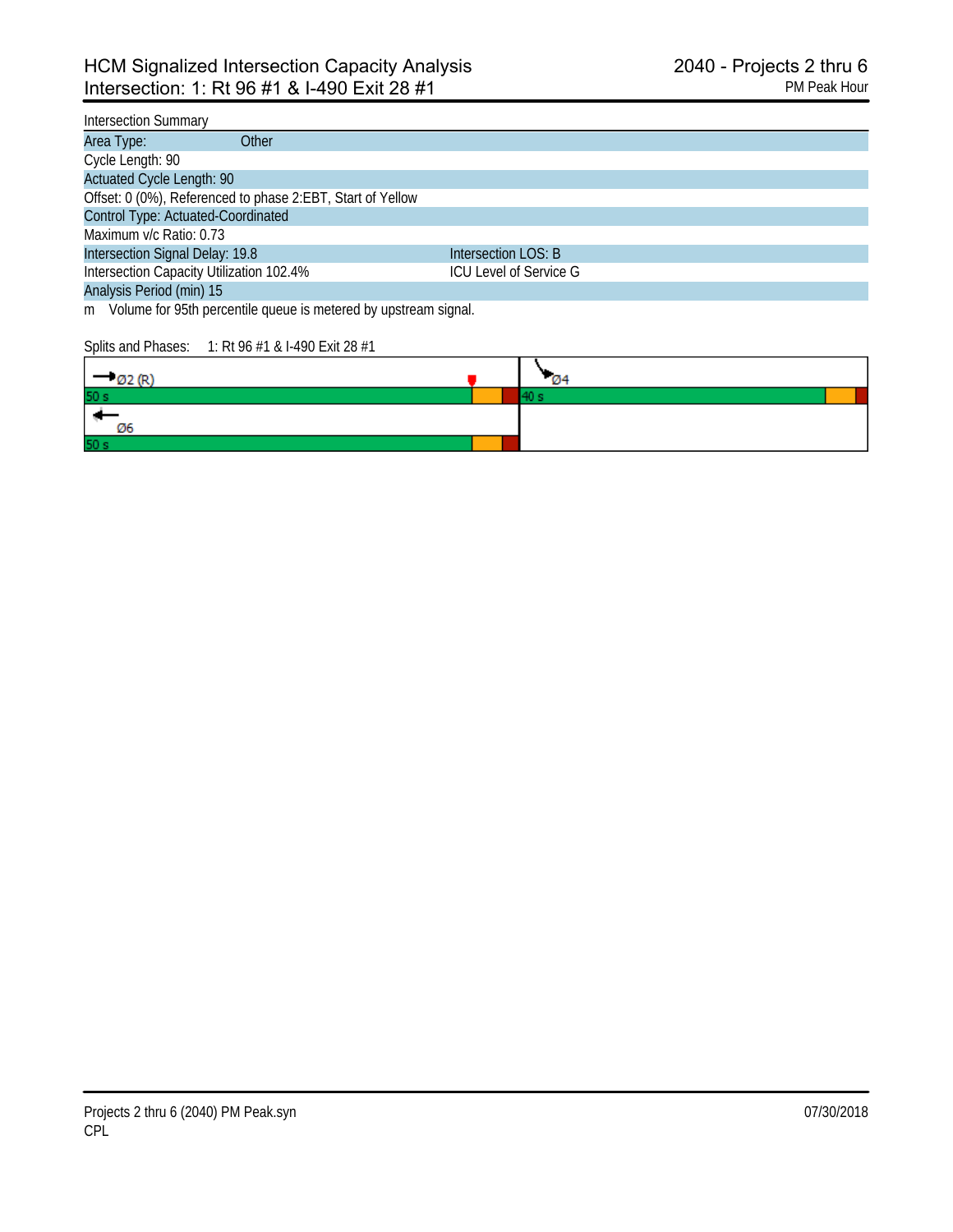HCM Signalized Intersection Capacity Analysis 2040 - Projects 2 thru 6 Intersection: 3: Willowbrook Office Pk/Woodcliff Dr & Rt 96 #1 PM Peak Hour

|                               | ◢                |                  |                |                  |                  |                  |                  |                  |                  |                  |                  |             |
|-------------------------------|------------------|------------------|----------------|------------------|------------------|------------------|------------------|------------------|------------------|------------------|------------------|-------------|
| Lane Group                    | <b>EBL</b>       | <b>EBT</b>       | <b>EBR</b>     | <b>WBL</b>       | <b>WBT</b>       | <b>WBR</b>       | <b>NBL</b>       | <b>NBT</b>       | <b>NBR</b>       | <b>SBL</b>       | <b>SBT</b>       | <b>SBR</b>  |
| Lane Configurations           | ۲                | 怍                |                | ۲                | ↟↟               | ۴                | ۲                | ħ                |                  | ۲                | Ъ                |             |
| Traffic Volume (vph)          | 182              | 1188             | 18             | 13               | 882              | 33               | 276              | 16               | 172              | 167              | $\overline{7}$   | 510         |
| Future Volume (vph)           | 182              | 1188             | 18             | 13               | 882              | 33               | 276              | 16               | 172              | 167              | 7                | 510         |
| Ideal Flow (vphpl)            | 1900             | 1900             | 1900           | 1900             | 1900             | 1900             | 1900             | 1900             | 1900             | 1900             | 1900             | 1900        |
| Storage Length (ft)           | 500              |                  | 0              | 500              |                  | 75               | 175              |                  | $\theta$         | 125              |                  | 0           |
| <b>Storage Lanes</b>          | $\mathbf{1}$     |                  | $\overline{0}$ | 1                |                  | $\mathbf{1}$     | $\mathbf{1}$     |                  | $\boldsymbol{0}$ | $\mathbf{1}$     |                  | $\theta$    |
| Taper Length (ft)             | 25               |                  |                | 25               |                  |                  | 25               |                  |                  | 25               |                  |             |
| Lane Util. Factor             | 1.00             | 0.95             | 0.95           | 1.00             | 0.95             | 1.00             | 1.00             | 1.00             | 1.00             | 1.00             | 1.00             | 1.00        |
| Frt                           |                  | 0.998            |                |                  |                  | 0.850            |                  | 0.862            |                  |                  | 0.852            |             |
| <b>Flt Protected</b>          | 0.950            |                  |                | 0.950            |                  |                  | 0.950            |                  |                  | 0.950            |                  |             |
| Satd. Flow (prot)             | 1770             | 3532             | 0              | 1770             | 3539             | 1583             | 1770             | 1606             | 0                | 1770             | 1587             | 0           |
| <b>Flt Permitted</b>          | 0.173            |                  |                | 0.150            |                  |                  | 0.160            |                  |                  | 0.527            |                  |             |
| Satd. Flow (perm)             | 322              | 3532             | 0              | 279              | 3539             | 1583             | 298              | 1606             | 0                | 982              | 1587             | $\mathbf 0$ |
| Right Turn on Red             |                  |                  | Yes            |                  |                  | Yes              |                  |                  | Yes              |                  |                  | Yes         |
| Satd. Flow (RTOR)             |                  | $\overline{2}$   |                |                  |                  | 85               |                  | 191              |                  |                  | 214              |             |
| Link Speed (mph)              |                  | 45               |                |                  | 45               |                  |                  | 25               |                  |                  | 25               |             |
| Link Distance (ft)            |                  | 1164             |                |                  | 2246             |                  |                  | 565              |                  |                  | 661              |             |
| Travel Time (s)               |                  | 17.6             |                |                  | 34.0             |                  |                  | 15.4             |                  |                  | 18.0             |             |
| Peak Hour Factor              | 0.93             | 0.93             | 0.93           | 0.92             | 0.92             | 0.92             | 0.87             | 0.87             | 0.87             | 0.92             | 0.92             | 0.92        |
| Adj. Flow (vph)               | 196              | 1277             | 19             | 14               | 959              | 36               | 317              | 18               | 198              | 182              | 8                | 554         |
| Shared Lane Traffic (%)       |                  |                  |                |                  |                  |                  |                  |                  |                  |                  |                  |             |
| Lane Group Flow (vph)         | 196              | 1296             | $\overline{0}$ | 14               | 959              | 36               | 317              | 216              | $\theta$         | 182              | 562              | $\theta$    |
| Turn Type                     | pm+pt            | <b>NA</b>        |                | pm+pt            | <b>NA</b>        | Perm             | Perm             | <b>NA</b>        |                  | Perm             | <b>NA</b>        |             |
| <b>Protected Phases</b>       | $\overline{5}$   | $\overline{2}$   |                | 1                | $\mathfrak b$    |                  |                  | $\overline{4}$   |                  |                  | 8                |             |
| <b>Permitted Phases</b>       | $\overline{2}$   |                  |                | 6                |                  | 6                | $\overline{4}$   |                  |                  | 8                |                  |             |
| Total Split (s)               | 16.0             | 48.0             |                | 12.0             | 44.0             | 44.0             | 30.0             | 30.0             |                  | 30.0             | 30.0             |             |
| Total Lost Time (s)           | 5.0              | 5.5              |                | 5.0              | 5.5              | 5.5              | 5.0              | 5.0              |                  | 5.0              | 5.0              |             |
| Act Effct Green (s)           | 54.9             | 52.2             |                | 46.5             | 40.0             | 40.0             | 25.0             | 25.0             |                  | 25.0             | 25.0             |             |
| Actuated g/C Ratio            | 0.61             | 0.58             |                | 0.52             | 0.44             | 0.44             | 0.28             | 0.28             |                  | 0.28             | 0.28             |             |
| v/c Ratio                     | 0.56             | 0.63             |                | 0.06             | 0.61             | 0.05             | 3.87             | 0.37             |                  | 0.67             | 0.94             |             |
| Control Delay                 | 10.8             | 9.9              |                | 13.9             | 24.4             | 5.6              | 1332.3           | 7.5              |                  | 42.8             | 46.8             |             |
| Queue Delay                   | 0.0              | 0.0              |                | 0.0              | 0.0              | 0.0              | 0.0              | 0.0              |                  | 0.0              | 0.0              |             |
| <b>Total Delay</b>            | 10.8             | 9.9              |                | 13.9             | 24.4             | 5.6              | 1332.3           | 7.5              |                  | 42.8             | 46.8             |             |
| <b>LOS</b>                    | B                | $\overline{A}$   |                | $\sf B$          | $\mathsf C$      | $\overline{A}$   | F                | A                |                  | D                | $\mathsf D$      |             |
| Approach Delay                |                  | 10.0             |                |                  | 23.6             |                  |                  | 795.4            |                  |                  | 45.8             |             |
| Approach LOS                  |                  | $\overline{A}$   |                |                  | $\mathsf C$      |                  |                  | F                |                  |                  | D                |             |
| Stops (vph)                   | 76               | 948              |                | 9                | 493              | 5                | 252              | 34               |                  | 145              | 294              |             |
| Fuel Used(gal)                | $\mathfrak{Z}$   | 23               |                | $\boldsymbol{0}$ | 23               | $\mathbf{1}$     | 77               | $\mathbf{1}$     |                  | $\overline{3}$   | 9                |             |
| CO Emissions (g/hr)           | 190              | 1630             |                | 24               | 1634             | 41               | 5393             | 92               |                  | 206              | 627              |             |
| NOx Emissions (g/hr)          | 37               | 317              |                | 5                | 318              | $8\,$            | 1049             | 18               |                  | 40               | 122              |             |
| VOC Emissions (g/hr)          | 44               | 378              |                | 5                | 379              | 9                | 1250             | 21               |                  | 48               | 145              |             |
| Dilemma Vehicles (#)          | $\boldsymbol{0}$ | 24               |                | $\boldsymbol{0}$ | 120              | $\boldsymbol{0}$ | $\boldsymbol{0}$ | $\boldsymbol{0}$ |                  | $\boldsymbol{0}$ | $\boldsymbol{0}$ |             |
| Queue Length 50th (ft)        | 13               | 213              |                | $\overline{4}$   | 168              | $\boldsymbol{0}$ | $-292$           | 10               |                  | 92               | 207              |             |
| Queue Length 95th (ft)        | m26              | 366              |                | m10              | 268              | m <sub>7</sub>   | #439             | 58               |                  | #184             | #421             |             |
| Internal Link Dist (ft)       |                  | 1084             |                |                  | 2166             |                  |                  | 485              |                  |                  | 581              |             |
| Turn Bay Length (ft)          | 500              |                  |                | 500              |                  | 75               | 175              |                  |                  | 125              |                  |             |
| Base Capacity (vph)           | 373              | 2050             |                | 263              | 1571             | 750              | 82               | 584              |                  | 272              | 595              |             |
| <b>Starvation Cap Reductn</b> | $\boldsymbol{0}$ | $\boldsymbol{0}$ |                | $\boldsymbol{0}$ | $\boldsymbol{0}$ | $\boldsymbol{0}$ | $\boldsymbol{0}$ | $\boldsymbol{0}$ |                  | $\boldsymbol{0}$ | $\boldsymbol{0}$ |             |
| Spillback Cap Reductn         | 0                | 0                |                | $\boldsymbol{0}$ | $\boldsymbol{0}$ | $\boldsymbol{0}$ | $\boldsymbol{0}$ | $\boldsymbol{0}$ |                  | 0                | 0                |             |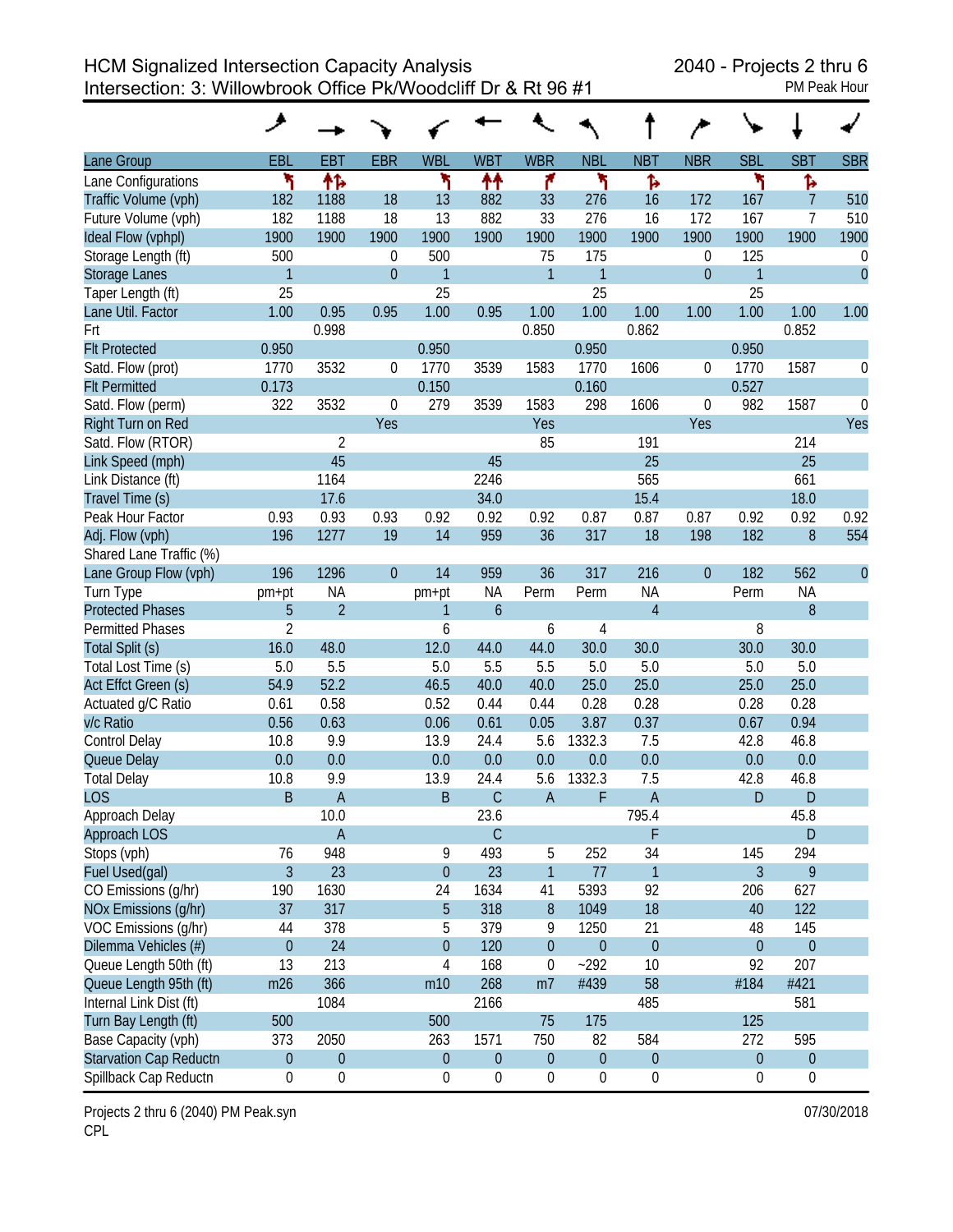| Lane Group                                                           | EBL                                              | EBT      | EBR | WBL      | WBT                 | <b>WBR</b>                    | <b>NBL</b> | NBT      | <b>NBR</b> | SBL      | <b>SBT</b> | <b>SBR</b> |
|----------------------------------------------------------------------|--------------------------------------------------|----------|-----|----------|---------------------|-------------------------------|------------|----------|------------|----------|------------|------------|
| Storage Cap Reductn                                                  | $\theta$                                         | $\Omega$ |     | $\theta$ | $\theta$            | $\theta$                      | $\Omega$   | $\Omega$ |            | $\theta$ | 0          |            |
| Reduced v/c Ratio                                                    | 0.53                                             | 0.63     |     | 0.05     | 0.61                | 0.05                          | 3.87       | 0.37     |            | 0.67     | 0.94       |            |
| <b>Intersection Summary</b>                                          |                                                  |          |     |          |                     |                               |            |          |            |          |            |            |
| Area Type:                                                           | Other                                            |          |     |          |                     |                               |            |          |            |          |            |            |
| Cycle Length: 90                                                     |                                                  |          |     |          |                     |                               |            |          |            |          |            |            |
| Actuated Cycle Length: 90                                            |                                                  |          |     |          |                     |                               |            |          |            |          |            |            |
| Offset: 0 (0%), Referenced to phase 2:EBTL, Start of Yellow          |                                                  |          |     |          |                     |                               |            |          |            |          |            |            |
| Control Type: Actuated-Coordinated                                   |                                                  |          |     |          |                     |                               |            |          |            |          |            |            |
| Maximum v/c Ratio: 3.87                                              |                                                  |          |     |          |                     |                               |            |          |            |          |            |            |
| Intersection Signal Delay: 131.5                                     |                                                  |          |     |          | Intersection LOS: F |                               |            |          |            |          |            |            |
| Intersection Capacity Utilization 102.7%                             |                                                  |          |     |          |                     | <b>ICU Level of Service G</b> |            |          |            |          |            |            |
| Analysis Period (min) 15                                             |                                                  |          |     |          |                     |                               |            |          |            |          |            |            |
| Volume exceeds capacity, queue is theoretically infinite.            |                                                  |          |     |          |                     |                               |            |          |            |          |            |            |
| Queue shown is maximum after two cycles.                             |                                                  |          |     |          |                     |                               |            |          |            |          |            |            |
| 95th percentile volume exceeds capacity, queue may be longer.<br>#   |                                                  |          |     |          |                     |                               |            |          |            |          |            |            |
| Queue shown is maximum after two cycles.                             |                                                  |          |     |          |                     |                               |            |          |            |          |            |            |
| Volume for 95th percentile queue is metered by upstream signal.<br>m |                                                  |          |     |          |                     |                               |            |          |            |          |            |            |
|                                                                      |                                                  |          |     |          |                     |                               |            |          |            |          |            |            |
| Splits and Phases:                                                   | 3: Willowbrook Office Pk/Woodcliff Dr & Rt 96 #1 |          |     |          |                     |                               |            |          |            |          |            |            |
|                                                                      | 122 (R)                                          |          |     |          |                     |                               |            |          |            |          |            |            |
|                                                                      |                                                  |          |     |          |                     |                               |            |          |            |          |            |            |

| Ø1              |    | <b>Ø4</b> |  |
|-----------------|----|-----------|--|
| 12 <sub>s</sub> |    |           |  |
| ້               | Ø6 | <b>Ø8</b> |  |
| 16 <sub>s</sub> |    |           |  |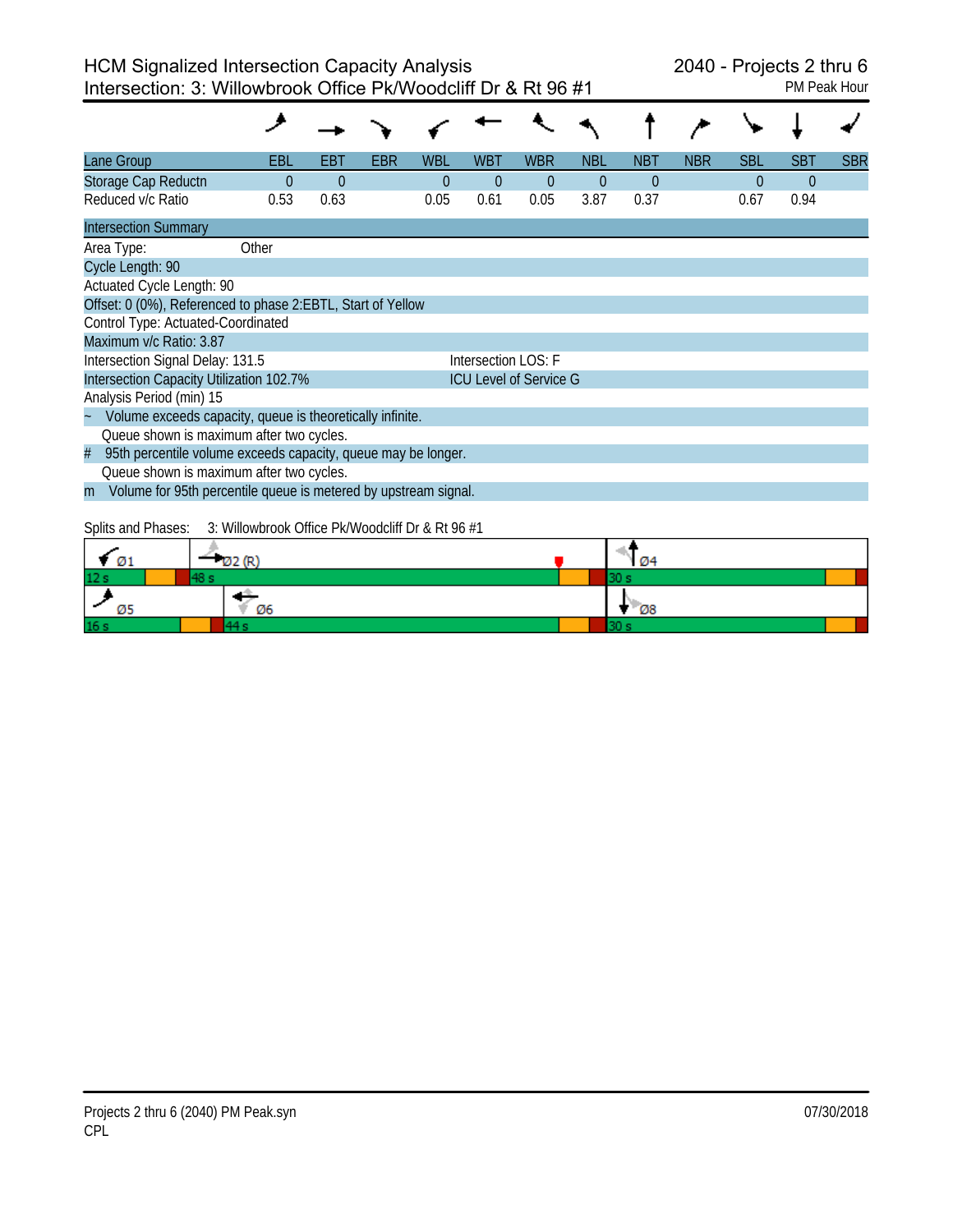| Lane Group                    | <b>EBL</b>       | <b>EBT</b>       | <b>WBT</b>          | <b>WBR</b>       | <b>SBL</b>       | <b>SBR</b>       |
|-------------------------------|------------------|------------------|---------------------|------------------|------------------|------------------|
| Lane Configurations           | ۲                |                  |                     | ۴                | ۳Υ               |                  |
| Traffic Volume (vph)          | 161              | ↟↟<br>1365       | 11<br>875           | 440              | 430              | 52               |
| Future Volume (vph)           | 161              | 1365             | 875                 | 440              | 430              | 52               |
|                               |                  |                  | 1900                |                  |                  | 1900             |
| Ideal Flow (vphpl)            | 1900             | 1900             |                     | 1900             | 1900             |                  |
| Storage Length (ft)           | 450              |                  |                     | 400              | 250              | $\mathbf 0$      |
| <b>Storage Lanes</b>          | $\mathbf{1}$     |                  |                     | 1                | $\mathbf{1}$     | $\mathbf{0}$     |
| Taper Length (ft)             | 25               |                  |                     |                  | 25               |                  |
| Lane Util. Factor             | 1.00             | 0.95             | 0.95                | 1.00             | 0.97             | 0.95             |
| Frt                           |                  |                  |                     | 0.850            | 0.984            |                  |
| <b>Flt Protected</b>          | 0.950            |                  |                     |                  | 0.957            |                  |
| Satd. Flow (prot)             | 1770             | 3539             | 3539                | 1583             | 3403             | $\boldsymbol{0}$ |
| <b>Flt Permitted</b>          | 0.213            |                  |                     |                  | 0.957            |                  |
| Satd. Flow (perm)             | 397              | 3539             | 3539                | 1583             | 3403             | $\boldsymbol{0}$ |
| Right Turn on Red             |                  |                  |                     | Yes              |                  | Yes              |
| Satd. Flow (RTOR)             |                  |                  |                     | 473              | 14               |                  |
| Link Speed (mph)              |                  | 45               | 45                  |                  | 45               |                  |
| Link Distance (ft)            |                  | 2246             | 1487                |                  | 1337             |                  |
| Travel Time (s)               |                  | 34.0             | 22.5                |                  | 20.3             |                  |
|                               |                  |                  |                     |                  |                  |                  |
| Peak Hour Factor              | 0.93             | 0.93             | 0.93                | 0.93             | 0.87             | 0.87             |
| Adj. Flow (vph)               | 173              | 1468             | 941                 | 473              | 494              | 60               |
| Shared Lane Traffic (%)       |                  |                  |                     |                  |                  |                  |
| Lane Group Flow (vph)         | 173              | 1468             | 941                 | 473              | 554              | $\mathbf{0}$     |
| Turn Type                     | pm+pt            | NA               | ΝA                  | $pm+ov$          | Prot             |                  |
| <b>Protected Phases</b>       | 5                | $\overline{2}$   | $\ddot{\mathbf{6}}$ | $\overline{4}$   | $\overline{4}$   |                  |
| <b>Permitted Phases</b>       | $\overline{2}$   |                  |                     | 6                |                  |                  |
| Total Split (s)               | 20.0             | 65.0             | 45.0                | 25.0             | 25.0             |                  |
| Total Lost Time (s)           | 5.0              | 5.5              | 5.5                 | 5.0              | 5.0              |                  |
| Act Effct Green (s)           | 61.5             | 61.0             | 47.3                | 71.3             | 18.5             |                  |
| Actuated g/C Ratio            | 0.68             | 0.68             | 0.53                | 0.79             | 0.21             |                  |
| v/c Ratio                     | 0.43             | 0.61             | 0.51                | 0.35             | 0.78             |                  |
|                               |                  | 10.8             | 15.7                | 1.0              | 41.1             |                  |
| Control Delay                 | 10.9             |                  |                     |                  |                  |                  |
| Queue Delay                   | 0.0              | 0.0              | 0.0                 | 0.0              | 0.0              |                  |
| <b>Total Delay</b>            | 10.9             | 10.8             | 15.7                | 1.0              | 41.1             |                  |
| <b>LOS</b>                    | B                | B                | B                   | $\overline{A}$   | D                |                  |
| Approach Delay                |                  | 10.8             | 10.8                |                  | 41.1             |                  |
| Approach LOS                  |                  | $\sf B$          | $\mathsf B$         |                  | $\mathsf{D}$     |                  |
| Stops (vph)                   | 68               | 623              | 548                 | 11               | 431              |                  |
| Fuel Used(gal)                | $\overline{4}$   | 31               | 18                  | $\overline{4}$   | 14               |                  |
| CO Emissions (g/hr)           | 248              | 2143             | 1262                | 313              | 949              |                  |
| NOx Emissions (g/hr)          | 48               | 417              | 245                 | 61               | 185              |                  |
| VOC Emissions (g/hr)          | 57               | 497              | 292                 | 72               | 220              |                  |
| Dilemma Vehicles (#)          | $\theta$         | 120              | 49                  | $\theta$         | $\boldsymbol{0}$ |                  |
| Queue Length 50th (ft)        | 31               | 161              | 179                 | $\mathbf 0$      | 147              |                  |
|                               |                  |                  |                     |                  |                  |                  |
| Queue Length 95th (ft)        | m110             | 422              | 247                 | 18               | 195              |                  |
| Internal Link Dist (ft)       |                  | 2166             | 1407                |                  | 1257             |                  |
| Turn Bay Length (ft)          | 450              |                  |                     | 400              | 250              |                  |
| Base Capacity (vph)           | 499              | 2396             | 1858                | 1370             | 767              |                  |
| <b>Starvation Cap Reductn</b> | $\boldsymbol{0}$ | $\boldsymbol{0}$ | $\boldsymbol{0}$    | $\boldsymbol{0}$ | $\boldsymbol{0}$ |                  |
| Spillback Cap Reductn         | 0                | 0                | 0                   | $\mathbf 0$      | $\boldsymbol{0}$ |                  |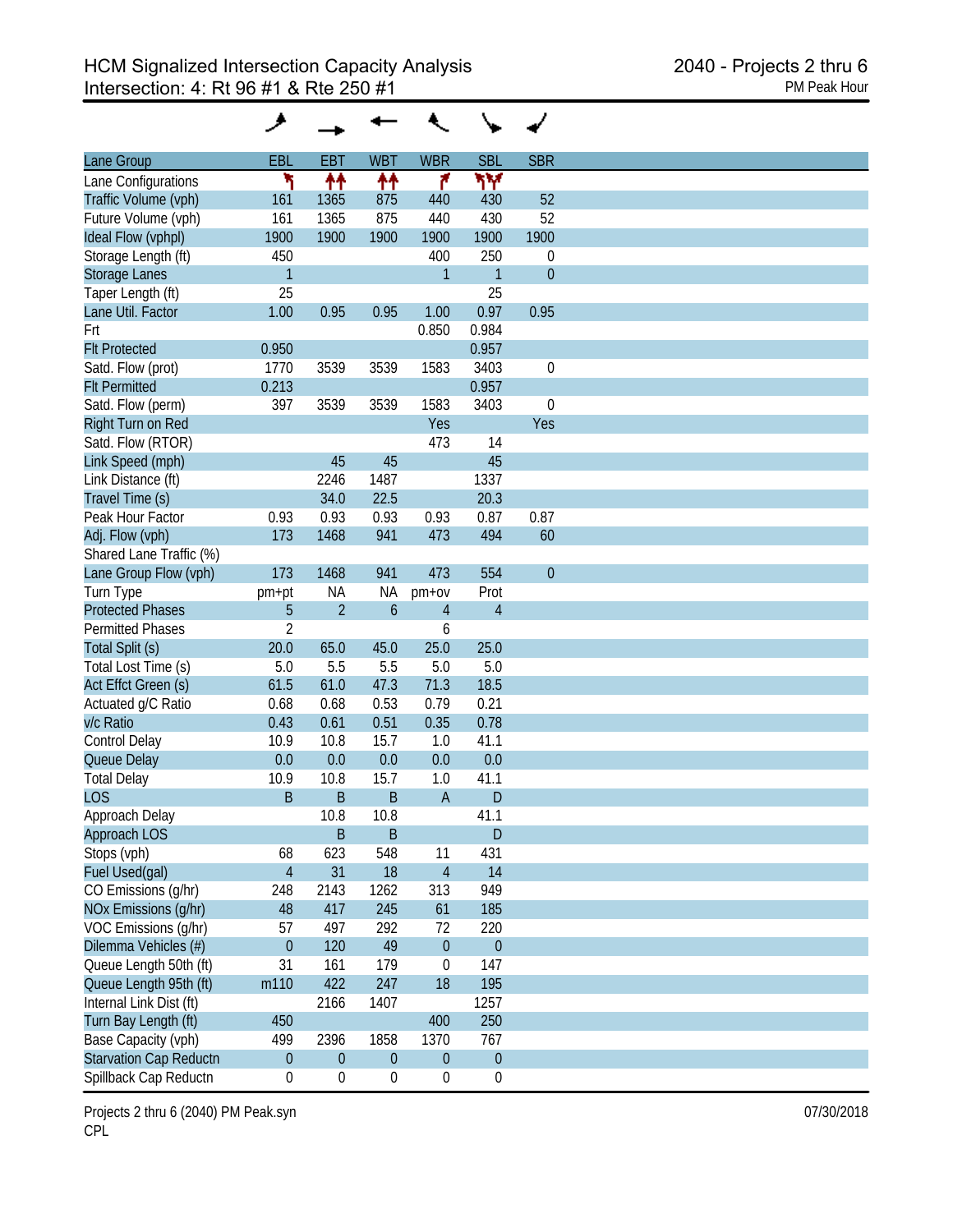| Lane Group                                                  | EBL                                                               | EBT            | <b>WBT</b>     | <b>WBR</b> | <b>SBL</b>          | <b>SBR</b>                    |  |  |  |  |  |
|-------------------------------------------------------------|-------------------------------------------------------------------|----------------|----------------|------------|---------------------|-------------------------------|--|--|--|--|--|
| Storage Cap Reductn                                         | $\theta$                                                          | $\overline{0}$ | $\overline{0}$ | $\theta$   | $\theta$            |                               |  |  |  |  |  |
| Reduced v/c Ratio                                           | 0.35                                                              | 0.61           | 0.51           | 0.35       | 0.72                |                               |  |  |  |  |  |
| <b>Intersection Summary</b>                                 |                                                                   |                |                |            |                     |                               |  |  |  |  |  |
| Area Type:                                                  | Other                                                             |                |                |            |                     |                               |  |  |  |  |  |
| Cycle Length: 90                                            |                                                                   |                |                |            |                     |                               |  |  |  |  |  |
| Actuated Cycle Length: 90                                   |                                                                   |                |                |            |                     |                               |  |  |  |  |  |
| Offset: 0 (0%), Referenced to phase 2:EBTL, Start of Yellow |                                                                   |                |                |            |                     |                               |  |  |  |  |  |
| Control Type: Actuated-Coordinated                          |                                                                   |                |                |            |                     |                               |  |  |  |  |  |
| Maximum v/c Ratio: 0.78                                     |                                                                   |                |                |            |                     |                               |  |  |  |  |  |
| Intersection Signal Delay: 15.4                             |                                                                   |                |                |            | Intersection LOS: B |                               |  |  |  |  |  |
| Intersection Capacity Utilization 60.4%                     |                                                                   |                |                |            |                     | <b>ICU Level of Service B</b> |  |  |  |  |  |
| Analysis Period (min) 15                                    |                                                                   |                |                |            |                     |                               |  |  |  |  |  |
|                                                             | m Volume for 95th percentile queue is metered by upstream signal. |                |                |            |                     |                               |  |  |  |  |  |
|                                                             |                                                                   |                |                |            |                     |                               |  |  |  |  |  |

### Splits and Phases: 4: Rt 96 #1 & Rte 250 #1

| 65 s            |    |  |  |
|-----------------|----|--|--|
|                 | Ø6 |  |  |
| 20 <sub>s</sub> |    |  |  |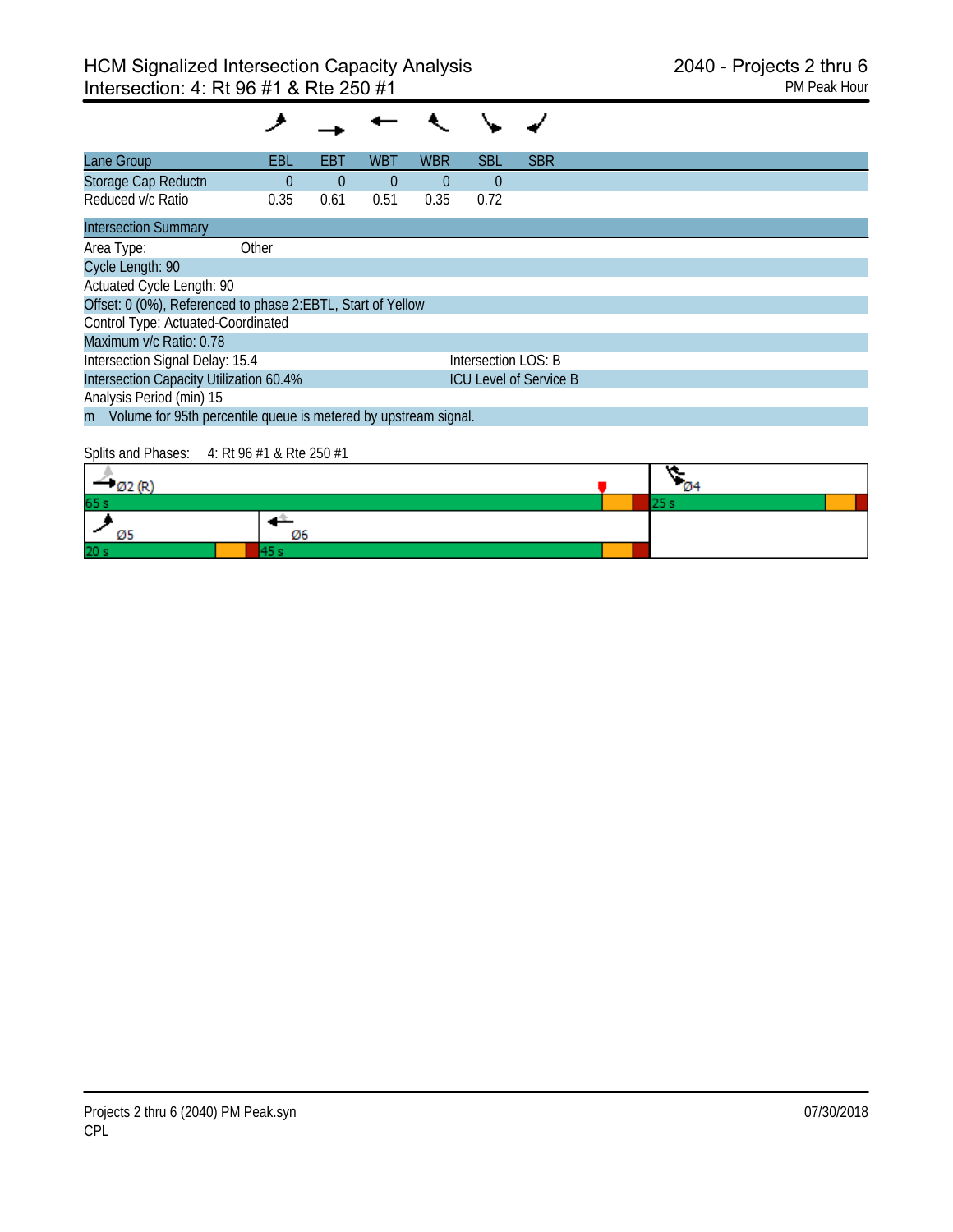|                               |                  |                  |                  |                  |                  | ∕              |
|-------------------------------|------------------|------------------|------------------|------------------|------------------|----------------|
| Lane Group                    | <b>EBT</b>       | <b>EBR</b>       | <b>WBL</b>       | <b>WBT</b>       | <b>NBL</b>       | <b>NBR</b>     |
| Lane Configurations           | ↟↟               | ۴                | ١                | 11               | ۳Υ               |                |
| Traffic Volume (vph)          | 1402             | 615              | 142              | 988              | 489              | 168            |
| Future Volume (vph)           | 1402             | 615              | 142              | 988              | 489              | 168            |
| Ideal Flow (vphpl)            | 1900             | 1900             | 1900             | 1900             | 1900             | 1900           |
| Storage Length (ft)           |                  | 400              | 245              |                  | 0                | 0              |
| <b>Storage Lanes</b>          |                  | $\mathbf{1}$     | $\mathbf{1}$     |                  | $\overline{2}$   | $\overline{0}$ |
| Taper Length (ft)             |                  |                  | 25               |                  | 25               |                |
| Lane Util. Factor             | 0.95             | 1.00             | 1.00             | 0.95             | 0.97             | 0.95           |
| Frt                           |                  | 0.850            |                  |                  | 0.962            |                |
| <b>Flt Protected</b>          |                  |                  | 0.950            |                  | 0.964            |                |
| Satd. Flow (prot)             | 3539             | 1583             | 1770             | 3539             | 3351             | $\mathbf 0$    |
| <b>Flt Permitted</b>          |                  |                  | 0.104            |                  | 0.964            |                |
| Satd. Flow (perm)             | 3539             | 1583             | 194              | 3539             | 3351             | $\mathbf 0$    |
| Right Turn on Red             |                  | Yes              |                  |                  |                  | Yes            |
|                               |                  |                  |                  |                  |                  |                |
| Satd. Flow (RTOR)             |                  | 225              |                  |                  | 43               |                |
| Link Speed (mph)              | 45               |                  |                  | 45               | 25               |                |
| Link Distance (ft)            | 1487             |                  |                  | 1542             | 484              |                |
| Travel Time (s)               | 22.5             |                  |                  | 23.4             | 13.2             |                |
| Peak Hour Factor              | 0.95             | 0.95             | 0.93             | 0.93             | 0.92             | 0.92           |
| Adj. Flow (vph)               | 1476             | 647              | 153              | 1062             | 532              | 183            |
| Shared Lane Traffic (%)       |                  |                  |                  |                  |                  |                |
| Lane Group Flow (vph)         | 1476             | 647              | 153              | 1062             | 715              | $\overline{0}$ |
| Turn Type                     | ΝA               | $pm+ov$          | pm+pt            | <b>NA</b>        | Prot             |                |
| <b>Protected Phases</b>       | $\mathfrak b$    | $\overline{4}$   | 5                | $\overline{2}$   | $\overline{4}$   |                |
| <b>Permitted Phases</b>       |                  | 6                | $\overline{2}$   |                  |                  |                |
| Total Split (s)               | 70.0             | 21.0             | 9.0              | 79.0             | 21.0             |                |
| Total Lost Time (s)           | 4.0              | 4.0              | 4.0              | 4.0              | 4.0              |                |
| Act Effct Green (s)           | 60.2             | 81.4             | 69.3             | 69.3             | 17.1             |                |
| Actuated g/C Ratio            | 0.64             | 0.86             | 0.73             | 0.73             | 0.18             |                |
| v/c Ratio                     | 0.65             | 0.46             | 0.68             | 0.41             | 1.11             |                |
| Control Delay                 | 12.1             | 2.0              | 22.3             | 5.2              | 106.8            |                |
| Queue Delay                   | 0.0              | 0.0              | 0.0              | 0.0              | 0.0              |                |
| <b>Total Delay</b>            | 12.1             | 2.0              | 22.3             | 5.2              | 106.8            |                |
| <b>LOS</b>                    | B                | $\overline{A}$   | $\mathsf{C}$     | $\overline{A}$   | F                |                |
| Approach Delay                | 9.0              |                  |                  | 7.4              | 106.8            |                |
| Approach LOS                  | $\overline{A}$   |                  |                  | $\mathsf A$      | $\mathsf F$      |                |
| Stops (vph)                   | 797              | 67               | 40               | 328              | 500              |                |
| Fuel Used(gal)                | 27               | $\overline{7}$   | 3                | 15               | 19               |                |
| CO Emissions (g/hr)           | 1880             | 491              | 179              | 1050             | 1324             |                |
| NOx Emissions (g/hr)          | 366              | 95               | 35               | 204              | 258              |                |
|                               |                  |                  |                  |                  |                  |                |
| VOC Emissions (g/hr)          | 436              | 114              | 42               | 243              | 307              |                |
| Dilemma Vehicles (#)          | 74               | $\mathbf{0}$     | $\mathbf{0}$     | 52               | $\mathbf 0$      |                |
| Queue Length 50th (ft)        | 260              | 28               | 22               | 105              | $-272$           |                |
| Queue Length 95th (ft)        | 323              | 45               | #53              | 133              | #388             |                |
| Internal Link Dist (ft)       | 1407             |                  |                  | 1462             | 404              |                |
| Turn Bay Length (ft)          |                  | 400              | 245              |                  |                  |                |
| Base Capacity (vph)           | 2490             | 1394             | 226              | 2830             | 642              |                |
| <b>Starvation Cap Reductn</b> | $\boldsymbol{0}$ | $\mathbf{0}$     | $\mathbf 0$      | $\boldsymbol{0}$ | $\boldsymbol{0}$ |                |
| Spillback Cap Reductn         | $\boldsymbol{0}$ | $\boldsymbol{0}$ | $\boldsymbol{0}$ | $\boldsymbol{0}$ | $\boldsymbol{0}$ |                |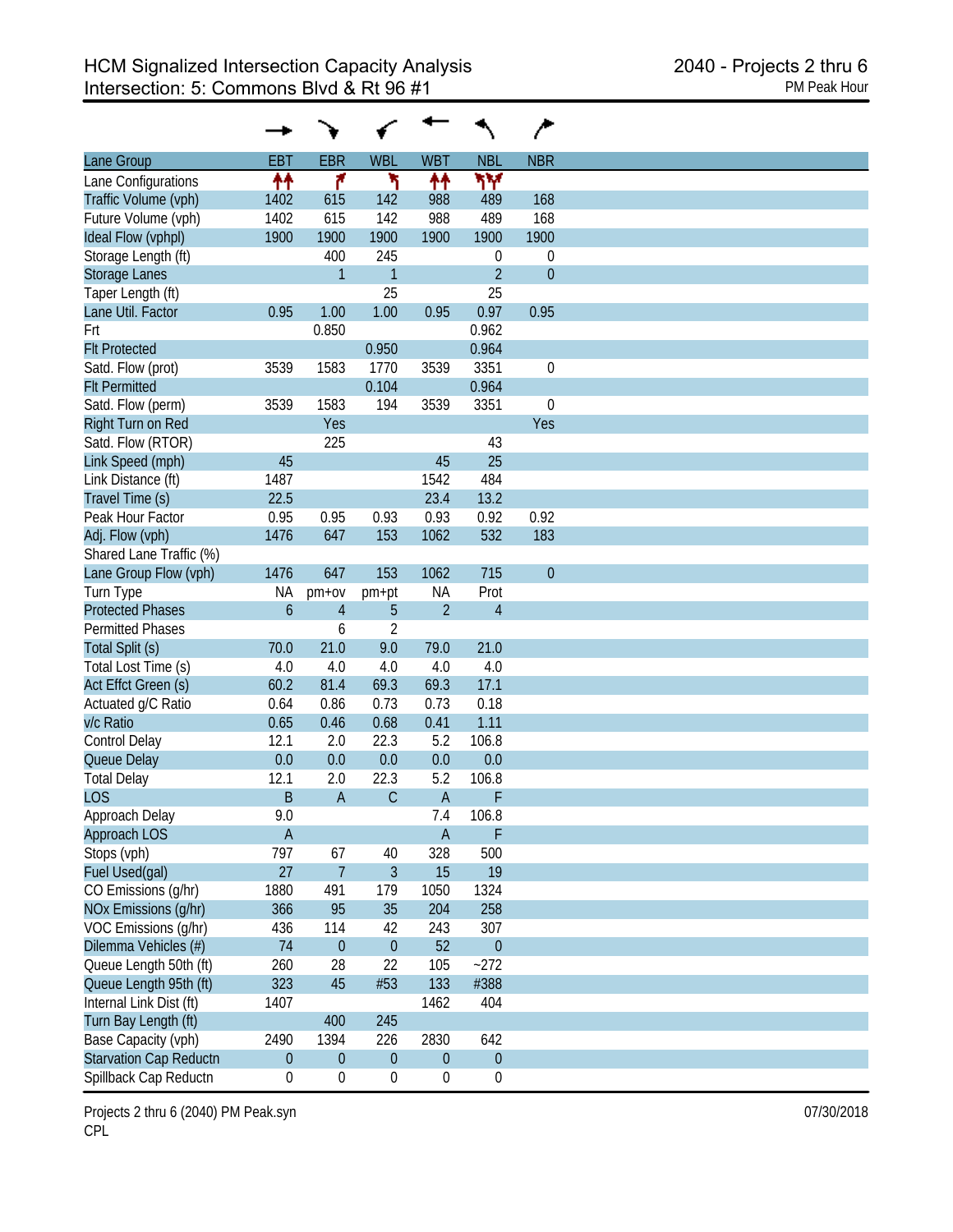| Lane Group                                                         | EBT      | EBR      | WBL      | WBT      | NBL                 | <b>NBR</b>                    |  |  |  |  |
|--------------------------------------------------------------------|----------|----------|----------|----------|---------------------|-------------------------------|--|--|--|--|
| Storage Cap Reductn                                                | $\Omega$ | $\Omega$ | $\theta$ | $\theta$ | $\Omega$            |                               |  |  |  |  |
| Reduced v/c Ratio                                                  | 0.59     | 0.46     | 0.68     | 0.38     | 1.11                |                               |  |  |  |  |
| <b>Intersection Summary</b>                                        |          |          |          |          |                     |                               |  |  |  |  |
| Area Type:                                                         | Other    |          |          |          |                     |                               |  |  |  |  |
| Cycle Length: 100                                                  |          |          |          |          |                     |                               |  |  |  |  |
| Actuated Cycle Length: 94.5                                        |          |          |          |          |                     |                               |  |  |  |  |
| Control Type: Actuated-Uncoordinated                               |          |          |          |          |                     |                               |  |  |  |  |
| Maximum v/c Ratio: 1.11                                            |          |          |          |          |                     |                               |  |  |  |  |
| Intersection Signal Delay: 25.8                                    |          |          |          |          | Intersection LOS: C |                               |  |  |  |  |
| Intersection Capacity Utilization 75.9%                            |          |          |          |          |                     | <b>ICU Level of Service D</b> |  |  |  |  |
| Analysis Period (min) 15                                           |          |          |          |          |                     |                               |  |  |  |  |
| ~ Volume exceeds capacity, queue is theoretically infinite.        |          |          |          |          |                     |                               |  |  |  |  |
| Queue shown is maximum after two cycles.                           |          |          |          |          |                     |                               |  |  |  |  |
| 95th percentile volume exceeds capacity, queue may be longer.<br># |          |          |          |          |                     |                               |  |  |  |  |
| Queue shown is maximum after two cycles.                           |          |          |          |          |                     |                               |  |  |  |  |

# Splits and Phases: 5: Commons Blvd & Rt 96 #1

| Ø2                         | $\rightarrow 04$ |  |
|----------------------------|------------------|--|
| 79 s                       |                  |  |
| $\blacksquare$ 05<br>$-06$ |                  |  |
| 9s                         |                  |  |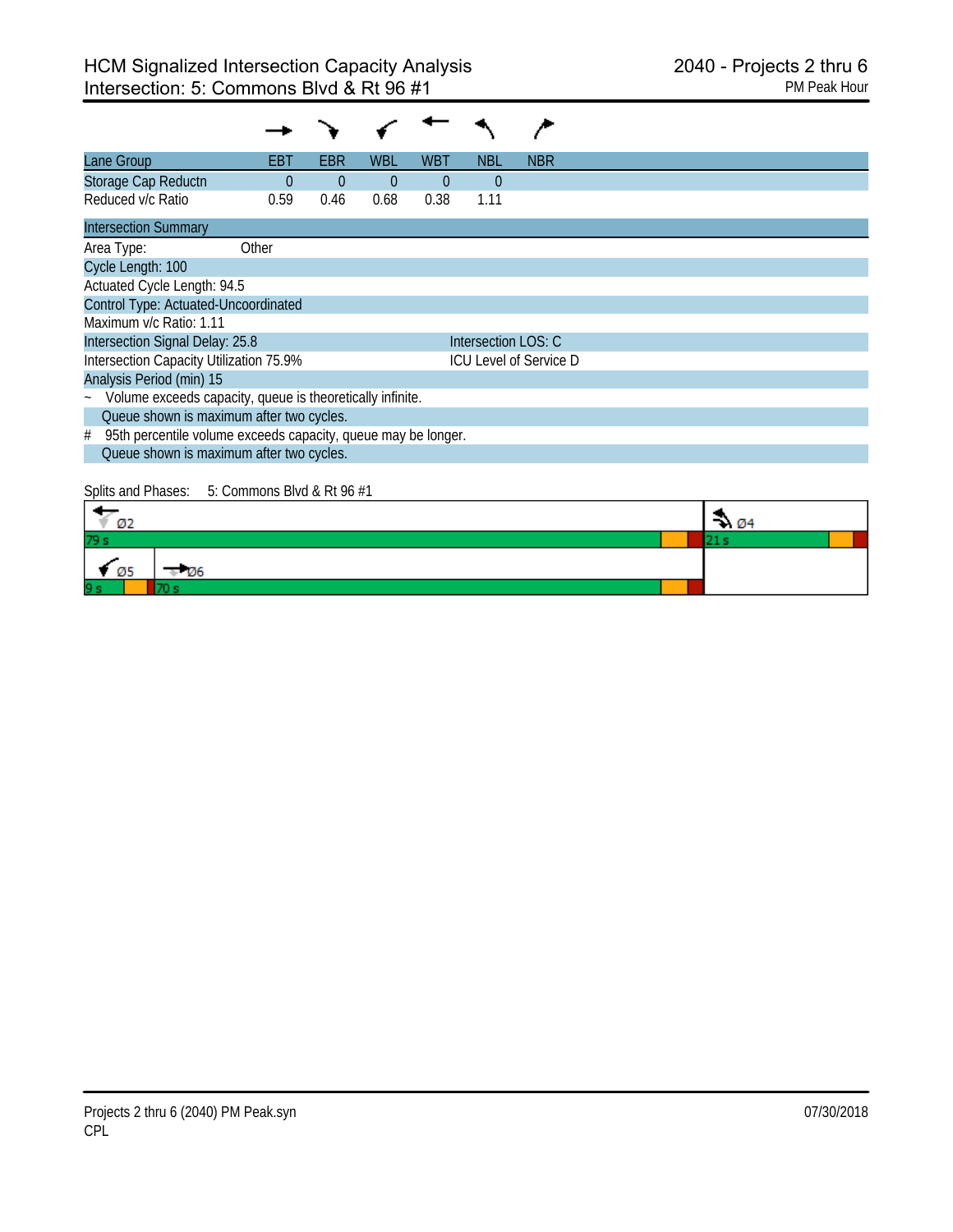HCM Signalized Intersection Capacity Analysis 2040 - Projects 2 thru 6 Intersection: 6: Rt 96 #1 & Mall Ent (N)/Turk Hill Road #1

| Lane Group                                     | EBL                    | <b>EBT</b>        | <b>EBR</b>       | <b>WBL</b>       | <b>WBT</b>       | <b>WBR</b>       | <b>NBL</b>             | <b>NBT</b>       | <b>NBR</b>             | <b>SBL</b>       | <b>SBT</b>     | <b>SBR</b>          |
|------------------------------------------------|------------------------|-------------------|------------------|------------------|------------------|------------------|------------------------|------------------|------------------------|------------------|----------------|---------------------|
| Lane Configurations                            | ۲                      | ची                | ۴                | ካካ               | ↟                | ۴                | ۲                      | ₩                | ۴                      | ۲                | 11             | ۴                   |
| Traffic Volume (vph)                           | 170                    | 120               | 84               | 392              | 100              | 166              | 53                     | 794              | 542                    | 238              | 1088           | 243                 |
| Future Volume (vph)                            | 170                    | 120               | 84               | 392              | 100              | 166              | 53                     | 794              | 542                    | 238              | 1088           | 243                 |
| Ideal Flow (vphpl)                             | 1900                   | 1900              | 1900             | 1900             | 1900             | 1900             | 1900                   | 1900             | 1900                   | 1900             | 1900           | 1900                |
| Lane Width (ft)                                | 11                     | 11                | 11               | 12               | 12               | 12               | 11                     | 11               | 11                     | 11               | 11             | 11                  |
| Storage Length (ft)                            | $\overline{0}$         |                   | $\overline{0}$   | $\overline{0}$   |                  | 200              | 100                    |                  | 175                    | 350              |                | 200                 |
| Storage Lanes                                  | 1                      |                   | 1                | $\overline{2}$   |                  | 1                | 1                      |                  | 1                      | 1                |                | 1                   |
| Taper Length (ft)                              | 25                     |                   |                  | 25               |                  |                  | 25                     |                  |                        | 25               |                |                     |
| Lane Util. Factor                              | 0.95                   | 0.95              | 1.00             | 0.97             | 1.00             | 1.00             | 1.00                   | 0.95             | 1.00                   | 1.00             | 0.95           | 1.00                |
| Frt                                            |                        |                   | 0.850            |                  |                  | 0.850            |                        |                  | 0.850                  |                  |                | 0.850               |
| <b>Flt Protected</b>                           | 0.950                  | 0.994             |                  | 0.950            |                  |                  | 0.950                  |                  |                        | 0.950            |                |                     |
| Satd. Flow (prot)                              | 1625                   | 1700              | 1531             | 3433             | 1863             | 1583             | 1711                   | 3421             | 1531                   | 1711             | 3421           | 1531                |
| <b>Flt Permitted</b>                           | 0.950                  | 0.994             |                  | 0.950            |                  |                  | 0.204                  |                  |                        | 0.130            |                |                     |
| Satd. Flow (perm)                              | 1625                   | 1700              | 1531             | 3433             | 1863             | 1583             | 367                    | 3421             | 1531                   | 234              | 3421           | 1531                |
| Right Turn on Red                              |                        |                   | Yes              |                  |                  | Yes              |                        |                  | Yes                    |                  |                | Yes                 |
| Satd. Flow (RTOR)                              |                        |                   | 164              |                  |                  | 198              |                        |                  | 380                    |                  |                | 264                 |
| Link Speed (mph)                               |                        | 30                |                  |                  | 35               |                  |                        | 45               |                        |                  | 45             |                     |
| Link Distance (ft)                             |                        | 497               |                  |                  | 533              |                  |                        | 1383             |                        |                  | 1542           |                     |
| Travel Time (s)                                |                        | 11.3              |                  |                  | 10.4             |                  |                        | 21.0             |                        |                  | 23.4           |                     |
| Peak Hour Factor                               | 0.88                   | 0.88              | 0.88             | 0.84             | 0.84             | 0.84             | 0.92                   | 0.92             | 0.92                   | 0.92             | 0.92           | 0.92                |
| Adj. Flow (vph)                                | 193                    | 136               | 95               | 467              | 119              | 198              | 58                     | 863              | 589                    | 259              | 1183           | 264                 |
| Shared Lane Traffic (%)                        | 10%                    |                   |                  |                  |                  |                  |                        |                  |                        |                  |                |                     |
| Lane Group Flow (vph)                          | 174                    | 155               | 95               | 467              | 119              | 198              | 58                     | 863              | 589                    | 259              | 1183           | 264                 |
| <b>Turn Type</b>                               | Split                  | <b>NA</b>         | Perm             | Split            | <b>NA</b>        | Perm             | Perm                   | <b>NA</b>        | $pm+ov$                | pm+pt            | <b>NA</b>      | Perm                |
| <b>Protected Phases</b>                        | 4                      | $\overline{4}$    |                  | 8                | 8                |                  |                        | $\overline{2}$   | 8                      | 1                | 6              |                     |
| <b>Permitted Phases</b>                        |                        |                   | $\overline{4}$   |                  |                  | 8                | $\overline{2}$         |                  | $\overline{2}$         | $\overline{6}$   | $\overline{6}$ | $\ddot{\mathbf{6}}$ |
| Total Split (s)                                | 26.0                   | 26.0              | 26.0             | 18.0             | 18.0             | 18.0             | 30.0                   | 30.0             | 18.0                   | 16.0             | 46.0           | 46.0                |
| Total Lost Time (s)                            | 5.5                    | 5.5               | 5.5              | 5.5              | 5.5              | 5.5              | 5.5                    | 5.5              | 5.5                    | 5.5              | 5.5            | 5.5                 |
| Act Effct Green (s)                            | 15.0                   | 15.0              | 15.0             | 16.9             | 16.9             | 16.9             | 25.2                   | 25.2             | 42.1                   | 41.6             | 41.6           | 41.6                |
| Actuated g/C Ratio                             | 0.17                   | 0.17              | 0.17             | 0.19             | 0.19             | 0.19             | 0.28                   | 0.28             | 0.47                   | 0.46             | 0.46           | 0.46                |
| v/c Ratio                                      | 0.64                   | 0.55              | 0.24             | 0.73             | 0.34             | 0.43             | 0.57                   | 0.90             | 0.64                   | 0.91             | 0.75           | 0.31                |
| <b>Control Delay</b>                           | 45.3                   | 40.8              | 2.0              | 43.4             | 36.2             | 8.7              | 53.5                   | 45.6             | 7.4                    | 56.1             | 23.9           | 3.1                 |
| Queue Delay                                    | 0.0                    | 0.0               | 0.0              | 0.0              | 0.0              | 0.0              | 0.0                    | 0.0              | 0.0                    | 0.0              | 0.0            | 0.0                 |
| <b>Total Delay</b>                             | 45.3                   | 40.8              | 2.0              | 43.4             | 36.2             | 8.7              | 53.5                   | 45.6             | 7.4                    | 56.1             | 23.9           | 3.1                 |
| <b>LOS</b>                                     | D                      | D                 | A                | D                | D                | A                | D.                     | D                | A                      | E                | С              | A                   |
| Approach Delay                                 |                        | 34.0              |                  |                  | 33.6             |                  |                        | 31.0             |                        |                  | 25.6           |                     |
| Approach LOS                                   |                        | $\mathsf C$       |                  |                  | $\mathcal{C}$    |                  |                        | $\mathsf C$      |                        |                  | $\mathsf C$    |                     |
| Stops (vph)                                    | 137                    | 120               | $\overline{2}$   | 331              | 87               | 25               | 46                     | 698              | 164                    | 139              | 866            | 20                  |
| Fuel Used(gal)                                 | 3                      | $\overline{2}$    | $\mathbf{0}$     | $\overline{7}$   | $\overline{2}$   | 1                | $\overline{2}$         | 23               | 8                      | 7                | 27             | 3                   |
| CO Emissions (g/hr)                            | 193                    | 162               | 26               | 522              | 124              | 78               | 114                    | 1620             | 540                    | 477              | 1884           | 198                 |
| NOx Emissions (q/hr)                           | 38<br>45               | 32                | 5                | 102              | 24               | 15               | 22                     | 315              | 105                    | 93               | 367            | 39                  |
| VOC Emissions (q/hr)                           |                        | 38                | $\mathfrak b$    | 121              | 29               | 18               | 26                     | 376              | 125                    | 111              | 437            | 46                  |
| Dilemma Vehicles (#)<br>Queue Length 50th (ft) | $\boldsymbol{0}$<br>98 | $\mathbf 0$<br>86 | $\boldsymbol{0}$ | $\boldsymbol{0}$ | 6<br>58          | $\boldsymbol{0}$ | $\boldsymbol{0}$<br>29 | 42               | $\boldsymbol{0}$<br>33 | 0                | 60             | 0                   |
|                                                |                        |                   | $\boldsymbol{0}$ | 127              |                  | $\mathbf{0}$     |                        | 251              |                        | 99               | 287            | $\theta$            |
| Queue Length 95th (ft)                         | 152                    | 136               | 4                | #210             | 108              | 48               | #87                    | #368             | 101                    | #246             | 371            | 42                  |
| Internal Link Dist (ft)                        |                        | 417               |                  |                  | 453              | 200              | 100                    | 1303             | 175                    | 350              | 1462           | 200                 |
| Turn Bay Length (ft)                           | 370                    | 387               | 475              | 643              | 348              | 457              | 102                    | 958              | 918                    | 286              | 1582           | 850                 |
| Base Capacity (vph)                            |                        |                   |                  |                  |                  |                  |                        |                  |                        |                  |                |                     |
| Starvation Cap Reductn                         | $\boldsymbol{0}$       | $\mathbf 0$       | $\boldsymbol{0}$ | $\boldsymbol{0}$ | $\boldsymbol{0}$ | $\boldsymbol{0}$ | $\boldsymbol{0}$       | $\boldsymbol{0}$ | 0                      | $\boldsymbol{0}$ | 0              | 0                   |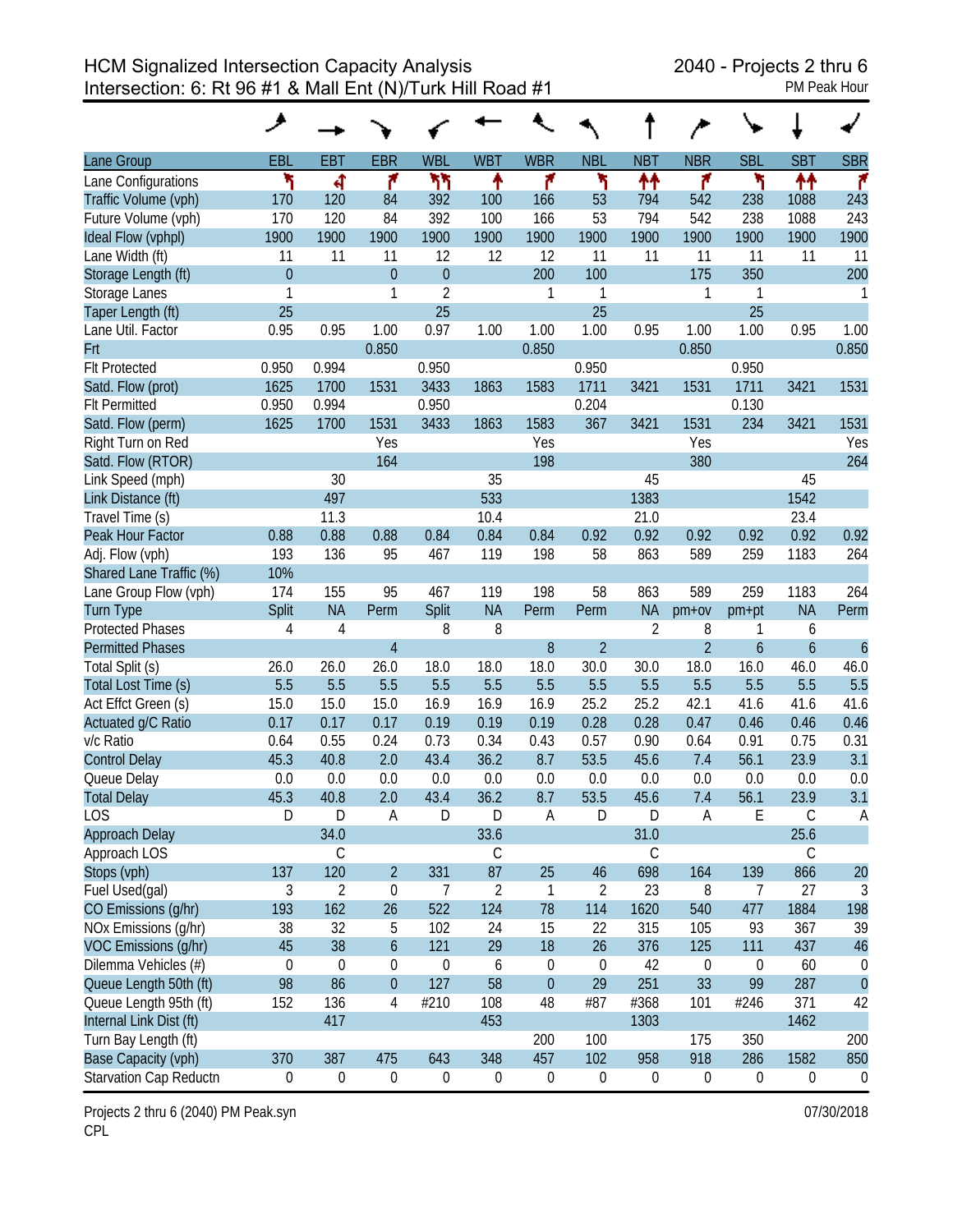| Lane Group                                                            | EBL      | EBT      | EBR      | <b>WBL</b> | WBT                 | <b>WBR</b>                    | <b>NBL</b> | <b>NBT</b>     | <b>NBR</b> | <b>SBL</b> | <b>SBT</b> | <b>SBR</b> |
|-----------------------------------------------------------------------|----------|----------|----------|------------|---------------------|-------------------------------|------------|----------------|------------|------------|------------|------------|
| Spillback Cap Reductn                                                 | 0        | $\Omega$ | $\Omega$ | $\Omega$   | 0                   | $\Omega$                      | $\Omega$   | $\Omega$       | $\Omega$   | $\Omega$   | $\Omega$   | $\Omega$   |
| Storage Cap Reductn                                                   | $\Omega$ | $\Omega$ | $\Omega$ | 0          | 0                   | 0                             | 0          | $\overline{0}$ | 0          | 0          | $\Omega$   | $\theta$   |
| Reduced v/c Ratio                                                     | 0.47     | 0.40     | 0.20     | 0.73       | 0.34                | 0.43                          | 0.57       | 0.90           | 0.64       | 0.91       | 0.75       | 0.31       |
| <b>Intersection Summary</b>                                           |          |          |          |            |                     |                               |            |                |            |            |            |            |
| Area Type:                                                            | Other    |          |          |            |                     |                               |            |                |            |            |            |            |
| Cycle Length: 90                                                      |          |          |          |            |                     |                               |            |                |            |            |            |            |
| <b>Actuated Cycle Length: 90</b>                                      |          |          |          |            |                     |                               |            |                |            |            |            |            |
| Offset: 0 (0%), Referenced to phase 2:NBTL and 6:SBTL, Start of Green |          |          |          |            |                     |                               |            |                |            |            |            |            |
| Control Type: Actuated-Coordinated                                    |          |          |          |            |                     |                               |            |                |            |            |            |            |
| Maximum v/c Ratio: 0.91                                               |          |          |          |            |                     |                               |            |                |            |            |            |            |
| Intersection Signal Delay: 29.7                                       |          |          |          |            | Intersection LOS: C |                               |            |                |            |            |            |            |
| Intersection Capacity Utilization 75.0%                               |          |          |          |            |                     | <b>ICU Level of Service D</b> |            |                |            |            |            |            |
| Analysis Period (min) 15                                              |          |          |          |            |                     |                               |            |                |            |            |            |            |
| 95th percentile volume exceeds capacity, queue may be longer.<br>#    |          |          |          |            |                     |                               |            |                |            |            |            |            |
| Queue shown is maximum after two cycles.                              |          |          |          |            |                     |                               |            |                |            |            |            |            |
|                                                                       |          |          |          |            |                     |                               |            |                |            |            |            |            |

Splits and Phases: 6: Rt 96 #1 & Mall Ent (N)/Turk Hill Road #1

|                 | (02)(R)<br>$\mathbf{v}$ |  | Y 708 |
|-----------------|-------------------------|--|-------|
| 16 <sub>s</sub> |                         |  |       |
| Ø6 (R'          |                         |  |       |
| 46s             |                         |  |       |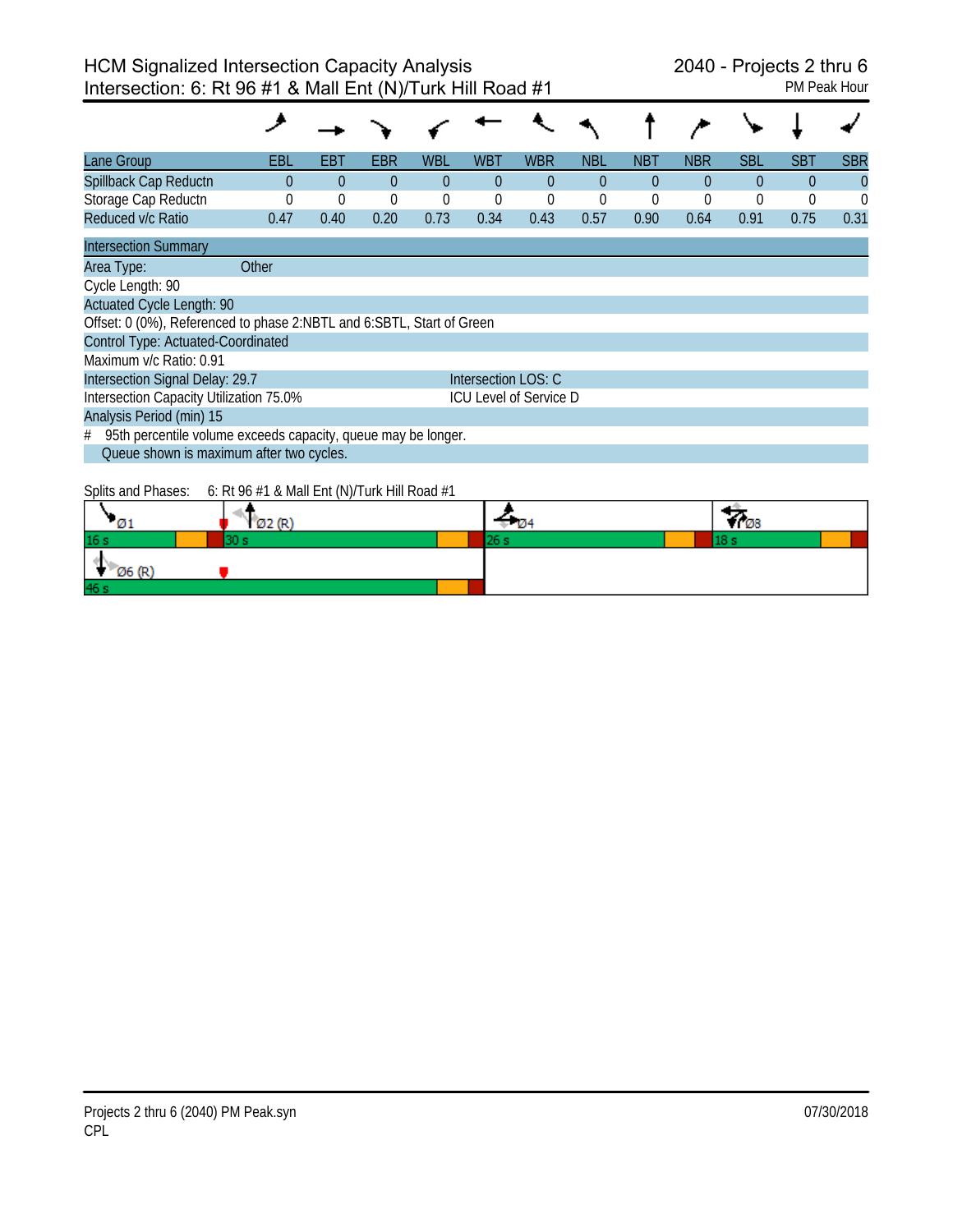HCM Signalized Intersection Capacity Analysis 2040 - Projects 2 thru 6

Intersection: 7: Cobblestone Drive/Square Drive & Turk Hill Road #1 PM Peak Hour

|                               | ۶                |                  |                  |                  |                  |                  |                  |                  |                  |                  |                  |                  |
|-------------------------------|------------------|------------------|------------------|------------------|------------------|------------------|------------------|------------------|------------------|------------------|------------------|------------------|
| Lane Group                    | <b>EBL</b>       | <b>EBT</b>       | <b>EBR</b>       | <b>WBL</b>       | <b>WBT</b>       | <b>WBR</b>       | <b>NBL</b>       | <b>NBT</b>       | <b>NBR</b>       | <b>SBL</b>       | <b>SBT</b>       | <b>SBR</b>       |
| Lane Configurations           | ۲                | ↟                | ۴                | ኻ                | ተኈ               |                  | ۲                | Ъ                |                  | ۲                | Ъ                |                  |
| Traffic Volume (vph)          | 241              | 431              | 228              | 97               | 262              | 35               | 144              | 25               | 90               | 57               | 33               | 252              |
| Future Volume (vph)           | 241              | 431              | 228              | 97               | 262              | 35               | 144              | 25               | 90               | 57               | 33               | 252              |
| Ideal Flow (vphpl)            | 1900             | 1900             | 1900             | 1900             | 1900             | 1900             | 1900             | 1900             | 1900             | 1900             | 1900             | 1900             |
| Storage Length (ft)           | 225              |                  | 225              | 100              |                  | 275              | 75               |                  | 0                | 50               |                  | $\mathbf 0$      |
| <b>Storage Lanes</b>          | $\mathbf{1}$     |                  | $\overline{1}$   | $\mathbf{1}$     |                  | $\mathbf{1}$     | $\mathbf{1}$     |                  | $\overline{0}$   | $\overline{1}$   |                  | $\overline{0}$   |
| Taper Length (ft)             | 25               |                  |                  | 25               |                  |                  | 25               |                  |                  | 25               |                  |                  |
| Lane Util. Factor             | 1.00             | 1.00             | 1.00             | 1.00             | 0.95             | 0.95             | 1.00             | 1.00             | 1.00             | 1.00             | 1.00             | 1.00             |
| Frt                           |                  |                  | 0.850            |                  | 0.982            |                  |                  | 0.883            |                  |                  | 0.867            |                  |
| <b>Flt Protected</b>          | 0.950            |                  |                  | 0.950            |                  |                  | 0.950            |                  |                  | 0.950            |                  |                  |
| Satd. Flow (prot)             | 1770             | 1863             | 1583             | 1770             | 3476             | 0                | 1770             | 1645             | 0                | 1770             | 1615             | $\boldsymbol{0}$ |
| <b>Flt Permitted</b>          | 0.449            |                  |                  | 0.398            |                  |                  | 0.425            |                  |                  | 0.673            |                  |                  |
| Satd. Flow (perm)             | 836              | 1863             | 1583             | 741              | 3476             | $\mathbf 0$      | 792              | 1645             | 0                | 1254             | 1615             | $\mathbf 0$      |
| Right Turn on Red             |                  |                  | Yes              |                  |                  | Yes              |                  |                  | Yes              |                  |                  | Yes              |
| Satd. Flow (RTOR)             |                  |                  | 245              |                  | 23               |                  |                  | 103              |                  |                  | 290              |                  |
| Link Speed (mph)              |                  | 35               |                  |                  | 35               |                  |                  | 25               |                  |                  | 25               |                  |
| Link Distance (ft)            |                  | 533              |                  |                  | 819              |                  |                  | 470              |                  |                  | 441              |                  |
| Travel Time (s)               |                  | 10.4             |                  |                  | 16.0             |                  |                  | 12.8             |                  |                  | 12.0             |                  |
| Peak Hour Factor              | 0.93             | 0.93             | 0.93             | 0.93             | 0.93             | 0.93             | 0.87             | 0.87             | 0.87             | 0.87             | 0.87             | 0.87             |
| Adj. Flow (vph)               | 259              | 463              | 245              | 104              | 282              | 38               | 166              | 29               | 103              | 66               | 38               | 290              |
| Shared Lane Traffic (%)       |                  |                  |                  |                  |                  |                  |                  |                  |                  |                  |                  |                  |
| Lane Group Flow (vph)         | 259              | 463              | 245              | 104              | 320              | $\boldsymbol{0}$ | 166              | 132              | $\boldsymbol{0}$ | 66               | 328              | $\overline{0}$   |
| Turn Type                     | pm+pt            | <b>NA</b>        | Perm             | pm+pt            | <b>NA</b>        |                  | Perm             | <b>NA</b>        |                  | Perm             | <b>NA</b>        |                  |
| <b>Protected Phases</b>       | 7                | $\overline{4}$   |                  | 3                | 8                |                  |                  | $\overline{2}$   |                  |                  | $\boldsymbol{6}$ |                  |
| <b>Permitted Phases</b>       | 4                |                  | 4                | 8                |                  |                  | $\overline{2}$   |                  |                  | 6                |                  |                  |
| Total Split (s)               | 15.0             | 63.0             | 63.0             | 10.0             | 58.0             |                  | 27.0             | 27.0             |                  | 27.0             | 27.0             |                  |
| Total Lost Time (s)           | 4.0              | 4.0              | 4.0              | 4.0              | 4.0              |                  | 4.0              | 4.0              |                  | 4.0              | 4.0              |                  |
| Act Effct Green (s)           | 34.1             | 26.3             | 26.3             | 25.0             | 19.0             |                  | 23.2             | 23.2             |                  | 23.2             | 23.2             |                  |
| Actuated g/C Ratio            | 0.52             | 0.40             | 0.40             | 0.38             | 0.29             |                  | 0.35             | 0.35             |                  | 0.35             | 0.35             |                  |
| v/c Ratio                     | 0.44             | 0.62             | 0.31             | 0.28             | 0.31             |                  | 0.59             | 0.20             |                  | 0.15             | 0.43             |                  |
| <b>Control Delay</b>          | 10.8             | 20.2             | 3.1              | 10.0             | 16.8             |                  | 31.1             | 7.2              |                  | 18.1             | 5.9              |                  |
| Queue Delay                   | 0.0              | 0.0              | 0.0              | 0.0              | 0.0              |                  | 0.0              | 0.0              |                  | 0.0              | 0.0              |                  |
| <b>Total Delay</b>            | 10.8             | 20.2             | 3.1              | 10.0             | 16.8             |                  | 31.1             | 7.2              |                  | 18.1             | 5.9              |                  |
| <b>LOS</b>                    | B                | $\mathsf C$      | $\overline{A}$   | $\mathsf B$      | B                |                  | $\mathsf{C}$     | $\overline{A}$   |                  | B                | $\overline{A}$   |                  |
| Approach Delay                |                  | 13.4             |                  |                  | 15.2             |                  |                  | 20.5             |                  |                  | 7.9              |                  |
| Approach LOS                  |                  | $\overline{B}$   |                  |                  | $\sf B$          |                  |                  | $\mathsf{C}$     |                  |                  | $\mathsf{A}$     |                  |
| Stops (vph)                   | 117              | 322              | 21               | 50               | 192              |                  | 110              | 29               |                  | 39               | 47               |                  |
| Fuel Used(gal)                | $\overline{2}$   | 6                | $\overline{1}$   | 1                | $\overline{4}$   |                  | $\overline{2}$   | $\mathbf{1}$     |                  | 1                | $\overline{2}$   |                  |
| CO Emissions (g/hr)           | 164              | 409              | 82               | 80               | 296              |                  | 134              | 52               |                  | 40               | 111              |                  |
| NOx Emissions (g/hr)          | 32               | 80               | 16               | 16               | 57               |                  | 26               | 10               |                  | $\, 8$           | 22               |                  |
| VOC Emissions (g/hr)          | 38               | 95               | 19               | 19               | 68               |                  | 31               | 12               |                  | 9                | 26               |                  |
| Dilemma Vehicles (#)          | $\overline{0}$   | 32               | $\overline{0}$   | $\theta$         | 22               |                  | $\boldsymbol{0}$ | $\pmb{0}$        |                  | $\boldsymbol{0}$ | $\boldsymbol{0}$ |                  |
| Queue Length 50th (ft)        | 53               | 150              | $\mathbf 0$      | 19               | 47               |                  | 53               | $\overline{7}$   |                  | 18               | 10               |                  |
| Queue Length 95th (ft)        | 89               | 235              | 36               | 39               | 75               |                  | #150             | 44               |                  | 50               | 64               |                  |
| Internal Link Dist (ft)       |                  | 453              |                  |                  | 739              |                  |                  | 390              |                  |                  | 361              |                  |
| Turn Bay Length (ft)          | 225              |                  | 225              | 100              |                  |                  | 75               |                  |                  | 50               |                  |                  |
| Base Capacity (vph)           | 594              | 1675             | 1448             | 378              | 2904             |                  | 281              | 650              |                  | 445              | 761              |                  |
| <b>Starvation Cap Reductn</b> | $\boldsymbol{0}$ | $\boldsymbol{0}$ | $\mathbf 0$      | $\boldsymbol{0}$ | $\boldsymbol{0}$ |                  | $\boldsymbol{0}$ | $\boldsymbol{0}$ |                  | $\boldsymbol{0}$ | $\boldsymbol{0}$ |                  |
| Spillback Cap Reductn         | 0                | $\boldsymbol{0}$ | $\boldsymbol{0}$ | $\boldsymbol{0}$ | $\boldsymbol{0}$ |                  | $\boldsymbol{0}$ | $\boldsymbol{0}$ |                  | $\boldsymbol{0}$ | $\boldsymbol{0}$ |                  |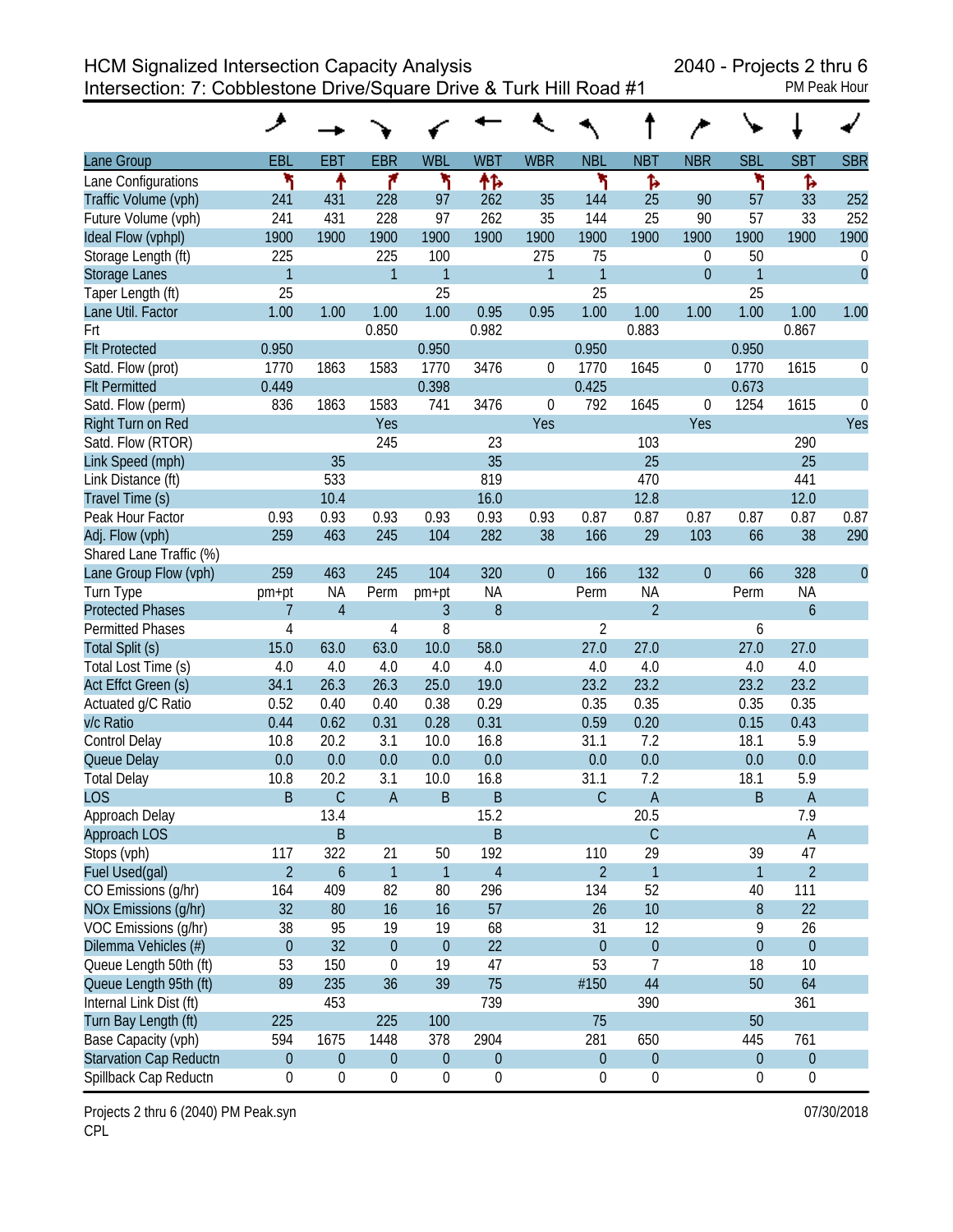| Lane Group                                                         | EBL      | EBT      | EBR      | WBL      | WBT                 | <b>WBR</b>                    | <b>NBL</b> | <b>NBT</b> | <b>NBR</b> | <b>SBL</b> | <b>SBT</b> | <b>SBR</b> |
|--------------------------------------------------------------------|----------|----------|----------|----------|---------------------|-------------------------------|------------|------------|------------|------------|------------|------------|
| Storage Cap Reductn                                                | $\Omega$ | $\Omega$ | $\theta$ | $\Omega$ | $\Omega$            |                               | $\theta$   | $\Omega$   |            | $\Omega$   | $\Omega$   |            |
| Reduced v/c Ratio                                                  | 0.44     | 0.28     | 0.17     | 0.28     | 0.11                |                               | 0.59       | 0.20       |            | 0.15       | 0.43       |            |
| <b>Intersection Summary</b>                                        |          |          |          |          |                     |                               |            |            |            |            |            |            |
| Area Type:                                                         | Other    |          |          |          |                     |                               |            |            |            |            |            |            |
| Cycle Length: 100                                                  |          |          |          |          |                     |                               |            |            |            |            |            |            |
| Actuated Cycle Length: 65.4                                        |          |          |          |          |                     |                               |            |            |            |            |            |            |
| Control Type: Actuated-Uncoordinated                               |          |          |          |          |                     |                               |            |            |            |            |            |            |
| Maximum v/c Ratio: 0.62                                            |          |          |          |          |                     |                               |            |            |            |            |            |            |
| Intersection Signal Delay: 13.7                                    |          |          |          |          | Intersection LOS: B |                               |            |            |            |            |            |            |
| Intersection Capacity Utilization 66.7%                            |          |          |          |          |                     | <b>ICU Level of Service C</b> |            |            |            |            |            |            |
| Analysis Period (min) 15                                           |          |          |          |          |                     |                               |            |            |            |            |            |            |
| 95th percentile volume exceeds capacity, queue may be longer.<br># |          |          |          |          |                     |                               |            |            |            |            |            |            |
| Queue shown is maximum after two cycles.                           |          |          |          |          |                     |                               |            |            |            |            |            |            |
|                                                                    |          |          |          |          |                     |                               |            |            |            |            |            |            |

Splits and Phases: 7: Cobblestone Drive/Square Drive & Turk Hill Road #1

| Ø2              | - 03 | -104 |  |
|-----------------|------|------|--|
| 27s             |      |      |  |
| Ø6              | . .  | Ø8   |  |
| 27 <sub>s</sub> |      |      |  |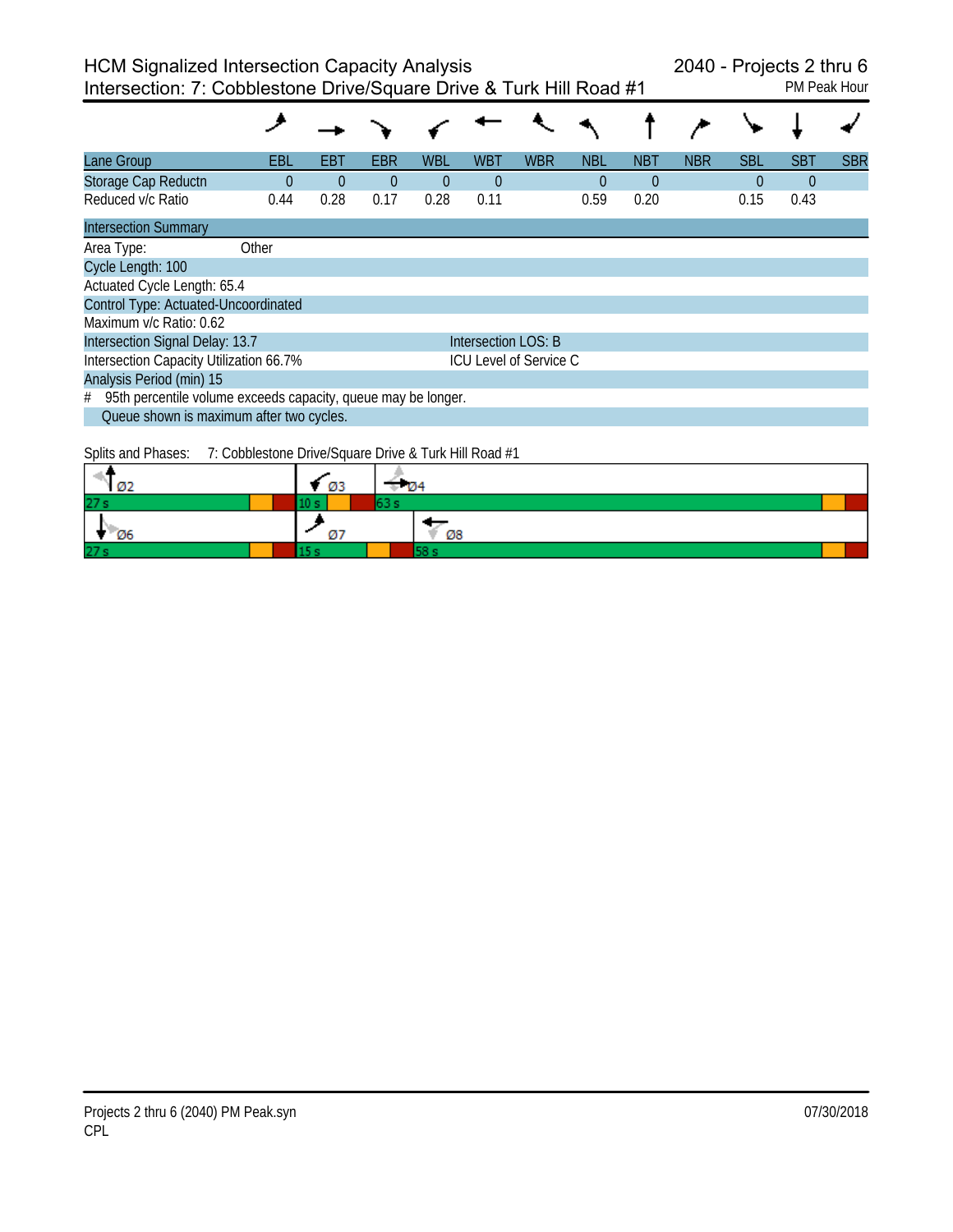| Lane Group                    | EBL              | <b>EBT</b>       | <b>EBR</b>       | <b>WBL</b>       | <b>WBT</b>       | <b>WBR</b>       | <b>NBL</b>       | <b>NBT</b>       | <b>NBR</b>       | <b>SBL</b>       | <b>SBT</b>     | <b>SBR</b>       |
|-------------------------------|------------------|------------------|------------------|------------------|------------------|------------------|------------------|------------------|------------------|------------------|----------------|------------------|
| Lane Configurations           | ۲                | Ъ                |                  | ۲                | ٠                | ۴                | ۲                | ↟↟               | ۴                | ۲                | ↟↟             | ۴                |
| Traffic Volume (vph)          | 92               | 15               | 57               | 272              | 29               | 234              | 39               | 1063             | 223              | 73               | 1433           | 66               |
| Future Volume (vph)           | 92               | 15               | 57               | 272              | 29               | 234              | 39               | 1063             | 223              | 73               | 1433           | 66               |
| Ideal Flow (vphpl)            | 1900             | 1900             | 1900             | 1900             | 1900             | 1900             | 1900             | 1900             | 1900             | 1900             | 1900           | 1900             |
| Storage Length (ft)           | 165              |                  | $\boldsymbol{0}$ | 100              |                  | 100              | 200              |                  | 175              | 400              |                | 450              |
| <b>Storage Lanes</b>          | $\mathbf{1}$     |                  | $\overline{0}$   | $\mathbf{1}$     |                  | $\overline{0}$   | $\mathbf{1}$     |                  | $\mathbf{1}$     | $\mathbf{1}$     |                | $\overline{1}$   |
| Taper Length (ft)             | 25               |                  |                  | 25               |                  |                  | 25               |                  |                  | 25               |                |                  |
| Lane Util. Factor             | 1.00             | 1.00             | 1.00             | 1.00             | 1.00             | 1.00             | 1.00             | 0.95             | 1.00             | 1.00             | 0.95           | 1.00             |
| Frt                           |                  | 0.881            |                  |                  |                  | 0.850            |                  |                  | 0.850            |                  |                | 0.850            |
| <b>Flt Protected</b>          | 0.950            |                  |                  | 0.950            |                  |                  | 0.950            |                  |                  | 0.950            |                |                  |
| Satd. Flow (prot)             | 1770             | 1641             | 0                | 1770             | 1863             | 1583             | 1770             | 3539             | 1583             | 1770             | 3539           | 1583             |
| <b>Flt Permitted</b>          | 0.736            |                  |                  | 0.706            |                  |                  | 0.117            |                  |                  | 0.135            |                |                  |
| Satd. Flow (perm)             | 1371             | 1641             | 0                | 1315             | 1863             | 1583             | 218              | 3539             | 1583             | 251              | 3539           | 1583             |
| Right Turn on Red             |                  |                  | Yes              |                  |                  | Yes              |                  |                  | Yes              |                  |                | Yes              |
| Satd. Flow (RTOR)             |                  | 62               |                  |                  |                  | 254              |                  |                  | 242              |                  |                | 95               |
| Link Speed (mph)              |                  | 25               |                  |                  | 20               |                  |                  | 45               |                  |                  | 45             |                  |
| Link Distance (ft)            |                  | 570              |                  |                  | 251              |                  |                  | 991              |                  |                  | 1383           |                  |
| Travel Time (s)               |                  | 15.5             |                  |                  | 8.6              |                  |                  | 15.0             |                  |                  | 21.0           |                  |
| Peak Hour Factor              | 0.92             | 0.92             | 0.92             | 0.92             | 0.92             | 0.92             | 0.92             | 0.92             | 0.92             | 0.92             | 0.92           | 0.92             |
| Adj. Flow (vph)               | 100              | 16               | 62               | 296              | 32               | 254              | 42               | 1155             | 242              | 79               | 1558           | 72               |
| Shared Lane Traffic (%)       |                  |                  |                  |                  |                  |                  |                  |                  |                  |                  |                |                  |
| Lane Group Flow (vph)         | 100              | 78               | $\overline{0}$   | 296              | 32               | 254              | 42               | 1155             | 242              | 79               | 1558           | 72               |
| Turn Type                     | Perm             | <b>NA</b>        |                  | Perm             | <b>NA</b>        | Perm             | pm+pt            | <b>NA</b>        | Perm             | pm+pt            | <b>NA</b>      | Perm             |
| <b>Protected Phases</b>       |                  | $\overline{4}$   |                  |                  | 8                |                  | 5                | $\overline{2}$   |                  | 1                | $\overline{6}$ |                  |
| <b>Permitted Phases</b>       | 4                |                  |                  | 8                |                  | 8                | $\overline{2}$   |                  | $\overline{2}$   | 6                |                | 6                |
| Total Split (s)               | 25.0             | 25.0             |                  | 25.0             | 25.0             | 25.0             | 15.0             | 40.0             | 40.0             | 15.0             | 40.0           | 40.0             |
| Total Lost Time (s)           | 5.0              | 5.0              |                  | 5.0              | 5.0              | 5.0              | 5.0              | 5.0              | 5.0              | 5.0              | 5.0            | 5.0              |
| Act Effct Green (s)           | 18.8             | 18.8             |                  | 18.8             | 18.8             | 18.8             | 37.9             | 33.3             | 33.3             | 39.1             | 35.7           | 35.7             |
| Actuated g/C Ratio            | 0.27             | 0.27             |                  | 0.27             | 0.27             | 0.27             | 0.54             | 0.47             | 0.47             | 0.55             | 0.50           | 0.50             |
| v/c Ratio                     | 0.28             | 0.16             |                  | 0.85             | 0.06             | 0.42             | 0.17             | 0.69             | 0.28             | 0.29             | 0.87           | 0.09             |
| Control Delay                 | 24.3             | 9.6              |                  | 50.2             | 21.4             | 5.7              | 7.9              | 18.4             | 2.8              | 9.4              | 24.6           | 2.1              |
| Queue Delay                   | 0.0              | 0.0              |                  | 0.0              | 0.0              | 0.0              | 0.0              | 0.0              | 0.0              | 0.0              | 0.0            | 0.0              |
| <b>Total Delay</b>            | 24.3             | 9.6              |                  | 50.2             | 21.4             | 5.7              | 7.9              | 18.4             | 2.8              | 9.4              | 24.6           | 2.1              |
| <b>LOS</b>                    | $\mathsf{C}$     | $\overline{A}$   |                  | D                | $\mathsf C$      | $\overline{A}$   | $\overline{A}$   | $\mathsf B$      | A                | $\sf A$          | $\mathsf C$    | $\overline{A}$   |
| Approach Delay                |                  | 17.9             |                  |                  | 29.2             |                  |                  | 15.5             |                  |                  | 22.9           |                  |
| Approach LOS                  |                  | B                |                  |                  | $\mathsf C$      |                  |                  | $\mathsf B$      |                  |                  | $\mathsf{C}$   |                  |
| Stops (vph)                   | 68               | 21               |                  | 224              | 23               | 30               | 17               | 793              | 20               | 30               | 1109           | 6                |
| Fuel Used(gal)                | $\mathbf{1}$     | $\overline{1}$   |                  | 5                | $\boldsymbol{0}$ | $\overline{2}$   | $\mathbf{1}$     | 21               | $\overline{2}$   | $\mathbf{1}$     | 34             | $\overline{1}$   |
| CO Emissions (g/hr)           | 81               | 40               |                  | 329              | 23               | 107              | 37               | 1446             | 126              | 82               | 2364           | 49               |
| NOx Emissions (g/hr)          | 16               | $\boldsymbol{8}$ |                  | 64               | $\overline{4}$   | 21               | $\overline{7}$   | 281              | 25               | 16               | 460            | 9                |
| VOC Emissions (q/hr)          | 19               | 9                |                  | 76               | 5                | 25               | 9                | 335              | 29               | 19               | 548            | 11               |
| Dilemma Vehicles (#)          | $\boldsymbol{0}$ | $\boldsymbol{0}$ |                  | $\mathbf{0}$     | $\overline{0}$   | $\mathbf{0}$     | $\boldsymbol{0}$ | 63               | $\boldsymbol{0}$ | $\boldsymbol{0}$ | 89             | $\overline{0}$   |
| Queue Length 50th (ft)        | 38               | 6                |                  | 133              | 11               | 0                | 7                | 219              | $\boldsymbol{0}$ | 14               | 356            | 0                |
| Queue Length 95th (ft)        | 78               | 36               |                  | #270             | 32               | 52               | 18               | 293              | 36               | 30               | #521           | 14               |
| Internal Link Dist (ft)       |                  | 490              |                  |                  | 171              |                  |                  | 911              |                  |                  | 1303           |                  |
| Turn Bay Length (ft)          | 165              |                  |                  | 100              |                  | 100              | 200              |                  | 175              | 400              |                | 450              |
| Base Capacity (vph)           | 391              | 513              |                  | 375              | 532              | 633              | 348              | 1769             | 912              | 363              | 1787           | 846              |
| <b>Starvation Cap Reductn</b> | $\boldsymbol{0}$ | $\boldsymbol{0}$ |                  | $\boldsymbol{0}$ | $\boldsymbol{0}$ | $\boldsymbol{0}$ | $\boldsymbol{0}$ | $\theta$         | $\boldsymbol{0}$ | $\boldsymbol{0}$ | $\mathbf 0$    | $\theta$         |
| Spillback Cap Reductn         | 0                | $\boldsymbol{0}$ |                  | $\boldsymbol{0}$ | $\boldsymbol{0}$ | $\boldsymbol{0}$ | $\boldsymbol{0}$ | $\boldsymbol{0}$ | $\boldsymbol{0}$ | $\boldsymbol{0}$ | 0              | $\boldsymbol{0}$ |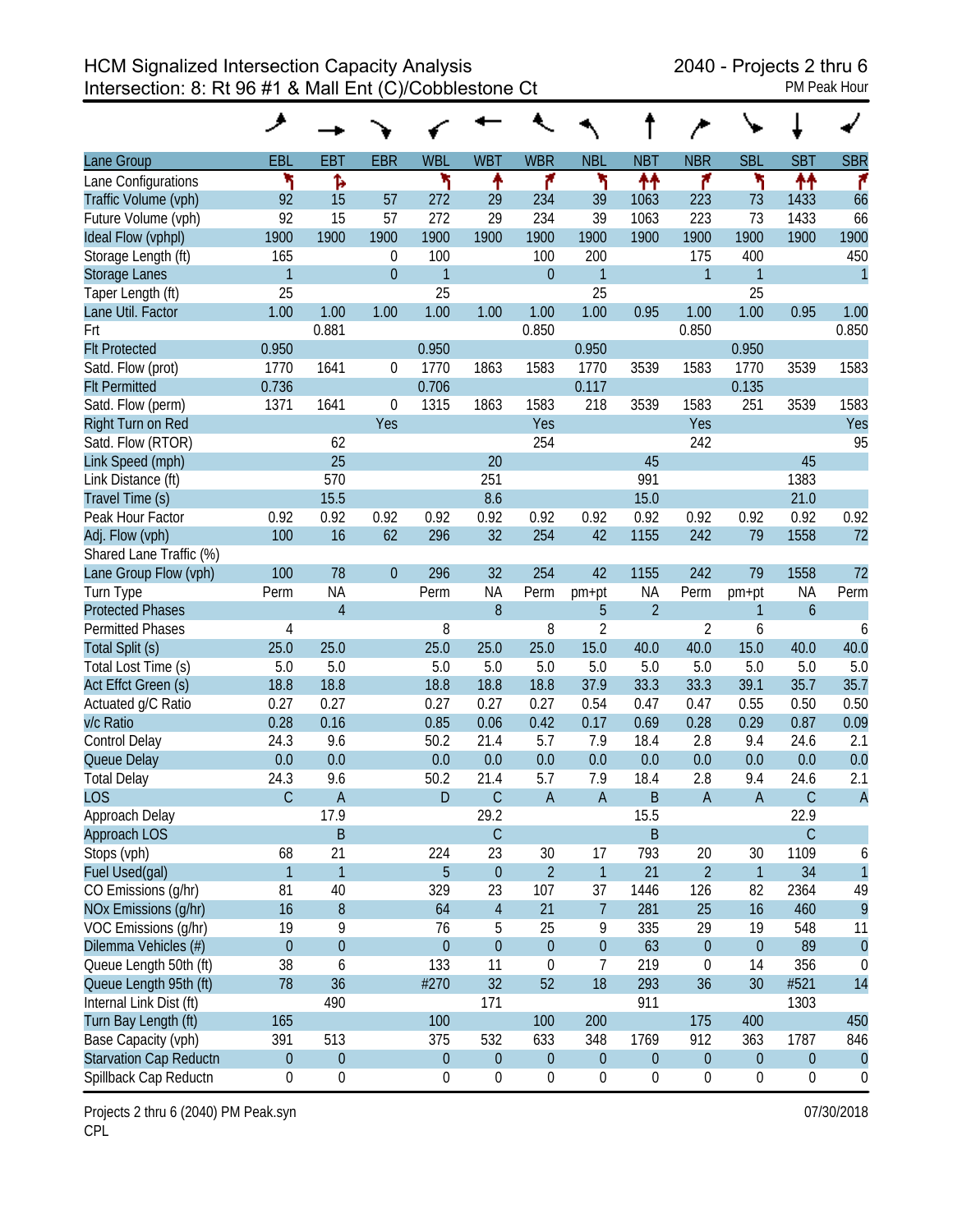| Lane Group                                                         | EBL      | EBT      | <b>EBR</b> | <b>WBL</b> | <b>WBT</b>          | <b>WBR</b>                    | <b>NBL</b> | <b>NBT</b> | <b>NBR</b> | <b>SBL</b> | <b>SBT</b> | <b>SBR</b> |
|--------------------------------------------------------------------|----------|----------|------------|------------|---------------------|-------------------------------|------------|------------|------------|------------|------------|------------|
| Storage Cap Reductn                                                | $\Omega$ | $\Omega$ |            | 0          | $\Omega$            | $\theta$                      | $\theta$   | $\theta$   | $\theta$   | $\theta$   | $\theta$   | $\theta$   |
| Reduced v/c Ratio                                                  | 0.26     | 0.15     |            | 0.79       | 0.06                | 0.40                          | 0.12       | 0.65       | 0.27       | 0.22       | 0.87       | 0.09       |
| <b>Intersection Summary</b>                                        |          |          |            |            |                     |                               |            |            |            |            |            |            |
| Area Type:                                                         | Other    |          |            |            |                     |                               |            |            |            |            |            |            |
| Cycle Length: 80                                                   |          |          |            |            |                     |                               |            |            |            |            |            |            |
| Actuated Cycle Length: 70.7                                        |          |          |            |            |                     |                               |            |            |            |            |            |            |
| Control Type: Actuated-Uncoordinated                               |          |          |            |            |                     |                               |            |            |            |            |            |            |
| Maximum v/c Ratio: 0.87                                            |          |          |            |            |                     |                               |            |            |            |            |            |            |
| Intersection Signal Delay: 20.9                                    |          |          |            |            | Intersection LOS: C |                               |            |            |            |            |            |            |
| Intersection Capacity Utilization 78.8%                            |          |          |            |            |                     | <b>ICU Level of Service D</b> |            |            |            |            |            |            |
| Analysis Period (min) 15                                           |          |          |            |            |                     |                               |            |            |            |            |            |            |
| 95th percentile volume exceeds capacity, queue may be longer.<br># |          |          |            |            |                     |                               |            |            |            |            |            |            |
| Queue shown is maximum after two cycles.                           |          |          |            |            |                     |                               |            |            |            |            |            |            |

Splits and Phases: 8: Rt 96 #1 & Mall Ent (C)/Cobblestone Ct

|                  | Ø2        | - 124 |
|------------------|-----------|-------|
| 15s              |           | 25 S  |
| ٠<br>$\sqrt{25}$ | <b>Ø6</b> | Ø8    |
| 15s              |           |       |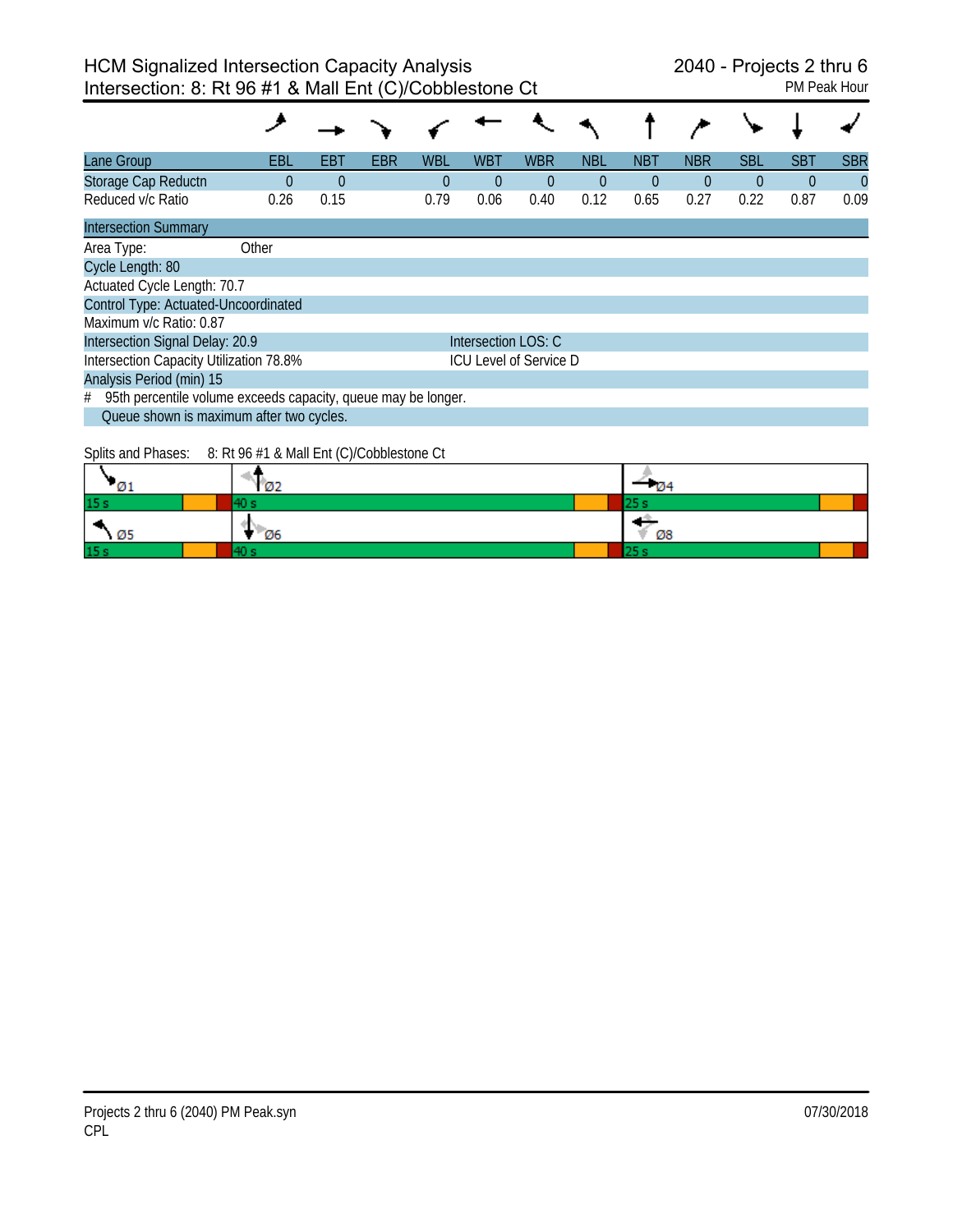|                         | عر             |                  |                  |                |                  |                |                  |                |                  |                  |                  |                |
|-------------------------|----------------|------------------|------------------|----------------|------------------|----------------|------------------|----------------|------------------|------------------|------------------|----------------|
| Lane Group              | EBL            | <b>EBT</b>       | <b>EBR</b>       | <b>WBL</b>     | <b>WBT</b>       | <b>WBR</b>     | <b>NBL</b>       | <b>NBT</b>     | <b>NBR</b>       | <b>SBL</b>       | <b>SBT</b>       | <b>SBR</b>     |
| Lane Configurations     | ۲              | ↟                | ۴                | ۲              | ۸                | ۴              | ۲                | ↟↟             | ۴                | ۲                | ↟↟               | ۴              |
| Traffic Volume (vph)    | 81             | 132              | 231              | 115            | 105              | 192            | 299              | 1035           | 240              | 400              | 1268             | 92             |
| Future Volume (vph)     | 81             | 132              | 231              | 115            | 105              | 192            | 299              | 1035           | 240              | 400              | 1268             | 92             |
| Ideal Flow (vphpl)      | 1900           | 1900             | 1900             | 1900           | 1900             | 1900           | 1900             | 1900           | 1900             | 1900             | 1900             | 1900           |
| Lane Width (ft)         | 11             | 11               | 11               | 12             | 12               | 12             | 11               | 11             | 11               | 11               | 11               | 11             |
| Storage Length (ft)     | 145            |                  | $\overline{0}$   | 125            |                  | 200            | 650              |                | 150              | 600              |                  | 350            |
| Storage Lanes           | 1              |                  | 1                | 1              |                  | 1              | 1                |                | 1                | 1                |                  | 1              |
| Taper Length (ft)       | 25             |                  |                  | 25             |                  |                | 25               |                |                  | 25               |                  |                |
| Lane Util. Factor       | 1.00           | 1.00             | 1.00             | 1.00           | 1.00             | 1.00           | 1.00             | 0.95           | 1.00             | 1.00             | 0.95             | 1.00           |
| Frt                     |                |                  | 0.850            |                |                  | 0.850          |                  |                | 0.850            |                  |                  | 0.850          |
| <b>Flt Protected</b>    | 0.950          |                  |                  | 0.950          |                  |                | 0.950            |                |                  | 0.950            |                  |                |
| Satd. Flow (prot)       | 1745           | 1837             | 1531             | 1787           | 1900             | 1599           | 1728             | 3421           | 1531             | 1728             | 3388             | 1531           |
| <b>Flt Permitted</b>    | 0.617          |                  |                  | 0.555          |                  |                | 0.950            |                |                  | 0.950            |                  |                |
| Satd. Flow (perm)       | 1133           | 1837             | 1531             | 1044           | 1900             | 1599           | 1728             | 3421           | 1531             | 1728             | 3388             | 1531           |
| Right Turn on Red       |                |                  | Yes              |                |                  | Yes            |                  |                | Yes              |                  |                  | Yes            |
| Satd. Flow (RTOR)       |                |                  | 36               |                |                  | 51             |                  |                | 231              |                  |                  | 101            |
| Link Speed (mph)        |                | 25               |                  |                | 40               |                |                  | 45             |                  |                  | 45               |                |
| Link Distance (ft)      |                | 920              |                  |                | 889              |                |                  | 1270           |                  |                  | 991              |                |
| Travel Time (s)         |                | 25.1             |                  |                | 15.2             |                |                  | 19.2           |                  |                  | 15.0             |                |
| Peak Hour Factor        | 0.88           | 0.88             | 0.88             | 0.84           | 0.84             | 0.84           | 0.97             | 0.97           | 0.97             | 0.91             | 0.91             | 0.91           |
| Heavy Vehicles (%)      | 0%             | 0%               | 2%               | 1%             | 0%               | 1%             | 1%               | 2%             | 2%               | 1%               | 3%               | 2%             |
| Adj. Flow (vph)         | 92             | 150              | 263              | 137            | 125              | 229            | 308              | 1067           | 247              | 440              | 1393             | 101            |
| Shared Lane Traffic (%) |                |                  |                  |                |                  |                |                  |                |                  |                  |                  |                |
| Lane Group Flow (vph)   | 92             | 150              | 263              | 137            | 125              | 229            | 308              | 1067           | 247              | 440              | 1393             | 101            |
| Turn Type               | Perm           | <b>NA</b>        | $pm+ov$          | Perm           | <b>NA</b>        | pm+ov          | Prot             | <b>NA</b>      | Perm             | Prot             | <b>NA</b>        | Perm           |
| <b>Protected Phases</b> |                | $\overline{4}$   | 5                |                | 8                | $\mathbf{1}$   | 5                | $\overline{2}$ |                  | 1                | $\boldsymbol{6}$ |                |
| <b>Permitted Phases</b> | $\overline{4}$ |                  | 4                | 8              |                  | 8              |                  |                | $\overline{2}$   |                  |                  | 6              |
| Total Split (s)         | 23.0           | 23.0             | 17.0             | 23.0           | 23.0             | 21.0           | 17.0             | 46.0           | 46.0             | 21.0             | 50.0             | 50.0           |
| Total Lost Time (s)     | 4.0            | 4.0              | 4.0              | 4.0            | 4.0              | 4.0            | 4.0              | 4.0            | 4.0              | 4.0              | 4.0              | 4.0            |
| Act Effct Green (s)     | 16.6           | 16.6             | 36.0             | 16.6           | 16.6             | 40.0           | 15.4             | 42.0           | 42.0             | 19.4             | 46.0             | 46.0           |
| Actuated g/C Ratio      | 0.18           | 0.18             | 0.40             | 0.18           | 0.18             | 0.44           | 0.17             | 0.47           | 0.47             | 0.22             | 0.51             | 0.51           |
| v/c Ratio               | 0.44           | 0.45             | 0.41             | 0.71           | 0.36             | 0.31           | 1.04             | 0.67           | 0.30             | 1.18             | 0.80             | 0.12           |
| Control Delay           | 38.8           | 36.3             | 19.0             | 55.1           | 34.3             | 13.7           | 79.9             | 34.6           | 15.2             | 140.2            | 22.8             | 2.8            |
| Queue Delay             | 0.0            | 0.0              | 0.0              | 0.0            | 0.0              | 0.0            | 0.0              | 0.0            | 0.0              | 0.0              | 0.0              | 0.0            |
| <b>Total Delay</b>      | 38.8           | 36.3             | 19.0             | 55.1           | 34.3             | 13.7           | 79.9             | 34.6           | 15.2             | 140.2            | 22.8             | 2.8            |
| <b>LOS</b>              | D              | $\mathsf D$      | $\sf B$          | E              | $\mathsf C$      | $\sf B$        | $\mathsf E$      | $\mathsf C$    | $\overline{B}$   | F                | $\mathsf C$      | $\overline{A}$ |
| Approach Delay          |                | 27.8             |                  |                | 30.5             |                |                  | 40.2           |                  |                  | 48.5             |                |
| Approach LOS            |                | $\mathsf C$      |                  |                | $\mathsf C$      |                |                  | D              |                  |                  | ${\sf D}$        |                |
| Stops (vph)             | 69             | 113              | 140              | 103            | 88               | 93             | 227              | 918            | 142              | 298              | 1012             | 10             |
| Fuel Used(gal)          | $\overline{2}$ | $\overline{2}$   | $\overline{3}$   | $\mathfrak{Z}$ | $\overline{2}$   | $\mathfrak{Z}$ | 12               | 33             | $\boldsymbol{6}$ | 18               | 27               | $\overline{1}$ |
| CO Emissions (g/hr)     | 108            | 171              | 227              | 209            | 156              | 182            | 832              | 2326           | 411              | 1237             | 1862             | 54             |
| NOx Emissions (g/hr)    | 21             | 33               | 44               | 41             | 30               | 35             | 162              | 452            | 80               | 241              | 362              | 10             |
| VOC Emissions (g/hr)    | 25             | 40               | 53               | 49             | 36               | 42             | 193              | 539            | 95               | 287              | 432              | 12             |
| Dilemma Vehicles (#)    | $\mathbf{0}$   | $\boldsymbol{0}$ | $\boldsymbol{0}$ | $\theta$       | $\boldsymbol{6}$ | $\pmb{0}$      | $\boldsymbol{0}$ | 56             | $\boldsymbol{0}$ | $\boldsymbol{0}$ | 70               | $\theta$       |
| Queue Length 50th (ft)  | 46             | 74               | 90               | 72             | 61               | 61             | $-222$           | 336            | 74               | $-325$           | 328              | 0              |
| Queue Length 95th (ft)  | 90             | 127              | 151              | 124            | 102              | 102            | m#288            | m373           | m105             | #513             | 423              | 24             |
| Internal Link Dist (ft) |                | 840              |                  |                | 809              |                |                  | 1190           |                  |                  | 911              |                |
| Turn Bay Length (ft)    | 145            |                  |                  | 125            |                  | 200            | 650              |                | 150              | 600              |                  | 350            |
| Base Capacity (vph)     | 239            | 387              | 634              | 220            | 401              | 739            | 296              | 1596           | 837              | 373              | 1731             | 831            |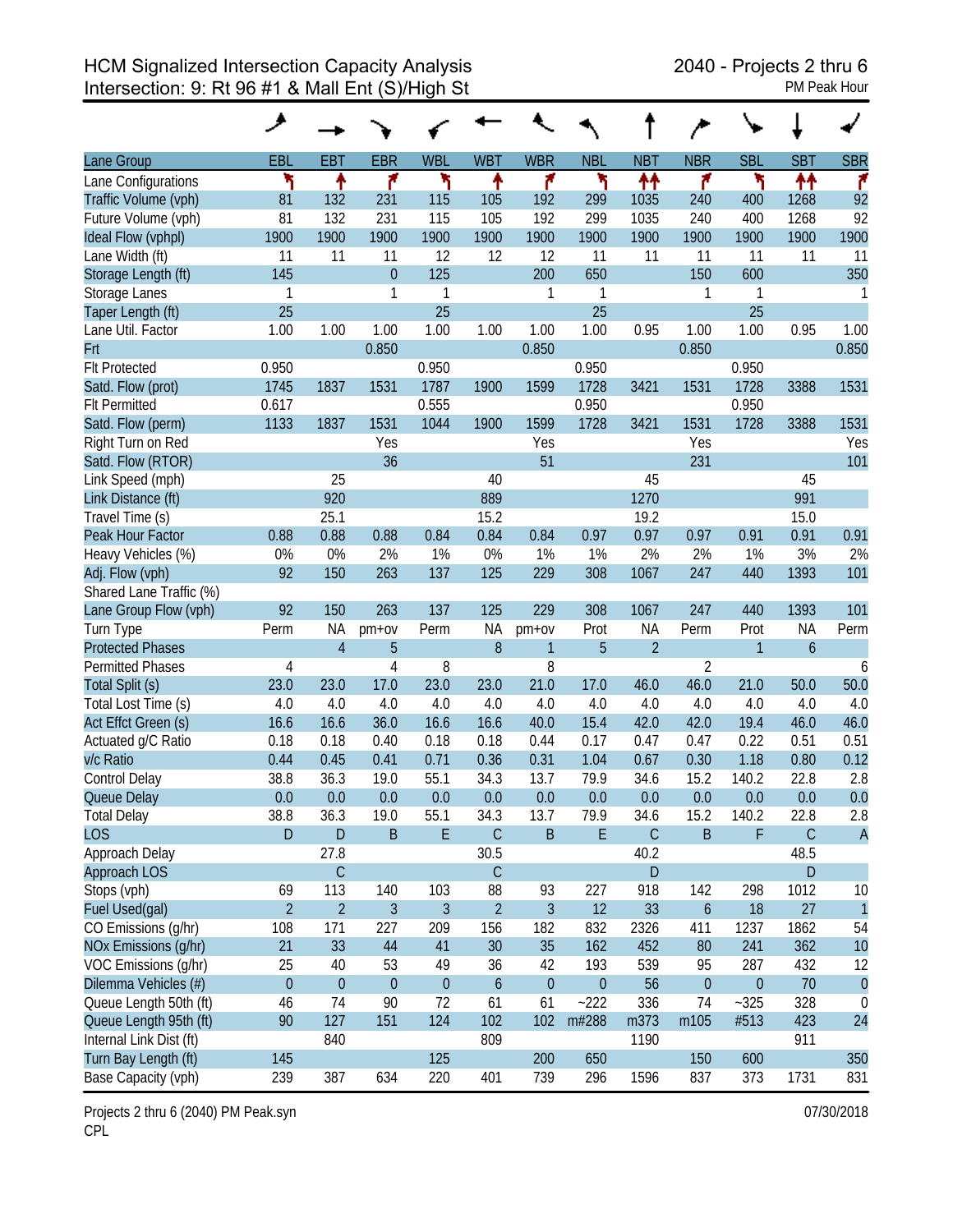| Lane Group                                                            | EBL      | EBT      | EBR      | WBL      | WBT                 | <b>WBR</b>                    | <b>NBL</b> | <b>NBT</b> | <b>NBR</b> | <b>SBL</b> | SBT      | <b>SBR</b> |
|-----------------------------------------------------------------------|----------|----------|----------|----------|---------------------|-------------------------------|------------|------------|------------|------------|----------|------------|
| <b>Starvation Cap Reductn</b>                                         | $\Omega$ | $\theta$ | $\Omega$ | $\theta$ | $\theta$            | $\theta$                      | $\theta$   | $\theta$   | $\theta$   | $\Omega$   | $\theta$ | $\Omega$   |
| Spillback Cap Reductn                                                 |          | $\theta$ | $\theta$ | $\theta$ | 0                   | $\theta$                      | $\Omega$   | $\theta$   | 0          | $\theta$   | 0        |            |
| Storage Cap Reductn                                                   |          | $\theta$ | $\theta$ | $\theta$ | $\Omega$            | $\theta$                      | $\Omega$   | $\Omega$   | $\theta$   | $\Omega$   | $\theta$ | $\Omega$   |
| Reduced v/c Ratio                                                     | 0.38     | 0.39     | 0.41     | 0.62     | 0.31                | 0.31                          | 1.04       | 0.67       | 0.30       | 1.18       | 0.80     | 0.12       |
| <b>Intersection Summary</b>                                           |          |          |          |          |                     |                               |            |            |            |            |          |            |
| Area Type:                                                            | Other    |          |          |          |                     |                               |            |            |            |            |          |            |
| Cycle Length: 90                                                      |          |          |          |          |                     |                               |            |            |            |            |          |            |
| Actuated Cycle Length: 90                                             |          |          |          |          |                     |                               |            |            |            |            |          |            |
| Offset: 86 (96%), Referenced to phase 2:NBT and 6:SBT, Start of Green |          |          |          |          |                     |                               |            |            |            |            |          |            |
| Control Type: Actuated-Coordinated                                    |          |          |          |          |                     |                               |            |            |            |            |          |            |
| Maximum v/c Ratio: 1.18                                               |          |          |          |          |                     |                               |            |            |            |            |          |            |
| Intersection Signal Delay: 41.3                                       |          |          |          |          | Intersection LOS: D |                               |            |            |            |            |          |            |
| Intersection Capacity Utilization 78.3%                               |          |          |          |          |                     | <b>ICU Level of Service D</b> |            |            |            |            |          |            |
| Analysis Period (min) 15                                              |          |          |          |          |                     |                               |            |            |            |            |          |            |
| Volume exceeds capacity, queue is theoretically infinite.             |          |          |          |          |                     |                               |            |            |            |            |          |            |
| Queue shown is maximum after two cycles.                              |          |          |          |          |                     |                               |            |            |            |            |          |            |
| 95th percentile volume exceeds capacity, queue may be longer.<br>#    |          |          |          |          |                     |                               |            |            |            |            |          |            |
| Queue shown is maximum after two cycles.                              |          |          |          |          |                     |                               |            |            |            |            |          |            |
| Volume for 95th percentile queue is metered by upstream signal.<br>m  |          |          |          |          |                     |                               |            |            |            |            |          |            |
|                                                                       |          |          |          |          |                     |                               |            |            |            |            |          |            |

## Splits and Phases: 9: Rt 96 #1 & Mall Ent (S)/High St

| $\sqrt{01}$                 |       | $1$ Ø2 (R) | $\sqrt{2}$ $\sqrt{2}$ |  |
|-----------------------------|-------|------------|-----------------------|--|
| 21 <sub>s</sub>             |       |            | ه سه                  |  |
| $\rightarrow \varnothing$ 5 | 06(R) |            | Ø8                    |  |
| 17 <sub>s</sub>             |       |            | . .                   |  |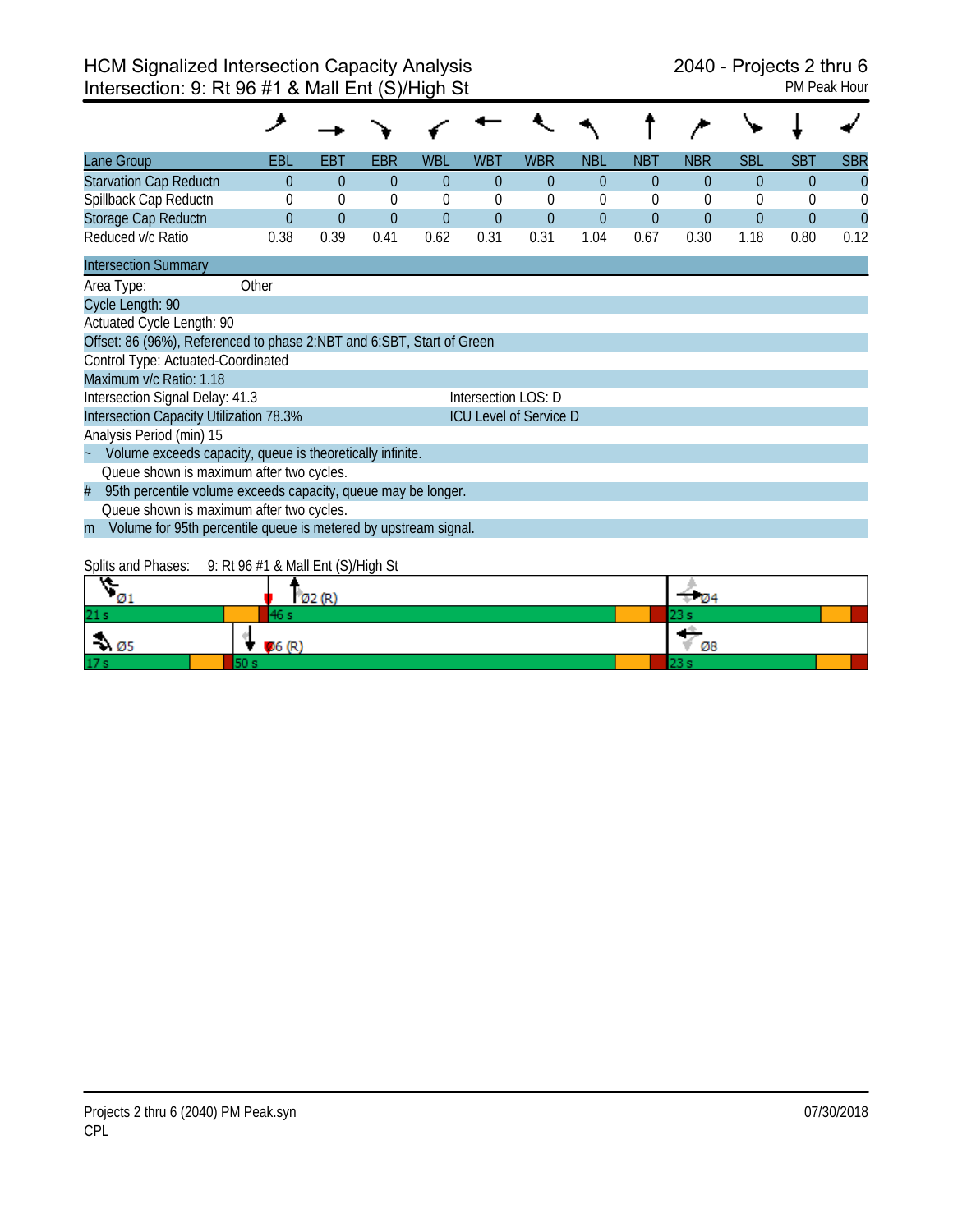HCM Signalized Intersection Capacity Analysis 2040 - Projects 2 thru 6 Intersection: 10: Rt 96 #1 & Hampton Inn/Commerce Dr PM Peak Hour

|                         | ◢                |                  |                  |                  |                  |                  |                  |                  |                  |                |             |            |
|-------------------------|------------------|------------------|------------------|------------------|------------------|------------------|------------------|------------------|------------------|----------------|-------------|------------|
| Lane Group              | EBL              | <b>EBT</b>       | <b>EBR</b>       | <b>WBL</b>       | <b>WBT</b>       | <b>WBR</b>       | <b>NBL</b>       | <b>NBT</b>       | <b>NBR</b>       | <b>SBL</b>     | <b>SBT</b>  | <b>SBR</b> |
| Lane Configurations     | ኻ                | Ъ                |                  | ۲                | 4                | ۴                | ۲                | ↟↟               | ۴                | ካካ             | ተኈ          |            |
| Traffic Volume (vph)    | 62               | 14               | 111              | 299              | 25               | 295              | 44               | 1291             | 265              | 348            | 1259        | 93         |
| Future Volume (vph)     | 62               | 14               | 111              | 299              | 25               | 295              | 44               | 1291             | 265              | 348            | 1259        | 93         |
| Ideal Flow (vphpl)      | 1900             | 1900             | 1900             | 1900             | 1900             | 1900             | 1900             | 1900             | 1900             | 1900           | 1900        | 1900       |
| Storage Length (ft)     | 80               |                  | 0                | 120              |                  | $\boldsymbol{0}$ | 240              |                  | 400              | 425            |             | 0          |
| <b>Storage Lanes</b>    | $\mathbf{1}$     |                  | $\overline{0}$   | $\mathbf{1}$     |                  | $\mathbf{1}$     | 1                |                  | $\mathbf{1}$     | $\overline{2}$ |             | $\theta$   |
| Taper Length (ft)       | 25               |                  |                  | 25               |                  |                  | 25               |                  |                  | 25             |             |            |
| Lane Util. Factor       | 1.00             | 1.00             | 1.00             | 0.95             | 0.95             | 1.00             | 1.00             | 0.95             | 1.00             | 0.97           | 0.95        | 0.95       |
| Frt                     |                  | 0.867            |                  |                  |                  | 0.850            |                  |                  | 0.850            |                | 0.990       |            |
| <b>Flt Protected</b>    | 0.950            |                  |                  | 0.950            | 0.960            |                  | 0.950            |                  |                  | 0.950          |             |            |
| Satd. Flow (prot)       | 1805             | 1647             | $\mathbf 0$      | 1698             | 1718             | 1599             | 1805             | 3574             | 1615             | 3467           | 3509        | 0          |
| <b>Flt Permitted</b>    | 0.950            |                  |                  | 0.950            | 0.960            |                  | 0.113            |                  |                  | 0.950          |             |            |
| Satd. Flow (perm)       | 1805             | 1647             | $\boldsymbol{0}$ | 1698             | 1718             | 1599             | 215              | 3574             | 1615             | 3467           | 3509        | $\theta$   |
| Right Turn on Red       |                  |                  | Yes              |                  |                  | Yes              |                  |                  | Yes              |                |             | Yes        |
| Satd. Flow (RTOR)       |                  | 119              |                  |                  |                  | 219              |                  |                  | 270              |                | 8           |            |
| Link Speed (mph)        |                  | 25               |                  |                  | 25               |                  |                  | 45               |                  |                | 45          |            |
| Link Distance (ft)      |                  | 394              |                  |                  | 713              |                  |                  | 521              |                  |                | 899         |            |
| Travel Time (s)         |                  | 10.7             |                  |                  | 19.4             |                  |                  | 7.9              |                  |                | 13.6        |            |
| Peak Hour Factor        | 0.93             | 0.93             | 0.93             | 0.97             | 0.97             | 0.97             | 0.98             | 0.98             | 0.98             | 0.94           | 0.94        | 0.94       |
| Heavy Vehicles (%)      | 0%               | 0%               | 0%               | 1%               | 0%               | 1%               | 0%               | 1%               | 0%               | 1%             | 2%          | 0%         |
| Adj. Flow (vph)         | 67               | 15               | 119              | 308              | 26               | 304              | 45               | 1317             | 270              | 370            | 1339        | 99         |
| Shared Lane Traffic (%) |                  |                  |                  | 44%              |                  |                  |                  |                  |                  |                |             |            |
| Lane Group Flow (vph)   | 67               | 134              | $\boldsymbol{0}$ | 172              | 162              | 304              | 45               | 1317             | 270              | 370            | 1438        | 0          |
| <b>Turn Type</b>        | Split            | <b>NA</b>        |                  | Split            | <b>NA</b>        | $pm+ov$          | pm+pt            | <b>NA</b>        | $pm+ov$          | Prot           | <b>NA</b>   |            |
| <b>Protected Phases</b> | 4                | $\overline{4}$   |                  | 8                | 8                | 1                | 5                | $\overline{2}$   | 8                | 1              | 6           |            |
| <b>Permitted Phases</b> |                  |                  |                  |                  |                  | 8                | $\overline{2}$   |                  | $\overline{2}$   |                |             |            |
| Total Split (s)         | 18.0             | 18.0             |                  | 25.0             | 25.0             | 17.0             | 17.0             | 30.0             | 25.0             | 17.0           | 30.0        |            |
| Total Lost Time (s)     | 4.0              | 4.0              |                  | 4.0              | 4.0              | 4.0              | 4.0              | 4.0              | 4.0              | 4.0            | 4.0         |            |
| Act Effct Green (s)     | 8.8              | 8.8              |                  | 15.4             | 15.4             | 33.4             | 42.5             | 35.8             | 51.2             | 14.0           | 47.1        |            |
| Actuated g/C Ratio      | 0.10             | 0.10             |                  | 0.17             | 0.17             | 0.37             | 0.47             | 0.40             | 0.57             | 0.16           | 0.52        |            |
| v/c Ratio               | 0.38             | 0.50             |                  | 0.59             | 0.55             | 0.42             | 0.21             | 0.93             | 0.26             | 0.69           | 0.78        |            |
| <b>Control Delay</b>    | 43.5             | 16.2             |                  | 41.8             | 40.2             | 7.1              | 9.3              | 32.5             | 0.7              | 39.2           | 27.0        |            |
| Queue Delay             | 0.0              | 0.0              |                  | 0.0              | 0.0              | 0.0              | 0.0              | 0.0              | 0.0              | 0.0            | 0.6         |            |
| <b>Total Delay</b>      | 43.5             | 16.2             |                  | 41.8             | 40.2             | 7.1              | 9.3              | 32.5             | 0.7              | 39.2           | 27.6        |            |
| <b>LOS</b>              | D                | B                |                  | $\mathsf D$      | D                | $\mathsf A$      | $\mathsf A$      | С                | Α                | $\mathsf D$    | $\mathsf C$ |            |
| Approach Delay          |                  | 25.3             |                  |                  | 24.9             |                  |                  | 26.6             |                  |                | 29.9        |            |
| Approach LOS            |                  | С                |                  |                  | C                |                  |                  | $\mathsf C$      |                  |                | $\mathsf C$ |            |
| Stops (vph)             | 56               | 31               |                  | 149              | 138              | 62               | 17               | 874              | $\boldsymbol{6}$ | 332            | 848         |            |
| Fuel Used(gal)          | 1                | 1                |                  | 3                | 3                | $\overline{2}$   | 0                | 24               | $\mathbf{1}$     | 12             | 37          |            |
| CO Emissions (g/hr)     | 68               | 66               |                  | 210              | 193              | 172              | 31               | 1663             | 71               | 825            | 2587        |            |
| NOx Emissions (g/hr)    | 13               | 13               |                  | 41               | 38               | 33               | 6                | 323              | 14               | 161            | 503         |            |
| VOC Emissions (g/hr)    | 16               | 15               |                  | 49               | 45               | 40               | $\overline{7}$   | 385              | 16               | 191            | 600         |            |
| Dilemma Vehicles (#)    | $\boldsymbol{0}$ | $\mathbf 0$      |                  | $\boldsymbol{0}$ | $\boldsymbol{0}$ | 0                | 0                | 44               | 0                | 0              | 134         |            |
| Queue Length 50th (ft)  | 36               | $\boldsymbol{8}$ |                  | 95               | 89               | 31               | $\boldsymbol{6}$ | 397              | $\boldsymbol{0}$ | 107            | 300         |            |
| Queue Length 95th (ft)  | 74               | 59               |                  | 149              | 141              | 79               | m14              | m#607            | m4               | m151           | #641        |            |
| Internal Link Dist (ft) |                  | 314              |                  |                  | 633              |                  |                  | 441              |                  |                | 819         |            |
| Turn Bay Length (ft)    | 80               |                  |                  | 120              |                  |                  | 240              |                  | 400              | 425            |             |            |
| Base Capacity (vph)     | 280              | 356              |                  | 401              | 405              | 736              | 346              | 1421             | 1122             | 553            | 1839        |            |
| Starvation Cap Reductn  | 0                | $\boldsymbol{0}$ |                  | 0                | $\boldsymbol{0}$ | $\boldsymbol{0}$ | $\boldsymbol{0}$ | $\boldsymbol{0}$ | 0                | 0              | 0           |            |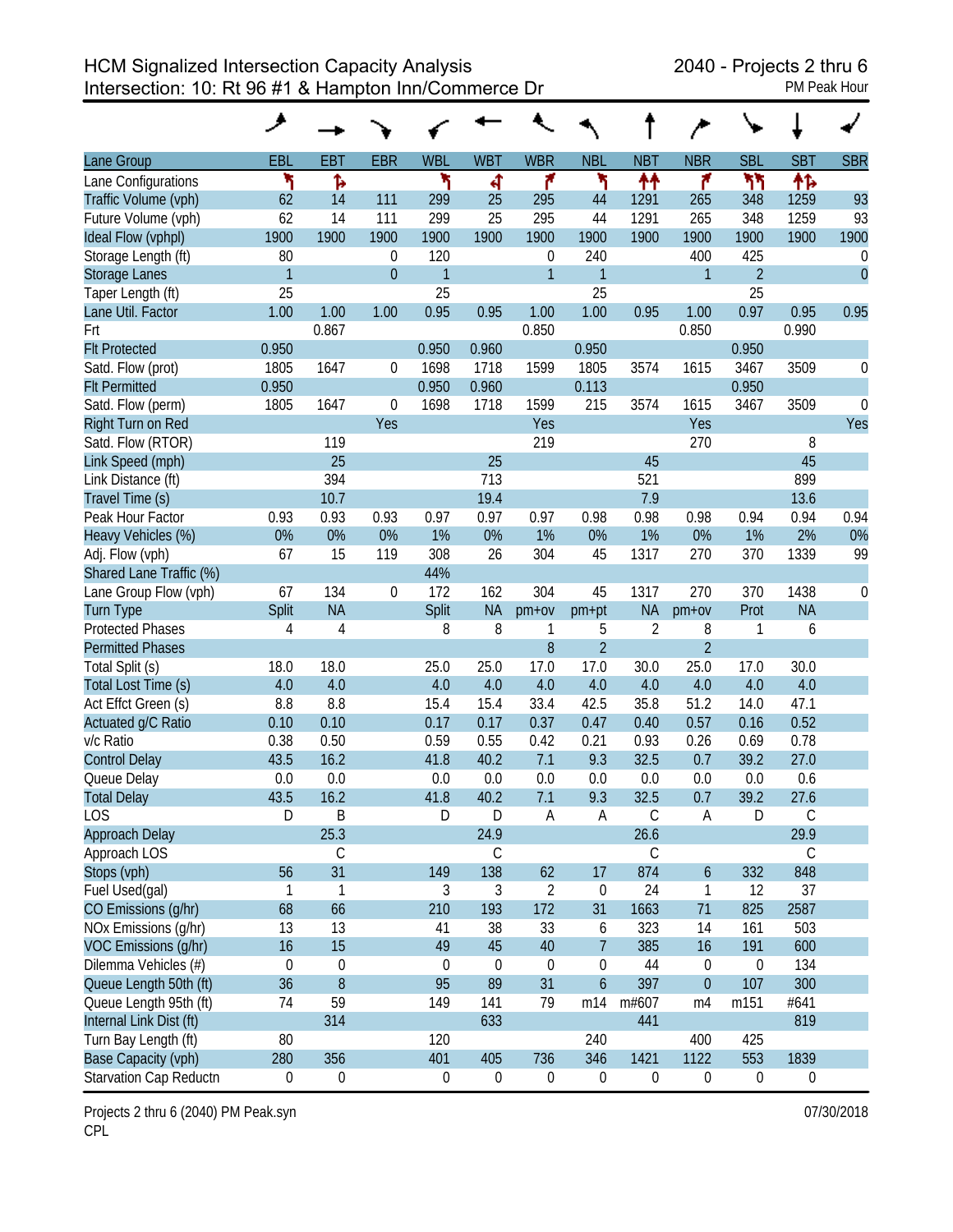| Lane Group                                                           | EBL      | EBT      | EBR | <b>WBL</b> | <b>WBT</b>          | <b>WBR</b>                    | NBL      | <b>NBT</b> | <b>NBR</b> | <b>SBL</b> | <b>SBT</b> | <b>SBR</b> |
|----------------------------------------------------------------------|----------|----------|-----|------------|---------------------|-------------------------------|----------|------------|------------|------------|------------|------------|
| Spillback Cap Reductn                                                | $\Omega$ | 3        |     | $\Omega$   | $\theta$            | $\Omega$                      | $\theta$ | $\theta$   | $\Omega$   | $\theta$   | 128        |            |
| Storage Cap Reductn                                                  |          | $\theta$ |     | 0          | 0                   | 0                             | 0        | 0          |            | 0          | 0          |            |
| Reduced v/c Ratio                                                    | 0.24     | 0.38     |     | 0.43       | 0.40                | 0.41                          | 0.13     | 0.93       | 0.24       | 0.67       | 0.84       |            |
| <b>Intersection Summary</b>                                          |          |          |     |            |                     |                               |          |            |            |            |            |            |
| Area Type:                                                           | Other    |          |     |            |                     |                               |          |            |            |            |            |            |
| Cycle Length: 90                                                     |          |          |     |            |                     |                               |          |            |            |            |            |            |
| <b>Actuated Cycle Length: 90</b>                                     |          |          |     |            |                     |                               |          |            |            |            |            |            |
| Offset: 40 (44%), Referenced to phase 2:NBTL, Start of Yellow        |          |          |     |            |                     |                               |          |            |            |            |            |            |
| Control Type: Actuated-Coordinated                                   |          |          |     |            |                     |                               |          |            |            |            |            |            |
| Maximum v/c Ratio: 0.93                                              |          |          |     |            |                     |                               |          |            |            |            |            |            |
| Intersection Signal Delay: 27.7                                      |          |          |     |            | Intersection LOS: C |                               |          |            |            |            |            |            |
| Intersection Capacity Utilization 75.5%                              |          |          |     |            |                     | <b>ICU Level of Service D</b> |          |            |            |            |            |            |
| Analysis Period (min) 15                                             |          |          |     |            |                     |                               |          |            |            |            |            |            |
| 95th percentile volume exceeds capacity, queue may be longer.<br>#   |          |          |     |            |                     |                               |          |            |            |            |            |            |
| Queue shown is maximum after two cycles.                             |          |          |     |            |                     |                               |          |            |            |            |            |            |
| Volume for 95th percentile queue is metered by upstream signal.<br>m |          |          |     |            |                     |                               |          |            |            |            |            |            |

Splits and Phases: 10: Rt 96 #1 & Hampton Inn/Commerce Dr

|                 | <u>ה הא</u><br>∞∠ | - 104 | VI 08 |  |
|-----------------|-------------------|-------|-------|--|
| 17 <sub>s</sub> |                   |       |       |  |
| - Ø5            | Ø6                |       |       |  |
| 17 <sub>s</sub> |                   |       |       |  |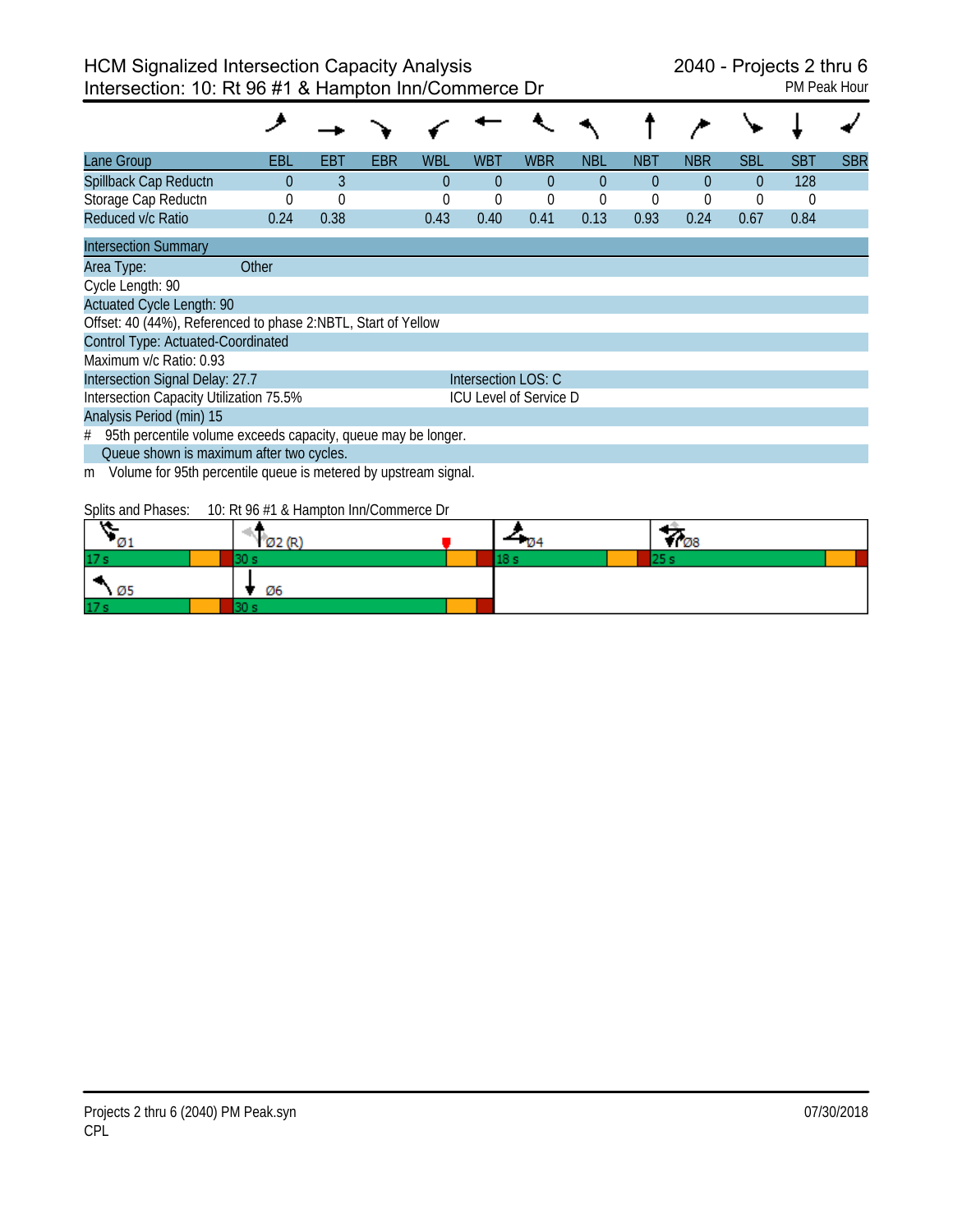HCM Signalized Intersection Capacity Analysis 2040 - Projects 2 thru 6

Intersection: 11: Rt 96 #1 & I-490 WB On Ramp/I-490 WB Off Ramp

|                         | ᢣ                |                  |                  |                        |                  |                  |                  |                |                  |                  |             |                |
|-------------------------|------------------|------------------|------------------|------------------------|------------------|------------------|------------------|----------------|------------------|------------------|-------------|----------------|
| Lane Group              | EBL              | <b>EBT</b>       | <b>EBR</b>       | <b>WBL</b>             | <b>WBT</b>       | <b>WBR</b>       | <b>NBL</b>       | <b>NBT</b>     | <b>NBR</b>       | <b>SBL</b>       | <b>SBT</b>  | <b>SBR</b>     |
| Lane Configurations     |                  |                  |                  | ۲                      |                  | ۴                |                  | 忭              |                  |                  | ↟↟          | ۴              |
| Traffic Volume (vph)    | $\boldsymbol{0}$ | $\boldsymbol{0}$ | $\theta$         | 184                    | $\overline{0}$   | 502              | $\boldsymbol{0}$ | 1036           | $\boldsymbol{0}$ | $\theta$         | 1556        | 179            |
| Future Volume (vph)     | $\mathbf 0$      | $\mathbf 0$      | $\mathbf 0$      | 184                    | $\mathbf 0$      | 502              | $\boldsymbol{0}$ | 1036           | $\boldsymbol{0}$ | $\boldsymbol{0}$ | 1556        | 179            |
| Ideal Flow (vphpl)      | 1900             | 1900             | 1900             | 1900                   | 1900             | 1900             | 1900             | 1900           | 1900             | 1900             | 1900        | 1900           |
| Storage Length (ft)     | $\boldsymbol{0}$ |                  | 0                | 120                    |                  | 0                | 0                |                | 0                | $\boldsymbol{0}$ |             | 400            |
| <b>Storage Lanes</b>    | $\overline{0}$   |                  | $\overline{0}$   | $\mathbf{1}$           |                  | $\overline{1}$   | $\boldsymbol{0}$ |                | $\overline{0}$   | $\mathbf{0}$     |             | $\mathbf{1}$   |
| Taper Length (ft)       | 25               |                  |                  | 25                     |                  |                  | 25               |                |                  | 25               |             |                |
| Lane Util. Factor       | 1.00             | 1.00             | 1.00             | 1.00                   | 1.00             | 1.00             | 1.00             | 0.95           | 1.00             | 1.00             | 0.95        | 1.00           |
| Frt                     |                  |                  |                  |                        |                  | 0.850            |                  |                |                  |                  |             | 0.850          |
| <b>Flt Protected</b>    |                  |                  |                  | 0.950                  |                  |                  |                  |                |                  |                  |             |                |
| Satd. Flow (prot)       | $\boldsymbol{0}$ | $\mathbf 0$      | $\boldsymbol{0}$ | 1752                   | 0                | 1599             | 0                | 3574           | 0                | $\boldsymbol{0}$ | 3539        | 1599           |
| <b>Flt Permitted</b>    |                  |                  |                  | 0.950                  |                  |                  |                  |                |                  |                  |             |                |
| Satd. Flow (perm)       | $\boldsymbol{0}$ | $\mathbf 0$      | $\boldsymbol{0}$ | 1752                   | 0                | 1599             | $\boldsymbol{0}$ | 3574           | $\boldsymbol{0}$ | $\boldsymbol{0}$ | 3539        | 1599           |
| Right Turn on Red       |                  |                  | Yes              |                        |                  | Yes              |                  |                | Yes              |                  |             | Yes            |
| Satd. Flow (RTOR)       |                  |                  |                  |                        |                  | 84               |                  |                |                  |                  |             | 149            |
| Link Speed (mph)        |                  | 25               |                  |                        | 40               |                  |                  | 45             |                  |                  | 45          |                |
| Link Distance (ft)      |                  | 1143             |                  |                        | 359              |                  |                  | 583            |                  |                  | 521         |                |
| Travel Time (s)         |                  | 31.2             |                  |                        | 6.1              |                  |                  | 8.8            |                  |                  | 7.9         |                |
| Peak Hour Factor        | 0.92             | 0.92             | 0.92             | 0.85                   | 0.85             | 0.85             | 0.95             | 0.95           | 0.95             | 0.91             | 0.91        | 0.91           |
| Heavy Vehicles (%)      | 0%               | 0%               | 0%               | 3%                     | 0%               | 1%               | 0%               | 1%             | 0%               | 0%               | 2%          | 1%             |
| Adj. Flow (vph)         | $\boldsymbol{0}$ | $\boldsymbol{0}$ | 0                | 216                    | $\mathbf 0$      | 591              | $\boldsymbol{0}$ | 1091           | $\boldsymbol{0}$ | $\boldsymbol{0}$ | 1710        | 197            |
| Shared Lane Traffic (%) |                  |                  |                  |                        |                  |                  |                  |                |                  |                  |             |                |
| Lane Group Flow (vph)   | $\boldsymbol{0}$ | $\mathbf 0$      | $\boldsymbol{0}$ | 216                    | $\boldsymbol{0}$ | 591              | $\mathbf 0$      | 1091           | 0                | $\boldsymbol{0}$ | 1710        | 197            |
| <b>Turn Type</b>        |                  |                  |                  | Prot                   |                  | Perm             |                  | <b>NA</b>      |                  |                  | <b>NA</b>   | Free           |
| <b>Protected Phases</b> |                  |                  |                  | 8                      |                  |                  |                  | $\overline{2}$ |                  |                  | 6           |                |
| <b>Permitted Phases</b> |                  |                  |                  |                        |                  | 8                |                  |                |                  |                  |             | Free           |
| Total Split (s)         |                  |                  |                  | 35.0                   |                  | 35.0             |                  | 55.0           |                  |                  | 55.0        |                |
| Total Lost Time (s)     |                  |                  |                  | 4.0                    |                  | 4.0              |                  | 4.0            |                  |                  | 4.0         |                |
| Act Effct Green (s)     |                  |                  |                  | 31.0                   |                  | 31.0             |                  | 51.0           |                  |                  | 51.0        | 90.0           |
| Actuated g/C Ratio      |                  |                  |                  | 0.34                   |                  | 0.34             |                  | 0.57           |                  |                  | 0.57        | 1.00           |
| v/c Ratio               |                  |                  |                  | 0.36                   |                  | 0.98             |                  | 0.54           |                  |                  | 0.85        | 0.12           |
| <b>Control Delay</b>    |                  |                  |                  | 24.2                   |                  | 58.2             |                  | 13.4           |                  |                  | 15.9        | 0.1            |
| Queue Delay             |                  |                  |                  | 0.0                    |                  | 0.0              |                  | 0.0            |                  |                  | 8.2         | 0.0            |
| <b>Total Delay</b>      |                  |                  |                  | 24.2                   |                  | 58.2             |                  | 13.4           |                  |                  | 24.0        | 0.1            |
| <b>LOS</b>              |                  |                  |                  | $\mathsf C$            |                  | $\mathsf E$      |                  | B              |                  |                  | $\mathbb C$ | A              |
| Approach Delay          |                  |                  |                  |                        | 49.1             |                  |                  | 13.4           |                  |                  | 21.6        |                |
| Approach LOS            |                  |                  |                  |                        | D                |                  |                  | B              |                  |                  | $\mathsf C$ |                |
| Stops (vph)             |                  |                  |                  | 135                    |                  | 377              |                  | 610            |                  |                  | 1114        | $\theta$       |
| Fuel Used(gal)          |                  |                  |                  | 3                      |                  | 11               |                  | 14             |                  |                  | 24          |                |
| CO Emissions (g/hr)     |                  |                  |                  | 187                    |                  | 760              |                  | 1002           |                  |                  | 1688        | 43             |
| NOx Emissions (g/hr)    |                  |                  |                  | 36                     |                  | 148              |                  | 195            |                  |                  | 328         | 8              |
| VOC Emissions (g/hr)    |                  |                  |                  | 43                     |                  | 176              |                  | 232            |                  |                  | 391         | 10             |
| Dilemma Vehicles (#)    |                  |                  |                  |                        |                  | $\boldsymbol{0}$ |                  | 58             |                  |                  | 21          | $\overline{0}$ |
|                         |                  |                  |                  | $\boldsymbol{0}$<br>91 |                  | 290              |                  | 189            |                  |                  | 398         | $\overline{0}$ |
| Queue Length 50th (ft)  |                  |                  |                  |                        |                  |                  |                  |                |                  |                  |             |                |
| Queue Length 95th (ft)  |                  |                  |                  | 141                    | 279              | #464             |                  | 244            |                  |                  | 144         | m <sub>0</sub> |
| Internal Link Dist (ft) |                  | 1063             |                  |                        |                  |                  |                  | 503            |                  |                  | 441         |                |
| Turn Bay Length (ft)    |                  |                  |                  | 120                    |                  |                  |                  |                |                  |                  |             | 400            |
| Base Capacity (vph)     |                  |                  |                  | 603                    |                  | 605              |                  | 2025           |                  |                  | 2005        | 1599           |
| Starvation Cap Reductn  |                  |                  |                  | $\boldsymbol{0}$       |                  | 0                |                  | 0              |                  |                  | 277         | $\mathbf 0$    |

Projects 2 thru 6 (2040) PM Peak.syn **Department Control** Control of the US of the O7/30/2018 CPL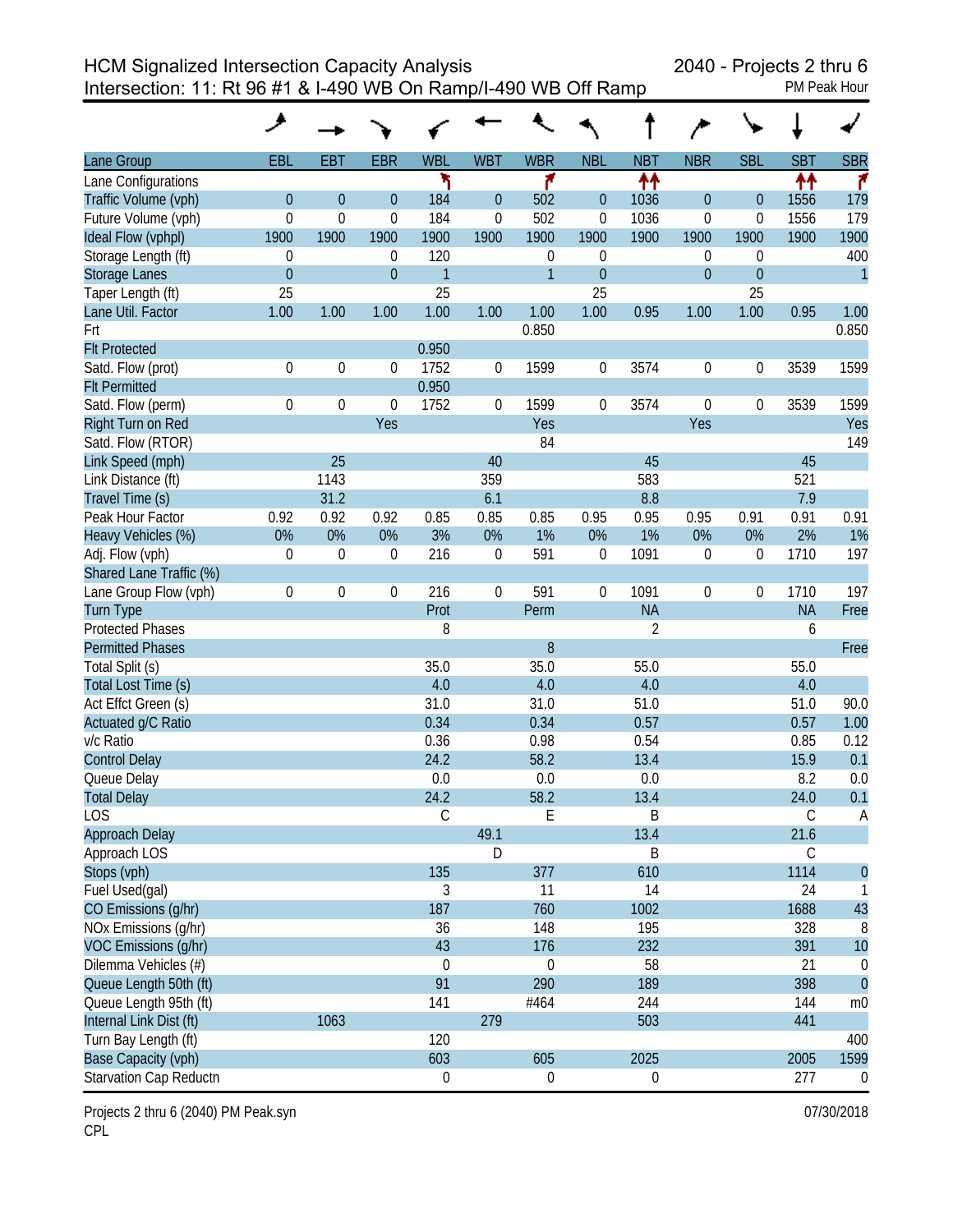| Lane Group                                                           | EBL   | EB I | EBR | WBL            | WBT                 | <b>WBR</b>             | NBL | <b>NBT</b> | <b>NBR</b> | <b>SBL</b> | SBT      | <b>SBR</b>     |
|----------------------------------------------------------------------|-------|------|-----|----------------|---------------------|------------------------|-----|------------|------------|------------|----------|----------------|
| Spillback Cap Reductn                                                |       |      |     | $\overline{0}$ |                     | $\theta$               |     | $\theta$   |            |            | $\Omega$ | $\overline{0}$ |
| Storage Cap Reductn                                                  |       |      |     | $\Omega$       |                     | $\Omega$               |     | $\Omega$   |            |            | $\Omega$ | $\Omega$       |
| Reduced v/c Ratio                                                    |       |      |     | 0.36           |                     | 0.98                   |     | 0.54       |            |            | 0.99     | 0.12           |
| <b>Intersection Summary</b>                                          |       |      |     |                |                     |                        |     |            |            |            |          |                |
| Area Type:                                                           | Other |      |     |                |                     |                        |     |            |            |            |          |                |
| Cycle Length: 90                                                     |       |      |     |                |                     |                        |     |            |            |            |          |                |
| <b>Actuated Cycle Length: 90</b>                                     |       |      |     |                |                     |                        |     |            |            |            |          |                |
| Offset: 55 (61%), Referenced to phase 2:NBT, Start of Yellow         |       |      |     |                |                     |                        |     |            |            |            |          |                |
| Control Type: Actuated-Coordinated                                   |       |      |     |                |                     |                        |     |            |            |            |          |                |
| Maximum y/c Ratio: 0.98                                              |       |      |     |                |                     |                        |     |            |            |            |          |                |
| Intersection Signal Delay: 25.1                                      |       |      |     |                | Intersection LOS: C |                        |     |            |            |            |          |                |
| Intersection Capacity Utilization 66.4%                              |       |      |     |                |                     | ICU Level of Service C |     |            |            |            |          |                |
| Analysis Period (min) 15                                             |       |      |     |                |                     |                        |     |            |            |            |          |                |
| 95th percentile volume exceeds capacity, queue may be longer.<br>#   |       |      |     |                |                     |                        |     |            |            |            |          |                |
| Queue shown is maximum after two cycles.                             |       |      |     |                |                     |                        |     |            |            |            |          |                |
| Volume for 95th percentile queue is metered by upstream signal.<br>m |       |      |     |                |                     |                        |     |            |            |            |          |                |

Splits and Phases: 11: Rt 96 #1 & I-490 WB On Ramp/I-490 WB Off Ramp

| can do? |    |
|---------|----|
| 55s     |    |
| Ø6      | Ø8 |
| 55s     |    |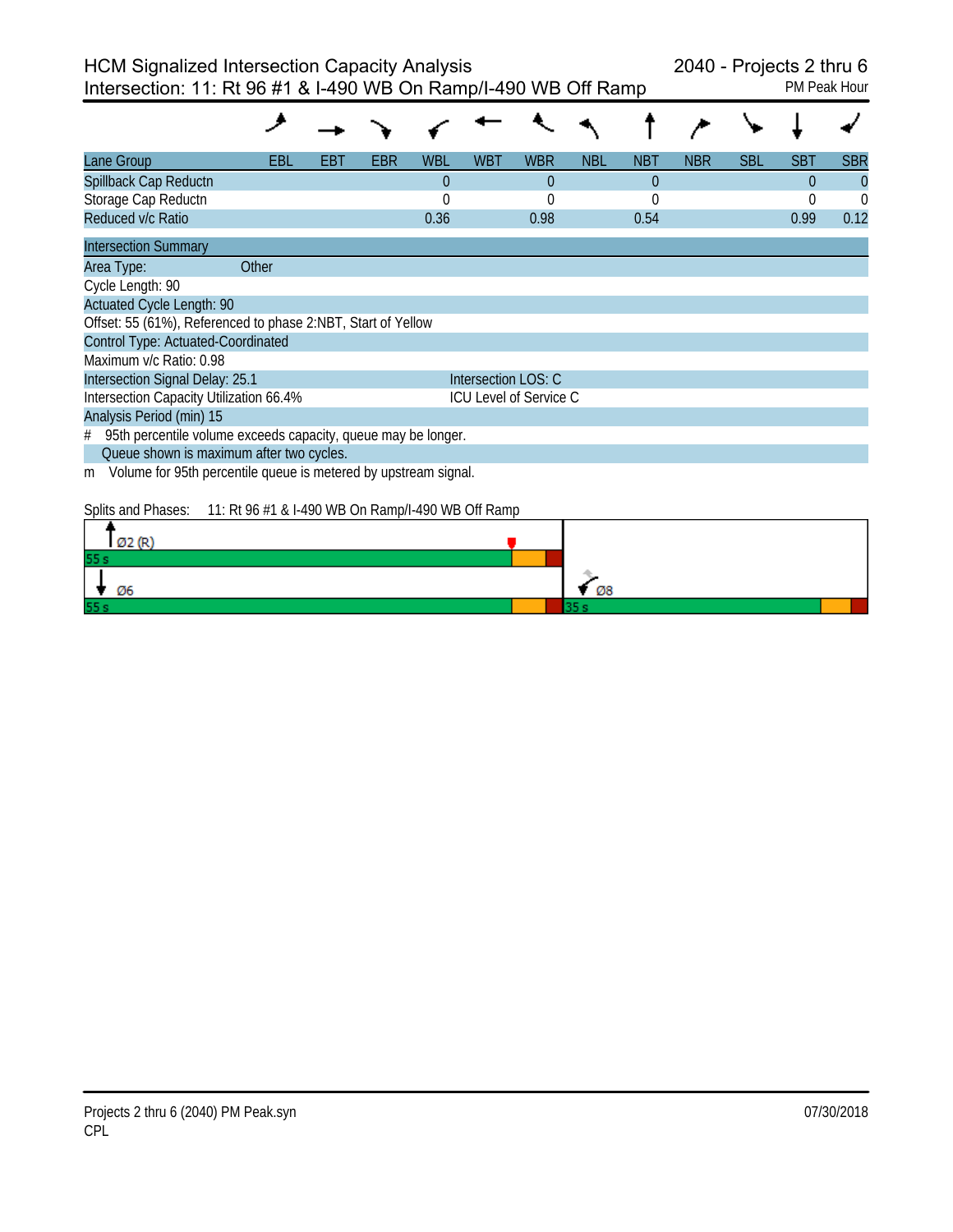Intersection: 15: Rt 96 #1 & Main Street Fishers #1/Rowley Road #1 PM Peak Hour

| <b>PM Peak Hou</b> |  |
|--------------------|--|

|                         | ۶                |                  |                  |                  |                  |                  |                  |                  |                  | ♦ا         |                  |                |
|-------------------------|------------------|------------------|------------------|------------------|------------------|------------------|------------------|------------------|------------------|------------|------------------|----------------|
| Lane Group              | EBL              | <b>EBT</b>       | <b>EBR</b>       | <b>WBL</b>       | <b>WBT</b>       | <b>WBR</b>       | <b>NBL</b>       | <b>NBT</b>       | <b>NBR</b>       | <b>SBU</b> | <b>SBL</b>       | <b>SBT</b>     |
| Lane Configurations     | ۲                | ৰ                | ۴                | ۲                | Ъ                |                  | ۲                | 怍                |                  |            | ħ                | 个个             |
| Traffic Volume (vph)    | 976              | 86               | 110              | 25               | 82               | 152              | 97               | 1025             | 37               | 39         | 188              | 1333           |
| Future Volume (vph)     | 976              | 86               | 110              | 25               | 82               | 152              | 97               | 1025             | 37               | 39         | 188              | 1333           |
| Ideal Flow (vphpl)      | 1900             | 1900             | 1900             | 1900             | 1900             | 1900             | 1900             | 1900             | 1900             | 1900       | 1900             | 1900           |
| Storage Length (ft)     | 450              |                  | 450              | 75               |                  | 0                | 430              |                  | $\boldsymbol{0}$ |            | 400              |                |
| <b>Storage Lanes</b>    | $\mathbf{1}$     |                  | $\overline{1}$   | $\mathbf{1}$     |                  | $\boldsymbol{0}$ | $\mathbf{1}$     |                  | $\overline{0}$   |            | 1                |                |
| Taper Length (ft)       | 25               |                  |                  | 25               |                  |                  | 25               |                  |                  |            | 25               |                |
| Lane Util. Factor       | 0.95             | 0.95             | 1.00             | 1.00             | 1.00             | 1.00             | 1.00             | 0.95             | 0.95             | 0.95       | 1.00             | 0.95           |
| Frt                     |                  |                  | 0.850            |                  | 0.902            |                  |                  | 0.995            |                  |            |                  |                |
| <b>Flt Protected</b>    | 0.950            | 0.960            |                  | 0.950            |                  |                  | 0.950            |                  |                  |            | 0.950            |                |
| Satd. Flow (prot)       | 1698             | 1718             | 1615             | 1805             | 1680             | 0                | 1805             | 3524             | $\boldsymbol{0}$ | 0          | 1790             | 3574           |
| <b>Flt Permitted</b>    | 0.950            | 0.960            |                  | 0.950            |                  |                  | 0.950            |                  |                  |            | 0.950            |                |
| Satd. Flow (perm)       | 1698             | 1718             | 1615             | 1805             | 1680             | $\boldsymbol{0}$ | 1805             | 3524             | $\boldsymbol{0}$ | 0          | 1790             | 3574           |
| Right Turn on Red       |                  |                  | Yes              |                  |                  | Yes              |                  |                  | Yes              |            |                  |                |
| Satd. Flow (RTOR)       |                  |                  | 117              |                  | 61               |                  |                  | 3                |                  |            |                  |                |
| Link Speed (mph)        |                  | 45               |                  |                  | 45               |                  |                  | 50               |                  |            |                  | 50             |
| Link Distance (ft)      |                  | 1243             |                  |                  | 922              |                  |                  | 1348             |                  |            |                  | 1581           |
| Travel Time (s)         |                  | 18.8             |                  |                  | 14.0             |                  |                  | 18.4             |                  |            |                  | 21.6           |
| Peak Hour Factor        | 0.94             | 0.94             | 0.94             | 0.81             | 0.81             | 0.81             | 0.91             | 0.91             | 0.91             | 0.90       | 0.90             | 0.90           |
| Heavy Vehicles (%)      | 1%               | 0%               | 0%               | 0%               | 2%               | 2%               | 0%               | 2%               | 0%               | 0%         | 1%               | 1%             |
| Adj. Flow (vph)         | 1038             | 91               | 117              | 31               | 101              | 188              | 107              | 1126             | 41               | 43         | 209              | 1481           |
| Shared Lane Traffic (%) | 47%              |                  |                  |                  |                  |                  |                  |                  |                  |            |                  |                |
| Lane Group Flow (vph)   | 550              | 579              | 117              | 31               | 289              | $\boldsymbol{0}$ | 107              | 1167             | 0                | 0          | 252              | 1481           |
| <b>Turn Type</b>        | Split            | <b>NA</b>        | $pm+ov$          | Split            | <b>NA</b>        |                  | Prot             | <b>NA</b>        |                  | Prot       | Prot             | <b>NA</b>      |
| <b>Protected Phases</b> | 8                | 8                | 5                | $\overline{4}$   | $\overline{4}$   |                  | 5                | $\overline{2}$   |                  | 1          | 1                | 6              |
| <b>Permitted Phases</b> |                  |                  | 8                |                  |                  |                  |                  |                  |                  |            |                  |                |
| Total Split (s)         | 41.0             | 41.0             | 14.0             | 14.0             | 14.0             |                  | 14.0             | 40.0             |                  | 25.0       | 25.0             | 51.0           |
| Total Lost Time (s)     | 4.0              | 4.0              | 4.0              | 4.0              | 4.0              |                  | 4.0              | 4.0              |                  |            | 4.0              | 4.0            |
| Act Effct Green (s)     | 37.0             | 37.0             | 47.0             | 10.0             | 10.0             |                  | 10.0             | 37.7             |                  |            | 19.3             | 47.0           |
| Actuated g/C Ratio      | 0.31             | 0.31             | 0.39             | 0.08             | 0.08             |                  | 0.08             | 0.31             |                  |            | 0.16             | 0.39           |
| v/c Ratio               | 1.05             | 1.09             | 0.17             | 0.21             | 1.48             |                  | 0.71             | 1.05             |                  |            | 0.88             | 1.06           |
| <b>Control Delay</b>    | 94.2             | 107.0            | 3.2              | 55.0             | 272.7            |                  | 73.9             | 80.1             |                  |            | 78.4             | 77.0           |
| Queue Delay             | 0.0              | 0.0              | 0.0              | 0.0              | 0.0              |                  | 0.0              | 0.0              |                  |            | 0.0              | 0.0            |
| <b>Total Delay</b>      | 94.2             | 107.0            | 3.2              | 55.0             | 272.7            |                  | 73.9             | 80.1             |                  |            | 78.4             | 77.0           |
| <b>LOS</b>              | F                | F                | Α                | D                | F                |                  | E                | F                |                  |            | E                | E              |
| Approach Delay          |                  | 91.6             |                  |                  | 251.6            |                  |                  | 79.6             |                  |            |                  | 55.6           |
| Approach LOS            |                  | F                |                  |                  | F                |                  |                  | E                |                  |            |                  | Ε              |
| Stops (vph)             | 442              | 460              | 12               | 25               | 126              |                  | 92               | 934              |                  |            | 209              | 1173           |
| Fuel Used(gal)          | 20               | 22               | $\mathbf{1}$     | $\mathbf{1}$     | 16               |                  | $\overline{4}$   | 41               |                  |            | 9                | 52             |
| CO Emissions (g/hr)     | 1369             | 1535             | 77               | 52               | 1116             |                  | 259              | 2848             |                  |            | 637              | 3655           |
| NOx Emissions (g/hr)    | 266              | 299              | 15               | 10               | 217              |                  | 50               | 554              |                  |            | 124              | 711            |
| VOC Emissions (g/hr)    | 317              | 356              | 18               | 12               | 259              |                  | 60               | 660              |                  |            | 148              | 847            |
| Dilemma Vehicles (#)    | $\boldsymbol{0}$ | 20               | 0                | $\boldsymbol{0}$ | 6                |                  | $\boldsymbol{0}$ | 14               |                  |            | $\pmb{0}$        | 51             |
| Queue Length 50th (ft)  | $-489$           | $-532$           | $\mathbf 0$      | 23               | $-264$           |                  | 84               | $-549$           |                  |            | 189              | $-662$         |
| Queue Length 95th (ft)  | #717             | #765             | 27               | 50               | #377             |                  | m#136            | #687             |                  |            | #321             | #801           |
| Internal Link Dist (ft) |                  | 1163             |                  |                  | 842              |                  |                  | 1268             |                  |            |                  | 1501           |
| Turn Bay Length (ft)    | 450              |                  | 450              | 75               |                  |                  | 430              |                  |                  |            | 400              |                |
| Base Capacity (vph)     | 523              | 529              | 703              | 150              | 195              |                  | 150              | 1109             |                  |            | 313              | 1399           |
| Starvation Cap Reductn  | $\boldsymbol{0}$ | $\boldsymbol{0}$ | $\boldsymbol{0}$ | $\boldsymbol{0}$ | $\boldsymbol{0}$ |                  | $\boldsymbol{0}$ | $\boldsymbol{0}$ |                  |            | $\boldsymbol{0}$ | $\overline{0}$ |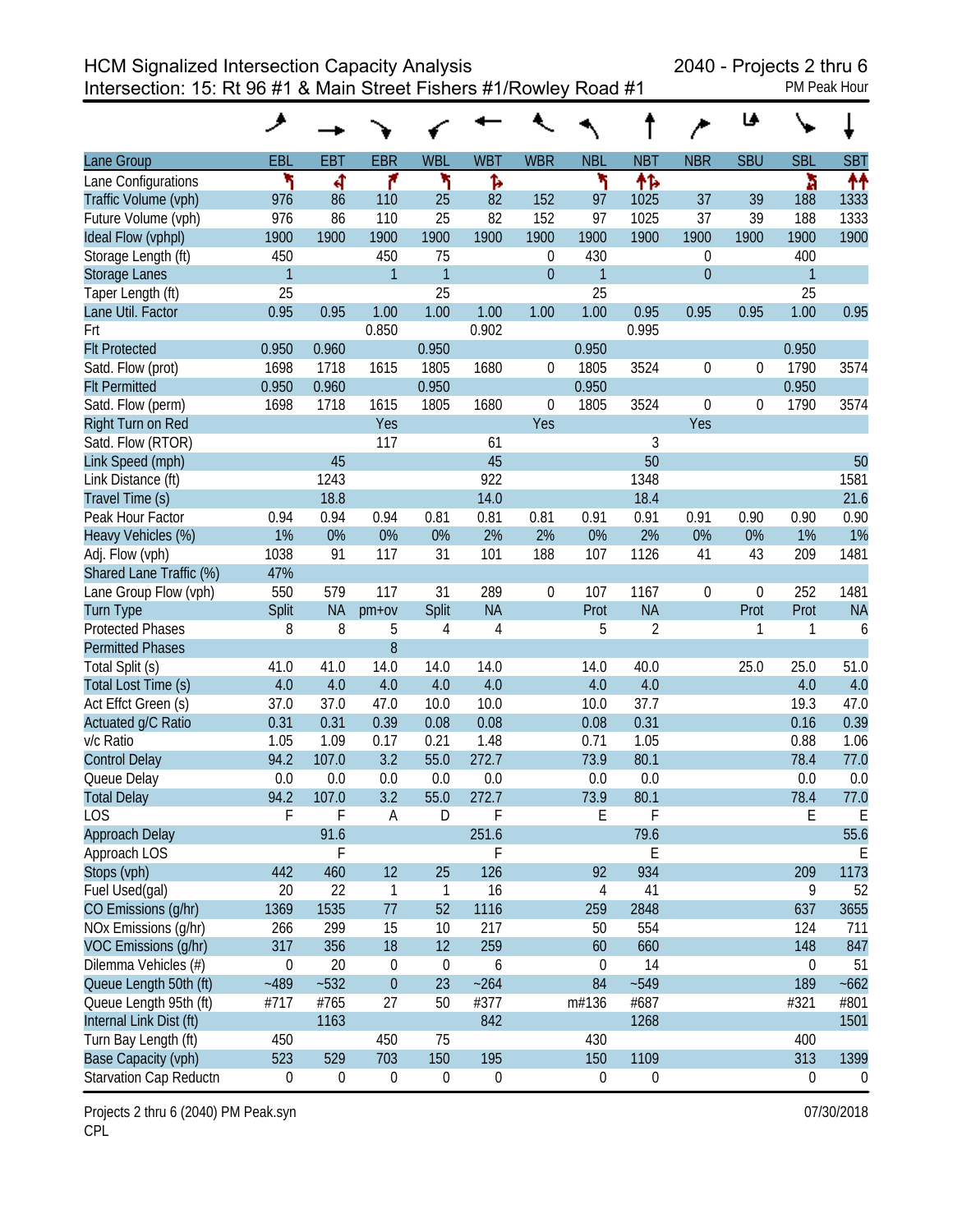✔

| Lane Group              | <b>SBR</b>       |
|-------------------------|------------------|
| Lane Configurations     | ۴                |
| Traffic Volume (vph)    | 717              |
| Future Volume (vph)     | 717              |
| Ideal Flow (vphpl)      | 1900             |
| Storage Length (ft)     | 425              |
| Storage Lanes           | $\mathbf{1}$     |
| Taper Length (ft)       |                  |
| Lane Util. Factor       | 1.00             |
| Frt                     | 0.850            |
| <b>Flt Protected</b>    |                  |
| Satd. Flow (prot)       | 1583             |
| <b>Flt Permitted</b>    |                  |
| Satd. Flow (perm)       | 1583             |
| Right Turn on Red       | Yes              |
| Satd. Flow (RTOR)       | 213              |
| Link Speed (mph)        |                  |
| Link Distance (ft)      |                  |
| Travel Time (s)         |                  |
| Peak Hour Factor        | 0.90             |
| Heavy Vehicles (%)      | 2%               |
|                         | 797              |
| Adj. Flow (vph)         |                  |
| Shared Lane Traffic (%) |                  |
| Lane Group Flow (vph)   | 797              |
| <b>Turn Type</b>        | pm+ov            |
| <b>Protected Phases</b> | 8                |
| <b>Permitted Phases</b> | $\boldsymbol{6}$ |
| Total Split (s)         | 41.0             |
| Total Lost Time (s)     | 4.0              |
| Act Effct Green (s)     | 88.0             |
| Actuated g/C Ratio      | 0.73             |
| v/c Ratio               | 0.65             |
| <b>Control Delay</b>    | 8.6              |
| Queue Delay             | 0.0              |
| <b>Total Delay</b>      | 8.6              |
| <b>LOS</b>              | Α                |
| Approach Delay          |                  |
| Approach LOS            |                  |
| Stops (vph)             | 266              |
| Fuel Used(gal)          | 13               |
| CO Emissions (g/hr)     | 876              |
| NOx Emissions (g/hr)    | 170              |
| VOC Emissions (g/hr)    | 203              |
| Dilemma Vehicles (#)    | $\boldsymbol{0}$ |
| Queue Length 50th (ft)  | 194              |
| Queue Length 95th (ft)  | 308              |
| Internal Link Dist (ft) |                  |
| Turn Bay Length (ft)    | 425              |
| Base Capacity (vph)     | 1217             |
| Starvation Cap Reductn  | $\boldsymbol{0}$ |

Projects 2 thru 6 (2040) PM Peak.syn **Department Control** Control of the US of the O7/30/2018 CPL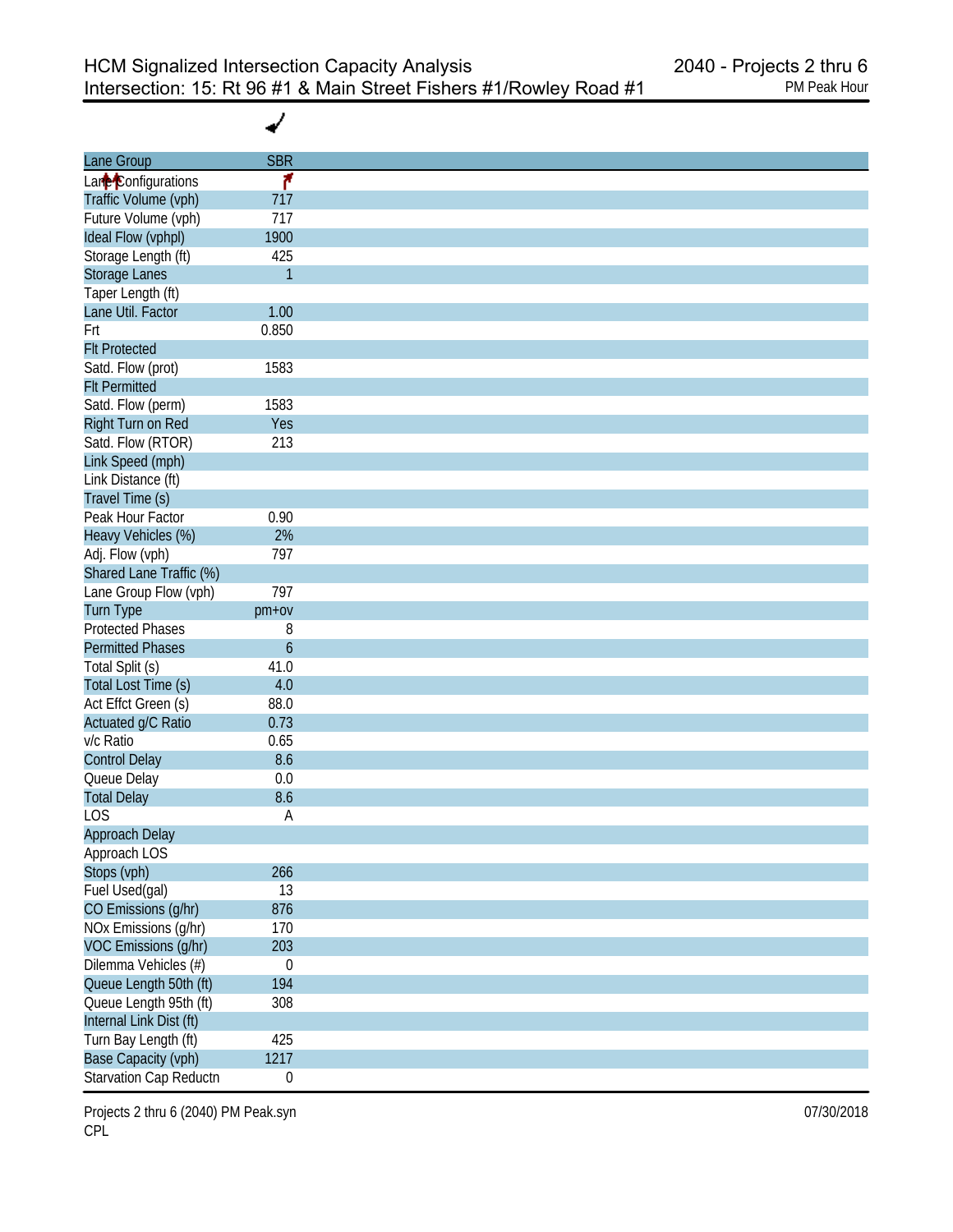Intersection: 15: Rt 96 #1 & Main Street Fishers #1/Rowley Road #1 PM Peak Hour

| Lane Group                                                              | EBL                                                                                                                                                                                                                                                                                                                                                                                                          | EBI  | EBR            | WBL         | <b>WBT</b>             | <b>WBR</b> | <b>NBL</b> | <b>NBT</b>     | <b>NBR</b> | <b>SBU</b> | SBL      | <b>SBT</b> |  |
|-------------------------------------------------------------------------|--------------------------------------------------------------------------------------------------------------------------------------------------------------------------------------------------------------------------------------------------------------------------------------------------------------------------------------------------------------------------------------------------------------|------|----------------|-------------|------------------------|------------|------------|----------------|------------|------------|----------|------------|--|
| Spillback Cap Reductn                                                   | 0                                                                                                                                                                                                                                                                                                                                                                                                            | 0    | $\overline{0}$ | $\Omega$    | $\theta$               |            | 0          | $\overline{0}$ |            |            | $\Omega$ | $\Omega$   |  |
| Storage Cap Reductn                                                     | 0                                                                                                                                                                                                                                                                                                                                                                                                            | 0    | $\theta$       | $\mathbf 0$ | $\Omega$               |            |            | $\Omega$       |            |            | 0        | $\Omega$   |  |
| Reduced v/c Ratio                                                       | 1.05                                                                                                                                                                                                                                                                                                                                                                                                         | 1.09 | 0.17           | 0.21        | 1.48                   |            | 0.71       | 1.05           |            |            | 0.81     | 1.06       |  |
| <b>Intersection Summary</b>                                             |                                                                                                                                                                                                                                                                                                                                                                                                              |      |                |             |                        |            |            |                |            |            |          |            |  |
| Other<br>Area Type:                                                     |                                                                                                                                                                                                                                                                                                                                                                                                              |      |                |             |                        |            |            |                |            |            |          |            |  |
| Cycle Length: 120                                                       |                                                                                                                                                                                                                                                                                                                                                                                                              |      |                |             |                        |            |            |                |            |            |          |            |  |
| <b>Actuated Cycle Length: 120</b>                                       |                                                                                                                                                                                                                                                                                                                                                                                                              |      |                |             |                        |            |            |                |            |            |          |            |  |
| Offset: 0 (0%), Referenced to phase 2:NBT, Start of Yellow              |                                                                                                                                                                                                                                                                                                                                                                                                              |      |                |             |                        |            |            |                |            |            |          |            |  |
| <b>Control Type: Actuated-Coordinated</b>                               |                                                                                                                                                                                                                                                                                                                                                                                                              |      |                |             |                        |            |            |                |            |            |          |            |  |
| Maximum v/c Ratio: 1.48                                                 |                                                                                                                                                                                                                                                                                                                                                                                                              |      |                |             |                        |            |            |                |            |            |          |            |  |
| Intersection Signal Delay: 81.3                                         |                                                                                                                                                                                                                                                                                                                                                                                                              |      |                |             | Intersection LOS: F    |            |            |                |            |            |          |            |  |
| Intersection Capacity Utilization 98.5%                                 |                                                                                                                                                                                                                                                                                                                                                                                                              |      |                |             | ICU Level of Service F |            |            |                |            |            |          |            |  |
| Analysis Period (min) 15                                                |                                                                                                                                                                                                                                                                                                                                                                                                              |      |                |             |                        |            |            |                |            |            |          |            |  |
| Volume exceeds capacity, queue is theoretically infinite.<br>$\tilde{}$ |                                                                                                                                                                                                                                                                                                                                                                                                              |      |                |             |                        |            |            |                |            |            |          |            |  |
| Queue shown is maximum after two cycles.                                |                                                                                                                                                                                                                                                                                                                                                                                                              |      |                |             |                        |            |            |                |            |            |          |            |  |
| 95th percentile volume exceeds capacity, queue may be longer.<br>#      |                                                                                                                                                                                                                                                                                                                                                                                                              |      |                |             |                        |            |            |                |            |            |          |            |  |
| Queue shown is maximum after two cycles.                                |                                                                                                                                                                                                                                                                                                                                                                                                              |      |                |             |                        |            |            |                |            |            |          |            |  |
| Volume for 95th percentile queue is metered by upstream signal.<br>m    |                                                                                                                                                                                                                                                                                                                                                                                                              |      |                |             |                        |            |            |                |            |            |          |            |  |
| $\sim$<br>$\sim$ $\cdots$                                               | $\overline{AB}$ $\overline{DA}$ $\overline{BA}$ $\overline{BA}$ $\overline{BA}$ $\overline{BA}$ $\overline{BA}$ $\overline{BA}$ $\overline{BA}$ $\overline{BA}$ $\overline{BA}$ $\overline{BA}$ $\overline{BA}$ $\overline{BA}$ $\overline{BA}$ $\overline{BA}$ $\overline{BA}$ $\overline{BA}$ $\overline{BA}$ $\overline{BA}$ $\overline{BA}$ $\overline{BA}$ $\overline{BA}$ $\overline{BA}$ $\overline{$ |      |                |             |                        |            |            |                |            |            |          |            |  |

Splits and Phases: 15: Rt 96 #1 & Main Street Fishers #1/Rowley Road #1

|     | can for |      | Ø4 | . .<br>- wo |  |
|-----|---------|------|----|-------------|--|
| 25s |         |      |    |             |  |
| Ø6  |         | ₩ Ø5 |    |             |  |
| 51s |         |      |    |             |  |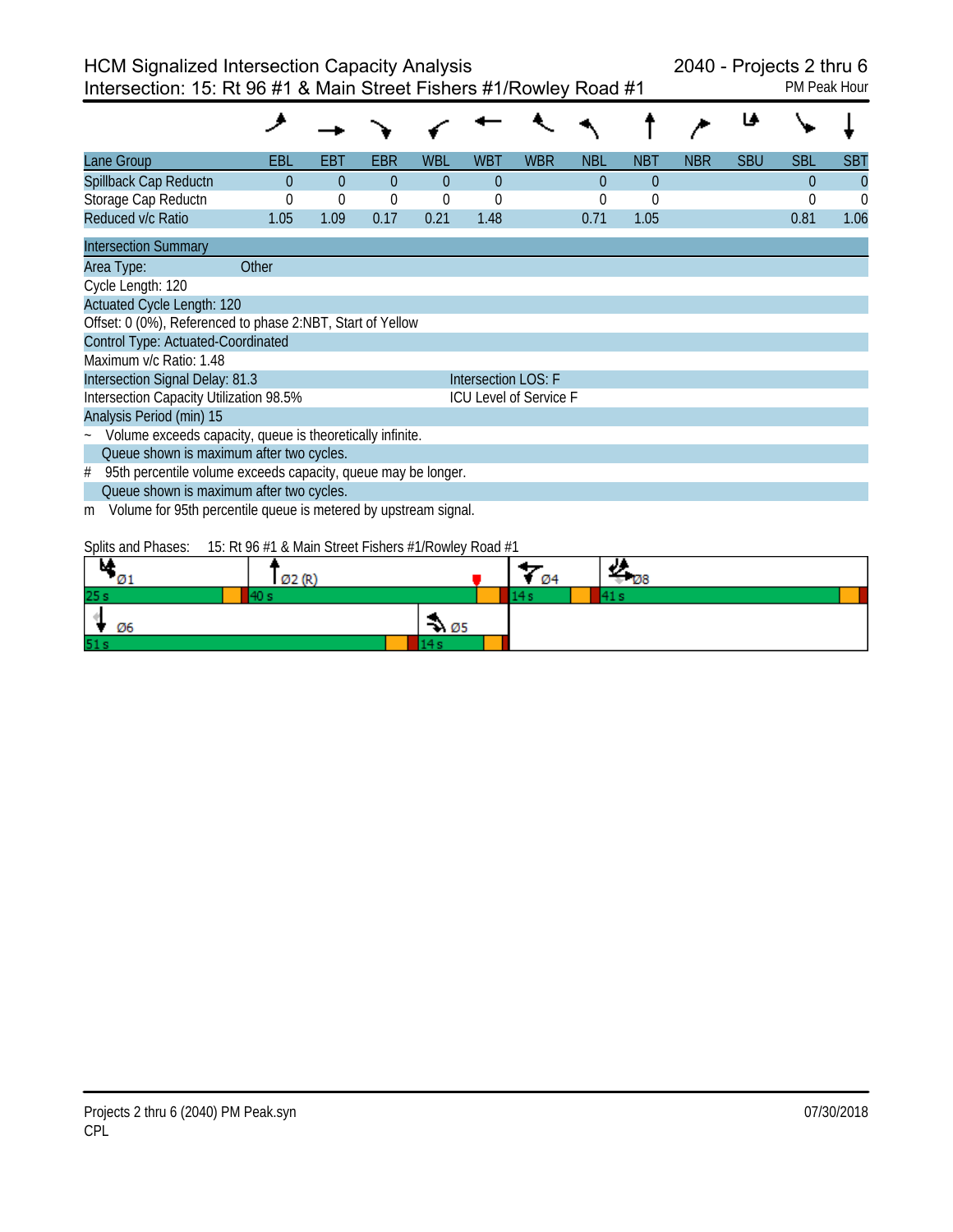| Lane Group                                                        | <b>SBR</b> |  |
|-------------------------------------------------------------------|------------|--|
|                                                                   |            |  |
|                                                                   |            |  |
| Spillback Cap Reductn<br>Storage Cap Reductn<br>Reduced v/c Ratio | 0.65       |  |
| <b>Intersection Summary</b>                                       |            |  |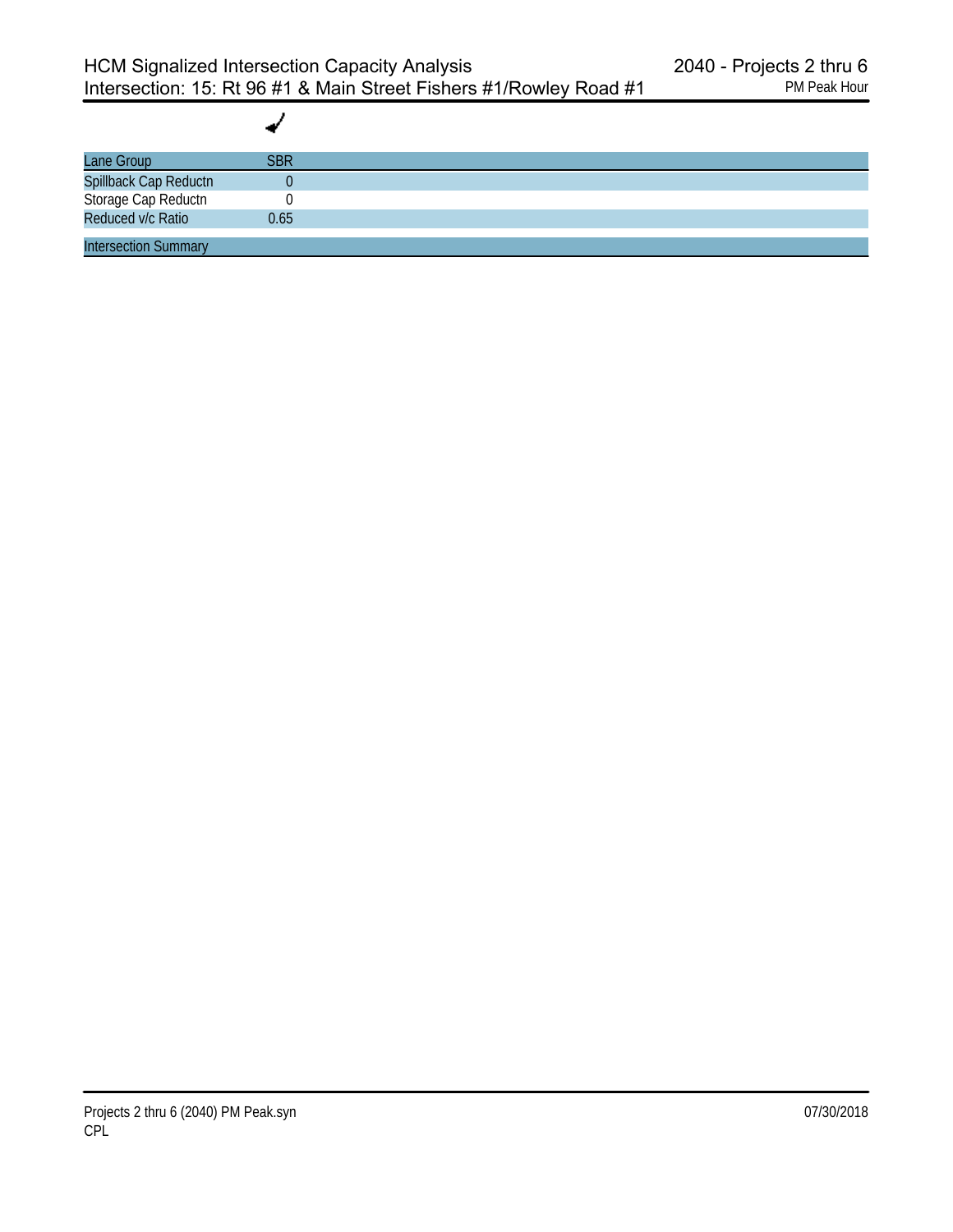HCM Signalized Intersection Capacity Analysis 2040 - Projects 2 thru 6

Intersection: 16: Rt 96 #1 & Victor Mendon Road (Rt 251) #1/Lane Road PM Peak Hour

|                         | ᢣ              |                |                |                  |                  |                  |                |                |                  |              |                  |                |
|-------------------------|----------------|----------------|----------------|------------------|------------------|------------------|----------------|----------------|------------------|--------------|------------------|----------------|
| Lane Group              | EBL            | <b>EBT</b>     | <b>EBR</b>     | <b>WBL</b>       | <b>WBT</b>       | <b>WBR</b>       | <b>NBL</b>     | <b>NBT</b>     | <b>NBR</b>       | <b>SBL</b>   | <b>SBT</b>       | <b>SBR</b>     |
| Lane Configurations     | ۲              | Ъ              |                |                  | 4                | ۴                | ۲              | 怍              |                  | ۲            | ↟↟               | ۴              |
| Traffic Volume (vph)    | 264            | 58             | 152            | 9                | 50               | 60               | 85             | 774            | 59               | 376          | 945              | 349            |
| Future Volume (vph)     | 264            | 58             | 152            | 9                | 50               | 60               | 85             | 774            | 59               | 376          | 945              | 349            |
| Ideal Flow (vphpl)      | 1900           | 1900           | 1900           | 1900             | 1900             | 1900             | 1900           | 1900           | 1900             | 1900         | 1900             | 1900           |
| Lane Width (ft)         | 12             | 12             | 12             | 12               | 12               | 12               | 12             | 16             | 12               | 12           | 16               | 12             |
| Storage Length (ft)     | 300            |                | $\theta$       | $\boldsymbol{0}$ |                  | 200              | 285            |                | $\boldsymbol{0}$ | 200          |                  | 550            |
| Storage Lanes           | 1              |                | $\overline{0}$ | $\mathbf{0}$     |                  | 1                | 1              |                | $\mathbf 0$      | 1            |                  | 1              |
| Taper Length (ft)       | 25             |                |                | 25               |                  |                  | 25             |                |                  | 25           |                  |                |
| Lane Util. Factor       | 1.00           | 1.00           | 1.00           | 1.00             | 1.00             | 1.00             | 1.00           | 0.95           | 0.95             | 1.00         | 0.95             | 1.00           |
| Frt                     |                | 0.886          |                |                  |                  | 0.850            |                | 0.989          |                  |              |                  | 0.850          |
| <b>Flt Protected</b>    | 0.950          |                |                |                  | 0.992            |                  | 0.950          |                |                  | 0.950        |                  |                |
| Satd. Flow (prot)       | 1787           | 1626           | $\theta$       | $\boldsymbol{0}$ | 1848             | 1583             | 1656           | 3931           | $\boldsymbol{0}$ | 1770         | 4011             | 1599           |
| <b>Flt Permitted</b>    | 0.443          |                |                |                  | 0.901            |                  | 0.198          |                |                  | 0.165        |                  |                |
| Satd. Flow (perm)       | 833            | 1626           | $\theta$       | $\boldsymbol{0}$ | 1678             | 1583             | 345            | 3931           | $\boldsymbol{0}$ | 307          | 4011             | 1599           |
| Right Turn on Red       |                |                | Yes            |                  |                  | Yes              |                |                | Yes              |              |                  | Yes            |
| Satd. Flow (RTOR)       |                | 174            |                |                  |                  | 188              |                | 8              |                  |              |                  | 388            |
| Link Speed (mph)        |                | 50             |                |                  | 40               |                  |                | 50             |                  |              | 50               |                |
| Link Distance (ft)      |                | 1732           |                |                  | 1891             |                  |                | 1183           |                  |              | 4706             |                |
| Travel Time (s)         |                | 23.6           |                |                  | 32.2             |                  |                | 16.1           |                  |              | 64.2             |                |
| Peak Hour Factor        | 0.77           | 0.92           | 0.77           | 0.92             | 0.92             | 0.92             | 0.93           | 0.93           | 0.92             | 0.92         | 0.90             | 0.90           |
| Heavy Vehicles (%)      | 1%             | 2%             | 4%             | 2%               | 2%               | 2%               | 9%             | 3%             | 2%               | 2%           | 2%               | 1%             |
| Adj. Flow (vph)         | 343            | 63             | 197            | 10               | 54               | 65               | 91             | 832            | 64               | 409          | 1050             | 388            |
| Shared Lane Traffic (%) |                |                |                |                  |                  |                  |                |                |                  |              |                  |                |
| Lane Group Flow (vph)   | 343            | 260            | $\theta$       | $\overline{0}$   | 64               | 65               | 91             | 896            | $\overline{0}$   | 409          | 1050             | 388            |
| Turn Type               | pm+pt          | <b>NA</b>      |                | Perm             | <b>NA</b>        | Perm             | pm+pt          | <b>NA</b>      |                  | pm+pt        | <b>NA</b>        | pm+ov          |
| <b>Protected Phases</b> | 7              | $\overline{4}$ |                |                  | $\boldsymbol{8}$ |                  | 5              | $\overline{2}$ |                  | $\mathbf{1}$ | $\boldsymbol{6}$ | $\overline{7}$ |
| <b>Permitted Phases</b> | 4              |                |                | 8                |                  | 8                | $\overline{2}$ |                |                  | 6            |                  | 6              |
| Total Split (s)         | 29.0           | 49.0           |                | 20.0             | 20.0             | 20.0             | 9.0            | 24.0           |                  | 17.0         | 32.0             | 29.0           |
| Total Lost Time (s)     | 4.0            | 4.0            |                |                  | 4.0              | 4.0              | 3.5            | 4.0            |                  | 4.0          | 4.0              | 2.5            |
| Act Effct Green (s)     | 26.6           | 26.6           |                |                  | 8.0              | 8.0              | 26.6           | 20.5           |                  | 37.9         | 31.1             | 54.4           |
| Actuated g/C Ratio      | 0.37           | 0.37           |                |                  | 0.11             | 0.11             | 0.37           | 0.28           |                  | 0.52         | 0.43             | 0.75           |
| v/c Ratio               | 0.65           | 0.37           |                |                  | 0.35             | 0.19             | 0.40           | 0.81           |                  | 0.96         | 0.61             | 0.30           |
| Control Delay           | 23.1           | 6.8            |                |                  | 38.0             | 1.2              | 18.6           | 33.5           |                  | 56.2         | 21.6             | 1.2            |
| Queue Delay             | 0.0            | 0.0            |                |                  | 0.0              | 0.0              | 0.0            | 0.0            |                  | 0.0          | 0.0              | 0.0            |
| <b>Total Delay</b>      | 23.1           | 6.8            |                |                  | 38.0             | 1.2              | 18.6           | 33.5           |                  | 56.2         | 21.6             | 1.2            |
| <b>LOS</b>              | $\mathsf C$    | $\mathsf A$    |                |                  | $\mathsf D$      | $\mathsf A$      | $\sf B$        | $\mathsf C$    |                  | E            | $\mathsf C$      | $\overline{A}$ |
| Approach Delay          |                | 16.1           |                |                  | 19.5             |                  |                | 32.1           |                  |              | 25.0             |                |
| Approach LOS            |                | $\sf B$        |                |                  | $\mathsf B$      |                  |                | $\mathsf C$    |                  |              | $\mathsf C$      |                |
| Stops (vph)             | 182            | 48             |                |                  | 53               | $\boldsymbol{0}$ | 53             | 682            |                  | 203          | 718              | 13             |
| Fuel Used(gal)          | $\overline{7}$ | $\mathfrak{Z}$ |                |                  | $\overline{2}$   | $\mathbf{1}$     | 5              | 49             |                  | 19           | 43               | 11             |
| CO Emissions (g/hr)     | 485            | 233            |                |                  | 121              | 55               | 317            | 3455           |                  | 1303         | 3033             | 748            |
| NOx Emissions (g/hr)    | 94             | 45             |                |                  | 24               | 11               | 62             | 672            |                  | 253          | 590              | 146            |
| VOC Emissions (g/hr)    | 112            | 54             |                |                  | 28               | 13               | 73             | 801            |                  | 302          | 703              | 173            |
| Dilemma Vehicles (#)    | $\theta$       | 11             |                |                  | $\overline{3}$   | $\theta$         | $\theta$       | 54             |                  | $\mathbf 0$  | 64               | $\theta$       |
| Queue Length 50th (ft)  | 115            | 25             |                |                  | 28               | $\boldsymbol{0}$ | 21             | 204            |                  | ~140         | 211              | 0              |
| Queue Length 95th (ft)  | 147            | 67             |                |                  | 69               | $\boldsymbol{0}$ | 56             | #374           |                  | #389         | 342              | 24             |
| Internal Link Dist (ft) |                | 1652           |                |                  | 1811             |                  |                | 1103           |                  |              | 4626             |                |
| Turn Bay Length (ft)    | 300            |                |                |                  |                  | 200              | 285            |                |                  | 200          |                  | 550            |
| Base Capacity (vph)     | 690            | 1094           |                |                  | 378              | 502              | 227            | 1113           |                  | 428          | 1716             | 1366           |

Projects 2 thru 6 (2040) PM Peak.syn control of the state of the state of the control of the control of the control of the control of the control of the control of the control of the control of the control of the control o CPL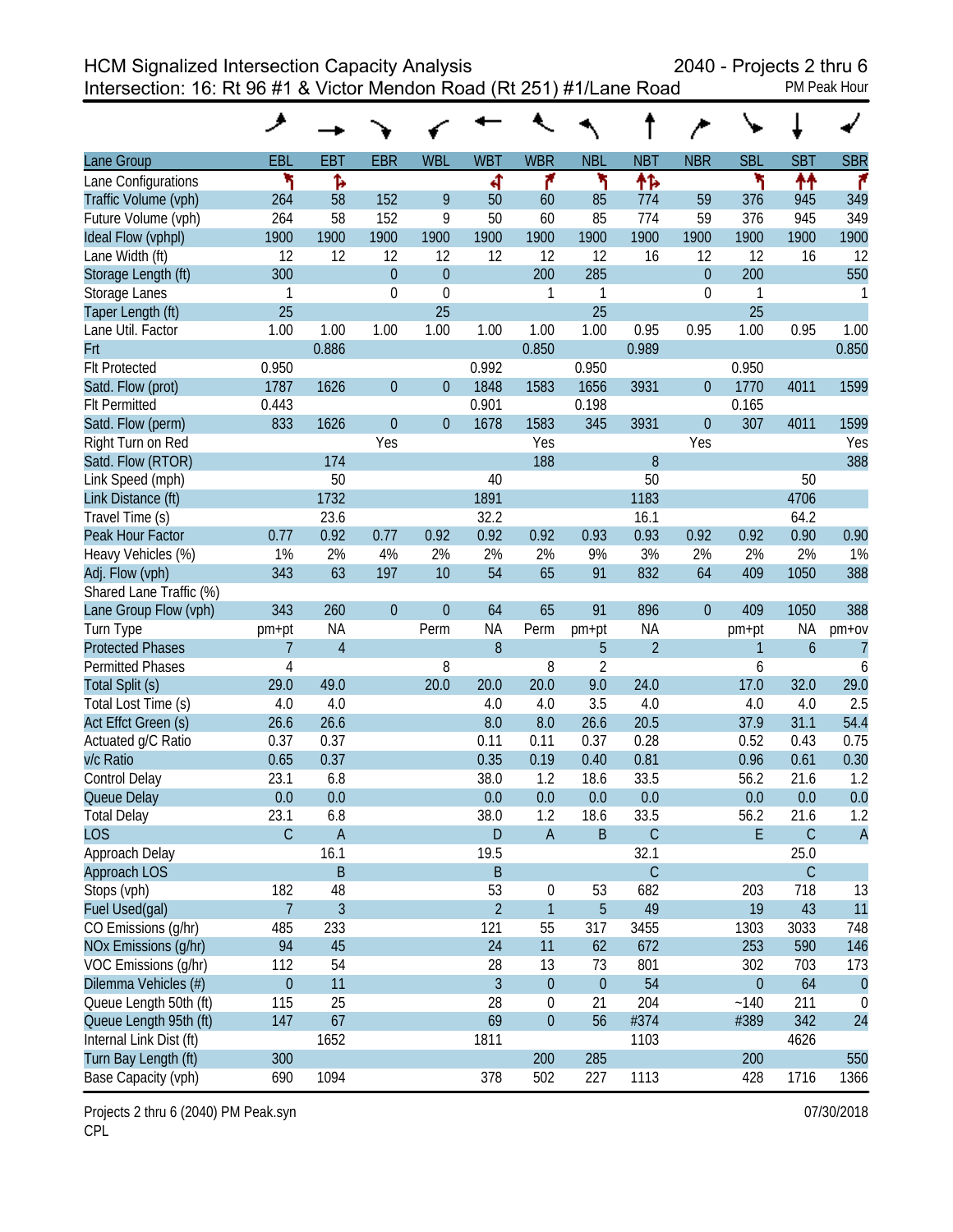Intersection: 16: Rt 96 #1 & Victor Mendon Road (Rt 251) #1/Lane Road PM Peak Hour

| Lane Group                                                         | EBL      | EBT      | EBR | WBL | <b>WBT</b>          | <b>WBR</b>                    | <b>NBL</b> | <b>NBT</b>     | <b>NBR</b> | <b>SBL</b> | SBT      | <b>SBR</b> |
|--------------------------------------------------------------------|----------|----------|-----|-----|---------------------|-------------------------------|------------|----------------|------------|------------|----------|------------|
| <b>Starvation Cap Reductn</b>                                      | $\Omega$ | $\Omega$ |     |     | $\theta$            | $\Omega$                      | $\theta$   | $\theta$       |            | $\Omega$   | 0        | $\theta$   |
| Spillback Cap Reductn                                              | 0        | $\theta$ |     |     | 0                   | $\Omega$                      | $\Omega$   | $\theta$       |            | $\theta$   | 0        |            |
| Storage Cap Reductn                                                | $\Omega$ | $\theta$ |     |     | $\Omega$            | $\theta$                      | $\theta$   | $\overline{0}$ |            | $\theta$   | $\Omega$ |            |
| Reduced v/c Ratio                                                  | 0.50     | 0.24     |     |     | 0.17                | 0.13                          | 0.40       | 0.81           |            | 0.96       | 0.61     | 0.28       |
| <b>Intersection Summary</b>                                        |          |          |     |     |                     |                               |            |                |            |            |          |            |
| Area Type:                                                         | Other    |          |     |     |                     |                               |            |                |            |            |          |            |
| Cycle Length: 90                                                   |          |          |     |     |                     |                               |            |                |            |            |          |            |
| Actuated Cycle Length: 72.7                                        |          |          |     |     |                     |                               |            |                |            |            |          |            |
| Control Type: Actuated-Uncoordinated                               |          |          |     |     |                     |                               |            |                |            |            |          |            |
| Maximum v/c Ratio: 0.96                                            |          |          |     |     |                     |                               |            |                |            |            |          |            |
| Intersection Signal Delay: 25.2                                    |          |          |     |     | Intersection LOS: C |                               |            |                |            |            |          |            |
| Intersection Capacity Utilization 75.4%                            |          |          |     |     |                     | <b>ICU Level of Service D</b> |            |                |            |            |          |            |
| Analysis Period (min) 15                                           |          |          |     |     |                     |                               |            |                |            |            |          |            |
| Volume exceeds capacity, queue is theoretically infinite.          |          |          |     |     |                     |                               |            |                |            |            |          |            |
| Queue shown is maximum after two cycles.                           |          |          |     |     |                     |                               |            |                |            |            |          |            |
| 95th percentile volume exceeds capacity, queue may be longer.<br># |          |          |     |     |                     |                               |            |                |            |            |          |            |
| Queue shown is maximum after two cycles.                           |          |          |     |     |                     |                               |            |                |            |            |          |            |
|                                                                    |          |          |     |     |                     |                               |            |                |            |            |          |            |

Splits and Phases: 16: Rt 96 #1 & Victor Mendon Road (Rt 251) #1/Lane Road

|                 |      |       | Ø2 |            |    |  |
|-----------------|------|-------|----|------------|----|--|
| 17 <sub>s</sub> |      |       |    |            |    |  |
|                 | - Ø5 | $-06$ |    | JJ.<br>737 | Ø8 |  |
| 9s              |      |       |    |            |    |  |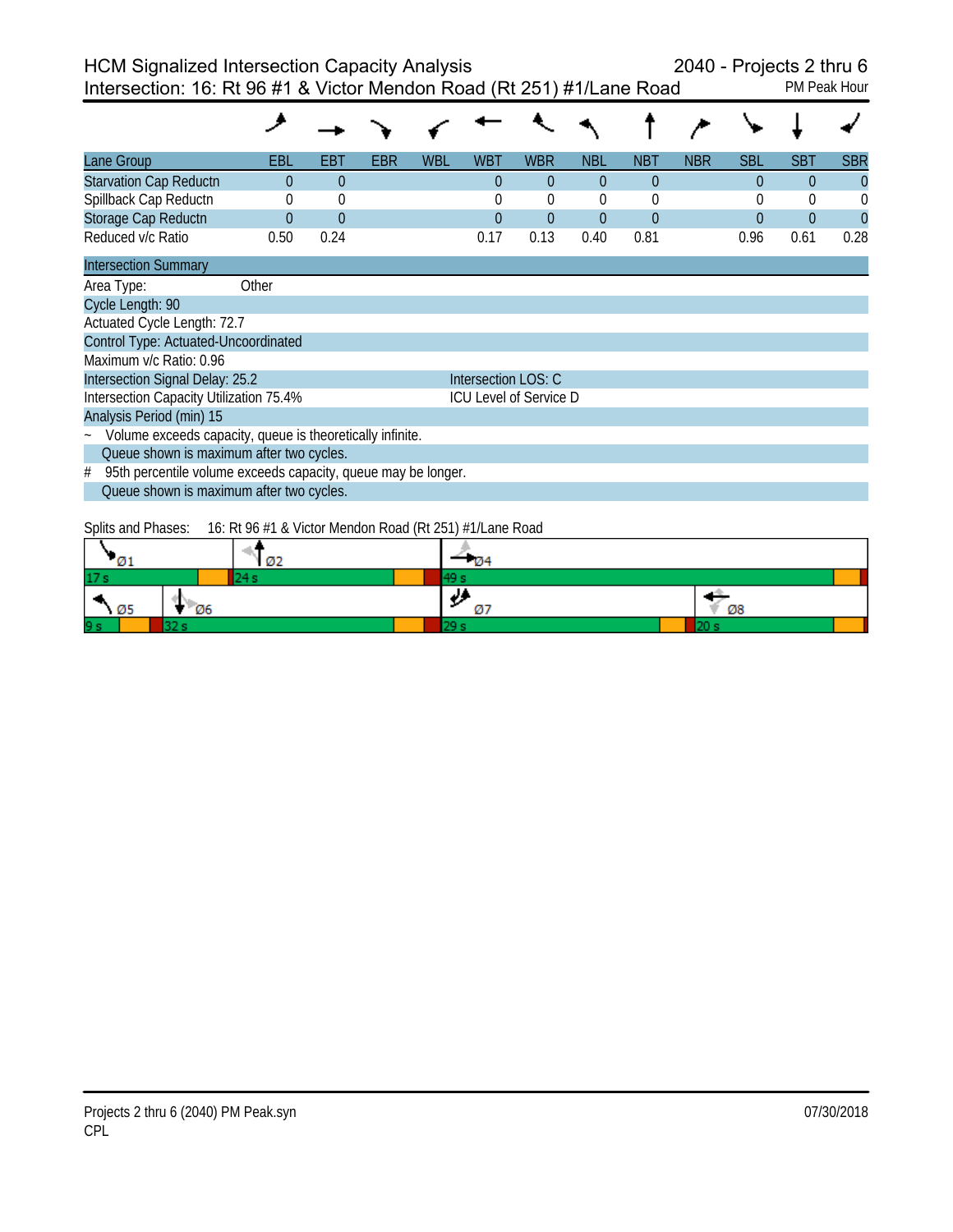| Lane Group                    | EBL              | <b>EBT</b>     | <b>WBT</b>       | <b>WBR</b>       | <b>SBL</b>       | <b>SBR</b>   |
|-------------------------------|------------------|----------------|------------------|------------------|------------------|--------------|
| Lane Configurations           | ۲                | ↟              | ↑                | ۴                | ۷                |              |
| Traffic Volume (vph)          | 15               | 1161           | 787              | 194              | 220              | 18           |
| Future Volume (vph)           | 15               | 1161           | 787              | 194              | 220              | 18           |
| Ideal Flow (vphpl)            | 1900             | 1900           | 1900             | 1900             | 1900             | 1900         |
| Storage Length (ft)           | 130              |                |                  | 130              | 0                | 0            |
| <b>Storage Lanes</b>          | $\mathbf{1}$     |                |                  | 1                | $\overline{1}$   | $\theta$     |
| Taper Length (ft)             | 25               |                |                  |                  | 25               |              |
| Lane Util. Factor             | 1.00             | 1.00           | 1.00             | 1.00             | 1.00             | 1.00         |
| Frt                           |                  |                |                  | 0.850            | 0.990            |              |
| <b>Flt Protected</b>          | 0.950            |                |                  |                  | 0.956            |              |
| Satd. Flow (prot)             | 1593             | 1676           | 1676             | 1425             | 1587             | $\mathbf 0$  |
| <b>Flt Permitted</b>          | 0.244            |                |                  |                  | 0.956            |              |
| Satd. Flow (perm)             | 409              | 1676           | 1676             | 1425             | 1587             | $\mathbf 0$  |
| Right Turn on Red             |                  |                |                  | Yes              |                  | Yes          |
|                               |                  |                |                  |                  | 3                |              |
| Satd. Flow (RTOR)             |                  |                |                  |                  | 30               |              |
| Link Speed (mph)              |                  | 30             | 30               |                  |                  |              |
| Link Distance (ft)            |                  | 5115           | 640              |                  | 866              |              |
| Travel Time (s)               |                  | 116.3          | 14.5             |                  | 19.7             |              |
| Peak Hour Factor              | 0.92             | 0.92           | 0.91             | 0.91             | 0.94             | 0.94         |
| Adj. Flow (vph)               | 16               | 1262           | 865              | 213              | 234              | 19           |
| Shared Lane Traffic (%)       |                  |                |                  |                  |                  |              |
| Lane Group Flow (vph)         | 16               | 1262           | 865              | 213              | 253              | $\mathbf{0}$ |
| Turn Type                     | Perm             | <b>NA</b>      | <b>NA</b>        | pt+ov            | Prot             |              |
| <b>Protected Phases</b>       |                  | $\overline{2}$ | $\overline{6}$   | 64               | $\overline{4}$   |              |
| <b>Permitted Phases</b>       | $\overline{2}$   |                |                  |                  |                  |              |
| Total Split (s)               | 90.0             | 90.0           | 90.0             |                  | 30.0             |              |
| Total Lost Time (s)           | 4.0              | 4.0            | 4.0              |                  | 4.0              |              |
| Act Effct Green (s)           | 88.4             | 88.4           | 88.4             | 120.0            | 23.6             |              |
| Actuated g/C Ratio            | 0.74             | 0.74           | 0.74             | 1.00             | 0.20             |              |
| v/c Ratio                     | 0.05             | 1.02           | 0.70             | 0.15             | 0.81             |              |
| Control Delay                 | 5.5              | 49.1           | 10.0             | 0.2              | 64.9             |              |
| Queue Delay                   | 0.0              | 30.1           | 0.7              | 0.0              | 0.0              |              |
| <b>Total Delay</b>            | 5.5              | 79.2           | 10.8             | 0.2              | 64.9             |              |
| <b>LOS</b>                    | $\overline{A}$   | E              | B                | $\mathsf{A}$     | E                |              |
| Approach Delay                |                  | 78.3           | 8.7              |                  | 64.9             |              |
| Approach LOS                  |                  | E              | $\overline{A}$   |                  | $\mathsf E$      |              |
| Stops (vph)                   | 6                | 869            | 339              | 0                | 217              |              |
| Fuel Used(gal)                | $\mathbf{1}$     | 72             | $\overline{7}$   | $\mathbf{1}$     | $\boldsymbol{6}$ |              |
| CO Emissions (g/hr)           | 54               | 5052           | 518              | 68               | 416              |              |
| NOx Emissions (g/hr)          | 10               | 983            | 101              | 13               | 81               |              |
| VOC Emissions (q/hr)          | 12               | 1171           | 120              | 16               | 96               |              |
| Dilemma Vehicles (#)          | $\boldsymbol{0}$ | $\overline{0}$ | $\theta$         | $\theta$         | $\mathbf{0}$     |              |
| Queue Length 50th (ft)        | 3                | ~1064          | 219              | $\boldsymbol{0}$ | 182              |              |
| Queue Length 95th (ft)        | 10               | #1327          | 373              | m <sub>0</sub>   | #293             |              |
| Internal Link Dist (ft)       |                  | 5035           | 560              |                  | 786              |              |
| Turn Bay Length (ft)          | 130              |                |                  | 130              |                  |              |
|                               |                  |                |                  | 1415             | 346              |              |
| Base Capacity (vph)           | 301              | 1235           | 1235             |                  |                  |              |
| <b>Starvation Cap Reductn</b> | $\boldsymbol{0}$ | $\mathbf{0}$   | 129              | $\theta$         | $\boldsymbol{0}$ |              |
| Spillback Cap Reductn         | 0                | 166            | $\boldsymbol{0}$ | $\boldsymbol{0}$ | $\boldsymbol{0}$ |              |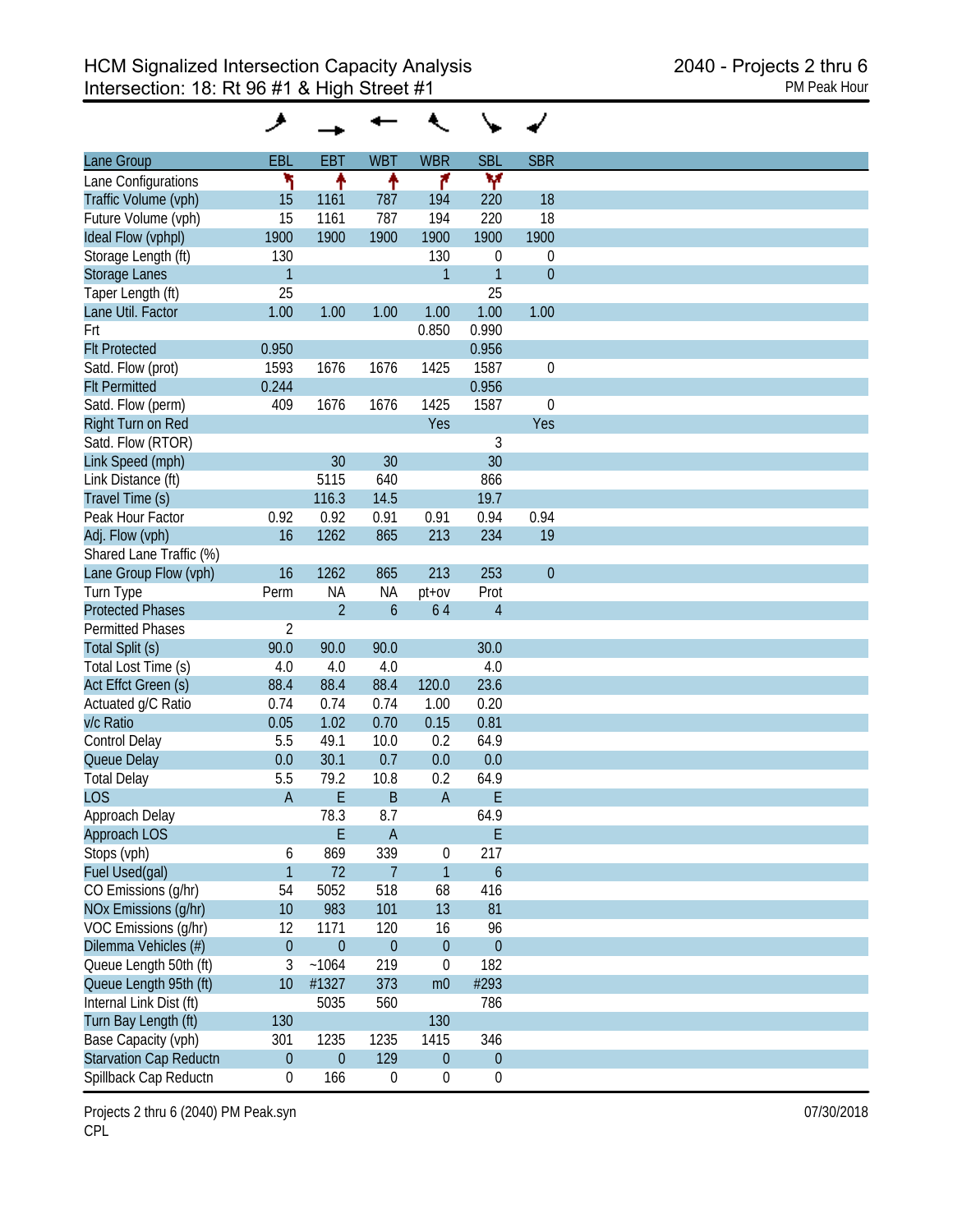| Lane Group                                                           | EBL      | EB1            | WBT            | <b>WBR</b> | <b>SBL</b>          | <b>SBR</b>                    |      |  |
|----------------------------------------------------------------------|----------|----------------|----------------|------------|---------------------|-------------------------------|------|--|
| Storage Cap Reductn                                                  | $\theta$ | $\overline{0}$ | $\overline{0}$ | $\theta$   | $\overline{0}$      |                               |      |  |
| Reduced v/c Ratio                                                    | 0.05     | 1.18           | 0.78           | 0.15       | 0.73                |                               |      |  |
| <b>Intersection Summary</b>                                          |          |                |                |            |                     |                               |      |  |
| Area Type:                                                           | CBD      |                |                |            |                     |                               |      |  |
| Cycle Length: 120                                                    |          |                |                |            |                     |                               |      |  |
| Actuated Cycle Length: 120                                           |          |                |                |            |                     |                               |      |  |
| Offset: 117 (98%), Referenced to phase 6:WBT, Start of Yellow        |          |                |                |            |                     |                               |      |  |
| Control Type: Actuated-Coordinated                                   |          |                |                |            |                     |                               |      |  |
| Maximum v/c Ratio: 1.02                                              |          |                |                |            |                     |                               |      |  |
| Intersection Signal Delay: 48.2                                      |          |                |                |            | Intersection LOS: D |                               |      |  |
| Intersection Capacity Utilization 89.3%                              |          |                |                |            |                     | <b>ICU Level of Service E</b> |      |  |
| Analysis Period (min) 15                                             |          |                |                |            |                     |                               |      |  |
| Volume exceeds capacity, queue is theoretically infinite.            |          |                |                |            |                     |                               |      |  |
| Queue shown is maximum after two cycles.                             |          |                |                |            |                     |                               |      |  |
| 95th percentile volume exceeds capacity, queue may be longer.<br>#   |          |                |                |            |                     |                               |      |  |
| Queue shown is maximum after two cycles.                             |          |                |                |            |                     |                               |      |  |
| Volume for 95th percentile queue is metered by upstream signal.<br>m |          |                |                |            |                     |                               |      |  |
|                                                                      |          |                |                |            |                     |                               |      |  |
| Splits and Phases: 18: Rt 96 #1 & High Street #1                     |          |                |                |            |                     |                               |      |  |
| - 02                                                                 |          |                |                |            |                     |                               |      |  |
| 90 s                                                                 |          |                |                |            |                     |                               | 30 s |  |

| - Oz            | - 144 |
|-----------------|-------|
| 90 s            |       |
|                 |       |
| Ø6 (R)          |       |
| 90 <sub>s</sub> |       |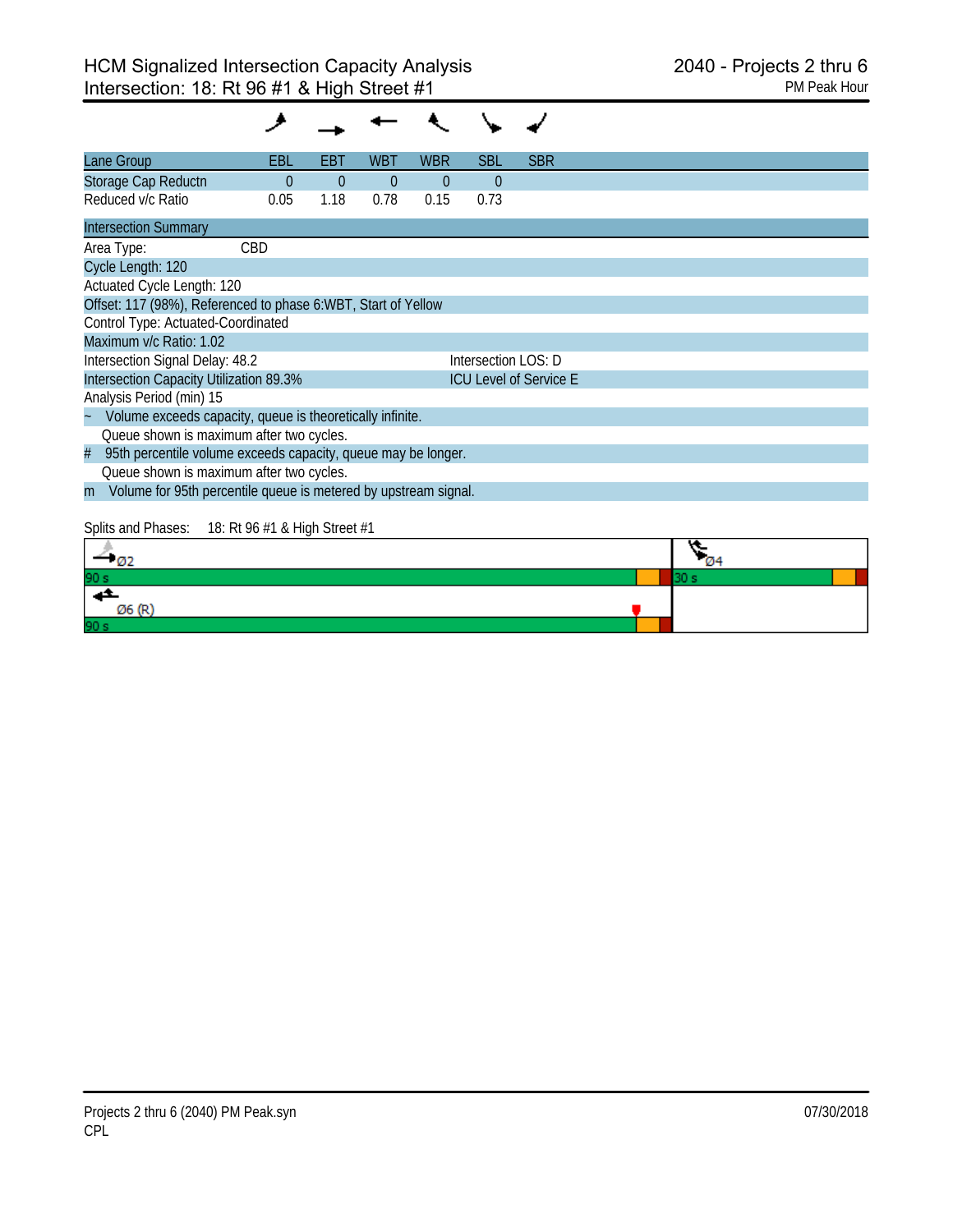|                               |                  |                  |                  |                  |                  | ∕                |
|-------------------------------|------------------|------------------|------------------|------------------|------------------|------------------|
| Lane Group                    | <b>EBT</b>       | <b>EBR</b>       | <b>WBL</b>       | <b>WBT</b>       | <b>NBL</b>       | <b>NBR</b>       |
| Lane Configurations           | ↟                | ۴                | ١                | ↟                | ኻ                | ۴                |
| Traffic Volume (vph)          | 905              | 310              | 89               | 795              | 182              | 139              |
| Future Volume (vph)           | 905              | 310              | 89               | 795              | 182              | 139              |
| Ideal Flow (vphpl)            | 1900             | 1900             | 1900             | 1900             | 1900             | 1900             |
| Storage Length (ft)           |                  | 250              | 130              |                  | 110              | $\boldsymbol{0}$ |
| Storage Lanes                 |                  | $\mathbf{1}$     | $\mathbf{1}$     |                  | $\overline{1}$   | $\mathbf{1}$     |
| Taper Length (ft)             |                  |                  | 25               |                  | 25               |                  |
| Lane Util. Factor             | 1.00             | 1.00             | 1.00             | 1.00             | 1.00             | 1.00             |
|                               |                  | 0.850            |                  |                  |                  | 0.850            |
| Frt                           |                  |                  |                  |                  |                  |                  |
| <b>Flt Protected</b>          |                  |                  | 0.950            |                  | 0.950            |                  |
| Satd. Flow (prot)             | 1676             | 1425             | 1593             | 1676             | 1593             | 1425             |
| <b>Flt Permitted</b>          |                  |                  | 0.101            |                  | 0.950            |                  |
| Satd. Flow (perm)             | 1676             | 1425             | 169              | 1676             | 1593             | 1425             |
| Right Turn on Red             |                  | Yes              |                  |                  |                  | Yes              |
| Satd. Flow (RTOR)             |                  | 230              |                  |                  |                  | 78               |
| Link Speed (mph)              | 30               |                  |                  | 30               | 30               |                  |
| Link Distance (ft)            | 640              |                  |                  | 691              | 1139             |                  |
| Travel Time (s)               | 14.5             |                  |                  | 15.7             | 25.9             |                  |
| Peak Hour Factor              | 0.90             | 0.90             | 0.85             | 0.85             | 0.89             | 0.89             |
| Adj. Flow (vph)               | 1006             | 344              | 105              | 935              | 204              | 156              |
| Shared Lane Traffic (%)       |                  |                  |                  |                  |                  |                  |
| Lane Group Flow (vph)         | 1006             | 344              | 105              | 935              | 204              | 156              |
| Turn Type                     | <b>NA</b>        | Perm             | pm+pt            | <b>NA</b>        | Prot             | $pm+ov$          |
| <b>Protected Phases</b>       | $\overline{6}$   |                  | 5                | $\overline{2}$   | $\overline{4}$   | 5                |
| <b>Permitted Phases</b>       |                  | 6                | $\overline{2}$   |                  |                  | 4                |
| Total Split (s)               | 65.0             | 65.0             | 20.0             | 85.0             | 35.0             | 20.0             |
| Total Lost Time (s)           | 4.0              | 4.0              | 4.0              | 4.0              | 4.0              | 4.0              |
|                               |                  |                  |                  |                  |                  |                  |
| Act Effct Green (s)           | 77.4             | 77.4             | 90.0             | 90.0             | 22.0             | 34.6             |
| Actuated g/C Ratio            | 0.64             | 0.64             | 0.75             | 0.75             | 0.18             | 0.29             |
| v/c Ratio                     | 0.93             | 0.34             | 0.46             | 0.74             | 0.70             | 0.34             |
| Control Delay                 | 22.0             | 1.7              | 14.3             | 13.1             | 58.3             | 17.0             |
| Queue Delay                   | 25.0             | 0.0              | 0.0              | 0.2              | 0.0              | 0.0              |
| <b>Total Delay</b>            | 47.0             | 1.7              | 14.3             | 13.2             | 58.3             | 17.0             |
| <b>LOS</b>                    | D                | $\overline{A}$   | B                | $\sf B$          | E                | B                |
| Approach Delay                | 35.5             |                  |                  | 13.3             | 40.4             |                  |
| <b>Approach LOS</b>           | D                |                  |                  | $\sf B$          | ${\sf D}$        |                  |
| Stops (vph)                   | 614              | 35               | 30               | 372              | 166              | 52               |
| Fuel Used(gal)                | 12               | $\overline{2}$   | $\mathbf{1}$     | 8                | 5                | $\overline{2}$   |
| CO Emissions (g/hr)           | 836              | 129              | 63               | 591              | 328              | 140              |
| NOx Emissions (g/hr)          | 163              | 25               | 12               | 115              | 64               | 27               |
| VOC Emissions (g/hr)          | 194              | 30               | 15               | 137              | 76               | 32               |
|                               |                  |                  |                  |                  |                  |                  |
| Dilemma Vehicles (#)          | $\mathbf{0}$     | $\mathbf{0}$     | $\boldsymbol{0}$ | $\boldsymbol{0}$ | $\mathbf 0$      | $\theta$         |
| Queue Length 50th (ft)        | 481              | 10               | 12               | 338              | 149              | 46               |
| Queue Length 95th (ft)        | m#892            | m18              | m <sub>57</sub>  | 486              | 214              | 87               |
| Internal Link Dist (ft)       | 560              |                  |                  | 611              | 1059             |                  |
| Turn Bay Length (ft)          |                  | 250              | 130              |                  | 110              |                  |
| Base Capacity (vph)           | 1081             | 1001             | 316              | 1257             | 411              | 549              |
| <b>Starvation Cap Reductn</b> | 122              | $\boldsymbol{0}$ | $\boldsymbol{0}$ | 32               | $\boldsymbol{0}$ | $\pmb{0}$        |
| Spillback Cap Reductn         | $\boldsymbol{0}$ | $\boldsymbol{0}$ | $\boldsymbol{0}$ | $\boldsymbol{0}$ | $\boldsymbol{0}$ | $\boldsymbol{0}$ |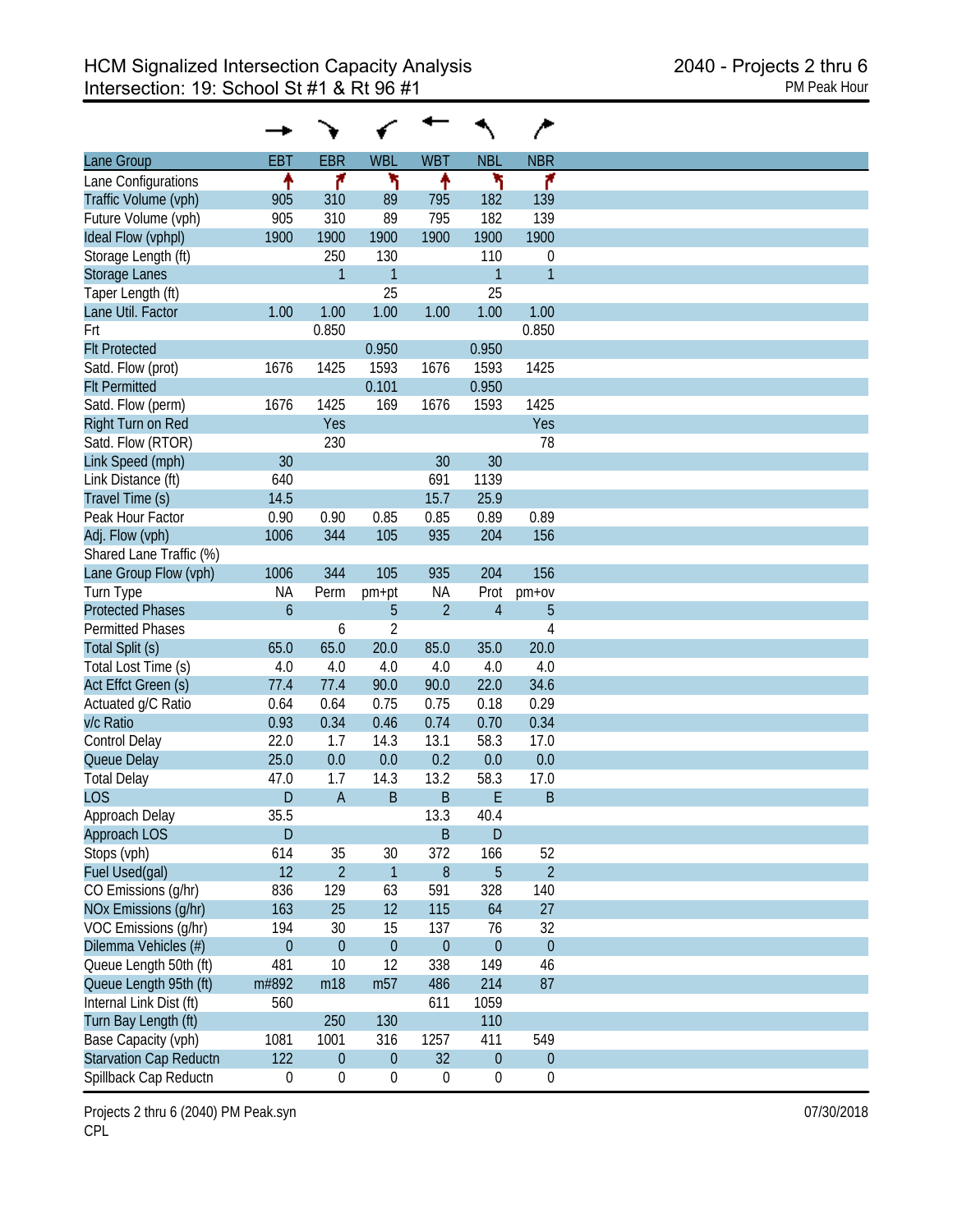| Lane Group                                                           | EBT        | EBR      | <b>WBL</b> | WBT            | NBL                 | <b>NBR</b>                    |  |  |  |  |
|----------------------------------------------------------------------|------------|----------|------------|----------------|---------------------|-------------------------------|--|--|--|--|
| Storage Cap Reductn                                                  | $\Omega$   | $\Omega$ | $\Omega$   | $\overline{0}$ | $\Omega$            | $\theta$                      |  |  |  |  |
| Reduced v/c Ratio                                                    | 1.05       | 0.34     | 0.33       | 0.76           | 0.50                | 0.28                          |  |  |  |  |
| <b>Intersection Summary</b>                                          |            |          |            |                |                     |                               |  |  |  |  |
| Area Type:                                                           | <b>CBD</b> |          |            |                |                     |                               |  |  |  |  |
| Cycle Length: 120                                                    |            |          |            |                |                     |                               |  |  |  |  |
| Actuated Cycle Length: 120                                           |            |          |            |                |                     |                               |  |  |  |  |
| Offset: 10 (8%), Referenced to phase 2:WBTL, Start of Yellow         |            |          |            |                |                     |                               |  |  |  |  |
| Control Type: Actuated-Coordinated                                   |            |          |            |                |                     |                               |  |  |  |  |
| Maximum v/c Ratio: 0.93                                              |            |          |            |                |                     |                               |  |  |  |  |
| Intersection Signal Delay: 27.7                                      |            |          |            |                | Intersection LOS: C |                               |  |  |  |  |
| Intersection Capacity Utilization 79.6%                              |            |          |            |                |                     | <b>ICU Level of Service D</b> |  |  |  |  |
| Analysis Period (min) 15                                             |            |          |            |                |                     |                               |  |  |  |  |
| 95th percentile volume exceeds capacity, queue may be longer.<br>#   |            |          |            |                |                     |                               |  |  |  |  |
| Queue shown is maximum after two cycles.                             |            |          |            |                |                     |                               |  |  |  |  |
| Volume for 95th percentile queue is metered by upstream signal.<br>m |            |          |            |                |                     |                               |  |  |  |  |
|                                                                      |            |          |            |                |                     |                               |  |  |  |  |

Splits and Phases: 19: School St #1 & Rt 96 #1

| cars. And<br>× c |             | <b>73.44</b> |  |
|------------------|-------------|--------------|--|
| 85s              |             |              |  |
| כש ד             | <b>1</b> 26 |              |  |
| 20 <sub>3</sub>  |             |              |  |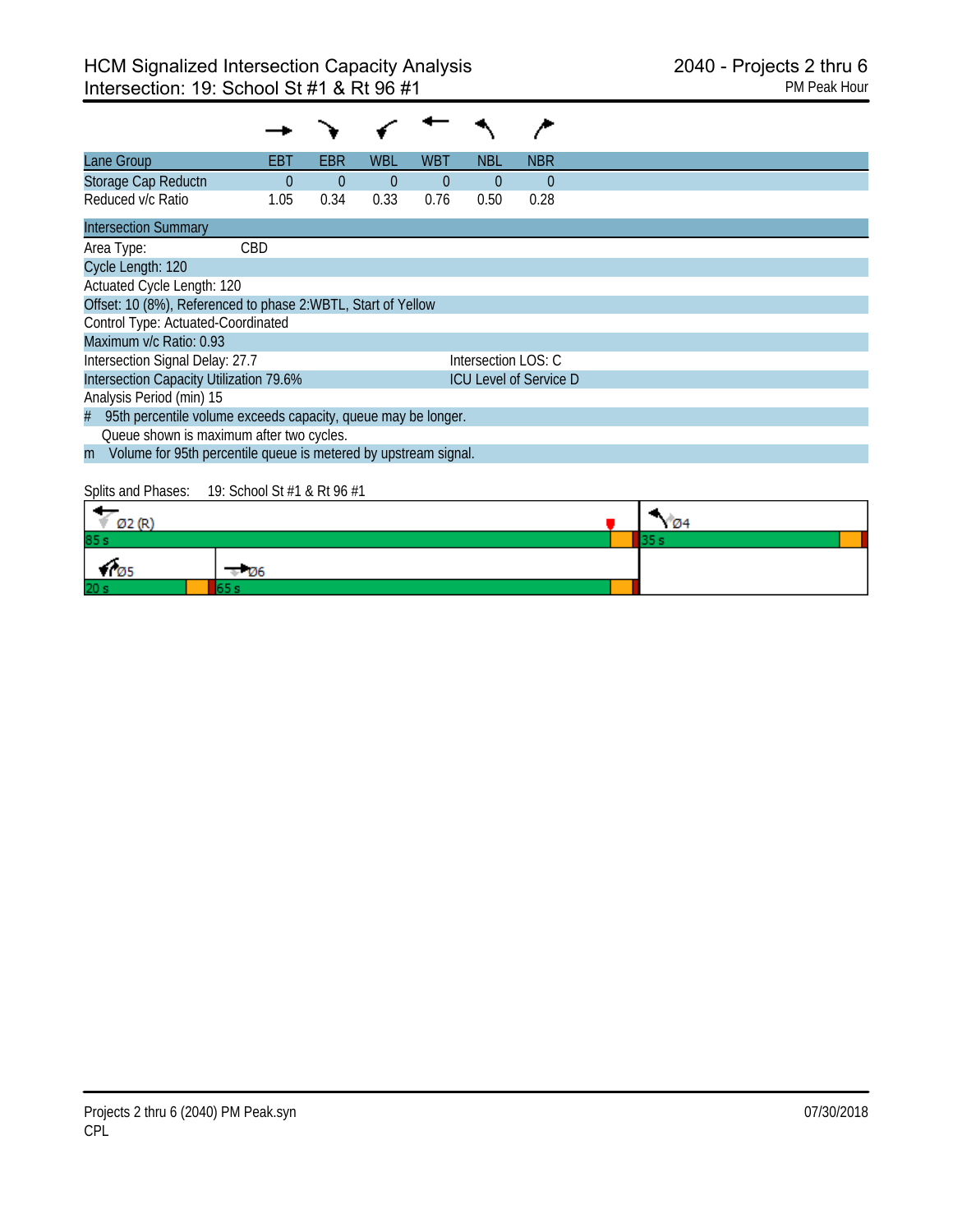|                               | حر               |                  |                  |                  |                  |                  |                  |                  |                |            |                  |                  |
|-------------------------------|------------------|------------------|------------------|------------------|------------------|------------------|------------------|------------------|----------------|------------|------------------|------------------|
| Lane Group                    | EBL              | <b>EBT</b>       | <b>EBR</b>       | <b>WBL</b>       | <b>WBT</b>       | <b>WBR</b>       | <b>NBL</b>       | <b>NBT</b>       | <b>NBR</b>     | <b>SBL</b> | <b>SBT</b>       | <b>SBR</b>       |
| Lane Configurations           | ۲                | ↟                | ۴                | ۲                | Ъ                |                  | ۲                | Ъ                |                |            | Ф                |                  |
| Traffic Volume (vph)          | 24               | 745              | 227              | 171              | 610              | 11               | 254              | $\overline{7}$   | 162            | 27         | 10               | 10               |
| Future Volume (vph)           | 24               | 745              | 227              | 171              | 610              | 11               | 254              | 7                | 162            | 27         | 10               | 10               |
| Ideal Flow (vphpl)            | 1900             | 1900             | 1900             | 1900             | 1900             | 1900             | 1900             | 1900             | 1900           | 1900       | 1900             | 1900             |
| Storage Length (ft)           | 120              |                  | 225              | 130              |                  | 0                | 200              |                  | 0              | 0          |                  | 0                |
| <b>Storage Lanes</b>          | $\mathbf{1}$     |                  | 1                | 1                |                  | $\boldsymbol{0}$ | 1                |                  | $\overline{0}$ | 0          |                  | $\mathbf{0}$     |
| Taper Length (ft)             | 25               |                  |                  | 25               |                  |                  | 25               |                  |                | 25         |                  |                  |
| Lane Util. Factor             | 1.00             | 1.00             | 1.00             | 1.00             | 1.00             | 1.00             | 1.00             | 1.00             | 1.00           | 1.00       | 1.00             | 1.00             |
| Frt                           |                  |                  | 0.850            |                  | 0.997            |                  |                  | 0.857            |                |            | 0.971            |                  |
| <b>Flt Protected</b>          | 0.950            |                  |                  | 0.950            |                  |                  | 0.950            |                  |                |            | 0.972            |                  |
| Satd. Flow (prot)             | 1593             | 1676             | 1425             | 1593             | 1671             | 0                | 1593             | 1437             | $\mathbf 0$    | 0          | 1582             | 0                |
| <b>Flt Permitted</b>          | 0.325            |                  |                  | 0.148            |                  |                  | 0.666            |                  |                |            | 0.750            |                  |
| Satd. Flow (perm)             | 545              | 1676             | 1425             | 248              | 1671             | 0                | 1117             | 1437             | 0              | 0          | 1221             | $\boldsymbol{0}$ |
| Right Turn on Red             |                  |                  | Yes              |                  |                  | Yes              |                  |                  | Yes            |            |                  | Yes              |
| Satd. Flow (RTOR)             |                  |                  | 200              |                  | 1                |                  |                  | 174              |                |            | 11               |                  |
| Link Speed (mph)              |                  | 30               |                  |                  | 30               |                  |                  | 30               |                |            | 30               |                  |
| Link Distance (ft)            |                  | 691              |                  |                  | 618              |                  |                  | 732              |                |            | 679              |                  |
| Travel Time (s)               |                  | 15.7             |                  |                  | 14.0             |                  |                  | 16.6             |                |            | 15.4             |                  |
| Peak Hour Factor              | 0.95             | 0.95             | 0.95             | 0.95             | 0.95             | 0.95             | 0.93             | 0.93             | 0.93           | 0.79       | 0.79             | 0.79             |
| Adj. Flow (vph)               | 25               | 784              | 239              | 180              | 642              | 12               | 273              | $\, 8$           | 174            | 34         | 13               | 13               |
| Shared Lane Traffic (%)       |                  |                  |                  |                  |                  |                  |                  |                  |                |            |                  |                  |
| Lane Group Flow (vph)         | 25               | 784              | 239              | 180              | 654              | $\theta$         | 273              | 182              | $\mathbf{0}$   | 0          | 60               | $\mathbf{0}$     |
| Turn Type                     | pm+pt            | <b>NA</b>        | $pm+ov$          | pm+pt            | <b>NA</b>        |                  | pm+pt            | <b>NA</b>        |                | Perm       | <b>NA</b>        |                  |
| <b>Protected Phases</b>       | 1                | $\boldsymbol{6}$ | 7                | 5                | $\overline{2}$   |                  | 7                | $\overline{4}$   |                |            | 8                |                  |
| <b>Permitted Phases</b>       | 6                |                  | 6                | $\overline{2}$   |                  |                  | 4                |                  |                | 8          |                  |                  |
| Total Split (s)               | 21.0             | 53.0             | 16.0             | 21.0             | 53.0             |                  | 16.0             | 46.0             |                | 30.0       | 30.0             |                  |
| Total Lost Time (s)           | 4.0              | 4.0              | 4.0              | 4.0              | 4.0              |                  | 4.0              | 4.0              |                |            | 4.0              |                  |
| Act Effct Green (s)           | 73.2             | 66.9             | 82.9             | 83.2             | 76.8             |                  | 28.8             | 28.8             |                |            | 14.9             |                  |
| Actuated g/C Ratio            | 0.61             | 0.56             | 0.69             | 0.69             | 0.64             |                  | 0.24             | 0.24             |                |            | 0.12             |                  |
| v/c Ratio                     | 0.06             | 0.84             | 0.23             | 0.58             | 0.61             |                  | 0.87             | 0.38             |                |            | 0.37             |                  |
| Control Delay                 | 7.8              | 23.0             | 0.6              | 17.5             | 20.4             |                  | 66.5             | 7.2              |                |            | 43.3             |                  |
| Queue Delay                   | 0.0              | 0.0              | 0.0              | 0.0              | 0.0              |                  | 0.0              | 0.0              |                |            | 0.0              |                  |
| <b>Total Delay</b>            | 7.8              | 23.0             | 0.6              | 17.5             | 20.5             |                  | 66.5             | 7.2              |                |            | 43.3             |                  |
| <b>LOS</b>                    | $\overline{A}$   | $\mathsf C$      | $\overline{A}$   | B                | $\mathsf C$      |                  | E                | $\mathsf A$      |                |            | D                |                  |
| Approach Delay                |                  | 17.5             |                  |                  | 19.8             |                  |                  | 42.8             |                |            | 43.3             |                  |
| <b>Approach LOS</b>           |                  | B                |                  |                  | B                |                  |                  | D                |                |            | D                |                  |
| Stops (vph)                   | 4                | 340              | 9                | 66               | 394              |                  | 224              | 20               |                |            | 34               |                  |
| Fuel Used(gal)                | $\overline{0}$   | 9                | 1                | $\overline{2}$   | 8                |                  | $\boldsymbol{6}$ | 1                |                |            | 1                |                  |
| CO Emissions (g/hr)           | 13               | 655              | 91               | 126              | 542              |                  | 428              | 92               |                |            | 60               |                  |
| NOx Emissions (g/hr)          | $\mathfrak{Z}$   | 128              | 18               | 24               | 105              |                  | 83               | 18               |                |            | 12               |                  |
| VOC Emissions (g/hr)          | 3                | 152              | 21               | 29               | 126              |                  | 99               | 21               |                |            | 14               |                  |
| Dilemma Vehicles (#)          | $\boldsymbol{0}$ | $\boldsymbol{0}$ | $\theta$         | $\boldsymbol{0}$ | $\boldsymbol{0}$ |                  | $\boldsymbol{0}$ | $\boldsymbol{0}$ |                |            | $\boldsymbol{0}$ |                  |
| Queue Length 50th (ft)        | 3                | 193              | $\boldsymbol{0}$ | 39               | 280              |                  | 203              | 5                |                |            | 37               |                  |
| Queue Length 95th (ft)        | m <sub>6</sub>   | m#818            | m2               | 109              | 579              |                  | 251              | 54               |                |            | 61               |                  |
| Internal Link Dist (ft)       |                  | 611              |                  |                  | 538              |                  |                  | 652              |                |            | 599              |                  |
| Turn Bay Length (ft)          | 120              |                  | 225              | 130              |                  |                  | 200              |                  |                |            |                  |                  |
| Base Capacity (vph)           | 518              | 934              | 1046             | 363              | 1069             |                  | 315              | 616              |                |            | 273              |                  |
| <b>Starvation Cap Reductn</b> | $\boldsymbol{0}$ | $\boldsymbol{0}$ | $\boldsymbol{0}$ | $\boldsymbol{0}$ | $\boldsymbol{0}$ |                  | $\boldsymbol{0}$ | $\boldsymbol{0}$ |                |            | $\boldsymbol{0}$ |                  |
| Spillback Cap Reductn         | 0                | 0                | $\boldsymbol{0}$ | $\boldsymbol{0}$ | 7                |                  | $\mathbf 0$      | $\boldsymbol{0}$ |                |            | $\boldsymbol{0}$ |                  |

Projects 2 thru 6 (2040) PM Peak.syn 07/30/2018 CPL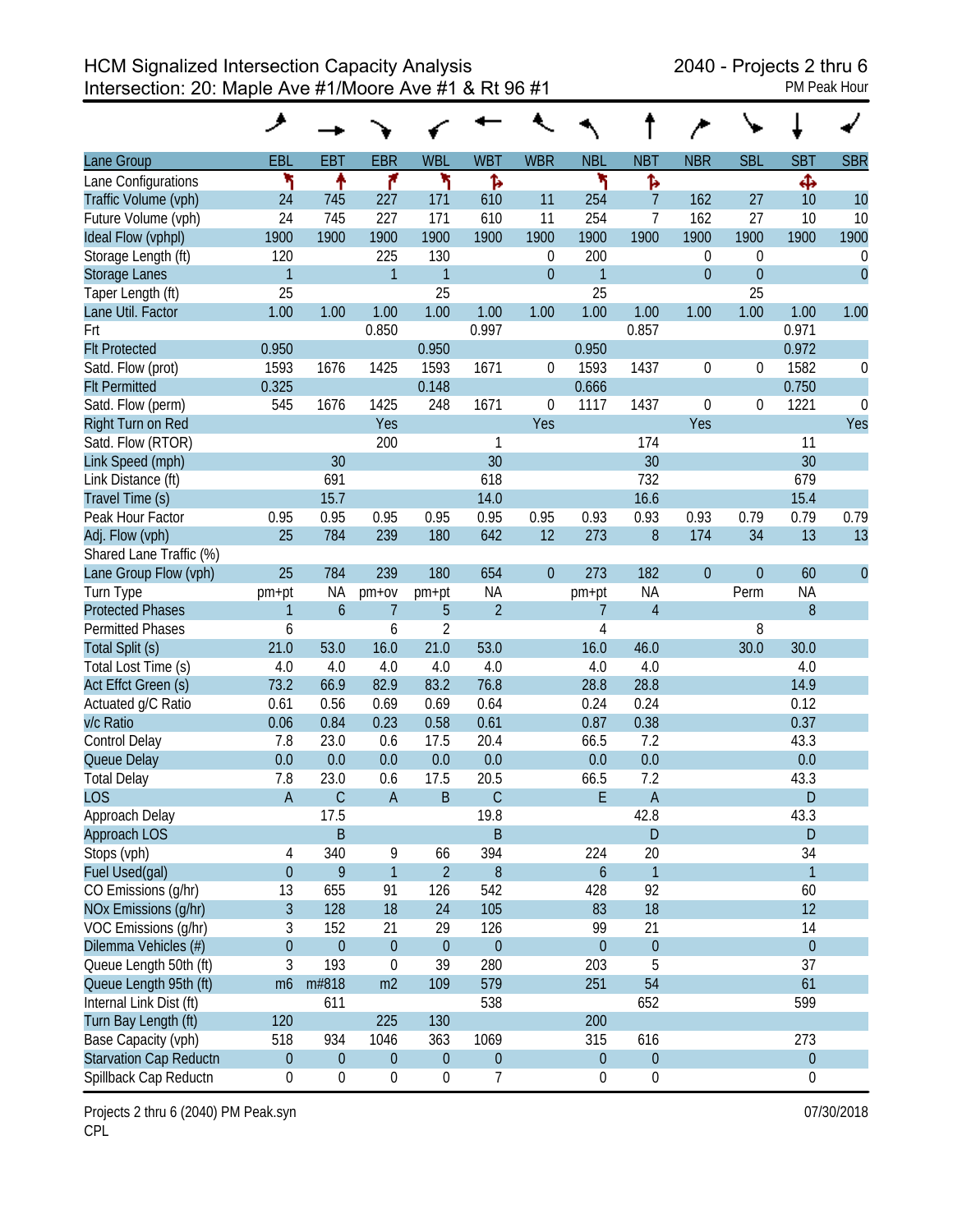| Lane Group                                                           | EBL  | EBT      | EBR      | <b>WBL</b> | <b>WBT</b>          | WBR                           | <b>NBL</b> | <b>NBT</b> | <b>NBR</b> | <b>SBL</b> | <b>SBT</b> | <b>SBR</b> |
|----------------------------------------------------------------------|------|----------|----------|------------|---------------------|-------------------------------|------------|------------|------------|------------|------------|------------|
| Storage Cap Reductn                                                  | 0    | $\theta$ | $\theta$ | $\Omega$   | $\theta$            |                               | $\theta$   | $\theta$   |            |            | $\theta$   |            |
| Reduced v/c Ratio                                                    | 0.05 | 0.84     | 0.23     | 0.50       | 0.62                |                               | 0.87       | 0.30       |            |            | 0.22       |            |
| <b>Intersection Summary</b>                                          |      |          |          |            |                     |                               |            |            |            |            |            |            |
| Area Type:                                                           | CBD  |          |          |            |                     |                               |            |            |            |            |            |            |
| Cycle Length: 120                                                    |      |          |          |            |                     |                               |            |            |            |            |            |            |
| Actuated Cycle Length: 120                                           |      |          |          |            |                     |                               |            |            |            |            |            |            |
| Offset: 15 (13%), Referenced to phase 2:WBTL, Start of Yellow        |      |          |          |            |                     |                               |            |            |            |            |            |            |
| Control Type: Actuated-Coordinated                                   |      |          |          |            |                     |                               |            |            |            |            |            |            |
| Maximum v/c Ratio: 0.87                                              |      |          |          |            |                     |                               |            |            |            |            |            |            |
| Intersection Signal Delay: 23.7                                      |      |          |          |            | Intersection LOS: C |                               |            |            |            |            |            |            |
| Intersection Capacity Utilization 88.1%                              |      |          |          |            |                     | <b>ICU Level of Service E</b> |            |            |            |            |            |            |
| Analysis Period (min) 15                                             |      |          |          |            |                     |                               |            |            |            |            |            |            |
| 95th percentile volume exceeds capacity, queue may be longer.<br>#   |      |          |          |            |                     |                               |            |            |            |            |            |            |
| Queue shown is maximum after two cycles.                             |      |          |          |            |                     |                               |            |            |            |            |            |            |
| Volume for 95th percentile queue is metered by upstream signal.<br>m |      |          |          |            |                     |                               |            |            |            |            |            |            |
|                                                                      |      |          |          |            |                     |                               |            |            |            |            |            |            |

Splits and Phases: 20: Maple Ave #1/Moore Ave #1 & Rt 96 #1

| Ø1              | Ø2 (R) | Ø4               |             |  |
|-----------------|--------|------------------|-------------|--|
| 21s             |        |                  |             |  |
| Ø5              | - 126  | $\rightarrow 07$ | $\sqrt{28}$ |  |
| 21 <sub>s</sub> |        |                  |             |  |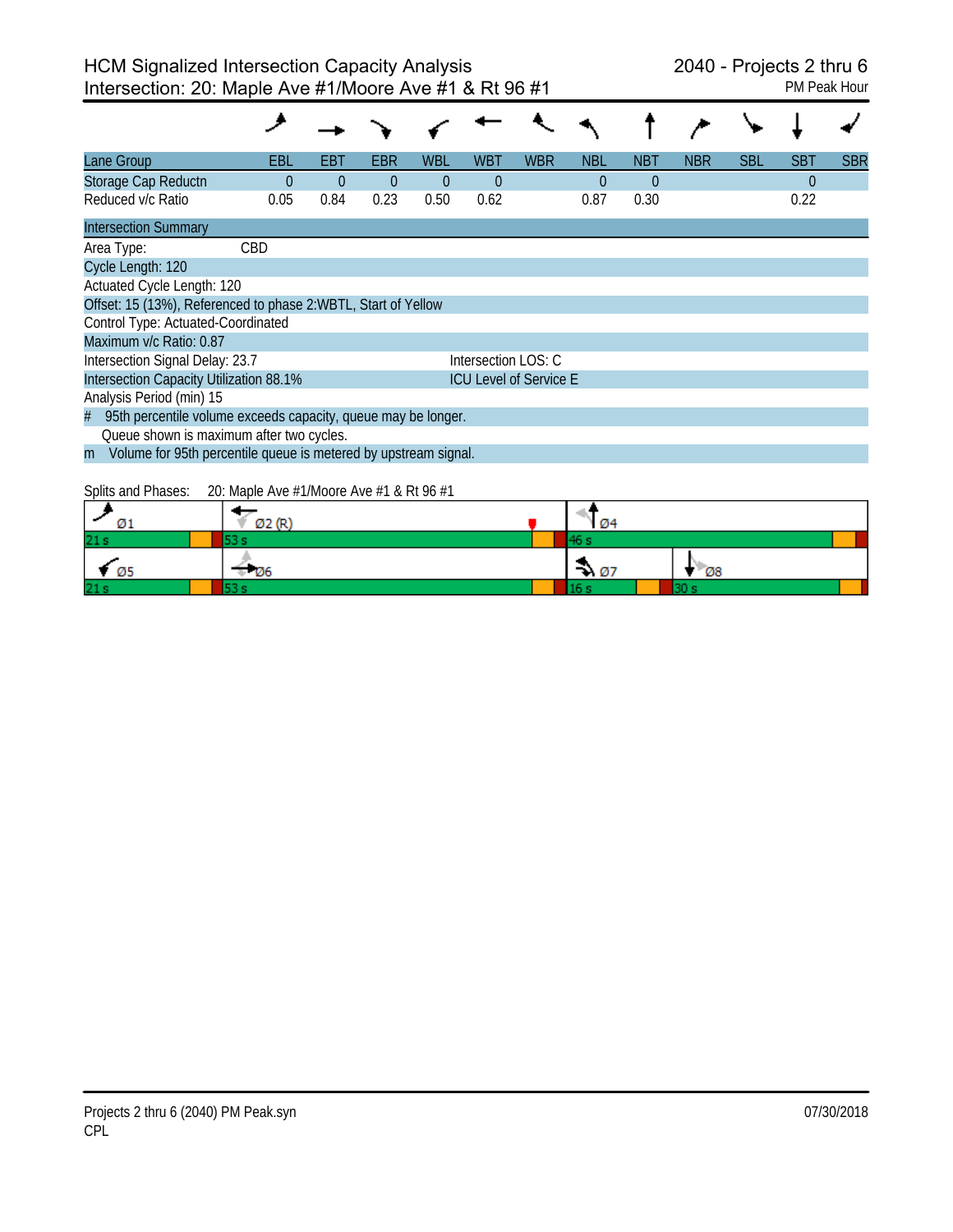HCM Signalized Intersection Capacity Analysis 2040 - Projects 2 thru 6 Intersection: 42: Rt 96 #1 & Omnitech Dr/Willowbrook Rd PM Peak Hour

| Lane Group                    | EBL              | <b>EBT</b>       | <b>EBR</b>       | <b>WBL</b>       | <b>WBT</b>     | <b>WBR</b>       | <b>NBL</b>       | <b>NBT</b>       | <b>NBR</b>     | <b>SBL</b>       | <b>SBT</b>       | <b>SBR</b>     |
|-------------------------------|------------------|------------------|------------------|------------------|----------------|------------------|------------------|------------------|----------------|------------------|------------------|----------------|
| Lane Configurations           | ۲                | ħ                |                  |                  | Ф              |                  | ۲                | 怍                |                | ۳                | 怍                |                |
| Traffic Volume (vph)          | 303              | 25               | 26               | 25               | 25             | 25               | 5                | 1114             | 25             | 97               | 1389             | 23             |
| Future Volume (vph)           | 303              | 25               | 26               | 25               | 25             | 25               | 5                | 1114             | 25             | 97               | 1389             | 23             |
| Ideal Flow (vphpl)            | 1900             | 1900             | 1900             | 1900             | 1900           | 1900             | 1900             | 1900             | 1900           | 1900             | 1900             | 1900           |
| Storage Length (ft)           | 300              |                  | $\mathbf{0}$     | $\mathbf 0$      |                | 0                | 100              |                  | 0              | 100              |                  | 0              |
| <b>Storage Lanes</b>          | $\mathbf{1}$     |                  | $\overline{0}$   | $\overline{0}$   |                | $\boldsymbol{0}$ | $\overline{1}$   |                  | $\overline{0}$ | $\mathbf{1}$     |                  | $\overline{0}$ |
| Taper Length (ft)             | 25               |                  |                  | 25               |                |                  | 25               |                  |                | 25               |                  |                |
| Lane Util. Factor             | 1.00             | 1.00             | 1.00             | 1.00             | 1.00           | 1.00             | 1.00             | 0.95             | 0.95           | 1.00             | 0.95             | 0.95           |
| Frt                           |                  | 0.924            |                  |                  | 0.955          |                  |                  | 0.997            |                |                  | 0.998            |                |
| <b>Flt Protected</b>          | 0.950            |                  |                  |                  | 0.984          |                  | 0.950            |                  |                | 0.950            |                  |                |
| Satd. Flow (prot)             | 1770             | 1721             | $\mathbf 0$      | 0                | 1750           | 0                | 1770             | 3529             | 0              | 1770             | 3532             | 0              |
| <b>Flt Permitted</b>          | 0.716            |                  |                  |                  | 0.907          |                  | 0.119            |                  |                | 0.117            |                  |                |
| Satd. Flow (perm)             | 1334             | 1721             | $\boldsymbol{0}$ | $\boldsymbol{0}$ | 1613           | $\boldsymbol{0}$ | 222              | 3529             | 0              | 218              | 3532             | $\Omega$       |
| Right Turn on Red             |                  |                  | Yes              |                  |                | Yes              |                  |                  | Yes            |                  |                  | Yes            |
| Satd. Flow (RTOR)             |                  | 28               |                  |                  | 23             |                  |                  | $\overline{2}$   |                |                  | $\overline{2}$   |                |
| Link Speed (mph)              |                  | 30               |                  |                  | 45             |                  |                  | 50               |                |                  | 50               |                |
| Link Distance (ft)            |                  | 451              |                  |                  | 876            |                  |                  | 4706             |                |                  | 1348             |                |
| Travel Time (s)               |                  | 10.3             |                  |                  | 13.3           |                  |                  | 64.2             |                |                  | 18.4             |                |
| Peak Hour Factor              | 0.92             | 0.92             | 0.92             | 0.92             | 0.92           | 0.92             | 0.92             | 0.92             | 0.92           | 0.92             | 0.92             | 0.92           |
| Adj. Flow (vph)               | 329              | 27               | 28               | 27               | 27             | 27               | 5                | 1211             | 27             | 105              | 1510             | 25             |
| Shared Lane Traffic (%)       |                  |                  |                  |                  |                |                  |                  |                  |                |                  |                  |                |
| Lane Group Flow (vph)         | 329              | 55               | $\overline{0}$   | $\overline{0}$   | 81             | $\overline{0}$   | 5                | 1238             | $\overline{0}$ | 105              | 1535             | $\theta$       |
| Turn Type                     | Perm             | <b>NA</b>        |                  | Perm             | <b>NA</b>      |                  | Perm             | <b>NA</b>        |                | pm+pt            | <b>NA</b>        |                |
| <b>Protected Phases</b>       |                  | $\overline{4}$   |                  |                  | 8              |                  |                  | $\overline{2}$   |                | 1                | 6                |                |
| <b>Permitted Phases</b>       | 4                |                  |                  | 8                |                |                  | $\overline{2}$   |                  |                | 6                |                  |                |
| Total Split (s)               | 48.0             | 48.0             |                  | 48.0             | 48.0           |                  | 57.0             | 57.0             |                | 15.0             | 72.0             |                |
| Total Lost Time (s)           | 5.0              | 5.0              |                  |                  | 5.0            |                  | 5.0              | 5.0              |                | 5.0              | 5.0              |                |
| Act Effct Green (s)           | 34.3             | 34.3             |                  |                  | 34.3           |                  | 62.5             | 62.5             |                | 75.7             | 75.7             |                |
| Actuated g/C Ratio            | 0.29             | 0.29             |                  |                  | 0.29           |                  | 0.52             | 0.52             |                | 0.63             | 0.63             |                |
| v/c Ratio                     | 0.87             | 0.11             |                  |                  | 0.17           |                  | 0.04             | 0.67             |                | 0.43             | 0.69             |                |
| <b>Control Delay</b>          | 62.1             | 16.5             |                  |                  | 21.9           |                  | 20.0             | 25.2             |                | 19.1             | 36.0             |                |
| Queue Delay                   | 0.0              | 0.0              |                  |                  | 0.0            |                  | 0.0              | 0.0              |                | 0.0              | 0.0              |                |
| <b>Total Delay</b>            | 62.1             | 16.5             |                  |                  | 21.9           |                  | 20.0             | 25.2             |                | 19.1             | 36.0             |                |
| <b>LOS</b>                    | E                | B                |                  |                  | $\mathsf C$    |                  | B                | $\mathsf C$      |                | B                | ${\sf D}$        |                |
| Approach Delay                |                  | 55.5             |                  |                  | 21.9           |                  |                  | 25.2             |                |                  | 34.9             |                |
| Approach LOS                  |                  | E                |                  |                  | $\mathsf{C}$   |                  |                  | $\mathsf{C}$     |                |                  | $\mathsf C$      |                |
| Stops (vph)                   | 281              | 19               |                  |                  | 38             |                  | 4                | 836              |                | 78               | 1387             |                |
| Fuel Used(gal)                | $\boldsymbol{6}$ | $\mathbf 0$      |                  |                  | $\mathbf{1}$   |                  | $\overline{0}$   | 53               |                | $\overline{2}$   | 44               |                |
| CO Emissions (g/hr)           | 451              | 32               |                  |                  | 86             |                  | 16               | 3682             |                | 168              | 3055             |                |
| NOx Emissions (g/hr)          | 88               | $\boldsymbol{6}$ |                  |                  | 17             |                  | 3                | 716              |                | 33               | 594              |                |
| VOC Emissions (g/hr)          | 104              | 7                |                  |                  | 20             |                  | 4                | 853              |                | 39               | 708              |                |
| Dilemma Vehicles (#)          | $\boldsymbol{0}$ | $\mathbf 0$      |                  |                  | $\overline{3}$ |                  | $\overline{0}$   | 47               |                | $\overline{0}$   | 5                |                |
| Queue Length 50th (ft)        | 240              | 15               |                  |                  | 33             |                  | $\overline{2}$   | 364              |                | 59               | 660              |                |
| Queue Length 95th (ft)        | 327              | 43               |                  |                  | 66             |                  | 11               | 525              |                | m76              | m636             |                |
| Internal Link Dist (ft)       |                  | 371              |                  |                  | 796            |                  |                  | 4626             |                |                  | 1268             |                |
| Turn Bay Length (ft)          | 300              |                  |                  |                  |                |                  | 100              |                  |                | 100              |                  |                |
| Base Capacity (vph)           | 478              | 634              |                  |                  | 592            |                  | 115              | 1839             |                | 266              | 2229             |                |
| <b>Starvation Cap Reductn</b> | $\boldsymbol{0}$ | $\boldsymbol{0}$ |                  |                  | $\overline{0}$ |                  | $\boldsymbol{0}$ | $\boldsymbol{0}$ |                | $\boldsymbol{0}$ | 0                |                |
| Spillback Cap Reductn         | $\boldsymbol{0}$ | $\boldsymbol{0}$ |                  |                  | $\mathbf 0$    |                  | $\boldsymbol{0}$ | $\boldsymbol{0}$ |                | $\boldsymbol{0}$ | $\boldsymbol{0}$ |                |

Projects 2 thru 6 (2040) PM Peak.syn 07/30/2018 CPL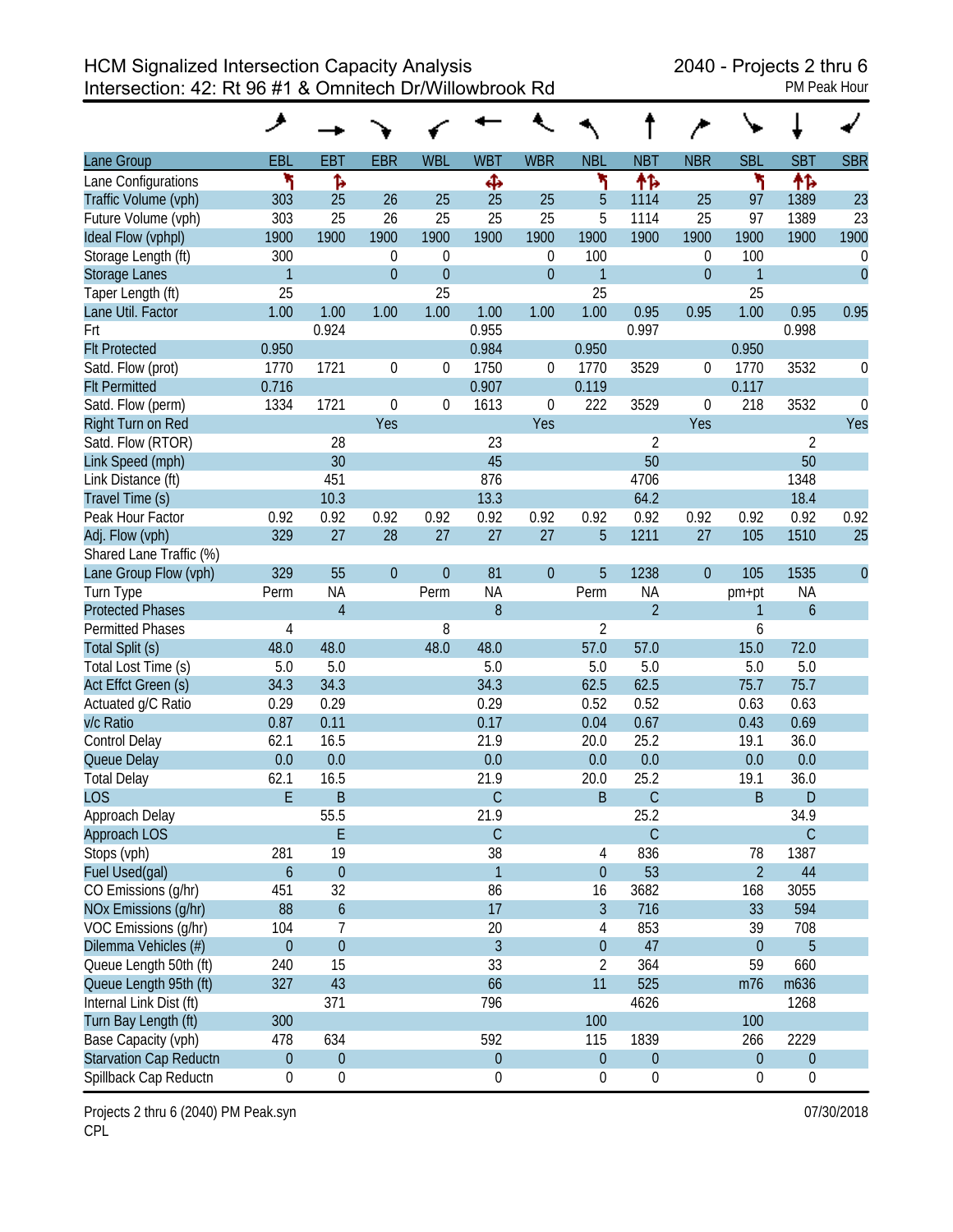| Lane Group                                                        | EBL                                                                      | EB <sub>1</sub> | EBR | <b>WBL</b> | <b>WBT</b>          | <b>WBR</b> | <b>NBL</b> | <b>NBT</b> | <b>NBR</b> | <b>SBL</b> | <b>SBT</b> | <b>SBR</b> |
|-------------------------------------------------------------------|--------------------------------------------------------------------------|-----------------|-----|------------|---------------------|------------|------------|------------|------------|------------|------------|------------|
| Storage Cap Reductn                                               | 0                                                                        | $\theta$        |     |            | $\Omega$            |            | 0          | $\Omega$   |            | $\theta$   | $\theta$   |            |
| Reduced v/c Ratio                                                 | 0.69                                                                     | 0.09            |     |            | 0.14                |            | 0.04       | 0.67       |            | 0.39       | 0.69       |            |
| <b>Intersection Summary</b>                                       |                                                                          |                 |     |            |                     |            |            |            |            |            |            |            |
| Area Type:                                                        | Other                                                                    |                 |     |            |                     |            |            |            |            |            |            |            |
| Cycle Length: 120                                                 |                                                                          |                 |     |            |                     |            |            |            |            |            |            |            |
| Actuated Cycle Length: 120                                        |                                                                          |                 |     |            |                     |            |            |            |            |            |            |            |
| Offset: 68 (57%), Referenced to phase 2:NBTL, Start of Yellow     |                                                                          |                 |     |            |                     |            |            |            |            |            |            |            |
| Control Type: Actuated-Coordinated                                |                                                                          |                 |     |            |                     |            |            |            |            |            |            |            |
| Maximum v/c Ratio: 0.87                                           |                                                                          |                 |     |            |                     |            |            |            |            |            |            |            |
| Intersection Signal Delay: 33.3                                   |                                                                          |                 |     |            | Intersection LOS: C |            |            |            |            |            |            |            |
|                                                                   | Intersection Capacity Utilization 87.6%<br><b>ICU Level of Service E</b> |                 |     |            |                     |            |            |            |            |            |            |            |
| Analysis Period (min) 15                                          |                                                                          |                 |     |            |                     |            |            |            |            |            |            |            |
| m Volume for 95th percentile queue is metered by upstream signal. |                                                                          |                 |     |            |                     |            |            |            |            |            |            |            |

Splits and Phases: 42: Rt 96 #1 & Omnitech Dr/Willowbrook Rd

| -01             | Ø2 (R) | $-04$ |
|-----------------|--------|-------|
| 15 <sub>s</sub> | 57.    | 48:   |
| - 06            |        | Ø8    |
| 72 s            |        |       |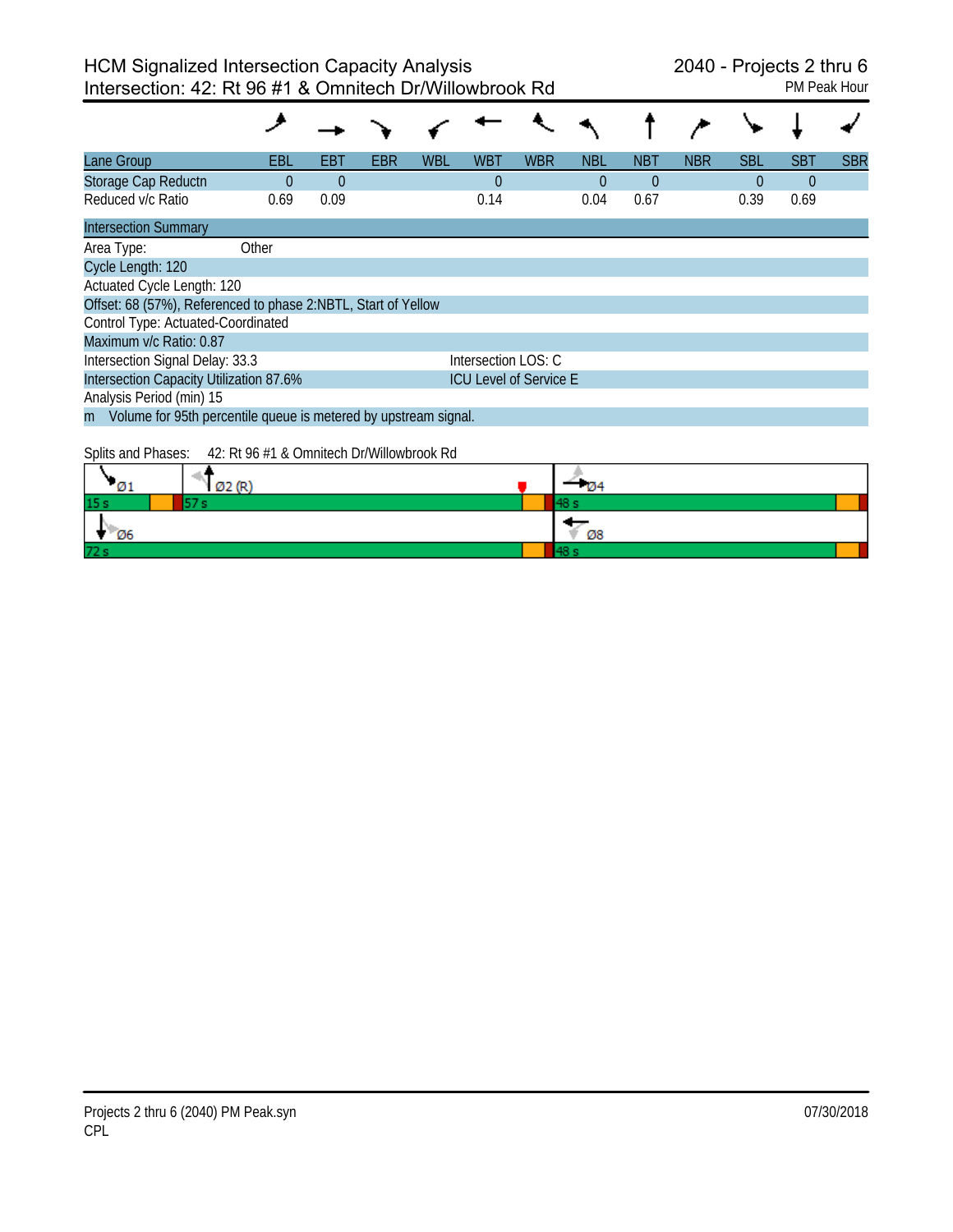**Appendix N**

**Data for unsignalized intersections in the Projects 2 thru 6 scenario begins on the following page.**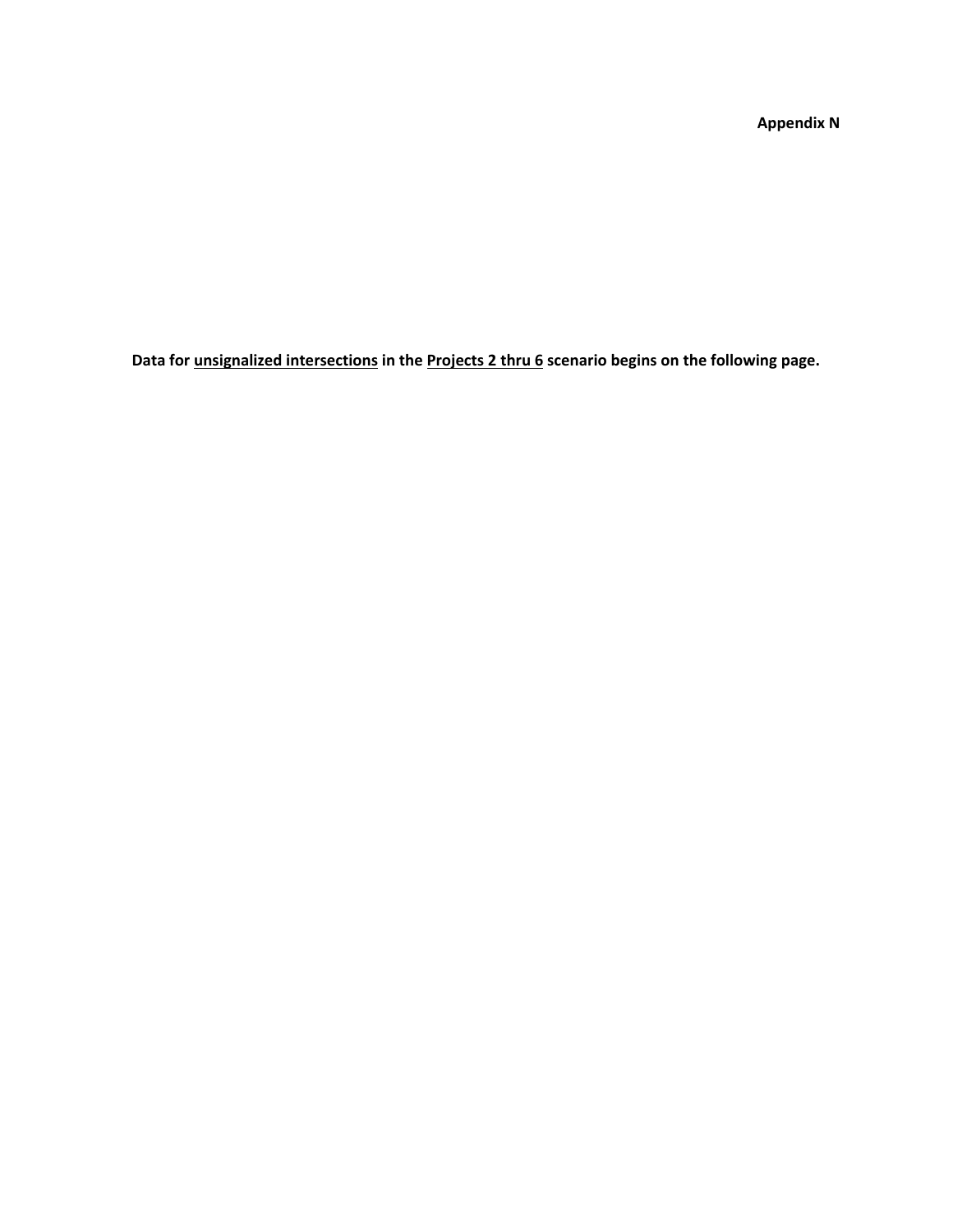| <b>Movement</b>                          | EBL              | <b>EBT</b>             | <b>WBT</b>       | <b>WBR</b>      | <b>SBL</b>           | <b>SBR</b> |
|------------------------------------------|------------------|------------------------|------------------|-----------------|----------------------|------------|
| Lane Configurations                      | ۱                | ↟                      | Ъ                |                 | ۲                    | ۴          |
| Traffic Volume (veh/h)                   | 188              | 746                    | 610              | 54              | 36                   | 182        |
| Future Volume (Veh/h)                    | 188              | 746                    | 610              | 54              | 36                   | 182        |
| <b>Sign Control</b>                      |                  | Free                   | Free             |                 | <b>Stop</b>          |            |
| Grade                                    |                  | 0%                     | 0%               |                 | 0%                   |            |
| Peak Hour Factor                         | 0.92             | 0.92                   | 0.92             | 0.92            | 0.83                 | 0.83       |
| Hourly flow rate (vph)                   | 204              | 811                    | 663              | 59              | 43                   | 219        |
| <b>Pedestrians</b>                       |                  |                        |                  |                 |                      |            |
| Lane Width (ft)                          |                  |                        |                  |                 |                      |            |
| Walking Speed (ft/s)                     |                  |                        |                  |                 |                      |            |
| Percent Blockage                         |                  |                        |                  |                 |                      |            |
| Right turn flare (veh)                   |                  |                        |                  |                 |                      |            |
| Median type                              |                  | <b>TWLTL</b>           | None             |                 |                      |            |
| Median storage veh)                      |                  | $\overline{2}$         |                  |                 |                      |            |
| Upstream signal (ft)                     |                  | 618                    |                  |                 |                      |            |
| pX, platoon unblocked                    |                  |                        |                  |                 | 0.63                 |            |
| vC, conflicting volume                   | 722              |                        |                  |                 | 1912                 | 692        |
| vC1, stage 1 conf vol                    |                  |                        |                  |                 | 692                  |            |
| vC2, stage 2 conf vol                    |                  |                        |                  |                 | 1219                 |            |
| vCu, unblocked vol                       | 722              |                        |                  |                 | 2151                 | 692        |
| tC, single (s)                           | 4.1              |                        |                  |                 | 6.4                  | 6.2        |
| tC, 2 stage (s)                          |                  |                        |                  |                 | 5.4                  |            |
| tF(s)                                    | 2.2              |                        |                  |                 | 3.5                  | 3.3        |
| p0 queue free %                          | 77               |                        |                  |                 | 71                   | 51         |
| cM capacity (veh/h)                      | 880              |                        |                  |                 | 150                  | 444        |
|                                          |                  |                        |                  |                 |                      |            |
| Direction, Lane #<br><b>Volume Total</b> | EB <sub>1</sub>  | EB <sub>2</sub><br>811 | WB <sub>1</sub>  | SB <sub>1</sub> | SB <sub>2</sub>      |            |
| <b>Volume Left</b>                       | 204<br>204       |                        | 722              | 43<br>43        | 219                  |            |
|                                          |                  | $\boldsymbol{0}$       | $\overline{0}$   |                 | $\theta$             |            |
| Volume Right                             | $\boldsymbol{0}$ | 0                      | 59               | $\mathbf 0$     | 219                  |            |
| <b>cSH</b>                               | 880              | 1700                   | 1700             | 150             | 444                  |            |
| Volume to Capacity                       | 0.23             | 0.48                   | 0.42             | 0.29            | 0.49                 |            |
| Queue Length 95th (ft)                   | 22               | $\boldsymbol{0}$       | $\boldsymbol{0}$ | 28              | 67                   |            |
| Control Delay (s)                        | 10.3             | 0.0                    | 0.0              | 38.2            | 20.8                 |            |
| Lane LOS                                 | B                |                        |                  | E               | $\mathsf{C}$         |            |
| Approach Delay (s)                       | 2.1              |                        | 0.0              | 23.6            |                      |            |
| Approach LOS                             |                  |                        |                  | $\mathsf C$     |                      |            |
| <b>Intersection Summary</b>              |                  |                        |                  |                 |                      |            |
| Average Delay                            |                  |                        | 4.2              |                 |                      |            |
| <b>Intersection Capacity Utilization</b> |                  |                        | 59.1%            |                 | ICU Level of Service |            |
| Analysis Period (min)                    |                  |                        | 15               |                 |                      |            |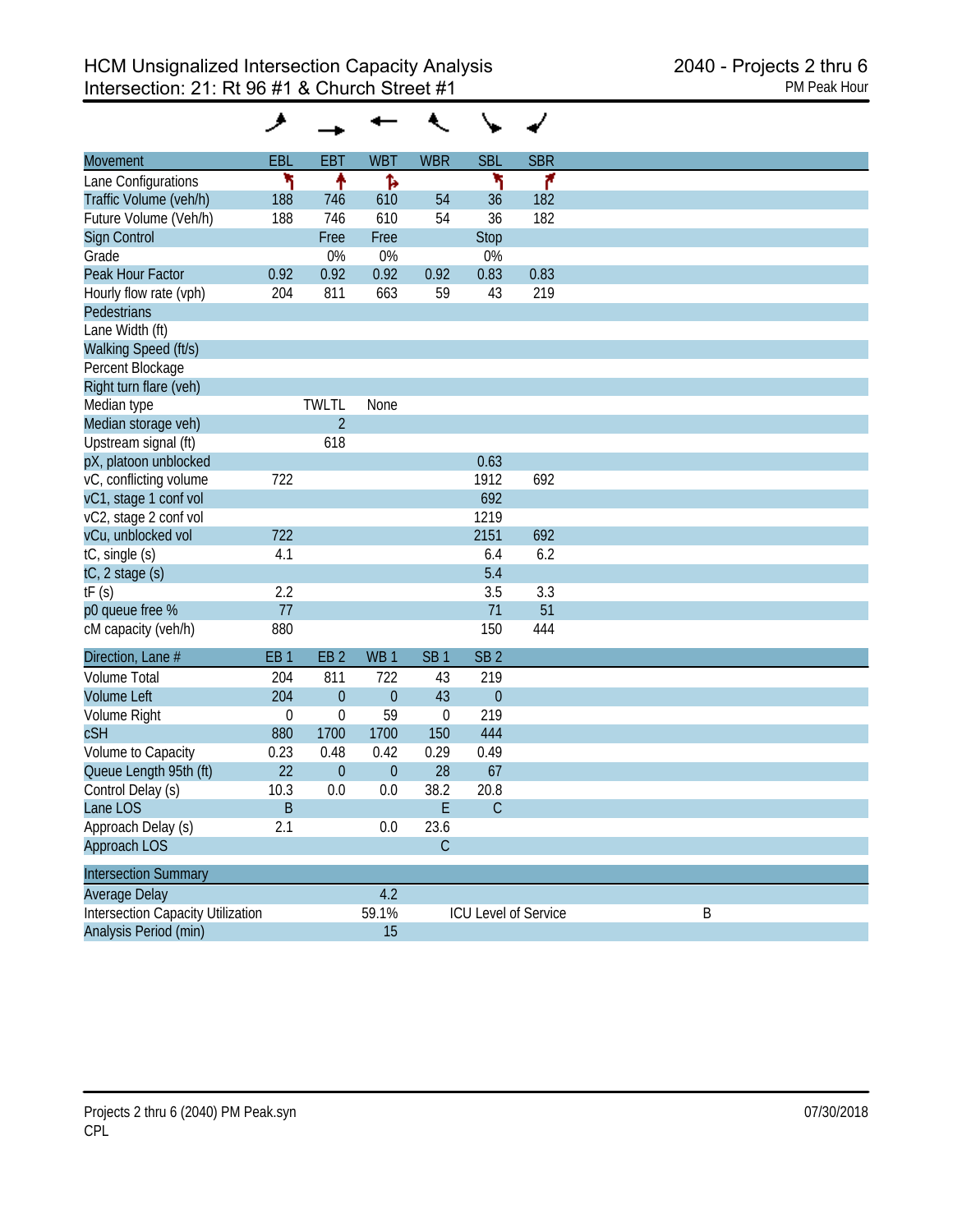| Movement                                 | <b>EBL</b>      | <b>EBT</b>      | <b>WBT</b>                                           | <b>WBR</b> | <b>SBL</b>           | <b>SBR</b> |   |
|------------------------------------------|-----------------|-----------------|------------------------------------------------------|------------|----------------------|------------|---|
| Lane Configurations                      |                 | ची              | Ъ                                                    |            | ۷                    |            |   |
| Traffic Volume (veh/h)                   | 60              | 843             | 849                                                  | 50         | 10                   | 20         |   |
| Future Volume (Veh/h)                    | 60              | 843             | 849                                                  | 50         | 10                   | 20         |   |
| Sign Control                             |                 | Free            | Free                                                 |            | Stop                 |            |   |
| Grade                                    |                 | 0%              | 0%                                                   |            | 0%                   |            |   |
| Peak Hour Factor                         | 0.92            | 0.92            | 0.92                                                 | 0.92       | 0.92                 | 0.92       |   |
| Hourly flow rate (vph)                   | 65              | 916             | 923                                                  | 54         | 11                   | 22         |   |
| Pedestrians                              |                 |                 |                                                      |            |                      |            |   |
| Lane Width (ft)                          |                 |                 |                                                      |            |                      |            |   |
| Walking Speed (ft/s)                     |                 |                 |                                                      |            |                      |            |   |
| Percent Blockage                         |                 |                 |                                                      |            |                      |            |   |
| Right turn flare (veh)                   |                 |                 |                                                      |            |                      |            |   |
| Median type                              |                 | None            | None                                                 |            |                      |            |   |
| Median storage veh)                      |                 |                 |                                                      |            |                      |            |   |
| Upstream signal (ft)                     |                 |                 |                                                      |            |                      |            |   |
| pX, platoon unblocked                    |                 |                 |                                                      |            |                      |            |   |
| vC, conflicting volume                   | 977             |                 |                                                      |            | 1996                 | 950        |   |
| vC1, stage 1 conf vol                    |                 |                 |                                                      |            |                      |            |   |
| vC2, stage 2 conf vol                    |                 |                 |                                                      |            |                      |            |   |
| vCu, unblocked vol                       | 977             |                 |                                                      |            | 1996                 | 950        |   |
| tC, single (s)                           | 4.1             |                 |                                                      |            | 6.4                  | 6.2        |   |
| tC, 2 stage (s)                          |                 |                 |                                                      |            |                      |            |   |
| tF(s)                                    | 2.2             |                 |                                                      |            | 3.5                  | 3.3        |   |
| p0 queue free %                          | 91              |                 |                                                      |            | 82                   | 93         |   |
| cM capacity (veh/h)                      | 706             |                 |                                                      |            | 60                   | 315        |   |
| Direction, Lane #                        | EB <sub>1</sub> | WB <sub>1</sub> | SB <sub>1</sub>                                      |            |                      |            |   |
| <b>Volume Total</b>                      | 981             | 977             | 33                                                   |            |                      |            |   |
| <b>Volume Left</b>                       | 65              | $\overline{0}$  | 11                                                   |            |                      |            |   |
| Volume Right                             | $\mathbf 0$     | 54              | 22                                                   |            |                      |            |   |
| <b>cSH</b>                               | 706             | 1700            | 131                                                  |            |                      |            |   |
| Volume to Capacity                       | 0.09            | 0.57            | 0.25                                                 |            |                      |            |   |
| Queue Length 95th (ft)                   | 8               | $\mathbf{0}$    | 24                                                   |            |                      |            |   |
| Control Delay (s)                        | 2.7             | 0.0             | 41.7                                                 |            |                      |            |   |
| Lane LOS                                 | A               |                 | $\mathsf{E}% _{0}\left( \mathcal{A}_{0}\right) ^{T}$ |            |                      |            |   |
| Approach Delay (s)                       | 2.7             | 0.0             | 41.7                                                 |            |                      |            |   |
| Approach LOS                             |                 |                 | E                                                    |            |                      |            |   |
| <b>Intersection Summary</b>              |                 |                 |                                                      |            |                      |            |   |
| Average Delay                            |                 |                 | 2.0                                                  |            |                      |            |   |
| <b>Intersection Capacity Utilization</b> |                 |                 | 103.7%                                               |            | ICU Level of Service |            | G |
| Analysis Period (min)                    |                 |                 | 15                                                   |            |                      |            |   |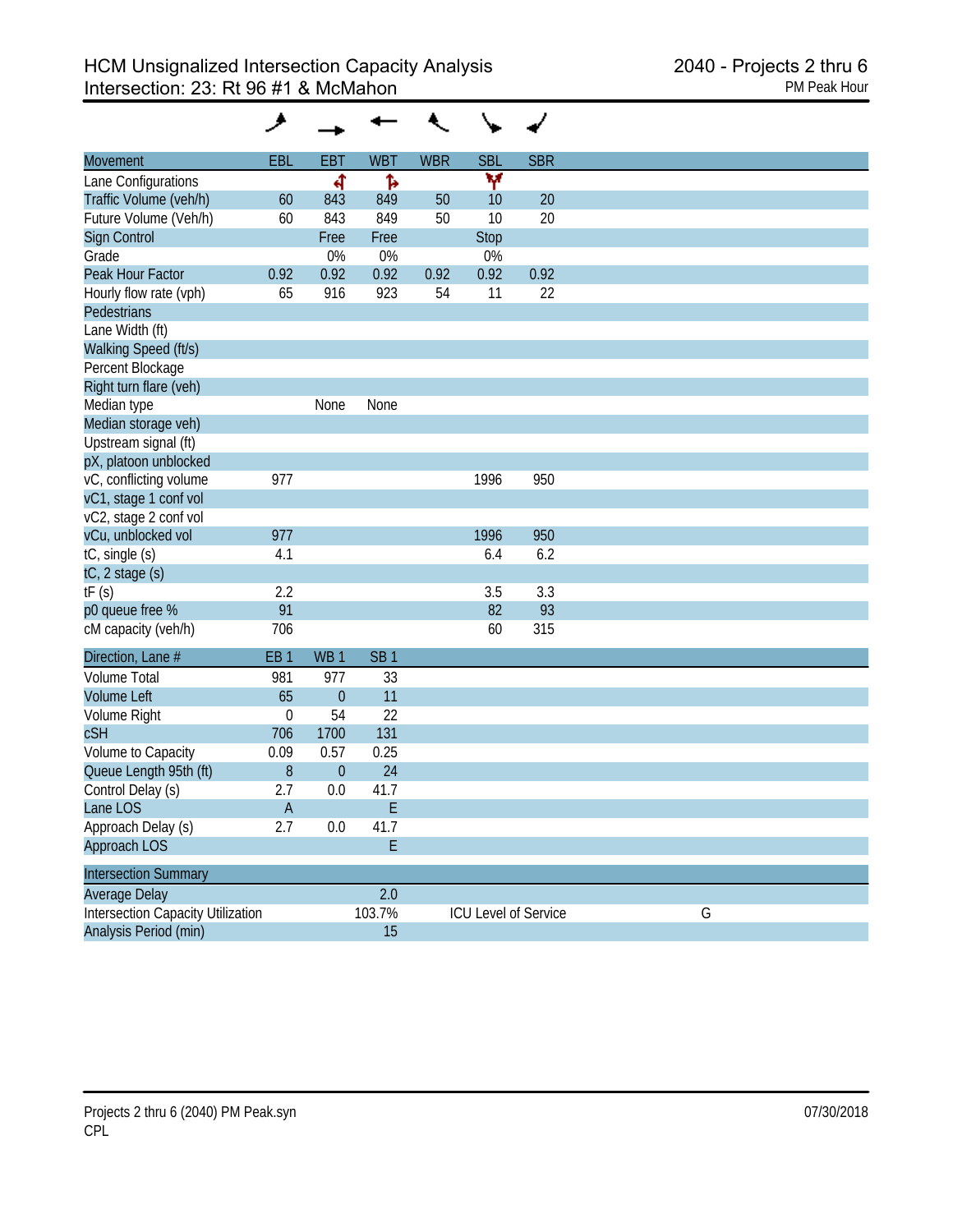**Appendix N**

**Data for roundabout intersections in the Projects 2 thru 6 scenario begins on the following page.**

**.**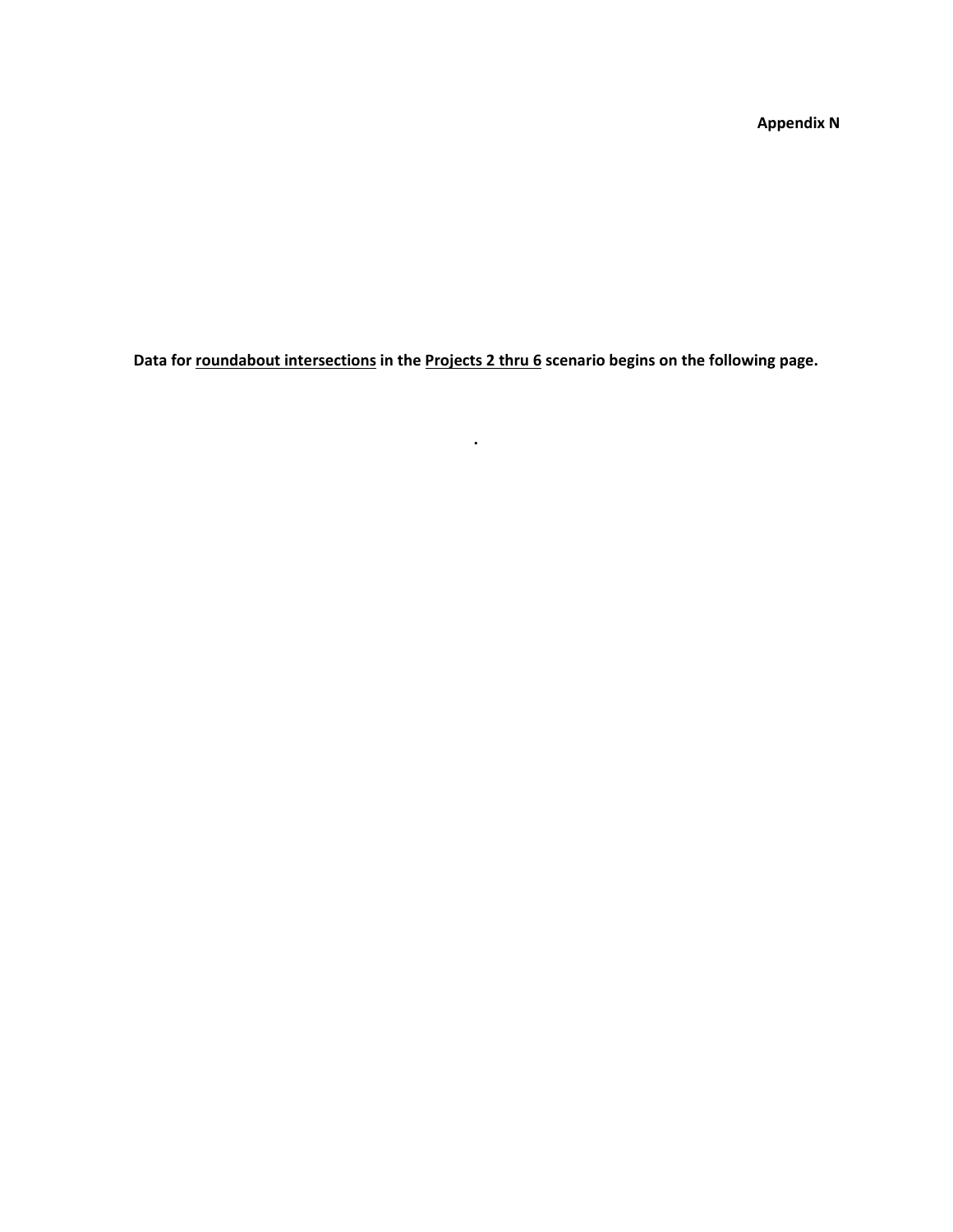| Intersection                    |                |                |                |  |
|---------------------------------|----------------|----------------|----------------|--|
| Intersection Delay, s/veh       | 14.1           |                |                |  |
| <b>Intersection LOS</b>         | B              |                |                |  |
| Approach                        | EB             | <b>WB</b>      | <b>SB</b>      |  |
| <b>Entry Lanes</b>              | $\overline{1}$ | 1              | $\mathbf{1}$   |  |
| <b>Conflicting Circle Lanes</b> | 1              | 1              | 1              |  |
| Adj Approach Flow, veh/h        | 848            | 945            | 210            |  |
| Demand Flow Rate, veh/h         | 865            | 964            | 215            |  |
| Vehicles Circulating, veh/h     | 185            | 31             | 711            |  |
| Vehicles Exiting, veh/h         | 741            | 1019           | 284            |  |
| Ped Vol Crossing Leg, #/h       | $\overline{0}$ | $\overline{0}$ | $\overline{0}$ |  |
| Ped Cap Adj                     | 1.000          | 1.000          | 1.000          |  |
| Approach Delay, s/veh           | 16.2           | 13.1           | 9.7            |  |
| Approach LOS                    | C              | B              | A              |  |
| Lane                            | Left           | Left           | Left           |  |
| <b>Designated Moves</b>         | LT             | <b>TR</b>      | <b>LR</b>      |  |
| <b>Assumed Moves</b>            | LT             | <b>TR</b>      | <b>LR</b>      |  |
| RT Channelized                  |                |                |                |  |
| Lane Util                       | 1.000          | 1.000          | 1.000          |  |
| Follow-Up Headway, s            | 2.609          | 2.609          | 2.609          |  |
| Critical Headway, s             | 4.976          | 4.976          | 4.976          |  |
| Entry Flow, veh/h               | 865            | 964            | 215            |  |
| Cap Entry Lane, veh/h           | 1143           | 1337           | 668            |  |
| Entry HV Adj Factor             | 0.980          | 0.980          | 0.977          |  |
| Flow Entry, veh/h               | 848            | 945            | 210            |  |
| Cap Entry, veh/h                | 1120           | 1311           | 653            |  |
| <b>V/C Ratio</b>                | 0.757          | 0.721          | 0.322          |  |
| Control Delay, s/veh            | 16.2           | 13.1           | 9.7            |  |
| <b>LOS</b>                      | C              | B              | $\mathsf{A}$   |  |
| 95th %tile Queue, veh           | 8              | 7              | 1              |  |